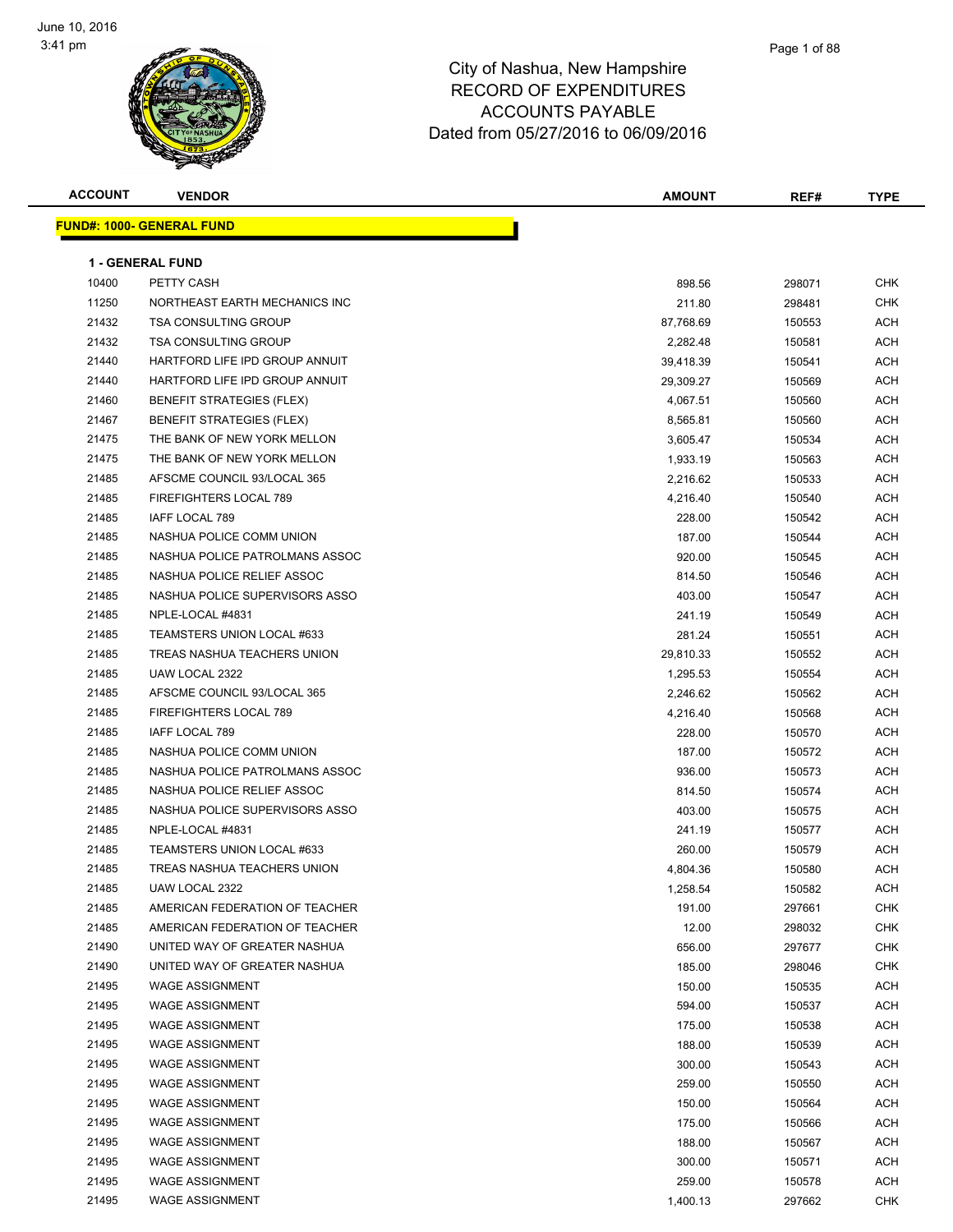

| <b>ACCOUNT</b> | <b>VENDOR</b>                    | AMOUNT    | REF#   | <b>TYPE</b> |
|----------------|----------------------------------|-----------|--------|-------------|
|                | <b>FUND#: 1000- GENERAL FUND</b> |           |        |             |
|                |                                  |           |        |             |
|                | <b>1 - GENERAL FUND</b>          |           |        |             |
| 21495          | <b>WAGE ASSIGNMENT</b>           | 1.15      | 297663 | <b>CHK</b>  |
| 21495          | <b>WAGE ASSIGNMENT</b>           | 56.25     | 297664 | <b>CHK</b>  |
| 21495          | <b>WAGE ASSIGNMENT</b>           | 55.42     | 297665 | <b>CHK</b>  |
| 21495          | <b>WAGE ASSIGNMENT</b>           | 87.81     | 297666 | <b>CHK</b>  |
| 21495          | <b>WAGE ASSIGNMENT</b>           | 149.76    | 297667 | <b>CHK</b>  |
| 21495          | <b>WAGE ASSIGNMENT</b>           | 165.69    | 297668 | <b>CHK</b>  |
| 21495          | <b>WAGE ASSIGNMENT</b>           | 121.00    | 297669 | <b>CHK</b>  |
| 21495          | <b>WAGE ASSIGNMENT</b>           | 104.00    | 297670 | <b>CHK</b>  |
| 21495          | <b>WAGE ASSIGNMENT</b>           | 1,498.47  | 297671 | <b>CHK</b>  |
| 21495          | <b>WAGE ASSIGNMENT</b>           | 11.54     | 297672 | <b>CHK</b>  |
| 21495          | <b>WAGE ASSIGNMENT</b>           | 11.54     | 297673 | <b>CHK</b>  |
| 21495          | <b>WAGE ASSIGNMENT</b>           | 311.88    | 297674 | <b>CHK</b>  |
| 21495          | <b>WAGE ASSIGNMENT</b>           | 237.00    | 297675 | <b>CHK</b>  |
| 21495          | <b>WAGE ASSIGNMENT</b>           | 75.00     | 297676 | <b>CHK</b>  |
| 21495          | <b>WAGE ASSIGNMENT</b>           | 740.92    | 297678 | <b>CHK</b>  |
| 21495          | <b>WAGE ASSIGNMENT</b>           | 165.06    | 297679 | <b>CHK</b>  |
| 21495          | <b>WAGE ASSIGNMENT</b>           | 1,400.13  | 298033 | <b>CHK</b>  |
| 21495          | <b>WAGE ASSIGNMENT</b>           | 1.15      | 298034 | <b>CHK</b>  |
| 21495          | <b>WAGE ASSIGNMENT</b>           | 56.25     | 298035 | <b>CHK</b>  |
| 21495          | <b>WAGE ASSIGNMENT</b>           | 49.93     | 298036 | <b>CHK</b>  |
| 21495          | <b>WAGE ASSIGNMENT</b>           | 103.40    | 298037 | <b>CHK</b>  |
| 21495          | <b>WAGE ASSIGNMENT</b>           | 165.69    | 298038 | <b>CHK</b>  |
| 21495          | <b>WAGE ASSIGNMENT</b>           | 121.00    | 298039 | <b>CHK</b>  |
| 21495          | <b>WAGE ASSIGNMENT</b>           | 104.00    | 298040 | <b>CHK</b>  |
| 21495          | <b>WAGE ASSIGNMENT</b>           | 1,221.97  | 298041 | <b>CHK</b>  |
| 21495          | <b>WAGE ASSIGNMENT</b>           | 11.54     | 298042 | <b>CHK</b>  |
| 21495          | <b>WAGE ASSIGNMENT</b>           | 11.54     | 298043 | <b>CHK</b>  |
| 21495          | <b>WAGE ASSIGNMENT</b>           | 311.88    | 298044 | <b>CHK</b>  |
| 21495          | <b>WAGE ASSIGNMENT</b>           | 25.00     | 298045 | <b>CHK</b>  |
| 21495          | <b>WAGE ASSIGNMENT</b>           | 197.56    | 298047 | <b>CHK</b>  |
| 21538          | NASHUA TEACHERS UNION            | 3,960.29  | 150548 | <b>ACH</b>  |
| 21538          | NASHUA TEACHERS UNION            | 84.56     | 150576 | ACH         |
| 21780          | 157 M DUNSTABLE ROAD LLC         | 9,933.51  | 298476 | <b>CHK</b>  |
| 21780          | <b>COMMODORE PROPERTIES LLC</b>  | 1,683.11  | 298477 | <b>CHK</b>  |
| 21780          | DORT NH LLC                      | 1,472.73  | 298478 | <b>CHK</b>  |
| 21780          | HUNT, DAVID K & ADELE E          | 1,436.39  | 298479 | CHK         |
| 21780          | KOLB, RICHARD &                  | 1,243.88  | 298480 | CHK         |
| 21780          | <b>SUSAN PAONI</b>               | 477.64    | 298482 | CHK         |
| 21780          | RINDO, MICHAEL &                 | 1,024.83  | 298483 | CHK         |
| 21921          | STATE OF NH -MV                  | 26,390.52 | 150522 | ACH         |
| 21921          | STATE OF NH -MV                  | 24,441.52 | 150523 | ACH         |
| 21921          | STATE OF NH-MV                   | 29,374.04 | 150528 | <b>ACH</b>  |
| 21921          | STATE OF NH -MV                  | 28,769.54 | 150555 | ACH         |
| 21921          | STATE OF NH -MV                  | 13,797.16 | 150556 | ACH         |
| 21921          | STATE OF NH-MV                   | 18,949.76 | 150557 | ACH         |
| 21921          | STATE OF NH-MV                   | 18,205.97 | 150559 | ACH         |
| 21921          | STATE OF NH-MV                   | 16,016.36 | 150583 | ACH         |
| 21921          | STATE OF NH-MV                   | 8,036.34  | 150586 | ACH         |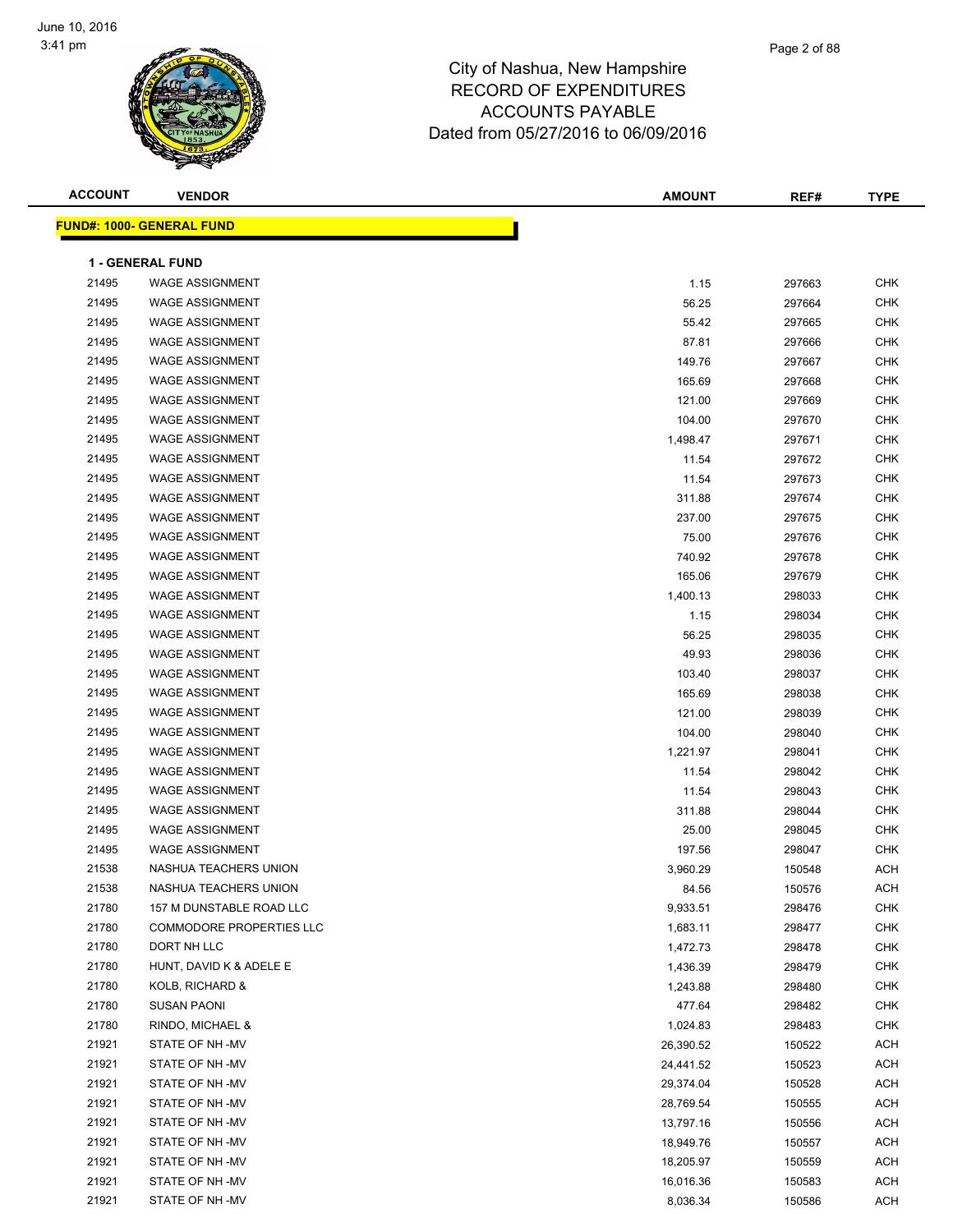

#### Page 3 of 88

# City of Nashua, New Hampshire RECORD OF EXPENDITURES ACCOUNTS PAYABLE Dated from 05/27/2016 to 06/09/2016

| <b>ACCOUNT</b>              | <b>VENDOR</b>                                       |                 | <b>AMOUNT</b>      | REF#             | <b>TYPE</b>       |
|-----------------------------|-----------------------------------------------------|-----------------|--------------------|------------------|-------------------|
|                             | <u> FUND#: 1000- GENERAL FUND</u>                   |                 |                    |                  |                   |
|                             | <b>1 - GENERAL FUND</b>                             |                 |                    |                  |                   |
| 21922                       | STATE OF NH DEPT OF SAFETY                          |                 | 14.75              | 297721           | <b>CHK</b>        |
|                             | TOTAL 1 - GENERAL FUND                              |                 | \$452,339.15       |                  |                   |
|                             |                                                     |                 |                    |                  |                   |
| <b>103 - LEGAL</b><br>55200 | NEW HAMPSHIRE BAR ASSOCIATION                       |                 | 1,795.00           | 298084           | <b>CHK</b>        |
| 55614                       | STATE OF NEW HAMPSHIRE                              |                 | 250.00             | 298031           | <b>CHK</b>        |
| 61650                       | CONWAY OFFICE SOLUTIONS                             |                 | 21.50              | 297756           | <b>CHK</b>        |
|                             |                                                     |                 |                    |                  |                   |
|                             | <b>TOTAL 103 - LEGAL</b>                            |                 | \$2,066.50         |                  |                   |
|                             | <b>107 - CITY CLERK</b>                             |                 |                    |                  |                   |
| 55200                       | TREASURER STATE OF NH                               |                 | 225.00             | 297660           | <b>CHK</b>        |
| 55400                       | PATRICIA PIECUCH                                    |                 | 35.00              | 297691           | <b>CHK</b>        |
| 55699                       | PATRICIA PIECUCH                                    |                 | 200.00             | 297691           | <b>CHK</b>        |
| 61100                       | PATRICIA PIECUCH                                    |                 | 37.99              | 297691           | <b>CHK</b>        |
|                             | <b>TOTAL 107 - CITY CLERK</b>                       |                 | \$497.99           |                  |                   |
|                             |                                                     |                 |                    |                  |                   |
|                             | <b>109 - CIVIC &amp; COMMUNITY ACTIVITIES</b>       |                 |                    |                  |                   |
| 56200                       | <b>BOYS &amp; GIRLS CLUB OF</b>                     |                 | 500.00             | 297680           | <b>CHK</b>        |
| 56200                       | NASHUA SOUP KITCHEN & SHELTER                       |                 | 500.00             | 297689           | <b>CHK</b>        |
| 56200                       | THE PLUS CO INC                                     |                 | 500.00             | 297692           | <b>CHK</b>        |
| 56200                       | THE NASHUA CHILDRENS HOME                           |                 | 500.00             | 297695           | <b>CHK</b>        |
| 56200<br>56214              | NASHUA YOUTH COUNCIL<br>HUMANE SOCIETY FOR GREATER  |                 | 500.00<br>8,256.75 | 297697<br>298178 | CHK<br><b>CHK</b> |
|                             |                                                     |                 |                    |                  |                   |
|                             | <b>TOTAL 109 - CIVIC &amp; COMMUNITY ACTIVITIES</b> |                 | \$10,756.75        |                  |                   |
|                             | <b>111 - HUMAN RESOURCES</b>                        |                 |                    |                  |                   |
| 61100                       | WB MASON CO INC                                     |                 | 41.49              | 298269           | <b>CHK</b>        |
|                             | <b>TOTAL 111 - HUMAN RESOURCES</b>                  |                 | \$41.49            |                  |                   |
|                             | <b>120 - TELECOMMUNICATIONS</b>                     |                 |                    |                  |                   |
| 55109                       | <b>SUSAN LOVERING</b>                               |                 | 37.00              | 297685           | CHK               |
| 55109                       | <b>FAIRPOINT COMMUNICATIONS</b>                     |                 | 2,288.21           | 297706           | <b>CHK</b>        |
| 55109                       | PACIFIC TELEMANAGEMENT SERVICE                      |                 | 75.00              | 297822           | CHK               |
| 55109                       | <b>FAIRPOINT COMMUNICATIONS</b>                     |                 | 828.05             | 298080           | CHK               |
| 55118                       | VERIZON WIRELESS-342053899-000                      |                 | 760.21             | 298100           | <b>CHK</b>        |
|                             | TOTAL 120 - TELECOMMUNICATIONS                      |                 | \$3,988.47         |                  |                   |
|                             | <b>122 - INFORMATION TECH</b>                       |                 |                    |                  |                   |
| 54407                       | AVITAR ASSOC OF NEW ENGLAND IN                      |                 | 18,900.00          | 297736           | CHK               |
| 54407                       | <b>VERMONT SYSTEMS</b>                              |                 | 2,136.00           | 298266           | <b>CHK</b>        |
| 54407                       | CITIZENS BANK CREDIT CARD                           | DNH*GODADDY.COM | 20.34              | 9201613          | <b>ACH</b>        |

54407 CITIZENS BANK CREDIT CARD CTO\*CITRIX ONLINE.COM 55.00 9201613 ACH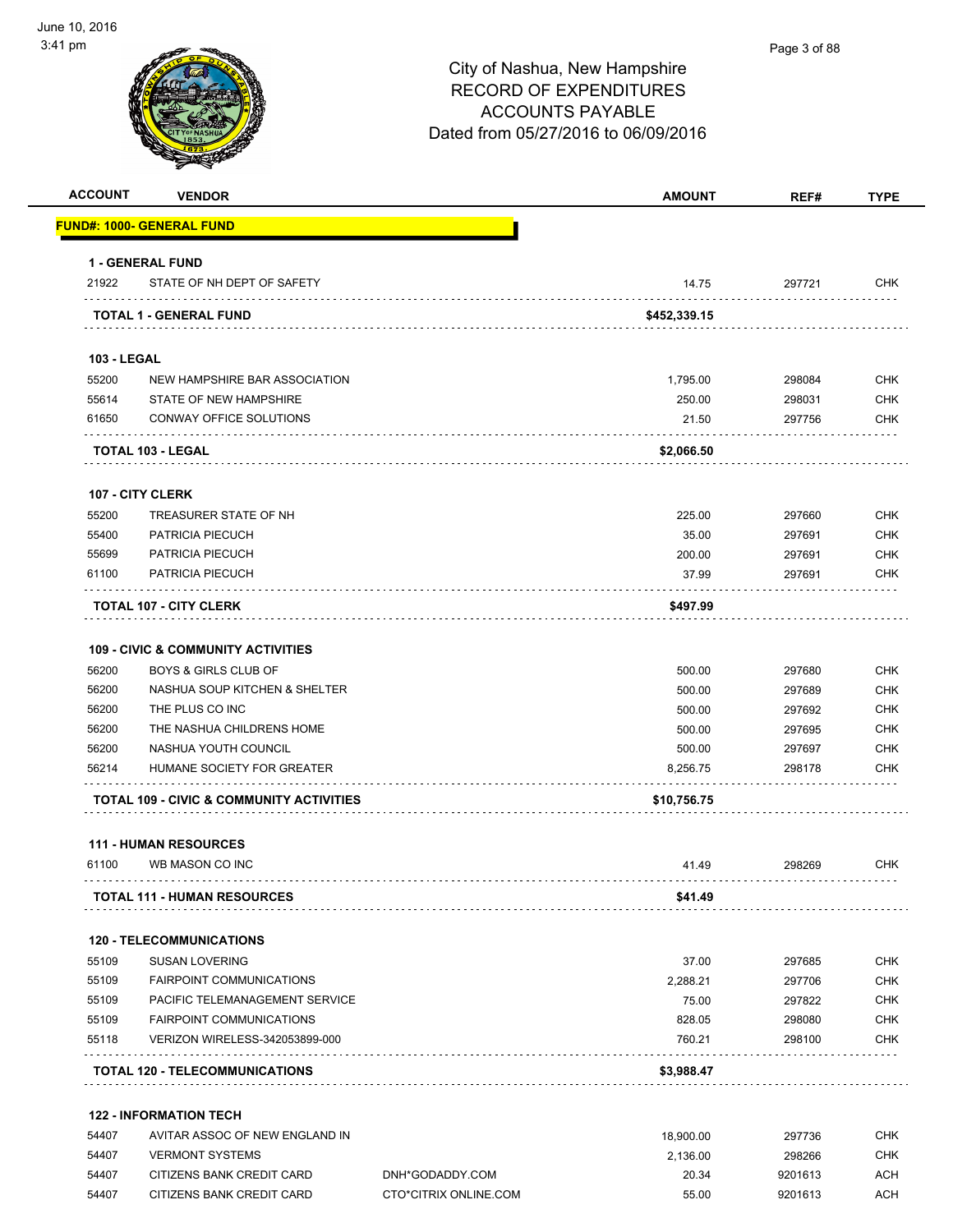

|       | <b>VENDOR</b>                    |                            | <b>AMOUNT</b>  | REF#              | <b>TYPE</b>                                                                                                                                                                                                                                                                          |
|-------|----------------------------------|----------------------------|----------------|-------------------|--------------------------------------------------------------------------------------------------------------------------------------------------------------------------------------------------------------------------------------------------------------------------------------|
|       | <b>FUND#: 1000- GENERAL FUND</b> |                            |                |                   |                                                                                                                                                                                                                                                                                      |
|       | <b>122 - INFORMATION TECH</b>    |                            |                |                   |                                                                                                                                                                                                                                                                                      |
| 54407 | CITIZENS BANK CREDIT CARD        | NLI*SHAREFILE              | 69.95          | 9201613           | ACH                                                                                                                                                                                                                                                                                  |
| 54414 | ELECTRONIC ENVIRONMENTS CORP     |                            | 742.50         | 297764            | <b>CHK</b>                                                                                                                                                                                                                                                                           |
| 54414 | J LAWRENCE HALL INC              |                            | 449.39         | 297789            | <b>CHK</b>                                                                                                                                                                                                                                                                           |
| 54414 | SHI INTERNATIONAL CORP           |                            | 4,704.74       | 297834            | <b>CHK</b>                                                                                                                                                                                                                                                                           |
| 54414 | ELECTRONIC ENVIRONMENTS CORP     |                            | 5,930.00       | 298157            | <b>CHK</b>                                                                                                                                                                                                                                                                           |
| 55118 | AT & T MOBILITY                  |                            | 32.39          | 297700            | <b>CHK</b>                                                                                                                                                                                                                                                                           |
| 55118 | VERIZON WIRELESS-985557535       |                            | 40.01          | 297725            | <b>CHK</b>                                                                                                                                                                                                                                                                           |
| 55421 | CITIZENS BANK CREDIT CARD        | PAYPAL*BRAINDUMP2G         | 99.99          | 9201613           | ACH                                                                                                                                                                                                                                                                                  |
| 61100 | AMAZON                           |                            | 16.49          | 297698            | <b>CHK</b>                                                                                                                                                                                                                                                                           |
| 61100 | CITIZENS BANK CREDIT CARD        | PHOENIX SCREENPRINTING     | 112.00         | 9201613           | <b>ACH</b>                                                                                                                                                                                                                                                                           |
| 61615 | CONWAY OFFICE SOLUTIONS          |                            | 367.59         | 297756            | <b>CHK</b>                                                                                                                                                                                                                                                                           |
| 71221 | AMAZON                           |                            | 226.08         | 297698            | <b>CHK</b>                                                                                                                                                                                                                                                                           |
| 71221 | <b>ITSAVVY LLC</b>               |                            | 1,072.00       | 298182            | <b>CHK</b>                                                                                                                                                                                                                                                                           |
| 71228 | CITIZENS BANK CREDIT CARD        | <b>EVERMAP COMPANY LLC</b> | 149.00         | 9201613           | <b>ACH</b>                                                                                                                                                                                                                                                                           |
| 71228 | CITIZENS BANK CREDIT CARD        | <b>EVERMAP COMPANY LLC</b> | 239.00         | 9201613           | <b>ACH</b>                                                                                                                                                                                                                                                                           |
| 71228 | CITIZENS BANK CREDIT CARD        | <b>FS*EASY TO USE SOF</b>  | 21.50          | 9201613           | <b>ACH</b>                                                                                                                                                                                                                                                                           |
| 71228 | CITIZENS BANK CREDIT CARD        | DRI*EASEUS PARTITION M     | 59.95          | 9201613           | ACH                                                                                                                                                                                                                                                                                  |
|       | TOTAL 122 - INFORMATION TECH     |                            | \$35,443.92    |                   |                                                                                                                                                                                                                                                                                      |
|       |                                  |                            |                |                   |                                                                                                                                                                                                                                                                                      |
|       |                                  |                            |                |                   |                                                                                                                                                                                                                                                                                      |
|       | <b>126 - FINANCIAL SERVICES</b>  |                            |                |                   |                                                                                                                                                                                                                                                                                      |
| 41307 | HILLSBOROUGH COUNTY REGISTRY     |                            | 2.47           | 298172            |                                                                                                                                                                                                                                                                                      |
| 42200 | DAVID CARTER                     |                            | 18.00          | 297760            |                                                                                                                                                                                                                                                                                      |
| 42200 | <b>SCOTT HAMILTON</b>            |                            | 25.00          | 297777            |                                                                                                                                                                                                                                                                                      |
| 42200 | DANIEL LEONARD                   |                            | 171.00         | 297791            |                                                                                                                                                                                                                                                                                      |
| 42200 | <b>THOMAS MATHEW</b>             |                            | 1,839.20       | 297802            |                                                                                                                                                                                                                                                                                      |
| 42200 | JEROEN VAN DER MAAT              |                            | 87.00          | 297845            |                                                                                                                                                                                                                                                                                      |
| 42200 | <b>WHEELS</b>                    |                            | 97.20          | 297850            |                                                                                                                                                                                                                                                                                      |
| 42200 | AMR OF MASSACHUSETTS INC         |                            | 162.32         | 298109            |                                                                                                                                                                                                                                                                                      |
| 42200 | HORACE A DEMANCHE                |                            | 81.00          | 298147            |                                                                                                                                                                                                                                                                                      |
| 42200 | <b>CAITLIN A MCKEAN</b>          |                            | 86.80          | 298201            |                                                                                                                                                                                                                                                                                      |
| 42200 | AMIT V PAWAR                     |                            | 108.00         | 298228            |                                                                                                                                                                                                                                                                                      |
| 53142 | MELANSON HEATH & CO PC           |                            | 727.50         | 297807            |                                                                                                                                                                                                                                                                                      |
| 53467 | <b>MAILINGS UNLIMITED</b>        |                            | 879.34         | 297798            |                                                                                                                                                                                                                                                                                      |
| 53467 | <b>MAILINGS UNLIMITED</b>        |                            | 4,281.08       | 298193            |                                                                                                                                                                                                                                                                                      |
| 55607 | <b>MAILINGS UNLIMITED - MVR</b>  |                            | 1,470.00       | 150558            |                                                                                                                                                                                                                                                                                      |
| 55607 | <b>MAILINGS UNLIMITED</b>        |                            | (52.38)        | 297798            |                                                                                                                                                                                                                                                                                      |
| 55607 | US POSTAL SERVICES               |                            | 200.00         | 298074            |                                                                                                                                                                                                                                                                                      |
| 55607 | UNITED PARCEL SERVICE            |                            | 10.89          | 298093            |                                                                                                                                                                                                                                                                                      |
| 55607 | <b>MAILINGS UNLIMITED</b>        |                            | 2.43           | 298193            |                                                                                                                                                                                                                                                                                      |
| 61100 | CONWAY OFFICE SOLUTIONS          |                            |                |                   |                                                                                                                                                                                                                                                                                      |
| 61830 | CITIZENS BANK CREDIT CARD        | <b>Wall Street Journal</b> | 8.64<br>131.25 | 297756<br>9201613 | <b>CHK</b><br><b>CHK</b><br><b>CHK</b><br><b>CHK</b><br><b>CHK</b><br><b>CHK</b><br><b>CHK</b><br><b>CHK</b><br><b>CHK</b><br>CHK<br><b>CHK</b><br>CHK<br><b>CHK</b><br><b>CHK</b><br><b>ACH</b><br><b>CHK</b><br><b>CHK</b><br><b>CHK</b><br><b>CHK</b><br><b>CHK</b><br><b>ACH</b> |

**129 - CITY BUILDINGS**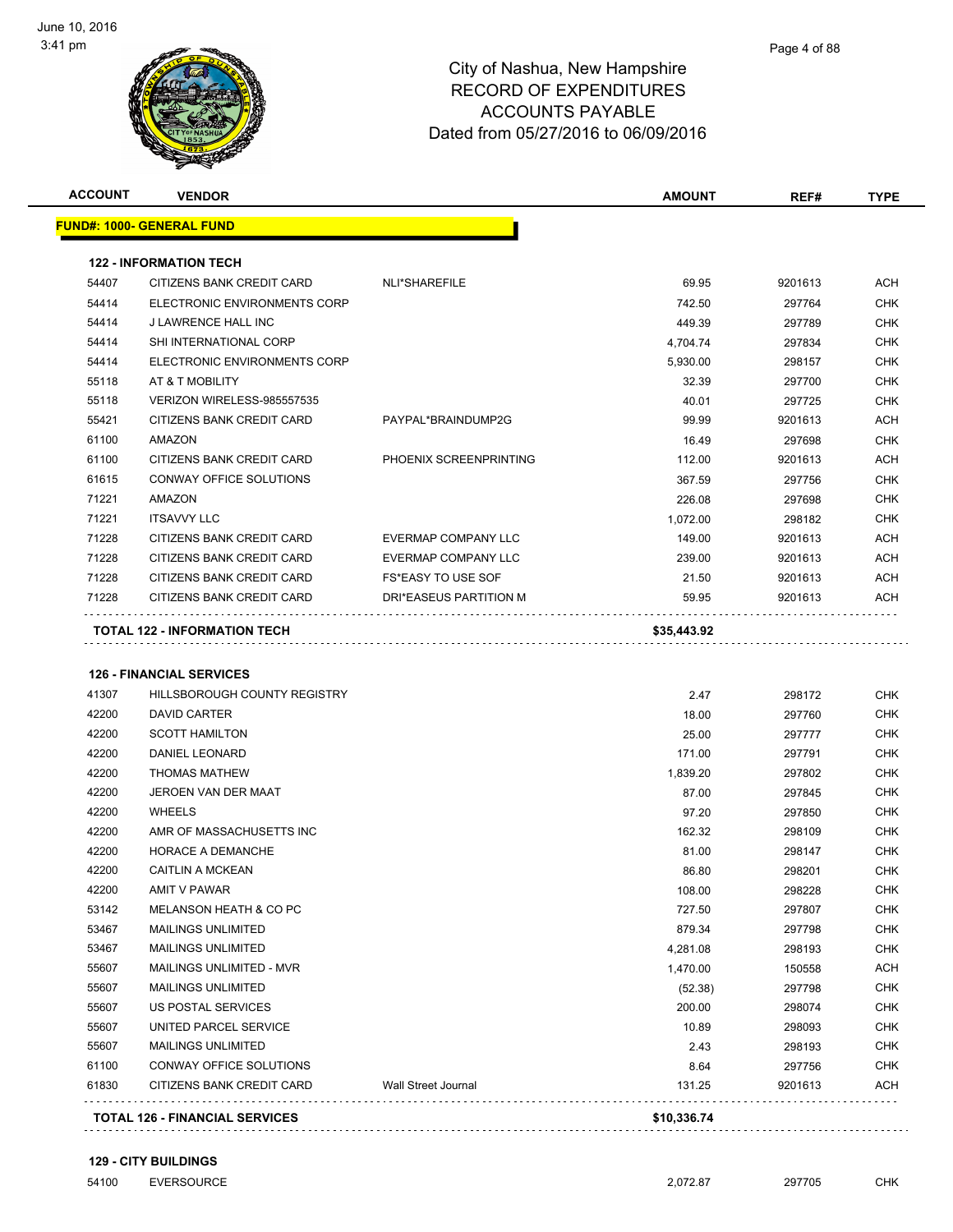

| <b>ACCOUNT</b> | <b>VENDOR</b>                     |             | <b>AMOUNT</b> | REF#    | <b>TYPE</b> |
|----------------|-----------------------------------|-------------|---------------|---------|-------------|
|                | <u> FUND#: 1000- GENERAL FUND</u> |             |               |         |             |
|                |                                   |             |               |         |             |
|                | <b>129 - CITY BUILDINGS</b>       |             |               |         |             |
| 54114          | <b>LIBERTY UTILITIES - NH</b>     |             | 202.35        | 297712  | <b>CHK</b>  |
| 54228          | BAIN PEST CONTROL SERVICE INC     |             | 75.00         | 298112  | <b>CHK</b>  |
| 54243          | HEATING SPECIALTIES OF NH INC     |             | 291.57        | 298170  | <b>CHK</b>  |
| 54280          | <b>CLASSIC SIGNS INC</b>          |             | 250.00        | 297755  | <b>CHK</b>  |
| 54280          | HOME DEPOT CREDIT SERVICE 3065    |             | 420.46        | 297781  | <b>CHK</b>  |
| 54280          | <b>B &amp; S LOCKSMITHS INC</b>   |             | 4,682.87      | 298111  | <b>CHK</b>  |
| 54280          | HOME DEPOT CREDIT SERVICE 3065    |             | 128.28        | 298173  | <b>CHK</b>  |
| 54280          | POWER UP GENERATOR SERVICE CO     |             | 340.00        | 298229  | <b>CHK</b>  |
| 55118          | AT & T MOBILITY                   |             | 125.80        | 297700  | <b>CHK</b>  |
| 61428          | NEW ENGLAND PAPER & SUPPLY        |             | 622.70        | 297817  | <b>CHK</b>  |
| 61428          | NEW ENGLAND PAPER & SUPPLY        |             | 71.49         | 298215  | <b>CHK</b>  |
|                | <b>TOTAL 129 - CITY BUILDINGS</b> |             | \$9,283.39    |         |             |
|                | 130 - PURCHASING                  |             |               |         |             |
| 54600          | DANIEL KOOKEN                     |             | 150.00        | 298062  | <b>CHK</b>  |
| 54828          | US BANK EQUIPMENT FINANCE         |             | 121.65        | 298094  | <b>CHK</b>  |
| 55200          | SAM'S CLUB DIRECT-0860            |             | 150.00        | 297832  | <b>CHK</b>  |
| 55500          | MASSACHUSETTS MUNICIPAL ASSOC     |             | 375.00        | 297801  | <b>CHK</b>  |
| 55500          | MAINETODAY MEDIA                  |             | 979.00        | 298083  | <b>CHK</b>  |
| 55500          | THE TELEGRAPH                     |             | 1,311.35      | 298089  | <b>CHK</b>  |
| 55500          | CITIZENS BANK CREDIT CARD         | <b>APWA</b> | 590.00        | 9201613 | ACH         |
| 61100          | AMAZON                            |             | 263.53        | 297698  | <b>CHK</b>  |
| 61242          | PRINT FACTORY                     |             | 333.51        | 298230  | <b>CHK</b>  |
|                | <b>TOTAL 130 - PURCHASING</b>     |             | \$4,274.04    |         |             |
|                |                                   |             |               |         |             |
|                | <b>132 - ASSESSING</b>            |             |               |         |             |
| 55200          | <b>NNEREN</b>                     |             | 7.00          | 297818  | <b>CHK</b>  |
| 55307          | <b>GARY TURGISS</b>               |             | 157.14        | 297841  | <b>CHK</b>  |
| 55307          | DOUGLAS DAME                      |             | 19.44         | 298054  | <b>CHK</b>  |
| 61100          | WB MASON CO INC                   |             | (47.02)       | 297849  | <b>CHK</b>  |
| 71999          | AMAZON                            |             | 116.97        | 297698  | CHK         |
| 71999          | WB MASON CO INC                   |             | 40.33         | 297849  | CHK         |
|                | <b>TOTAL 132 - ASSESSING</b>      |             | \$293.86      |         |             |
|                | <b>142 - WOODLAWN CEMETERY</b>    |             |               |         |             |
| 54100          | <b>EVERSOURCE</b>                 |             | 462.27        | 297705  | CHK         |
| 54280          | AMAZON                            |             | 280.20        | 297698  | <b>CHK</b>  |
| 54280          | NASHUA OUTDOOR POWER EQUIPMENT    |             | 177.94        | 297814  | CHK         |
| 54280          | HOME DEPOT CREDIT SERVICE 3065    |             | 40.29         | 298173  | <b>CHK</b>  |
| 54487          | NASHUA OUTDOOR POWER EQUIPMENT    |             | 240.88        | 298212  | <b>CHK</b>  |
| 61538          | SITEONE LANDSCAPE SUPPLY LLC      |             | 230.32        | 297835  | <b>CHK</b>  |
| 61705          | MAYNARD & LESIEUR INC             |             | 170.00        | 298199  | <b>CHK</b>  |
| 71025          | AMAZON                            |             | 8.99          | 297698  | CHK         |
|                |                                   |             |               |         |             |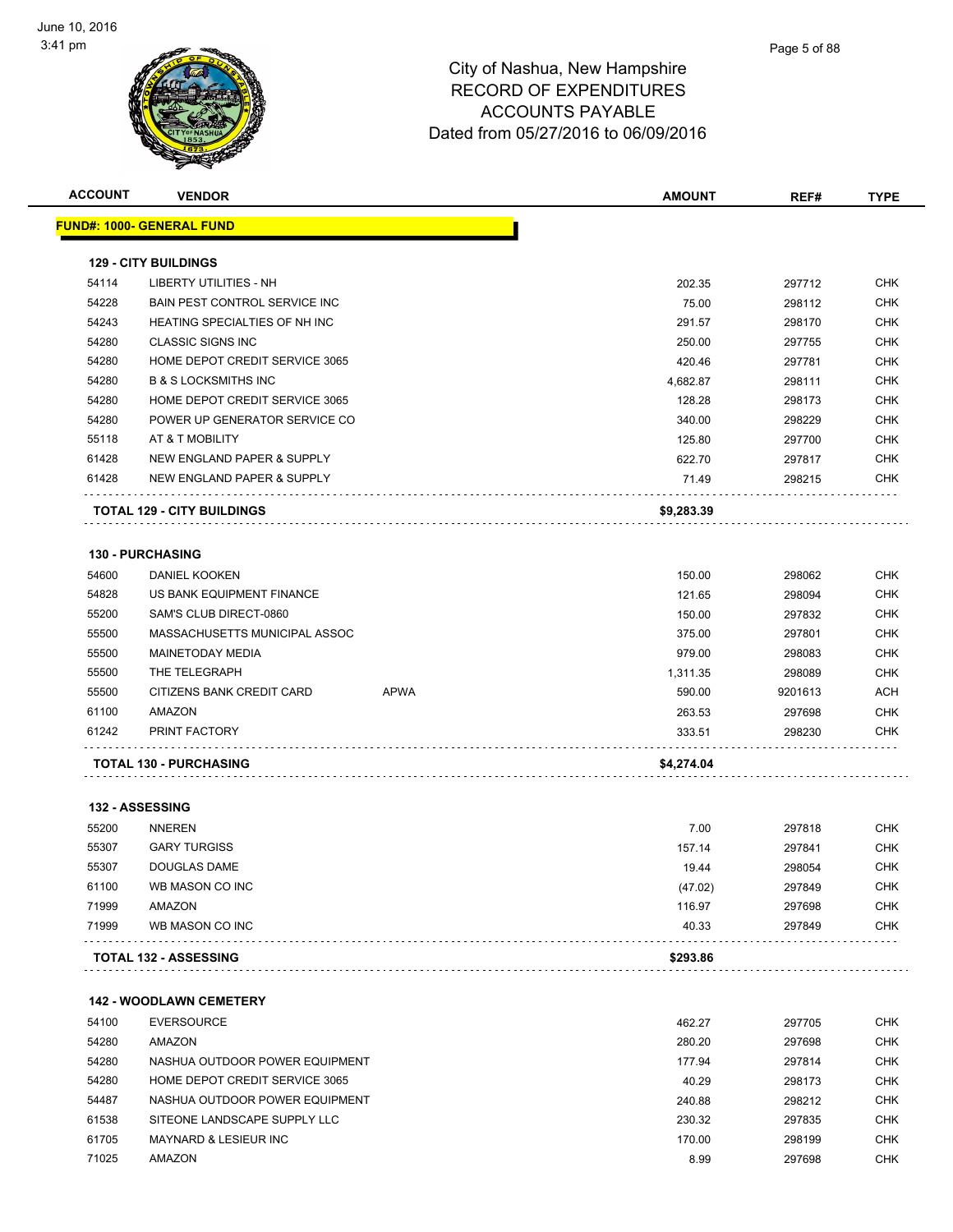

**FUND#: 1000- GENERAL FUND**

|              | AUUUUNIO FAIADLE<br>Dated from 05/27/2016 to 06/09/2016 |  |               |        |             |  |
|--------------|---------------------------------------------------------|--|---------------|--------|-------------|--|
| ACCOUNT      | <b>VENDOR</b>                                           |  | <b>AMOUNT</b> | REF#   | <b>TYPE</b> |  |
|              | <b>IND#: 1000- GENERAL FUND</b>                         |  |               |        |             |  |
|              | <b>TOTAL 142 - WOODLAWN CEMETERY</b>                    |  | \$1,610.89    |        |             |  |
|              | <b>144 - EDGEWOOD &amp; SUBURBAN CEMETERIES</b>         |  |               |        |             |  |
| 54100        | <b>EVERSOURCE</b>                                       |  | 154.22        | 297705 | <b>CHK</b>  |  |
| 54114        | <b>BOT L GAS INC</b>                                    |  | 23.89         | 298122 | <b>CHK</b>  |  |
| 54280        | HOME DEPOT CREDIT SERVICE 3065                          |  | 44.16         | 298173 | <b>CHK</b>  |  |
| 54487        | NASHUA OUTDOOR POWER EQUIPMENT                          |  | 67.50         | 298212 | <b>CHK</b>  |  |
| 61107        | <b>MINT PRINTWORKS</b>                                  |  | 445.25        | 298208 | <b>CHK</b>  |  |
| 61428        | <b>AMAZON</b>                                           |  | 31.15         | 297698 | <b>CHK</b>  |  |
| 61428        | NEW ENGLAND PAPER & SUPPLY                              |  | 133.49        | 298215 | <b>CHK</b>  |  |
| 71000        | <b>HUDSON SMALL ENGINE</b>                              |  | 269.00        | 298177 | <b>CHK</b>  |  |
|              | <b>TOTAL 144 - EDGEWOOD &amp; SUBURBAN CEMETERIES</b>   |  | \$1,168.66    |        |             |  |
| 150 - POLICE |                                                         |  |               |        |             |  |
| 53135        | ST JOSEPH BUSINESS & HEALTH                             |  | 224.35        | 298252 | <b>CHK</b>  |  |
| 53135        | WARREN D FITZGERALD PHD                                 |  | 450.00        | 298268 | <b>CHK</b>  |  |
| 53999        | AAA CREDIT SCREENING SERV LLC                           |  | 125.00        | 298102 | <b>CHK</b>  |  |
| 54100        | <b>EVERSOURCE</b>                                       |  | 13,426.90     | 297703 | <b>CHK</b>  |  |
| 54100        | <b>EVERSOURCE</b>                                       |  | 140.71        | 297705 | <b>CHK</b>  |  |
| 54114        | DIRECT ENERGY RUSINESS.                                 |  | 10 $\Omega$   | 207762 | <b>CHK</b>  |  |

| 53135 | WARREN D FITZGERALD PHD         |                   | 450.00    | 298268  | CHK        |
|-------|---------------------------------|-------------------|-----------|---------|------------|
| 53999 | AAA CREDIT SCREENING SERV LLC   |                   | 125.00    | 298102  | <b>CHK</b> |
| 54100 | <b>EVERSOURCE</b>               |                   | 13,426.90 | 297703  | <b>CHK</b> |
| 54100 | <b>EVERSOURCE</b>               |                   | 140.71    | 297705  | <b>CHK</b> |
| 54114 | <b>DIRECT ENERGY BUSINESS</b>   |                   | 19.04     | 297762  | <b>CHK</b> |
| 54141 | PENNICHUCK WATER WORKS INC      |                   | 698.91    | 297718  | <b>CHK</b> |
| 54280 | HOME DEPOT CREDIT SERVICE 3073  |                   | 25.98     | 297782  | CHK        |
| 54280 | LOWE'S - 3502                   |                   | 13.26     | 297795  | <b>CHK</b> |
| 54280 | <b>REXEL</b>                    |                   | 26.14     | 297830  | <b>CHK</b> |
| 54280 | <b>B &amp; S LOCKSMITHS INC</b> |                   | 1,037.50  | 298111  | CHK        |
| 54280 | <b>BELLETETES INC</b>           |                   | 3.22      | 298118  | <b>CHK</b> |
| 54280 | HOME DEPOT CREDIT SERVICE 3073  |                   | 34.91     | 298174  | <b>CHK</b> |
| 54280 | <b>METRO GROUP INC</b>          |                   | 211.00    | 298204  | <b>CHK</b> |
| 54407 | RELX INC DBA LEXISNEXIS         |                   | 160.00    | 298237  | <b>CHK</b> |
| 54407 | CITIZENS BANK CREDIT CARD       | Intuit QuickBooks | 1,799.00  | 9201613 | <b>ACH</b> |
| 54600 | BROADSIDE COLLISION LLC         |                   | 452.00    | 297745  | CHK        |
| 54600 | SULLIVAN TIRE COMPANY           |                   | 42.00     | 298257  | <b>CHK</b> |
| 54849 | COMCAST CABLE COMMUNICATIONS I  |                   | 219.85    | 298077  | <b>CHK</b> |
| 54849 | <b>FAIRPOINT COMMUNICATIONS</b> |                   | 262.64    | 298080  | <b>CHK</b> |
| 54849 | <b>FAIRPOINT COMMUNICATIONS</b> |                   | 35.38     | 298081  | <b>CHK</b> |
| 54849 | VERIZON WIRELESS-286546928      |                   | 1,253.75  | 298099  | <b>CHK</b> |
| 55200 | GREATER NASHUA CHAMBER OF COMM  |                   | 100.00    | 298082  | CHK        |
| 55200 | <b>NTOA</b>                     |                   | 150.00    | 298221  | <b>CHK</b> |
| 55307 | NICHOLAS JOWDERS                |                   | 43.20     | 297683  | <b>CHK</b> |
| 55307 | <b>ADAM RAYHO</b>               |                   | 43.20     | 297693  | CHK        |
| 55400 | <b>JOHN M YERARDI</b>           |                   | 1,950.00  | 297852  | <b>CHK</b> |
| 55400 | TREASURER STATE OF NH           |                   | 100.00    | 298090  | <b>CHK</b> |
| 55421 | NEW HAMPSHIRE BAR ASSOCIATION   |                   | 545.00    | 298084  | <b>CHK</b> |
| 55607 | UNITED PARCEL SERVICE           |                   | 17.11     | 298093  | CHK        |
| 55699 | <b>VERIZON WIRELESS-LERT B</b>  |                   | 100.00    | 297726  | <b>CHK</b> |
| 55699 | <b>CANAL ART &amp; FRAMING</b>  |                   | 137.00    | 298126  | CHK        |
| 55699 | D & R TOWING INC                |                   | 115.00    | 298145  | <b>CHK</b> |
|       |                                 |                   |           |         |            |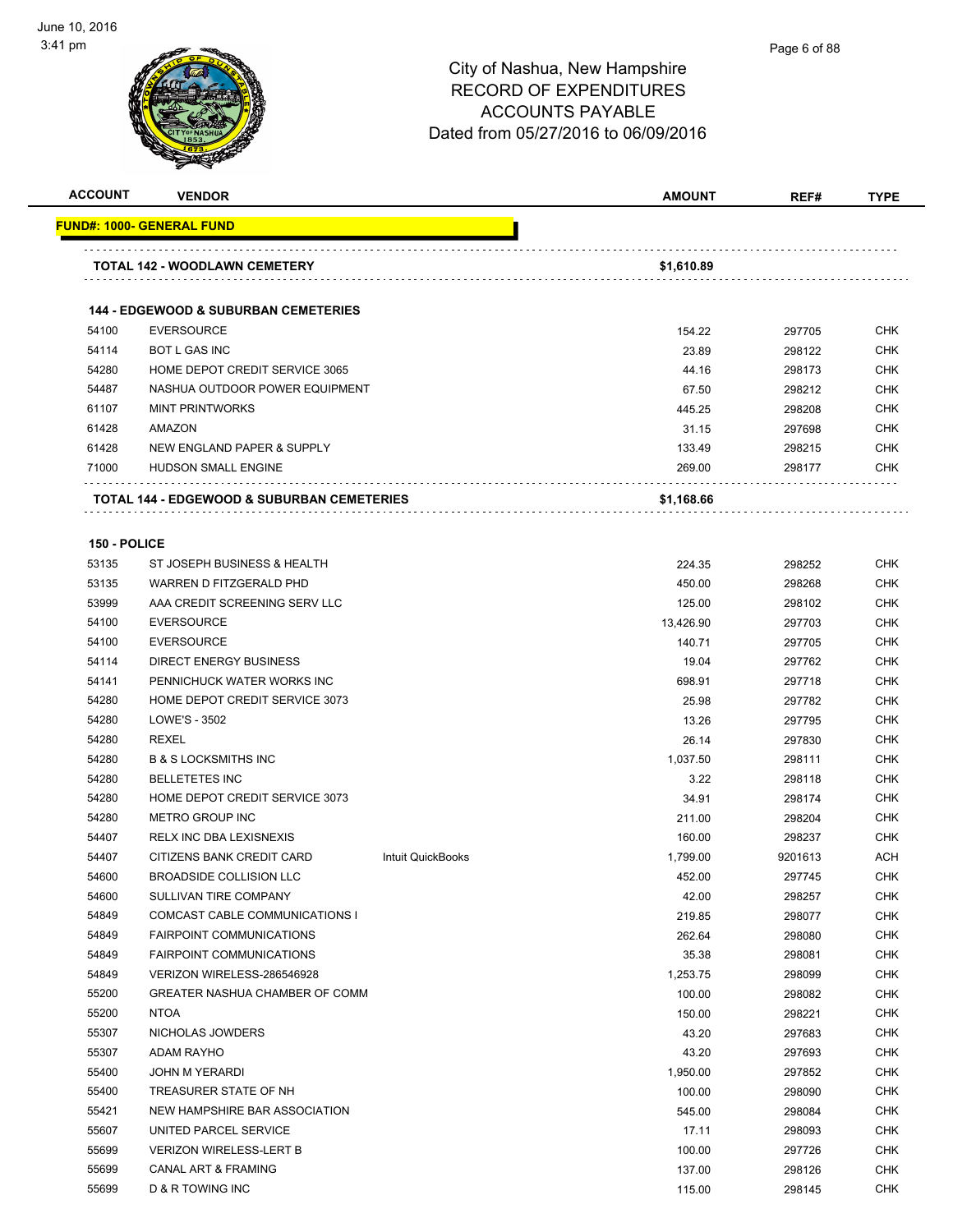

| <b>ACCOUNT</b> | <b>VENDOR</b>                    |                 | <b>AMOUNT</b> | REF#    | <b>TYPE</b> |
|----------------|----------------------------------|-----------------|---------------|---------|-------------|
|                | <b>FUND#: 1000- GENERAL FUND</b> |                 |               |         |             |
| 150 - POLICE   |                                  |                 |               |         |             |
| 61100          | WB MASON CO INC                  |                 | 341.79        | 298269  | <b>CHK</b>  |
| 61107          | <b>BEN'S UNIFORMS</b>            |                 | 719.89        | 297742  | <b>CHK</b>  |
| 61107          | ALECS SHOE STORE INC             |                 | 884.15        | 298107  | <b>CHK</b>  |
| 61107          | <b>BEN'S UNIFORMS</b>            |                 | 1,152.00      | 298119  | <b>CHK</b>  |
| 61107          | DICK AVARD'S HABERDASHERY        |                 | 285.00        | 298150  | <b>CHK</b>  |
| 61110          | ATLANTIC TACTICAL INC            |                 | 200.00        | 298110  | <b>CHK</b>  |
| 61121          | CITIZENS BANK CREDIT CARD        | Amazon Mktplace | 69.49         | 9201613 | ACH         |
| 61185          | <b>REDXDEFENSE</b>               |                 | 208.60        | 297828  | <b>CHK</b>  |
| 61428          | CENTRAL PAPER PRODUCTS CO        |                 | 32.80         | 298132  | <b>CHK</b>  |
| 61428          | THE DURKIN CO INC                |                 | 1,129.12      | 298153  | <b>CHK</b>  |
| 61650          | WB MASON CO INC                  |                 | 512.28        | 298269  | <b>CHK</b>  |
| 61799          | <b>BOND AUTO PARTS INC</b>       |                 | 16.31         | 297743  | <b>CHK</b>  |
| 61799          | <b>CARPARTS OF NASHUA</b>        |                 | 75.92         | 297750  | <b>CHK</b>  |
| 61799          | NYTECH SUPPLY CO                 |                 | 183.56        | 297820  | <b>CHK</b>  |
| 61799          | ADAMSON INDUSTRIES CORP          |                 | 719.90        | 298104  | <b>CHK</b>  |
| 61799          | <b>CARPARTS OF NASHUA</b>        |                 | 139.99        | 298128  | <b>CHK</b>  |
| 61799          | CHELMSFORD AUTO ELECTRIC         |                 | 15.30         | 298135  | <b>CHK</b>  |
| 61799          | MANCHESTER HARLEY-DAVIDSON       |                 | 273.52        | 298195  | <b>CHK</b>  |
| 61799          | NEW ENGLAND PARTS WAREHOUSE      |                 | 190.16        | 298216  | <b>CHK</b>  |
| 61799          | NORTHERN FOREIGN CAR PARTS INC   |                 | 1,416.22      | 298220  | <b>CHK</b>  |
| 61799          | NYTECH SUPPLY CO                 |                 | 59.48         | 298222  | <b>CHK</b>  |
| 61799          | QUIRK GM PARTS DEPOT             |                 | 49.79         | 298234  | <b>CHK</b>  |
| 61799          | SAFETY KLEEN SYSTEMS INC         |                 | 202.04        | 298240  | <b>CHK</b>  |
| 71025          | SNAP ON TOOLS                    |                 | 161.15        | 298251  | <b>CHK</b>  |
| 71221          | ADVANCED ELECTRONIC DESIGN INC   |                 | 254.00        | 297729  | <b>CHK</b>  |
| 71400          | <b>LCEO LLC</b>                  |                 | 680.00        | 298190  | CHK         |
| 71414          | <b>B&amp;H PHOTO-VIDEO</b>       |                 | 52.82         | 297739  | <b>CHK</b>  |
| 71414          | W B HUNT CO INC                  |                 | 99.00         | 297848  | CHK         |
|                | <b>TOTAL 150 - POLICE</b>        |                 | \$34,086.33   |         |             |
|                |                                  |                 |               |         |             |

#### **152 - FIRE**

| 52800 | <b>WILLIAM CAMPBELL</b>      | 630.00   | 298125 | <b>CHK</b> |
|-------|------------------------------|----------|--------|------------|
| 54100 | <b>EVERSOURCE</b>            | 6,971.13 | 297705 | <b>CHK</b> |
| 54114 | LIBERTY UTILITIES - NH       | 114.11   | 297708 | <b>CHK</b> |
| 54114 | LIBERTY UTILITIES - NH       | 302.74   | 297714 | <b>CHK</b> |
| 54114 | LIBERTY UTILITIES - NH       | 190.74   | 297716 | <b>CHK</b> |
| 54114 | DIRECT ENERGY BUSINESS       | 1,048.50 | 297762 | <b>CHK</b> |
| 54141 | PENNICHUCK WATER WORKS INC   | 310.87   | 297718 | <b>CHK</b> |
| 54141 | PENNICHUCK WATER WORKS INC   | 246.60   | 298086 | <b>CHK</b> |
| 54228 | <b>JP PEST SERVICES INC</b>  | 178.00   | 298184 | <b>CHK</b> |
| 54243 | AE MECHANICAL INC            | 5,298.75 | 297730 | <b>CHK</b> |
| 54414 | AMAZON                       | 704.95   | 297698 | <b>CHK</b> |
| 54487 | AE MECHANICAL INC            | 419.45   | 297730 | <b>CHK</b> |
| 54487 | YANKEE EQUIPMENT SYSTEMS INC | 218.75   | 298272 | <b>CHK</b> |
| 54600 | <b>JACK YOUNG COMPANY</b>    | 123.51   | 298185 | <b>CHK</b> |
| 54600 | <b>MIKES CUSTOM KANVAS</b>   | 250.00   | 298207 | <b>CHK</b> |
| 54600 | NEW ENGLAND KENWORTH         | 367.80   | 298214 | <b>CHK</b> |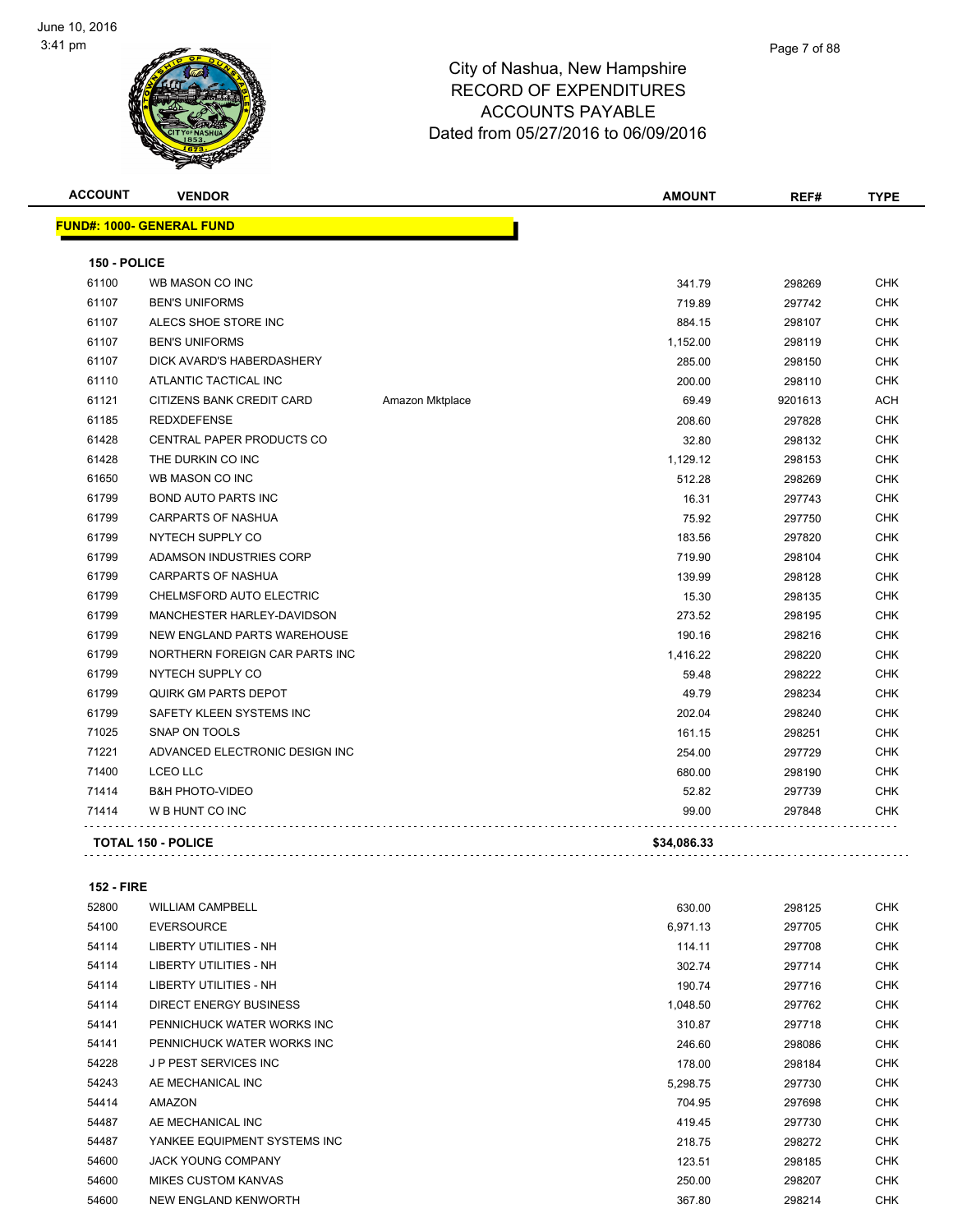

| <b>ACCOUNT</b>    | <b>VENDOR</b>                          |                                | <b>AMOUNT</b> | REF#    | <b>TYPE</b> |
|-------------------|----------------------------------------|--------------------------------|---------------|---------|-------------|
|                   | <b>FUND#: 1000- GENERAL FUND</b>       |                                |               |         |             |
| <b>152 - FIRE</b> |                                        |                                |               |         |             |
| 54600             | SANEL AUTO PARTS CO                    |                                | 82.29         | 298242  | <b>CHK</b>  |
| 54828             | US BANK EQUIPMENT FINANCE              |                                | 223.26        | 298095  | <b>CHK</b>  |
| 55118             | AT & T MOBILITY                        |                                | 171.50        | 297700  | <b>CHK</b>  |
| 55400             | <b>STEVEN GALIPEAU</b>                 |                                | 35.00         | 298256  | <b>CHK</b>  |
| 55699             | TRUE BLUE CLEANERS                     |                                | 257.31        | 298262  | <b>CHK</b>  |
| 55699             | TRUE BLUE CLEANERS                     |                                | 123.04        | 298263  | <b>CHK</b>  |
| 55699             | TRUE BLUE CLEANERS                     |                                | 246.79        | 298264  | <b>CHK</b>  |
| 61100             | <b>AMAZON</b>                          |                                | 162.18        | 297698  | <b>CHK</b>  |
| 61107             | FIRE TECH & SAFETY OF NEW ENGL         |                                | 932.35        | 298161  | CHK         |
| 61107             | <b>HUNTRESS UNIFORMS</b>               |                                | 190.00        | 298179  | <b>CHK</b>  |
| 61110             | BERGERON PROTECTIVE CLOTHING           |                                | 2,133.35      | 298120  | <b>CHK</b>  |
| 61428             | NEW ENGLAND PAPER & SUPPLY             |                                | 313.83        | 298215  | <b>CHK</b>  |
| 61499             | <b>B &amp; S LOCKSMITHS INC</b>        |                                | 29.25         | 297738  | <b>CHK</b>  |
| 61499             | <b>BELLETETES INC</b>                  |                                | 2.70          | 297741  | <b>CHK</b>  |
| 61699             | <b>BATTERIES PLUS</b>                  |                                | 65.90         | 298117  | <b>CHK</b>  |
|                   |                                        |                                | 29.84         |         |             |
| 61699             | M & M ELECTRICAL SUPPLY CO INC         |                                |               | 298191  | <b>CHK</b>  |
| 61705             | <b>MAYNARD &amp; LESIEUR INC</b>       |                                | 40.00         | 298198  | <b>CHK</b>  |
| 61709             | SANEL AUTO PARTS CO                    |                                | 429.00        | 298242  | <b>CHK</b>  |
| 61799             | <b>JACK YOUNG COMPANY</b>              |                                | 1,285.95      | 298185  | <b>CHK</b>  |
| 61807             | CITIZENS BANK CREDIT CARD              | <b>FSP Books &amp; Videos</b>  | 1,000.00      | 9201613 | <b>ACH</b>  |
| 68335             | CITIZENS BANK CREDIT CARD              | NY State Academy of Fire Scien | 482.00        | 9201613 | <b>ACH</b>  |
| 68355             | <b>MARK P WHOLEY</b>                   |                                | 231.83        | 298270  | CHK         |
| 71432             | FIREMATIC SUPPLY CO INC                |                                | 3,657.54      | 298162  | CHK         |
|                   | <b>TOTAL 152 - FIRE</b>                |                                | \$29,500.81   |         |             |
|                   | <b>153 - BUILDING INSPECTION</b>       |                                |               |         |             |
| 42300             | <b>SOLAR CITY</b>                      |                                | 5.00          | 297836  | <b>CHK</b>  |
| 42307             | <b>SOLAR CITY</b>                      |                                | 16.50         | 297836  | <b>CHK</b>  |
| 55307             | <b>WILLIAM CONDRA</b>                  |                                | 280.80        | 298050  | <b>CHK</b>  |
| 55307             | <b>TIMOTHY DUPONT</b>                  |                                | 474.32        | 298057  | <b>CHK</b>  |
| 55307             | RUSS MARCUM                            |                                | 365.64        | 298064  | CHK         |
| 55307             | DAWN MICHAUD                           |                                | 20.52         | 298067  | CHK         |
| 55307             | <b>JEFFREY RICHARD</b>                 |                                | 400.14        | 298073  | <b>CHK</b>  |
| 55307             | <b>WILLIAM MCKINNEY</b>                |                                | 182.52        | 298075  | <b>CHK</b>  |
| 55421             | <b>DAWN MICHAUD</b>                    |                                | 23.00         | 298067  | <b>CHK</b>  |
| 71900             | <b>WILLIAM MCKINNEY</b>                |                                | 194.98        | 298075  | <b>CHK</b>  |
|                   | <b>TOTAL 153 - BUILDING INSPECTION</b> |                                | \$1,963.42    |         |             |
|                   |                                        |                                |               |         |             |
|                   | <b>155 - CODE ENFORCEMENT</b>          |                                |               |         |             |
| 55118             | AT & T MOBILITY                        |                                | 40.29         | 297700  | <b>CHK</b>  |
| 55307             | <b>KYLE METCALF</b>                    |                                | 339.66        | 297687  | <b>CHK</b>  |
| 55307             | <b>NELSON ORTEGA</b>                   |                                | 328.32        | 297690  | CHK         |
| 55307             | ROBERT SOUSA                           |                                | 281.34        | 297694  | CHK         |
|                   | <b>TOTAL 155 - CODE ENFORCEMENT</b>    |                                | \$989.61      |         |             |
|                   |                                        |                                |               |         |             |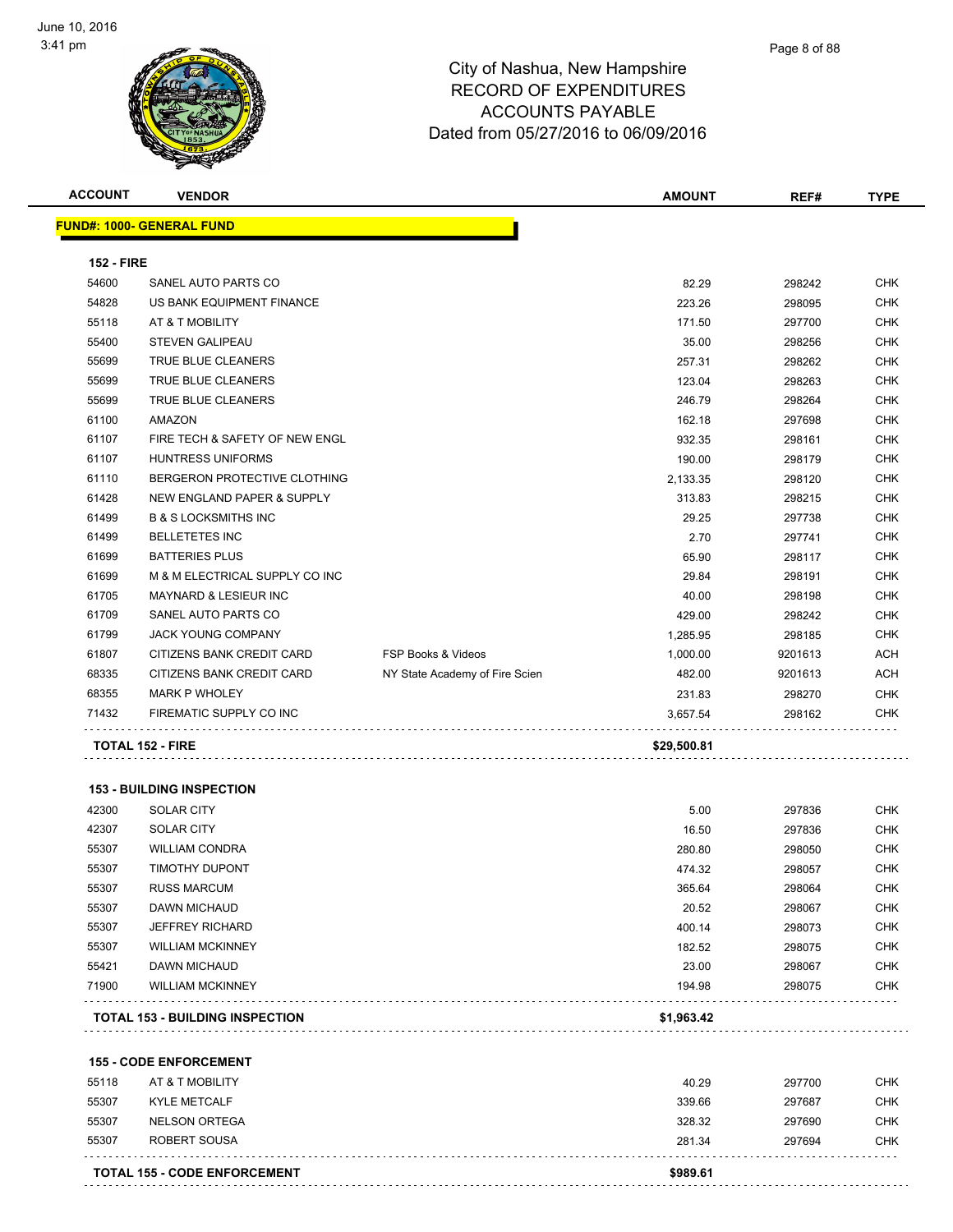| <b>ACCOUNT</b> | <b>VENDOR</b>                              |            | <b>AMOUNT</b> | REF#    | <b>TYPE</b> |
|----------------|--------------------------------------------|------------|---------------|---------|-------------|
|                | <u> FUND#: 1000- GENERAL FUND</u>          |            |               |         |             |
|                | <b>156 - EMERGENCY MANAGEMENT</b>          |            |               |         |             |
| 61100          | AMAZON                                     |            | 951.20        | 297698  | <b>CHK</b>  |
|                | TOTAL 156 - EMERGENCY MANAGEMENT           |            | \$951.20      |         |             |
|                | <b>157 - CITYWIDE COMMUNICATIONS</b>       |            |               |         |             |
| 54100          | <b>EVERSOURCE</b>                          |            | 384.99        | 297705  | <b>CHK</b>  |
|                | <b>TOTAL 157 - CITYWIDE COMMUNICATIONS</b> |            | \$384.99      |         |             |
|                | <b>159 - OTHER PUBLIC SAFETY</b>           |            |               |         |             |
| 54835          | PENNICHUCK WATER WORKS INC                 |            | 220,621.35    | 297718  | <b>CHK</b>  |
|                | <b>TOTAL 159 - OTHER PUBLIC SAFETY</b>     |            | \$220,621.35  |         |             |
|                | <b>160 - PW-ADMIN &amp; ENGINEERING</b>    |            |               |         |             |
| 54141          | PENNICHUCK WATER WORKS INC                 |            | 76.43         | 297718  | <b>CHK</b>  |
| 55118          | AT & T MOBILITY                            |            | 183.21        | 297700  | <b>CHK</b>  |
| 55200          | <b>ENGINEERING NEWS RECORD</b>             |            | 39.95         | 297702  | <b>CHK</b>  |
| 55307          | <b>WILLIAM TOOMEY</b>                      |            | 405.00        | 297696  | <b>CHK</b>  |
| 55307          | <b>ROBERT MEUNIER</b>                      |            | 209.52        | 298066  | <b>CHK</b>  |
| 55400          | CITIZENS BANK CREDIT CARD                  | Anchor Inn | 244.00        | 9201613 | ACH         |
| 55699          | JAN PRO CLEANING SYSTEMS NE                |            | 665.00        | 298186  | <b>CHK</b>  |
| 61100          | AMAZON                                     |            | 128.95        | 297698  | <b>CHK</b>  |
| 61100          | WB MASON CO INC                            |            | 245.00        | 297849  | <b>CHK</b>  |
| 61299          | MAINE TECHNICAL SOURCE                     |            | (15.39)       | 297799  | <b>CHK</b>  |
| 61310          | AVSG LP                                    |            | 52.45         | 297737  | <b>CHK</b>  |
|                | TOTAL 160 - PW-ADMIN & ENGINEERING         |            | \$2,234.12    |         |             |
| 161 - STREETS  |                                            |            |               |         |             |
| 54100          | <b>EVERSOURCE</b>                          |            | 484.97        | 297705  | <b>CHK</b>  |
| 54100          | <b>EVERSOURCE</b>                          |            | 1,069.02      | 298079  | <b>CHK</b>  |
| 54141          | PENNICHUCK WATER WORKS INC                 |            | 409.93        | 297718  | <b>CHK</b>  |
| 54200          | JAN PRO CLEANING SYSTEMS NE                |            | 855.00        | 298186  | <b>CHK</b>  |
| 54228          | JP PEST SERVICES INC                       |            | 68.00         | 298184  | <b>CHK</b>  |
| 54600          | <b>CARPARTS OF NASHUA</b>                  |            | (81.24)       | 297750  | <b>CHK</b>  |
| 54600          | <b>CHADWICK BAROSS INC</b>                 |            | 125.83        | 297752  | <b>CHK</b>  |
| 54600          | DONOVAN EQUIPMENT CO INC                   |            | 434.16        | 297763  | <b>CHK</b>  |
| 54600          | FISHER AUTO PARTS INC                      |            | 74.86         | 297768  | <b>CHK</b>  |

| 54600 | HOWARD P FAIRFIELD LLC  | 521.66  | 297783 | <b>CHK</b> |
|-------|-------------------------|---------|--------|------------|
| 54600 | SANEL AUTO PARTS CO     | 14.40   | 297833 | <b>CHK</b> |
| 54600 | CAMEROTA TRUCK PARTS    | 480.00  | 298124 | <b>CHK</b> |
| 54600 | CARPARTS OF NASHUA      | (97.62) | 298128 | <b>CHK</b> |
| 54600 | MACMULKIN CHEVROLET INC | 10.58   | 298192 | <b>CHK</b> |
| 54600 | NAPA AUTO PARTS         | 98.12   | 298210 | <b>CHK</b> |
| 54600 | SANEL AUTO PARTS CO     | 17.80   | 298244 | <b>CHK</b> |
| 54600 | SWEEPER PARTS SALES     | 722.73  | 298258 | <b>CHK</b> |
| 55118 | AT & T MOBILITY         | 227.05  | 297700 | <b>CHK</b> |
|       |                         |         |        |            |
|       |                         |         |        |            |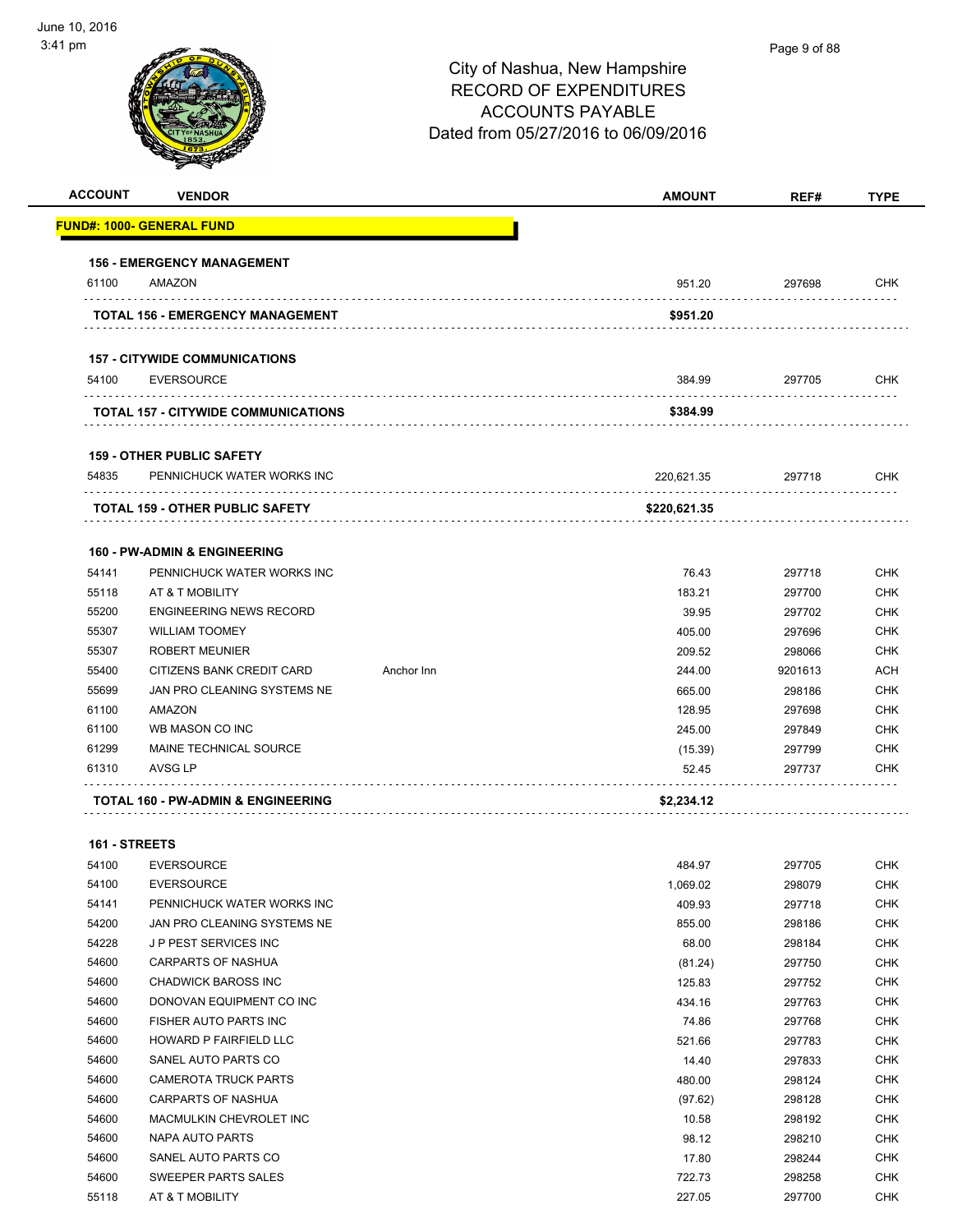

| <b>ACCOUNT</b> | <b>VENDOR</b>                        | <b>AMOUNT</b> | REF#   | <b>TYPE</b> |
|----------------|--------------------------------------|---------------|--------|-------------|
|                | <u>FUND#: 1000- GENERAL FUND</u>     |               |        |             |
| 161 - STREETS  |                                      |               |        |             |
| 55699          | HAYNER SWANSON INC                   | 1,650.00      | 297779 | <b>CHK</b>  |
| 61107          | UNIFIRST CORPORATION                 | 367.29        | 297843 | <b>CHK</b>  |
| 61107          | UNIFIRST CORPORATION                 | 367.29        | 298265 | <b>CHK</b>  |
| 61166          | AIRGAS USA LLC                       | 47.00         | 297731 | <b>CHK</b>  |
| 61166          | <b>BELLETETES INC</b>                | 31.98         | 297741 | <b>CHK</b>  |
| 61166          | <b>BOT L GAS INC</b>                 | 24.75         | 297744 | <b>CHK</b>  |
| 61299          | AMAZON                               | 144.93        | 297698 | <b>CHK</b>  |
| 61299          | <b>BELLETETES INC</b>                | 66.56         | 297741 | <b>CHK</b>  |
| 61299          | BANNER SYSTEMS OF MASSACHUSETT       | 513.82        | 298115 | <b>CHK</b>  |
| 61299          | <b>BELLETETES INC</b>                | 53.07         | 298118 | <b>CHK</b>  |
| 61299          | HOME DEPOT CREDIT SERVICE 3065       | 279.76        | 298173 | <b>CHK</b>  |
| 61300          | DENNIS K BURKE INC                   | 10,719.98     | 298148 | <b>CHK</b>  |
| 61310          | AVSG LP                              | 2,042.21      | 297737 | <b>CHK</b>  |
| 61507          | CONTINENTAL PAVING INC               | 731.94        | 298140 | <b>CHK</b>  |
| 61514          | <b>EASTERN MINERALS INC</b>          | 8,891.03      | 298156 | <b>CHK</b>  |
| 61535          | <b>BROX INDUSTRIES INC</b>           | 180.64        | 298123 | <b>CHK</b>  |
| 61542          | PERMA LINE CORP OF NEW ENGLAND       | 866.65        | 297823 | <b>CHK</b>  |
| 61556          | <b>MARLIN CONTROLS INC</b>           | 18,000.00     | 297800 | <b>CHK</b>  |
| 61556          | OCEAN STATE SIGNAL CO                | 793.00        | 298224 | <b>CHK</b>  |
| 61560          | <b>GRANITE STATE CONCRETE CO INC</b> | 737.50        | 298166 | <b>CHK</b>  |
| 61562          | <b>BELLETETES INC</b>                | 12.92         | 297741 | <b>CHK</b>  |
| 61799          | <b>FASTENAL CO</b>                   | 25.56         | 297766 | <b>CHK</b>  |
| 61799          | <b>BELLETETES INC</b>                | 14.02         | 298118 | <b>CHK</b>  |
| 61799          | SANEL AUTO PARTS CO                  | 27.20         | 298244 | <b>CHK</b>  |
| 71025          | AMAZON                               | 42.99         | 297698 | <b>CHK</b>  |
| 71025          | <b>GMS HYDRAULICS INC</b>            | 128.15        | 297773 | <b>CHK</b>  |
| 71025          | MAINE TECHNICAL SOURCE               | 1,370.84      | 297799 | <b>CHK</b>  |
| 71025          | NASHUA OUTDOOR POWER EQUIPMENT       | 3,469.36      | 297814 | <b>CHK</b>  |
| 71025          | WB MASON CO INC                      | 39.66         | 297849 | <b>CHK</b>  |
| 71025          | ESOC COMMERCIAL TRUCK INC            | 2,363.29      | 298159 | <b>CHK</b>  |
| 71228          | <b>CARTEGRAPH SYSTEMS INC</b>        | 7,500.00      | 298130 | <b>CHK</b>  |
|                | <b>TOTAL 161 - STREETS</b>           | \$66,938.64   |        |             |
|                | <b>162 - STREET LIGHTING</b>         |               |        |             |
| 54100          | <b>EVERSOURCE</b><br>.               | 62,870.10     | 298078 | <b>CHK</b>  |
|                | <b>TOTAL 162 - STREET LIGHTING</b>   | \$62,870.10   |        |             |
|                | <b>166 - PARKING LOTS</b>            |               |        |             |
| 55699          | UNITED SITE SERVICES NORTHEAST       | 54.97         | 297844 | <b>CHK</b>  |
|                | <b>TOTAL 166 - PARKING LOTS</b>      | \$54.97       |        |             |
|                | <b>171 - COMMUNITY SERVICES</b>      |               |        |             |
| 53118          | PUBLIC HEALTH ACCREDITATION          | 3,100.00      | 298232 | <b>CHK</b>  |

55400 CITIZENS BANK CREDIT CARD The Colony Hotel - Kennebunkpo 114.45 9201613 ACH 55400 CITIZENS BANK CREDIT CARD The Colony Hotel - Kennebunkpo 114.45 9201613 ACH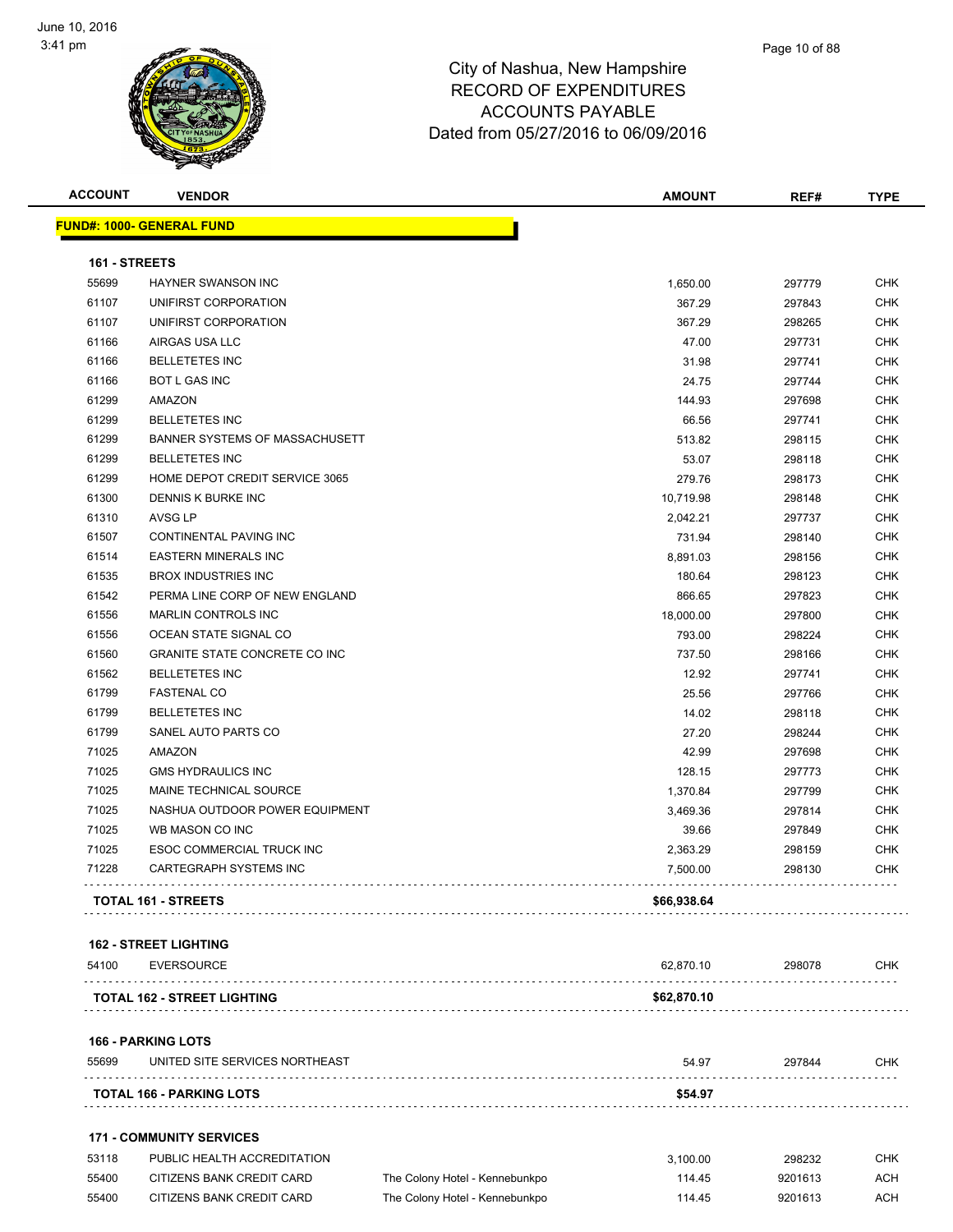

|       | <b>VENDOR</b>                         |                                | <b>AMOUNT</b> | REF#    | <b>TYPE</b>                                          |
|-------|---------------------------------------|--------------------------------|---------------|---------|------------------------------------------------------|
|       | <u> FUND#: 1000- GENERAL FUND</u>     |                                |               |         |                                                      |
|       | <b>171 - COMMUNITY SERVICES</b>       |                                |               |         |                                                      |
| 61100 | <b>AMAZON</b>                         |                                | 162.04        | 297698  | <b>CHK</b>                                           |
| 68318 | BEVERLY DOOLAN                        |                                | 95.04         | 298055  | <b>CHK</b>                                           |
| 68318 | WB MASON CO INC                       |                                | 73.52         | 298269  | CHK                                                  |
|       | <b>TOTAL 171 - COMMUNITY SERVICES</b> |                                | \$3,659.50    |         |                                                      |
|       | <b>172 - COMMUNITY HEALTH</b>         |                                |               |         |                                                      |
| 55307 | <b>DIANE MATTOCK</b>                  |                                | 68.96         | 297686  | <b>CHK</b>                                           |
| 55307 | <b>KAYLA O'BRIEN</b>                  |                                | 46.00         | 298061  | <b>CHK</b>                                           |
| 55400 | CITIZENS BANK CREDIT CARD             | The Colony Hotel - Kennebunkpo | 114.45        | 9201613 | <b>ACH</b>                                           |
| 55400 | CITIZENS BANK CREDIT CARD             | The Colony Hotel - Kennebunkpo | 114.45        | 9201613 | <b>ACH</b>                                           |
| 55400 | CITIZENS BANK CREDIT CARD             | The Colony Hotel - Kennebunkpo | 114.45        | 9201613 | <b>ACH</b>                                           |
| 55400 | CITIZENS BANK CREDIT CARD             | Paradise Point Resort - San Di | 1,446.01      | 9201613 | <b>ACH</b>                                           |
| 55400 | CITIZENS BANK CREDIT CARD             | Paradise Point Resort - San Di | 199.00        | 9201613 | ACH                                                  |
|       | <b>TOTAL 172 - COMMUNITY HEALTH</b>   |                                | \$2,103.32    |         |                                                      |
|       | <b>173 - ENVIRONMENTAL HEALTH</b>     |                                |               |         |                                                      |
| 55307 | <b>COURTNEY MARRS</b>                 |                                | 64.37         | 297681  | <b>CHK</b>                                           |
|       |                                       |                                | 64.80         | 297794  | <b>CHK</b>                                           |
| 55307 | <b>MEREDITH LOCKWOOD</b>              |                                |               |         |                                                      |
| 55421 | CITIZENS BANK CREDIT CARD             | NEHA (National Environmental H | 265.00        | 9201613 | <b>ACH</b>                                           |
|       | .                                     |                                |               |         |                                                      |
|       | TOTAL 173 - ENVIRONMENTAL HEALTH      |                                | \$394.17      |         |                                                      |
|       | <b>175 - WELFARE ASSISTANCE</b>       |                                |               |         |                                                      |
| 55810 | 188 CONCORD ST LLC                    |                                | 1,057.80      | 298008  | CHK                                                  |
| 55810 | <b>COUNTRY BARN MOTEL</b>             |                                | 845.87        | 298009  | CHK                                                  |
| 55810 | <b>JIMMIE LUMPKIN</b>                 |                                | 800.00        | 298010  | CHK                                                  |
| 55810 | DAVID LAVOIE                          |                                | 550.00        | 298011  | CHK                                                  |
| 55810 | <b>MHARN PROPERTIES LLC</b>           |                                | 700.00        | 298012  | <b>CHK</b>                                           |
| 55810 | 23-25 TEMPLE ST REALTY LLC            |                                | 440.00        | 298484  | CHK                                                  |
| 55810 | BAY RIDGE AT NASHUA                   |                                | 785.87        | 298485  |                                                      |
| 55810 | <b>BCAD PROPERTIES</b>                |                                | 700.00        | 298486  |                                                      |
| 55810 | <b>RUTH S BERGERON</b>                |                                | 900.97        | 298487  |                                                      |
| 55810 | <b>BISHOP REAL ESTATE MGMT INC</b>    |                                | 1,200.00      | 298488  | <b>CHK</b>                                           |
| 55810 | CAJUN WAY LLC                         |                                | 950.00        | 298489  | <b>CHK</b><br><b>CHK</b><br><b>CHK</b><br><b>CHK</b> |
| 55810 | E G CLARK                             |                                | 720.00        | 298490  | <b>CHK</b>                                           |
| 55810 | <b>WILLIAM DEIBERT</b>                |                                | 900.00        | 298491  |                                                      |
| 55810 | <b>DOUGLAS DICHARD</b>                |                                | 291.00        | 298492  |                                                      |
| 55810 | JKL REALTY INVEST LLC                 |                                | 850.00        | 298493  |                                                      |
| 55810 | <b>JULIE KRUCZYNSKI</b>               |                                | 900.97        | 298494  | CHK<br><b>CHK</b>                                    |
| 55810 | SARA K MORSE                          |                                | 333.23        | 298495  | <b>CHK</b>                                           |
| 55810 | NASHUA HOUSING AUTHORITY              |                                | 573.00        | 298496  |                                                      |
| 55810 | <b>VICTOR A PEPI</b>                  |                                | 511.00        | 298497  | <b>CHK</b><br><b>CHK</b>                             |
| 55810 | ANDRE J QUIRION                       |                                | 1,720.00      | 298498  | <b>CHK</b><br><b>CHK</b><br>CHK                      |
| 55810 | RND LLC                               |                                | 550.00        | 298500  | <b>CHK</b>                                           |
| 55812 | RITE AID ACCT#1009804                 |                                | 1,417.13      | 298499  | <b>CHK</b>                                           |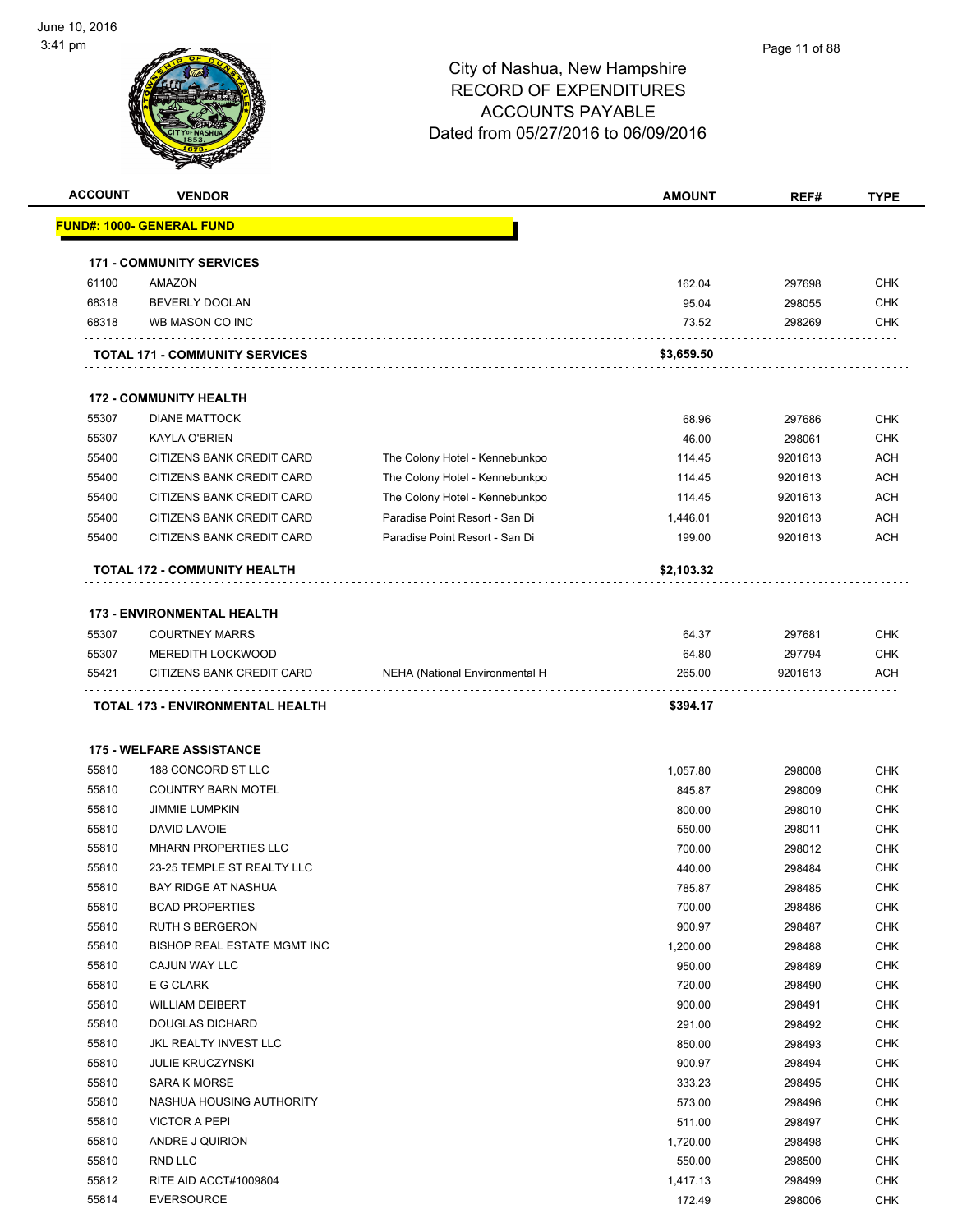# Page 12 of 88City of Nashua, New Hampshire RECORD OF EXPENDITURES ACCOUNTS PAYABLE Dated from 05/27/2016 to 06/09/2016 **ACCOUNT VENDOR AMOUNT REF# TYPE FUND#: 1000- GENERAL FUND 175 - WELFARE ASSISTANCE** LIBERTY UTILITIES 235.24 298007 CHK . . . . . . . . . . . . . . . . . . . . . . . . . . . . . . . . . . . . . . . **TOTAL 175 - WELFARE ASSISTANCE \$18,104.57 177 - PARKS & RECREATION**

|                | <b>TOTAL 177 - PARKS &amp; RECREATION</b>                | \$35,157.75 |        |            |
|----------------|----------------------------------------------------------|-------------|--------|------------|
|                |                                                          | 497.18      | 297835 | <b>CHK</b> |
| 71999<br>71999 | FORESTRY SUPPLIERS INC<br>SITEONE LANDSCAPE SUPPLY LLC   | 314.08      | 297769 | <b>CHK</b> |
|                |                                                          | 179.99      | 297707 | <b>CHK</b> |
| 71025<br>71999 | <b>BLUETARP FINANCIAL INC</b><br>HK POWERSPORTS-HOOKSETT | 292.81      | 298121 | <b>CHK</b> |
| 61799          | SANEL AUTO PARTS CO                                      | 0.77        | 298243 | <b>CHK</b> |
| 61799          | <b>CARPARTS OF NASHUA</b>                                | 253.05      | 298128 | <b>CHK</b> |
| 61799          | NUERA TRANSPORT INC                                      | 23.59       | 297819 | <b>CHK</b> |
| 61799          | NAPA AUTO PARTS                                          | 74.06       | 297813 | <b>CHK</b> |
| 61799          | LIBERTY INTNL TRUCKS OF NH LLC                           | 107.60      | 297792 | <b>CHK</b> |
| 61799          | <b>CARPARTS OF NASHUA</b>                                | 376.13      | 297750 | <b>CHK</b> |
| 61310          | AVSG LP                                                  | 1,194.77    | 297737 | <b>CHK</b> |
| 61156          | FILLION ASSOCIATES INC                                   | 1,289.64    | 297767 | <b>CHK</b> |
| 61156          | <b>D &amp; P SWIMMING POOL</b>                           | 1,779.72    | 297758 | <b>CHK</b> |
| 61128          | <b>BSN SPORTS LLC</b>                                    | 1,837.27    | 297747 | <b>CHK</b> |
| 61100          | WB MASON CO INC                                          | 77.57       | 298269 | <b>CHK</b> |
| 61100          | WB MASON CO INC                                          | 77.12       | 297849 | <b>CHK</b> |
| 55118          | AT & T MOBILITY                                          | 202.98      | 297700 | <b>CHK</b> |
| 54821          | P & L LANDSCAPING LLC                                    | 1,100.00    | 298225 | <b>CHK</b> |
| 54600          | MTE INC                                                  | 80.52       | 297810 | <b>CHK</b> |
| 54600          | C2 ALT FUELS                                             | 1,494.30    | 297748 | <b>CHK</b> |
| 54280          | MARSHALL SIGNS INC                                       | 65.00       | 298196 | <b>CHK</b> |
| 54280          | JOHNSONS ELECTRIC INC                                    | 105.00      | 298187 | <b>CHK</b> |
| 54280          | <b>HOME DEPOT CREDIT SERVICE 3065</b>                    | 69.56       | 298173 | <b>CHK</b> |
| 54280          | <b>FASTENAL CO</b>                                       | 50.17       | 298160 | <b>CHK</b> |
| 54280          | THE DIRT DOCTORS LLC                                     | 2,700.00    | 298151 | <b>CHK</b> |
| 54280          | CAROLINA EASTERN VAIL INC                                | 712.50      | 298127 | <b>CHK</b> |
| 54280          | BANNER SYSTEMS OF MASSACHUSETT                           | 600.00      | 298115 | <b>CHK</b> |
| 54280          | <b>HAJOCA CORPORATION</b>                                | 751.04      | 297776 | <b>CHK</b> |
| 54280          | F W WEBB COMPANY                                         | 107.18      | 297765 | <b>CHK</b> |
| 54141          | PENNICHUCK WATER WORKS INC                               | 1,842.98    | 298086 | <b>CHK</b> |
| 54141          | PENNICHUCK WATER WORKS INC                               | 549.10      | 297718 | <b>CHK</b> |
| 54114          | <b>DIRECT ENERGY BUSINESS</b>                            | 303.74      | 297762 | <b>CHK</b> |
| 54114          | <b>LIBERTY UTILITIES - NH</b>                            | 209.30      | 297715 | <b>CHK</b> |
| 54114          | LIBERTY UTILITIES - NH                                   | 57.35       | 297711 | <b>CHK</b> |
| 54100          | <b>EVERSOURCE</b>                                        | 10,746.91   | 298079 | <b>CHK</b> |
| 54100          | <b>EVERSOURCE</b>                                        | 5,034.77    | 297704 | CHK        |
|                |                                                          |             |        |            |

#### **179 - LIBRARY**

| 54100 | EVERSOURCE          | 6.175.23 | 298079 | снк        |
|-------|---------------------|----------|--------|------------|
| 54243 | <b>GRAINGER</b>     | 396.96   | 297774 | <b>CHK</b> |
| 54243 | PALMER & SICARD INC | 1.165.00 | 298226 | СНК        |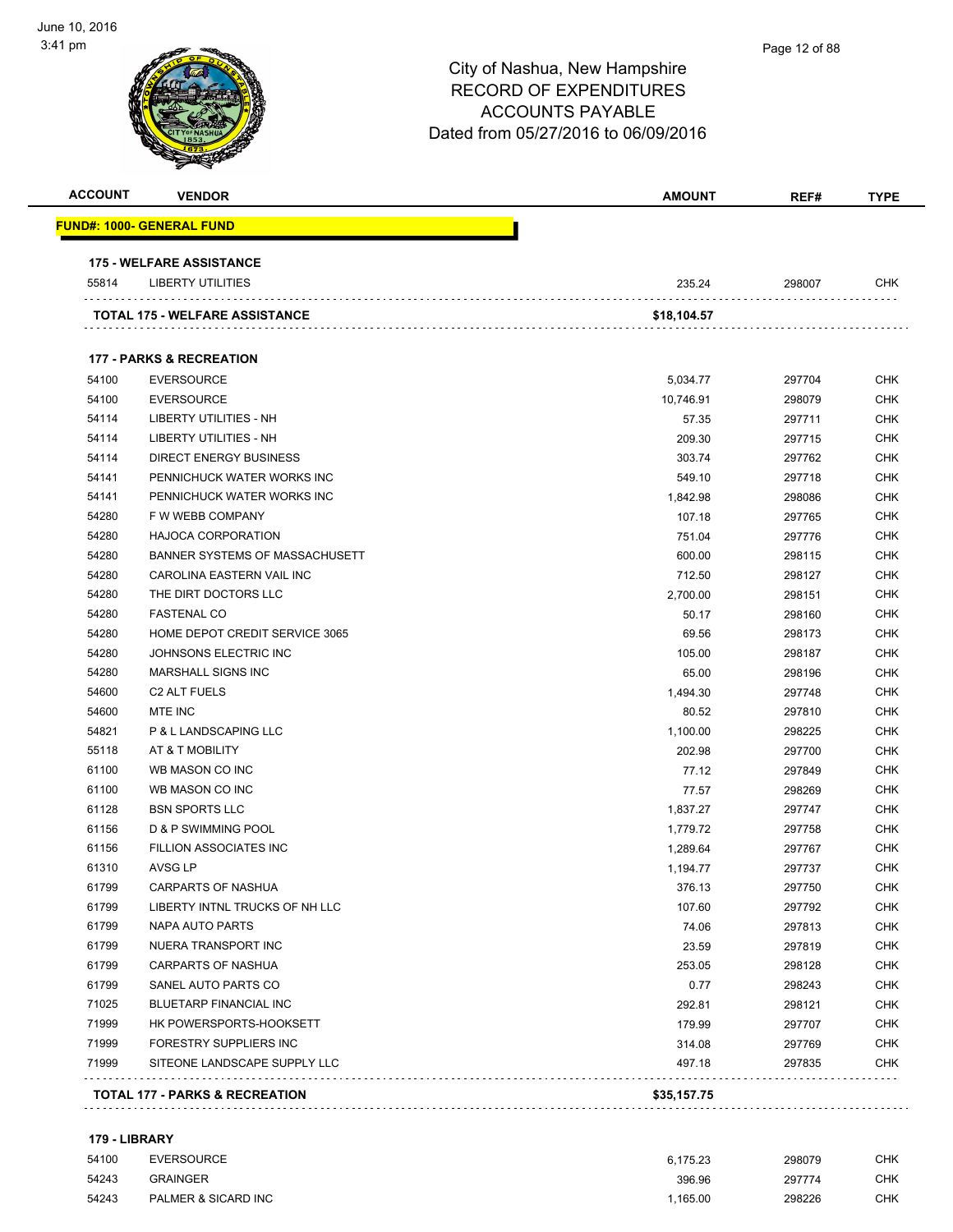

| <b>ACCOUNT</b> | <b>VENDOR</b>                            |                  | <b>AMOUNT</b> | REF#    | <b>TYPE</b> |
|----------------|------------------------------------------|------------------|---------------|---------|-------------|
|                | <b>FUND#: 1000- GENERAL FUND</b>         |                  |               |         |             |
| 179 - LIBRARY  |                                          |                  |               |         |             |
| 54280          | MARVELL PLATE GLASS INC                  |                  | 1,049.00      | 298197  | <b>CHK</b>  |
| 54428          | COMCAST CABLE COMMUNICATIONS I           |                  | 189.85        | 297701  | <b>CHK</b>  |
| 55109          | AT & T MOBILITY                          |                  | 32.79         | 297700  | <b>CHK</b>  |
| 55200          | SEE SCIENCE CENTER                       |                  | 200.00        | 297719  | <b>CHK</b>  |
| 61299          | <b>AMAZON</b>                            |                  | 610.91        | 297698  | <b>CHK</b>  |
| 61299          | <b>JENNIFER HOSKING</b>                  |                  | 55.10         | 298175  | <b>CHK</b>  |
| 61807          | AMAZON                                   |                  | 200.51        | 297698  | <b>CHK</b>  |
| 61807          | <b>CITY DIRECTORIES</b>                  |                  | 530.00        | 297754  | <b>CHK</b>  |
| 61807          | <b>INGRAM LIBRARY SERVICES</b>           |                  | 34.87         | 297786  | <b>CHK</b>  |
| 61807          | <b>BAKER &amp; TAYLOR</b>                |                  | 9,860.75      | 298113  | <b>CHK</b>  |
| 61807          | <b>INGRAM LIBRARY SERVICES</b>           |                  | 2,446.51      | 298181  | <b>CHK</b>  |
| 61807          | NH FAMILY VOICES / PIC                   |                  | 15.07         | 298218  | <b>CHK</b>  |
| 61807          | <b>SIMON &amp; SCHUSTER</b>              |                  | 26.88         | 298247  | <b>CHK</b>  |
| 61807          | THOMPSON-REUTERS                         |                  | 88.00         | 298260  | <b>CHK</b>  |
| 61814          | <b>MIDWEST TAPE</b>                      |                  | 514.05        | 297808  | <b>CHK</b>  |
| 61814          | MULTICULTURAL BOOKS & VIDEOS             |                  | 67.83         | 297811  | <b>CHK</b>  |
| 61814          | MICROMARKETING, LLC                      |                  | 56.09         | 298205  | <b>CHK</b>  |
| 61814          | <b>MIDWEST TAPE</b>                      |                  | 413.08        | 298206  | <b>CHK</b>  |
| 61814          | RANDOM HOUSE LLC                         |                  | 33.75         | 298235  | <b>CHK</b>  |
| 61819          | AMAZON                                   |                  | 14.99         | 297698  | CHK         |
| 61819          | <b>INGRAM LIBRARY SERVICES</b>           |                  | 46.75         | 298181  | <b>CHK</b>  |
| 68322          | S & S WORLD WIDE INC                     |                  | 32.92         | 298239  | <b>CHK</b>  |
| 71221          | AMAZON                                   |                  | 1,666.28      | 297698  | <b>CHK</b>  |
| 71221          | CITIZENS BANK CREDIT CARD                | CTO*GOTOMYPC.COM | 49.50         | 9201613 | <b>ACH</b>  |
| 71221          | CITIZENS BANK CREDIT CARD                | CTO*GOTOMYPC.COM | 49.50         | 9201613 | ACH         |
|                | <b>TOTAL 179 - LIBRARY</b>               |                  | \$26,022.17   |         |             |
|                | <b>181 - COMMUNITY DEVELOPMENT</b>       |                  |               |         |             |
| 54421          | CONWAY OFFICE SOLUTIONS                  |                  | 62.91         | 297756  | <b>CHK</b>  |
| 54421          | <b>GREATER NASHUA CHAMBER OF COMM</b>    |                  | 25.00         | 298082  | <b>CHK</b>  |
| 61100          | AMAZON                                   |                  | 35.90         | 297698  | <b>CHK</b>  |
| 61100          | WB MASON CO INC                          |                  | 315.49        | 297849  | <b>CHK</b>  |
| 61100          | WB MASON CO INC                          |                  | 9.98          | 298269  | <b>CHK</b>  |
| 61650          | WB MASON CO INC                          |                  | 45.82         | 297849  | <b>CHK</b>  |
| 61650          | WB MASON CO INC                          |                  | 29.03         | 298269  | <b>CHK</b>  |
|                | <b>TOTAL 181 - COMMUNITY DEVELOPMENT</b> |                  | \$524.13      |         |             |

**182 - PLANNING AND ZONING**

|       | <b>TOTAL 182 - PLANNING AND ZONING</b> | \$727.42 |        |            |
|-------|----------------------------------------|----------|--------|------------|
| 55421 | OFFICE OF ENERGY AND PLANNING          | 55.00    | 298085 | <b>CHK</b> |
| 55307 | ROGER HOUSTON                          | 189.42   | 298059 | CHK        |
| 55200 | AMERICAN PLANNING ASSOC                | 483.00   | 297699 | <b>CHK</b> |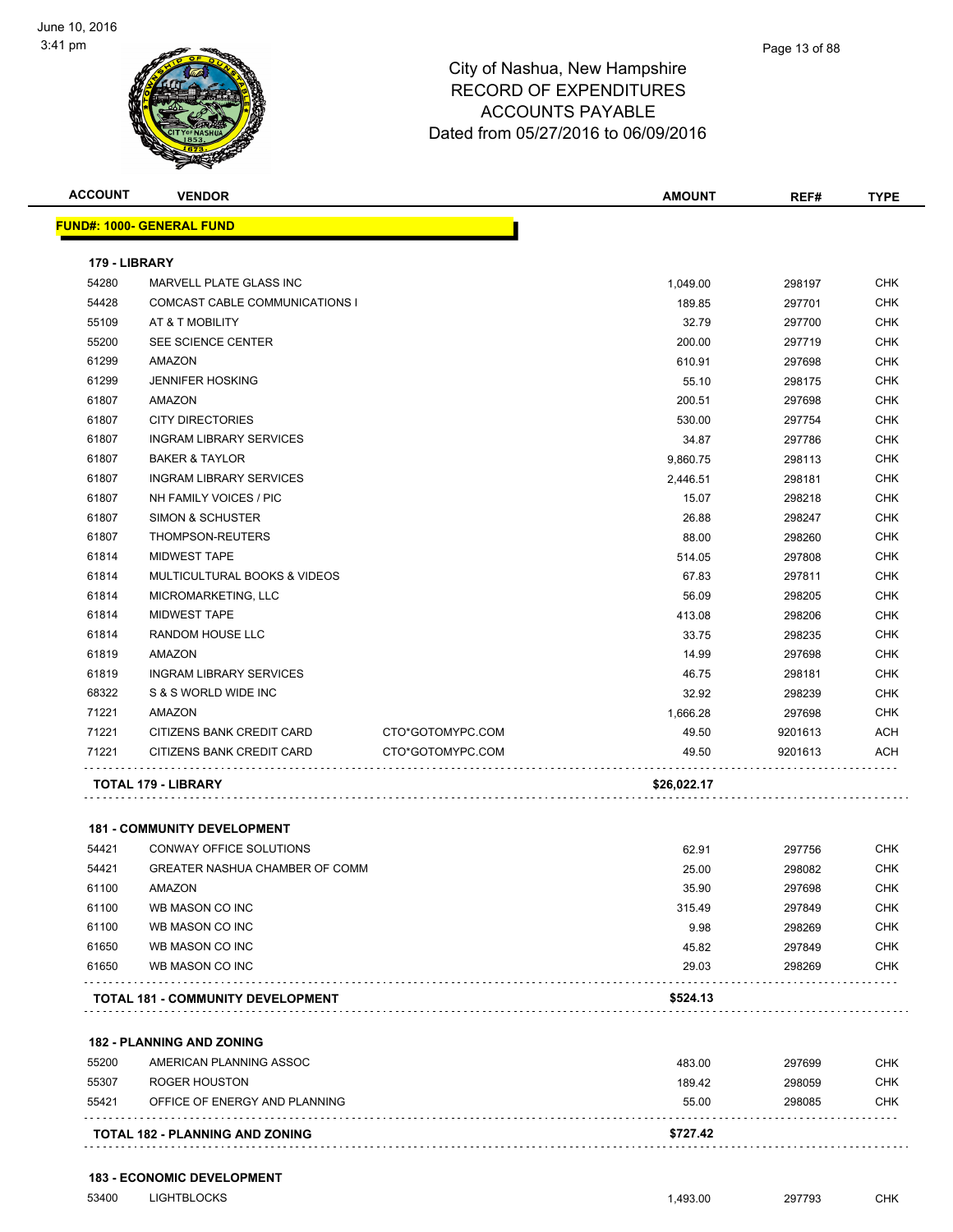

| <b>ACCOUNT</b>      | <b>VENDOR</b>                           | <b>AMOUNT</b> | REF#   | <b>TYPE</b> |
|---------------------|-----------------------------------------|---------------|--------|-------------|
|                     | <b>FUND#: 1000- GENERAL FUND</b>        |               |        |             |
|                     | <b>TOTAL 183 - ECONOMIC DEVELOPMENT</b> | \$1,493.00    |        |             |
|                     |                                         |               |        |             |
| <b>191 - SCHOOL</b> |                                         |               |        |             |
| 53600               | <b>HAMPSTEAD HOSPITAL</b>               | 250.00        | 297920 | CHK         |
| 53600               | NASHUA ADULT LEARNING CENTER            | 29,217.10     | 298286 | <b>CHK</b>  |
| 53614               | COMPASSIONATE WELLNESS SER LLC          | 1,597.50      | 297888 | <b>CHK</b>  |
| 53614               | <b>MAS MEDICAL STAFFING</b>             | 1,414.50      | 297950 | <b>CHK</b>  |
| 53614               | AMY MCCARTNEY                           | 6,211.04      | 297952 | <b>CHK</b>  |
| 53614               | <b>BRATTLEBORO RETREAT</b>              | 250.00        | 298304 | <b>CHK</b>  |
| 53614               | <b>CLARK ASSOC</b>                      | 40,249.50     | 298319 | <b>CHK</b>  |
| 53614               | <b>COMPASSIONATE WELLNESS SER LLC</b>   | 956.25        | 298321 | <b>CHK</b>  |
| 53614               | DARTMOUTH HITCHCOCK CLINIC              | 200.00        | 298332 | <b>CHK</b>  |
| 53614               | FIRST STUDENT INC                       | 130.00        | 298349 | <b>CHK</b>  |
| 53614               | YMCA OF GREATER NASHUA                  | 816.00        | 298474 | <b>CHK</b>  |
| 53628               | CUSTOM COMPUTER SPECIALIST INC          | 4,500.00      | 297891 | <b>CHK</b>  |
| 53628               | <b>ALAN HALLEE</b>                      | 212.50        | 297918 | <b>CHK</b>  |
| 53628               | HEWLETT PACKARD ENTERPRISE CO           | 2,425.56      | 297924 | <b>CHK</b>  |
| 53628               | <b>TYLER KIMBAR</b>                     | 150.00        | 297937 | <b>CHK</b>  |
| 53628               | <b>MULTI STATE BILLING SERVICES L</b>   | 10,429.51     | 297958 | <b>CHK</b>  |
| 53628               | <b>DANIELLE TROY</b>                    | 430.00        | 297994 | <b>CHK</b>  |
| 53628               | STATE OF NH CRIMINAL RECORDS            | 646.75        | 298281 | <b>CHK</b>  |
| 53628               | ASAP FIRE & SAFETY CORP                 | 146.00        | 298289 | <b>CHK</b>  |
| 53628               | <b>MATTHEW G BARSALEAN</b>              | 295.00        | 298292 | <b>CHK</b>  |
| 53628               | <b>MEAGAN LEE BELLEMORE</b>             | 300.00        | 298294 | <b>CHK</b>  |
| 53628               | <b>COLLEGE BOARD</b>                    | 7,931.58      | 298320 | <b>CHK</b>  |
| 53628               | MONIQUE DUDA                            | 60.00         | 298340 | <b>CHK</b>  |
| 53628               | MANIZHEH MEHRABANI                      | 90.00         | 298409 | <b>CHK</b>  |
| 53628               | <b>METRO GROUP INC</b>                  | 825.00        | 298410 | <b>CHK</b>  |
| 53628               | <b>JACOB POLLARD</b>                    | 1,862.50      | 298427 | <b>CHK</b>  |
| 53628               | <b>MARGARET REYNOLDS</b>                | 1,025.00      | 298432 | <b>CHK</b>  |
| 53628               | DANIELLE TROY                           | 1,050.00      | 298461 | <b>CHK</b>  |
| 54100               | <b>EVERSOURCE</b>                       | 7,050.34      | 297853 | CHK         |
| 54100               | <b>EVERSOURCE</b>                       | 27,223.99     | 298273 | <b>CHK</b>  |
| 54114               | <b>LIBERTY UTILITIES</b>                | 3,830.10      | 297854 | <b>CHK</b>  |
| 54114               | <b>DIRECT ENERGY BUSINESS</b>           | 1,897.32      | 297856 | <b>CHK</b>  |
| 54114               | <b>LIBERTY UTILITIES</b>                | 3,298.89      | 298274 | <b>CHK</b>  |
| 54114               | <b>DIRECT ENERGY BUSINESS</b>           | 9,750.20      | 298276 | <b>CHK</b>  |
| 54141               | PENNICHUCK WATER WORKS INC              | 4,315.99      | 297855 | <b>CHK</b>  |
| 54141               | PENNICHUCK WATER WORKS INC              | 2,480.65      | 298275 | <b>CHK</b>  |
| 54243               | CONTROL TECHNOLOGIES INC                | 20,148.00     | 298326 | <b>CHK</b>  |
| 54280               | <b>B &amp; S LOCKSMITHS INC</b>         | 238.55        | 297868 | <b>CHK</b>  |
| 54280               | <b>BLUETARP FINANCIAL INC</b>           | 676.95        | 297875 | <b>CHK</b>  |
| 54280               | CONTROL TECHNOLOGIES INC                | 4,136.00      | 298326 | <b>CHK</b>  |
| 54487               | D A BUCCI & SONS INC                    | 54.00         | 298331 | <b>CHK</b>  |
| 54487               | HILLYARD / MANCHESTER                   | 1,612.44      | 298370 | <b>CHK</b>  |
| 54487               | <b>NELSON PIANO SERVICE</b>             | 420.00        | 298418 | <b>CHK</b>  |
| 54487               | RIDDELL/ALL AMERICAN SPORTS CO          | 13,633.59     | 298434 | <b>CHK</b>  |
| 54600               | <b>CARPARTS OF NASHUA</b>               | (64.52)       | 297882 | <b>CHK</b>  |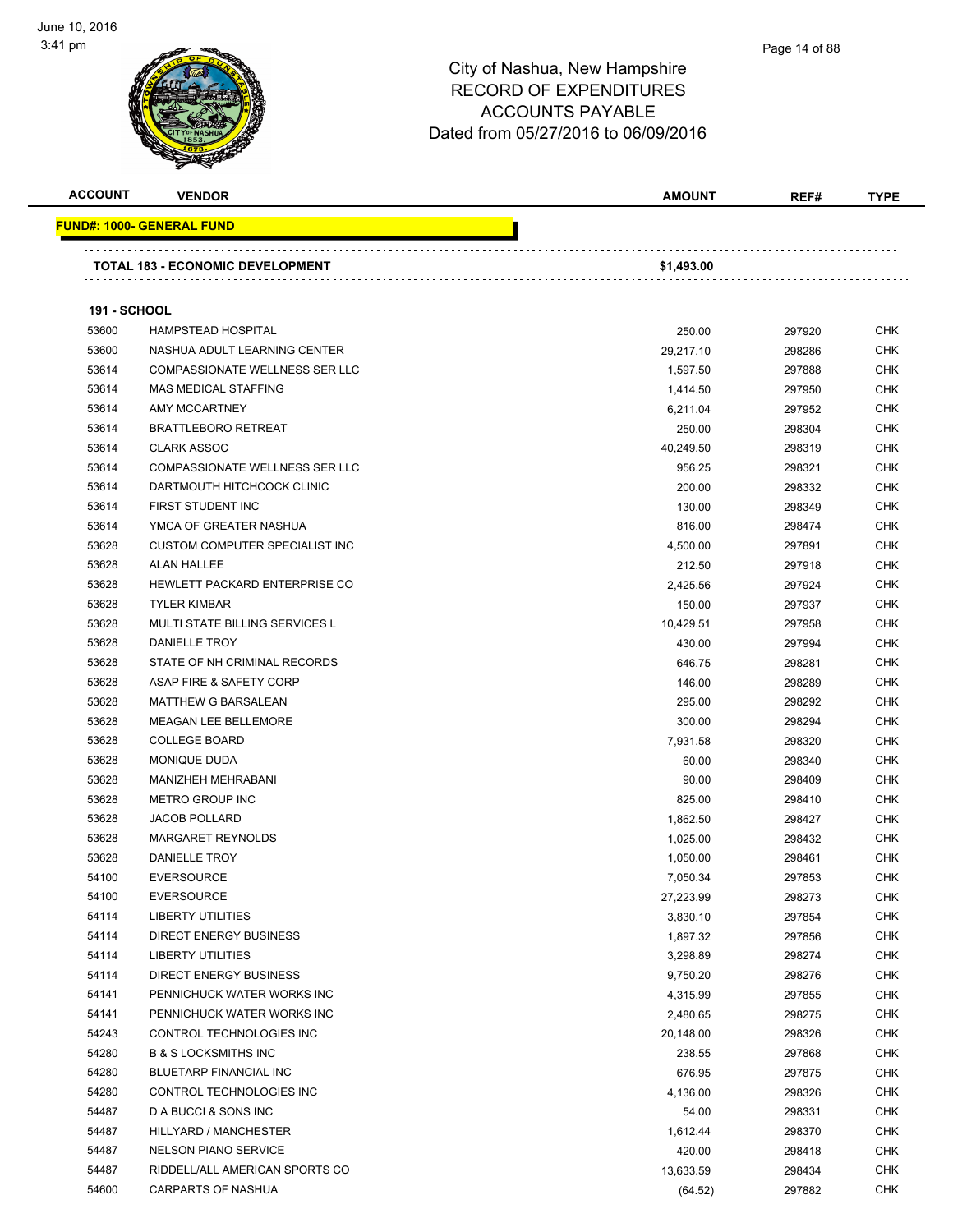

| <b>ACCOUNT</b>      | <b>VENDOR</b>                     |                                    | <b>AMOUNT</b> | REF#    | <b>TYPE</b> |
|---------------------|-----------------------------------|------------------------------------|---------------|---------|-------------|
|                     | <u> FUND#: 1000- GENERAL FUND</u> |                                    |               |         |             |
| <b>191 - SCHOOL</b> |                                   |                                    |               |         |             |
| 54600               | SANEL AUTO PARTS CO               |                                    | 18.99         | 297977  | CHK         |
| 54600               | <b>MAYNARD &amp; LESIEUR INC</b>  |                                    | 40.00         | 298406  | <b>CHK</b>  |
| 54600               | SANEL AUTO PARTS CO               |                                    | 371.09        | 298439  | <b>CHK</b>  |
| 55109               | <b>FAIRPOINT COMMUNICATIONS</b>   |                                    | 4,149.11      | 297859  | <b>CHK</b>  |
| 55109               | <b>FAIRPOINT COMMUNICATIONS</b>   |                                    | 859.90        | 298080  | <b>CHK</b>  |
| 55109               | BAYRING COMMUNICATIONS            |                                    | 2,249.62      | 298277  | <b>CHK</b>  |
| 55109               | <b>FAIRPOINT COMMUNICATIONS</b>   |                                    | 35.38         | 298278  | <b>CHK</b>  |
| 55300               | GREATER NASHUA CHAMBER OF COMM    |                                    | 25.00         | 297912  | <b>CHK</b>  |
| 55300               | LYNNE JOSEPH                      |                                    | 6.00          | 298382  | <b>CHK</b>  |
| 55300               | <b>NHSAA</b>                      |                                    | 40.00         | 298421  | <b>CHK</b>  |
| 55307               | ROSE FRANCOEUR                    |                                    | 139.91        | 297899  | <b>CHK</b>  |
| 55307               | <b>JENNIFER GOODWIN</b>           |                                    | 32.00         | 297909  | <b>CHK</b>  |
| 55307               | <b>JACILYN HACKETT</b>            |                                    | 59.40         | 297916  | <b>CHK</b>  |
| 55307               | LISA JANOSIK                      |                                    | 21.33         | 297933  | <b>CHK</b>  |
| 55307               | <b>ASHLEY ODIERNO</b>             |                                    | 42.12         | 297967  | <b>CHK</b>  |
| 55307               | <b>CHRISTINE BREEN</b>            |                                    | 83.00         | 298305  | <b>CHK</b>  |
| 55307               | <b>CRISTA BURREL</b>              |                                    | 12.56         | 298308  | <b>CHK</b>  |
| 55307               | KIMBERLY CALLAN                   |                                    | 70.47         | 298310  | <b>CHK</b>  |
| 55307               | CLAUDIA CASTANO-VELEZ             |                                    | 21.87         | 298315  | <b>CHK</b>  |
| 55307               | MICHAEL CONLEY                    |                                    | 230.58        | 298324  | <b>CHK</b>  |
| 55307               | <b>KAREN CREBASE</b>              |                                    | 139.42        | 298329  | <b>CHK</b>  |
| 55307               | DANIEL DONOVAN                    |                                    | 12.69         | 298337  | <b>CHK</b>  |
| 55307               | <b>LISA GINGRAS</b>               |                                    | 348.28        | 298360  | <b>CHK</b>  |
| 55307               | LORRAINE HORNE                    |                                    | 51.03         | 298375  | <b>CHK</b>  |
| 55307               | LYNNE JOSEPH                      |                                    | 7.56          | 298382  | <b>CHK</b>  |
| 55307               | <b>JOANNE LAKE</b>                |                                    | 24.51         | 298386  | <b>CHK</b>  |
| 55307               | NATHAN MAZEROLLE                  |                                    | 60.21         | 298407  | <b>CHK</b>  |
| 55307               | <b>CARRIE RAK</b>                 |                                    | 64.80         | 298429  | <b>CHK</b>  |
| 55307               | PHILIP SCHAPPLER                  |                                    | 51.30         | 298444  | <b>CHK</b>  |
| 55307               | LINDA SELLNER                     |                                    | 84.24         | 298450  | <b>CHK</b>  |
| 55307               | <b>DEBRA ST LAWRENCE</b>          |                                    | 51.03         | 298459  | <b>CHK</b>  |
| 55307               | ANN MARIE WELLMAN                 |                                    | 18.36         | 298467  | <b>CHK</b>  |
| 55400               | NH PARTNERS IN EDUCATION          |                                    | 255.00        | 298279  | <b>CHK</b>  |
| 55400               | <b>CITIZENS BANK CREDIT CARD</b>  | NORTH CONWAY GRAND                 | 216.00        | 9201613 | <b>ACH</b>  |
| 55400               | CITIZENS BANK CREDIT CARD         | NORTH CONWAY GRAND                 | 71.00         | 9201613 | ACH         |
| 55400               | CITIZENS BANK CREDIT CARD         | NORTH CONWAY GRAND                 | 216.00        | 9201613 | ACH         |
| 55500               | SUCCESS ADVERTISING INC           |                                    | 1,937.92      | 298088  | <b>CHK</b>  |
| 55500               | THE TELEGRAPH                     |                                    | 205.35        | 298089  | CHK         |
| 55500               | UNION LEADER CORP -- 19828        |                                    | 284.11        | 298092  | <b>CHK</b>  |
| 55500               | CITIZENS BANK CREDIT CARD         | <b>INDEED</b>                      | 500.83        | 9201613 | ACH         |
| 55500               | CITIZENS BANK CREDIT CARD         | <b>ACT Massachusetts Education</b> | 445.00        | 9201613 | ACH         |
| 55500               | CITIZENS BANK CREDIT CARD         | <b>INDEED</b>                      | 510.14        | 9201613 | ACH         |
| 55642               | NATHAN ANDERSON                   |                                    | 66.00         | 297865  | <b>CHK</b>  |
| 55642               | <b>THOMAS AURIANA</b>             |                                    | 66.00         | 297866  | CHK         |
| 55642               | <b>BRADFORD AYERS</b>             |                                    | 142.00        | 297867  | CHK         |
| 55642               | MIKE BLAZE                        |                                    | 86.00         | 297874  | CHK         |
| 55642               | <b>KEVIN BOLDUC</b>               |                                    | 86.00         | 297877  | <b>CHK</b>  |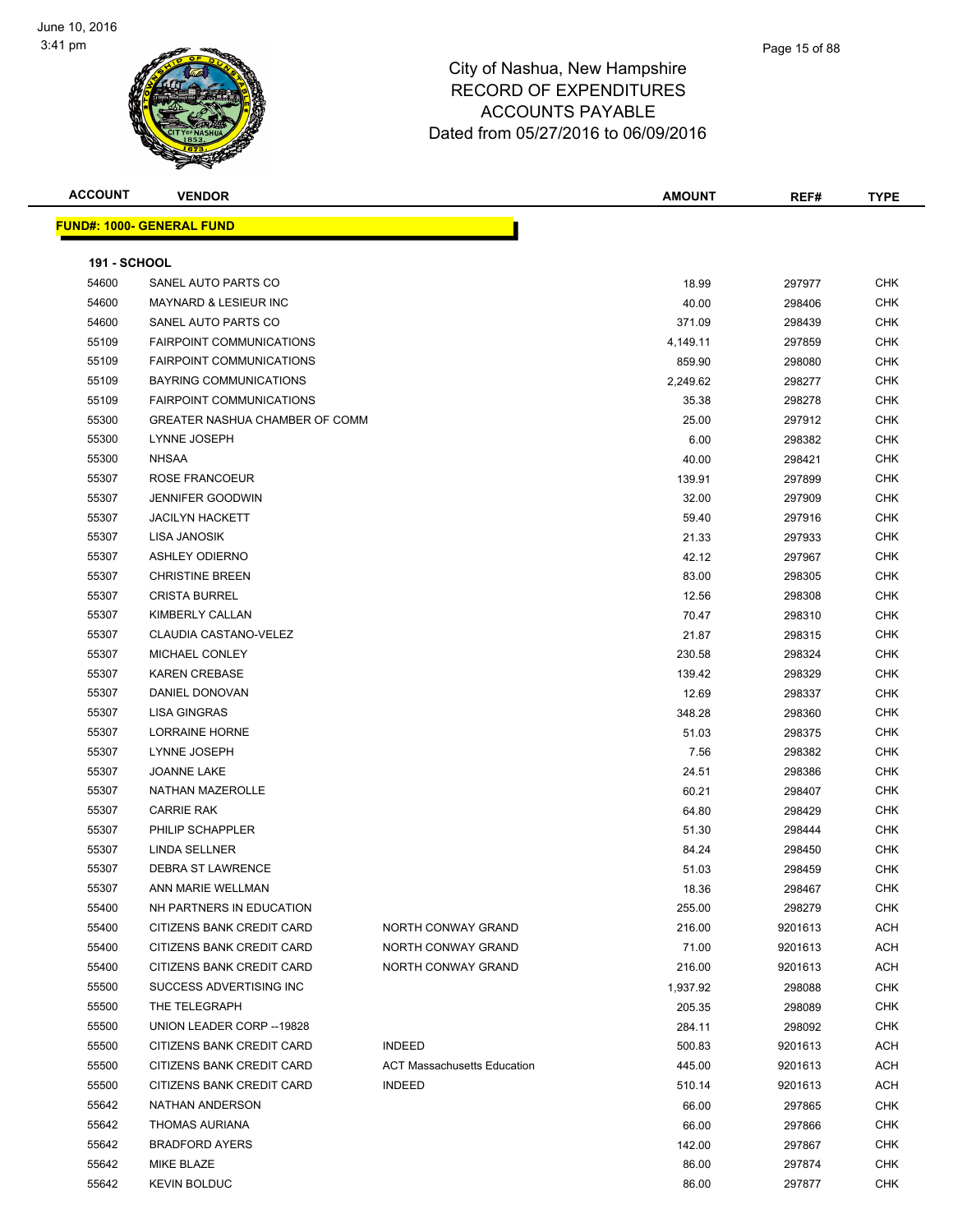

| <b>ACCOUNT</b>      | <b>VENDOR</b>                    | <b>AMOUNT</b> | REF#   | <b>TYPE</b> |
|---------------------|----------------------------------|---------------|--------|-------------|
|                     | <b>FUND#: 1000- GENERAL FUND</b> |               |        |             |
|                     |                                  |               |        |             |
| <b>191 - SCHOOL</b> |                                  |               |        |             |
| 55642               | <b>BRUCE CAMPBELL</b>            | 86.00         | 297881 | <b>CHK</b>  |
| 55642               | DONALD FORTIER                   | 66.00         | 297898 | <b>CHK</b>  |
| 55642               | <b>MICHAEL FROST</b>             | 66.00         | 297900 | <b>CHK</b>  |
| 55642               | <b>GERALD GADBOIS</b>            | 165.00        | 297902 | <b>CHK</b>  |
| 55642               | PAULA GOFF                       | 156.00        | 297907 | <b>CHK</b>  |
| 55642               | <b>MICHAEL HAMILTON</b>          | 86.00         | 297919 | <b>CHK</b>  |
| 55642               | <b>JOSEPH SHERWOOD</b>           | 66.00         | 297935 | CHK         |
| 55642               | <b>GARY KUBA</b>                 | 86.00         | 297939 | CHK         |
| 55642               | AL LANGGUTH                      | 66.00         | 297941 | <b>CHK</b>  |
| 55642               | PHILIP LEVESQUE                  | 66.00         | 297945 | <b>CHK</b>  |
| 55642               | <b>BARBARA MICHAEL</b>           | 142.00        | 297955 | <b>CHK</b>  |
| 55642               | DENNIS J MURPHY JR               | 172.00        | 297959 | <b>CHK</b>  |
| 55642               | PETER PERICH                     | 86.00         | 297974 | <b>CHK</b>  |
| 55642               | <b>THOMAS SAWYER</b>             | 142.00        | 297979 | <b>CHK</b>  |
| 55642               | <b>ANTHONY SCALZI</b>            | 99.00         | 297980 | <b>CHK</b>  |
| 55642               | <b>JIM TUFTS</b>                 | 100.00        | 297995 | <b>CHK</b>  |
| 55642               | PAUL VIENS                       | 86.00         | 298000 | <b>CHK</b>  |
| 55642               | JOHN WOOD                        | 43.00         | 298003 | <b>CHK</b>  |
| 55642               | <b>JOHN ANDRICK</b>              | 66.00         | 298287 | <b>CHK</b>  |
| 55642               | <b>THOMAS AURIANA</b>            | 66.00         | 298291 | <b>CHK</b>  |
| 55642               | <b>LAUREN BENSON</b>             | 66.00         | 298296 | CHK         |
| 55642               | MIKE BLAZE                       | 66.00         | 298299 | <b>CHK</b>  |
| 55642               | <b>KEVIN BOLDUC</b>              | 86.00         | 298300 | <b>CHK</b>  |
| 55642               | JOYCE BOOTH                      | 191.00        | 298301 | <b>CHK</b>  |
| 55642               | <b>MARK BUDA</b>                 | 86.00         | 298307 | <b>CHK</b>  |
| 55642               | <b>THOMAS CARR</b>               | 142.00        | 298314 | <b>CHK</b>  |
| 55642               | <b>MARK CHERBONNEAU</b>          | 86.00         | 298318 | <b>CHK</b>  |
| 55642               | ANDREW CONLAN                    | 142.00        | 298323 | <b>CHK</b>  |
| 55642               | <b>BRIAN W COOK</b>              | 66.00         | 298327 | <b>CHK</b>  |
| 55642               | MICHAEL CROSBY                   | 228.00        | 298330 | <b>CHK</b>  |
| 55642               | <b>JAMES A DAVALA</b>            | 66.00         | 298333 | <b>CHK</b>  |
| 55642               | <b>KEVIN DERHAK</b>              | 66.00         | 298335 | <b>CHK</b>  |
| 55642               | RONALD DOHERTY                   | 66.00         | 298336 | <b>CHK</b>  |
| 55642               | FRED DOUGLAS                     | 66.00         | 298339 | <b>CHK</b>  |
| 55642               | <b>ROBERT A EARL</b>             | 66.00         | 298341 | <b>CHK</b>  |
| 55642               | <b>GERALD GADBOIS</b>            | 66.00         | 298352 | <b>CHK</b>  |
| 55642               | <b>THOMAS GIBSON</b>             | 66.00         | 298359 | <b>CHK</b>  |
|                     | <b>SHAUN HANSON</b>              |               |        |             |
| 55642               |                                  | 66.00         | 298368 | CHK         |
| 55642               | <b>WILLIAM HOUDE</b>             | 86.00         | 298376 | <b>CHK</b>  |
| 55642               | <b>CHARLES KAJEN</b>             | 142.00        | 298384 | CHK         |
| 55642               | MICHAEL LAROCQUE                 | 99.00         | 298389 | CHK         |
| 55642               | <b>TYLER S LEEDS</b>             | 86.00         | 298395 | <b>CHK</b>  |
| 55642               | PHILIP LEVESQUE                  | 86.00         | 298397 | <b>CHK</b>  |
| 55642               | MATTHEW LEVINE                   | 66.00         | 298398 | <b>CHK</b>  |
| 55642               | <b>CARMINE LOCONTE</b>           | 66.00         | 298399 | <b>CHK</b>  |
| 55642               | <b>WILLIAM MANIOTIS</b>          | 297.00        | 298402 | <b>CHK</b>  |
| 55642               | <b>RICHARD A MARSTON</b>         | 132.00        | 298404 | <b>CHK</b>  |
| 55642               | <b>GERARD ROBICHAUD</b>          | 86.00         | 298435 | <b>CHK</b>  |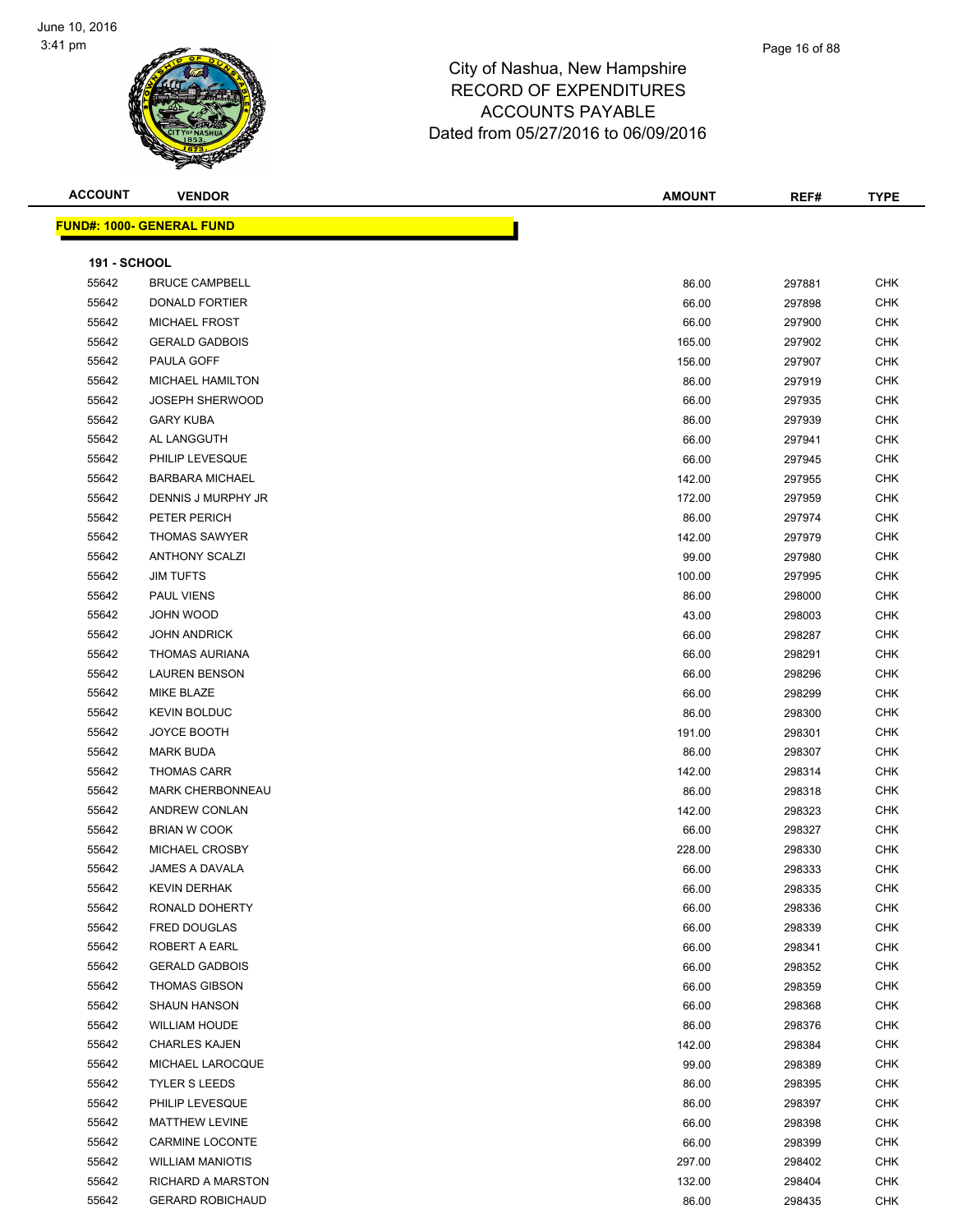

| <b>ACCOUNT</b>      | <b>VENDOR</b>                                       | AMOUNT    | REF#   | <b>TYPE</b>       |
|---------------------|-----------------------------------------------------|-----------|--------|-------------------|
|                     | <u> FUND#: 1000- GENERAL FUND</u>                   |           |        |                   |
| <b>191 - SCHOOL</b> |                                                     |           |        |                   |
| 55642               | <b>DENNIS SANVILLE</b>                              | 66.00     | 298440 | CHK               |
| 55642               | <b>THOMAS SAWYER</b>                                | 86.00     | 298442 | CHK               |
| 55642               | <b>JOSEPH SHERWOOD</b>                              | 142.00    | 298452 | CHK               |
| 55642               | <b>BRIAN P SMITH</b>                                | 66.00     | 298455 | CHK               |
| 55642               | <b>JASON TRUNCELLETO</b>                            | 66.00     | 298462 | CHK               |
| 55642               | DAVID WEBSTER                                       | 152.00    | 298466 | CHK               |
| 55642               | <b>JAMES R WEST</b>                                 | 66.00     | 298468 | <b>CHK</b>        |
| 55642               | <b>KERRY WHITTEN</b>                                | 14.00     | 298469 | CHK               |
| 55690               | FIRST STUDENT INC                                   | 15,334.90 | 298349 | <b>CHK</b>        |
| 55690               | <b>MBT WORLDWIDE INC</b>                            | 900.00    | 298408 | <b>CHK</b>        |
| 55691               | <b>BRAD CANFIELD</b>                                | 1,080.00  | 298311 | CHK               |
| 55691               | <b>SARAH WINSLOW</b>                                | 254.01    | 298472 | <b>CHK</b>        |
| 55694               | <b>EASTER SEALS OF NEW HAMPSHIRE</b>                | 1,186.14  |        | CHK               |
|                     |                                                     | 16,125.30 | 297894 |                   |
| 55694<br>55694      | EVERGREEN CENTER INC<br><b>LEARNING PREP SCHOOL</b> |           | 297895 | CHK<br><b>CHK</b> |
|                     | ST ANNS HOME INC                                    | 4,768.92  | 297942 | CHK               |
| 55694<br>55694      | <b>VALLEY COLLABORATIVE</b>                         | 10,777.36 | 297986 | CHK               |
| 55694               | NASHUA ADULT LEARNING CENTER                        | 12,902.00 | 297998 | <b>CHK</b>        |
|                     | <b>GATEWAYS COMMUNITY SERVICES</b>                  | 29,323.50 | 298286 |                   |
| 55694<br>55694      | LEARNING PREP SCHOOL                                | 1,522.80  | 298355 | <b>CHK</b>        |
|                     |                                                     | 2,725.10  | 298392 | <b>CHK</b>        |
| 55694               | NEW HAMPSHIRE HOSPITAL<br>NFI NORTH INC             | 375.00    | 298419 | <b>CHK</b>        |
| 55694               |                                                     | 1,001.40  | 298420 | CHK               |
| 55694               | <b>REGIONAL SERVICES &amp; EDUCATION</b>            | 11,582.63 | 298431 | CHK               |
| 55694               | <b>SEVEN HILLS</b>                                  | 15,547.20 | 298451 | CHK               |
| 61100               | <b>SCHOOL SPECIALTY</b>                             | 31.24     | 297982 | CHK               |
| 61100               | THERAPY SHOPPE INC                                  | 46.98     | 297990 | <b>CHK</b>        |
| 61100               | WB MASON CO INC                                     | 4,640.02  | 298002 | CHK               |
| 61100               | <b>DEBORAH HOVEY</b>                                | 56.54     | 298377 | CHK               |
| 61100               | KONICA MINOLTA BUSINESS SOLUTI                      | 319.50    | 298385 | <b>CHK</b>        |
| 61100               | MILK N IT DAIRY                                     | 279.80    | 298412 | CHK               |
| 61100               | <b>SCHOOL SPECIALTY</b>                             | 57.85     | 298449 | <b>CHK</b>        |
| 61100               | WB MASON CO INC                                     | 1,933.30  | 298465 | <b>CHK</b>        |
| 61135               | KAYLA BASSETT                                       | 18.61     | 297869 | CHK               |
| 61135               | <b>BELLETETES INC</b>                               | 507.37    | 297872 | <b>CHK</b>        |
| 61135               | <b>BOND AUTO PARTS INC</b>                          | 99.38     | 297878 | <b>CHK</b>        |
| 61135               | LYNNE BROWN                                         | 89.76     | 297880 | CHK               |
| 61135               | <b>CARPARTS OF NASHUA</b>                           | 349.26    | 297882 | <b>CHK</b>        |
| 61135               | <b>MARTINE CLOUTIER</b>                             | 127.20    | 297886 | CHK               |
| 61135               | LINDSAY DUBISZ                                      | 195.00    | 297893 | <b>CHK</b>        |
| 61135               | <b>GOPHER</b>                                       | 1,066.09  | 297910 | <b>CHK</b>        |
| 61135               | HOME DEPOT CREDIT SERVICE                           | 83.99     | 297928 | <b>CHK</b>        |
| 61135               | J W PEPPER & SONS INC                               | 894.79    | 297932 | <b>CHK</b>        |
| 61135               | LAB-AIDS, INC                                       | 160.10    | 297940 | <b>CHK</b>        |
| 61135               | LEARNING RESOURCES/ED INSIGHTS                      | 839.88    | 297943 | CHK               |
| 61135               | <b>JEFFREY LEONE</b>                                | 73.85     | 297944 | CHK               |
| 61135<br>61135      | MARKET BASKET ACCT 2589096                          | 499.28    | 297949 | <b>CHK</b>        |
| 61135               | MSC INDUSTRIAL SUPPLY CO INC<br><b>NASCO</b>        | 81.93     | 297957 | CHK               |
|                     |                                                     | 433.21    | 297962 | <b>CHK</b>        |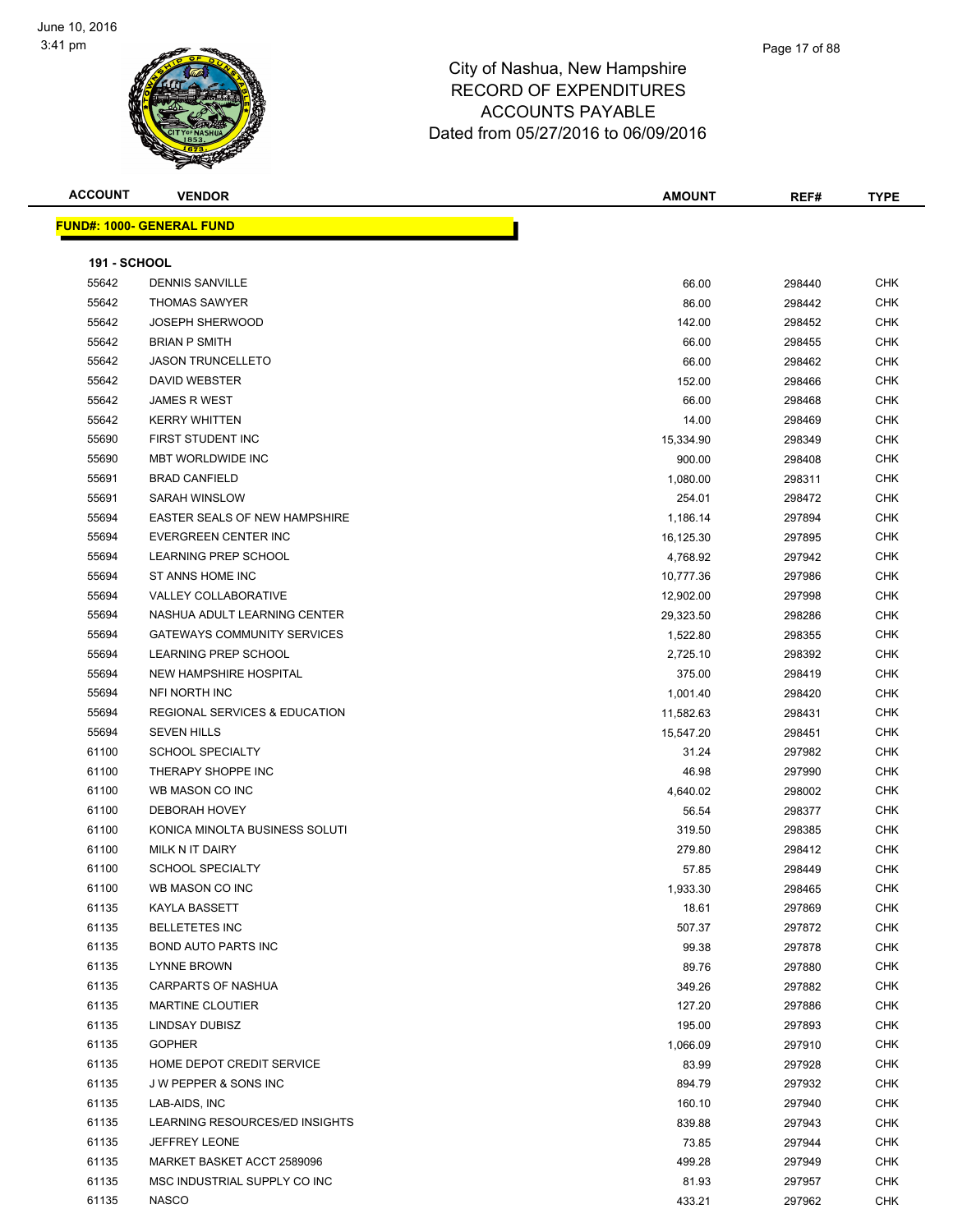

| <b>ACCOUNT</b>      | <b>VENDOR</b>                     | <b>AMOUNT</b> | REF#   | <b>TYPE</b> |
|---------------------|-----------------------------------|---------------|--------|-------------|
|                     | <u> FUND#: 1000- GENERAL FUND</u> |               |        |             |
|                     |                                   |               |        |             |
| <b>191 - SCHOOL</b> |                                   |               |        |             |
| 61135               | NASHUA OUTDOOR POWER EQUIPMENT    | 4.50          | 297963 | <b>CHK</b>  |
| 61135               | <b>NCS PEARSON</b>                | 255.40        | 297964 | CHK         |
| 61135               | PALACE THEATER                    | 160.00        | 297971 | <b>CHK</b>  |
| 61135               | <b>SARGENT WELCH</b>              | 9.19          | 297978 | CHK         |
| 61135               | SCHOLASTIC INC                    | 2,131.94      | 297981 | <b>CHK</b>  |
| 61135               | <b>SCHOOL SPECIALTY</b>           | 1,962.19      | 297982 | <b>CHK</b>  |
| 61135               | STEPHANIE SEWHUK-THOMAS           | 103.05        | 297984 | CHK         |
| 61135               | <b>TEACHERS DISCOVERY</b>         | 109.39        | 297987 | CHK         |
| 61135               | <b>DENISE TROMBLY</b>             | 24.58         | 297993 | CHK         |
| 61135               | <b>WAL-MART</b>                   | 59.93         | 298001 | CHK         |
| 61135               | WB MASON CO INC                   | 499.79        | 298002 | CHK         |
| 61135               | UNITED PARCEL SERVICE             | 3.82          | 298283 | CHK         |
| 61135               | <b>BATTERIES PLUS</b>             | 97.91         | 298293 | CHK         |
| 61135               | <b>BELLETETES INC</b>             | 24.78         | 298295 | <b>CHK</b>  |
| 61135               | <b>BONNIE BLAISDELL</b>           | 64.22         | 298298 | CHK         |
| 61135               | <b>MARIANNE BUSTEED</b>           | 279.98        | 298309 | <b>CHK</b>  |
| 61135               | CARPARTS OF NASHUA                | 162.96        | 298313 | CHK         |
| 61135               | CONNECTICUT VALLEY BIO SUPPLY     | 130.50        | 298325 | CHK         |
| 61135               | DEMCO INC                         | 151.09        | 298334 | CHK         |
| 61135               | <b>ERIC ARMIN INC</b>             | 501.50        | 298342 | CHK         |
| 61135               | <b>ERIC OLSON</b>                 | 10.91         | 298343 | CHK         |
| 61135               | LUANE GENEST                      | 71.14         | 298357 | <b>CHK</b>  |
| 61135               | <b>LISA GINGRAS</b>               | 31.10         | 298360 | <b>CHK</b>  |
| 61135               | <b>GOPHER SPORT</b>               | 398.00        | 298362 | <b>CHK</b>  |
| 61135               | HANDWRITING WITHOUT TEARS         | 187.00        | 298366 | <b>CHK</b>  |
| 61135               | <b>HANNAFORD</b>                  | 429.36        | 298367 | <b>CHK</b>  |
| 61135               | <b>JW PEPPER &amp; SONS INC</b>   | 65.00         | 298380 | <b>CHK</b>  |
| 61135               | LYNNE JOSEPH                      | 116.91        | 298382 | <b>CHK</b>  |
| 61135               | KONICA MINOLTA BUSINESS SOLUTI    | 305.54        | 298385 | CHK         |
| 61135               | LEARNING ZONE EXPRESS             | 788.69        | 298393 | CHK         |
| 61135               | MARKET BASKET ACCT 2589096        | 775.50        | 298403 | <b>CHK</b>  |
| 61135               | ARVILLA MASTROMARINO              | 44.96         | 298405 | СНК         |
| 61135               | <b>NASCO</b>                      | 33.96         | 298414 | <b>CHK</b>  |
| 61135               | <b>NCS PEARSON</b>                | 109.00        | 298417 | <b>CHK</b>  |
| 61135               | DAVID PELLETIER                   | 122.62        | 298425 | <b>CHK</b>  |
| 61135               | <b>DEBORAH POTHIER</b>            | 90.49         | 298428 | <b>CHK</b>  |
| 61135               | <b>STEVEN RIBAUDO</b>             | 59.99         | 298433 | CHK         |
| 61135               | <b>SUSAN ROURKE</b>               | 486.45        | 298437 | <b>CHK</b>  |
| 61135               | SAFETY KLEEN SYSTEMS INC          | 128.29        | 298438 | CHK         |
| 61135               | <b>SARGENT WELCH</b>              | 16.72         | 298441 | CHK         |
| 61135               | <b>SCANTRON CORP</b>              | 493.52        | 298443 | CHK         |
| 61135               | <b>SCHOOL SPECIALTY</b>           | 2,064.21      | 298449 | CHK         |
| 61135               | <b>HILARY SONNER</b>              | 32.61         | 298457 | CHK         |
| 61135               | <b>WAL-MART</b>                   | 26.67         | 298464 | <b>CHK</b>  |
| 61135               | WB MASON CO INC                   | 2,771.95      | 298465 | CHK         |
| 61135               | WOODWIND & BRASSWIND INC          | 114.07        | 298473 | CHK         |
| 61142               | <b>SCHOOL HEALTH</b>              | 542.83        | 298448 | CHK         |
| 61142               | WILLIAM V MACGILL & CO            | 1,987.42      | 298470 | CHK         |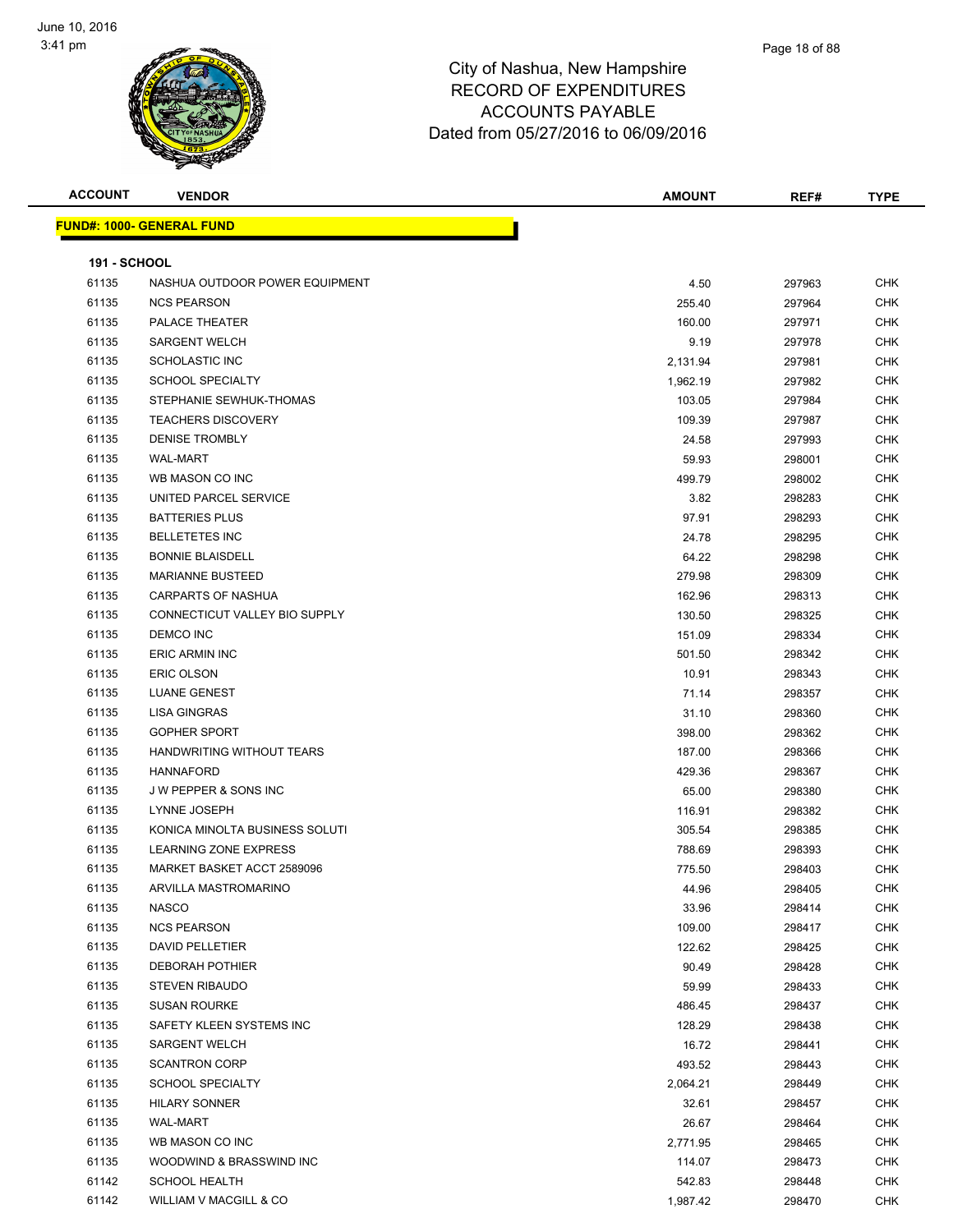

| <b>ACCOUNT</b> | <b>VENDOR</b>                         | <b>AMOUNT</b> | REF#   | <b>TYPE</b> |
|----------------|---------------------------------------|---------------|--------|-------------|
|                | <u> FUND#: 1000- GENERAL FUND</u>     |               |        |             |
|                |                                       |               |        |             |
| 191 - SCHOOL   |                                       |               |        |             |
| 61249          | MCGRAW HILL SCHOOL EDUCATION          | 745.41        | 297953 | <b>CHK</b>  |
| 61249          | <b>NCS PEARSON</b>                    | 1,816.10      | 297964 | <b>CHK</b>  |
| 61249          | <b>NCS PEARSON</b>                    | 60.00         | 298417 | <b>CHK</b>  |
| 61299          | <b>BELLETETES INC</b>                 | 54.70         | 297872 | <b>CHK</b>  |
| 61299          | <b>FASTENAL CO</b>                    | 212.26        | 297897 | <b>CHK</b>  |
| 61299          | <b>ELLEN GREENBERG</b>                | 42.97         | 297913 | CHK         |
| 61299          | PASEK CORP                            | 109.15        | 297972 | CHK         |
| 61299          | DAVID PELLETIER                       | 88.87         | 297973 | <b>CHK</b>  |
| 61299          | <b>KRISTINE TURCOTTE</b>              | 73.03         | 297996 | <b>CHK</b>  |
| 61299          | TREASURER STATE OF NH                 | 34.85         | 298282 | <b>CHK</b>  |
| 61299          | <b>BELLETETES INC</b>                 | 196.70        | 298295 | <b>CHK</b>  |
| 61299          | <b>FASTENAL CO</b>                    | 198.47        | 298347 | CHK         |
| 61299          | HOME DEPOT CREDIT SERVICES            | 393.60        | 298372 | CHK         |
| 61299          | HOME DEPOT CREDIT SERVICES            | 451.66        | 298373 | CHK         |
| 61299          | <b>JOSTENS INC</b>                    | 964.96        | 298383 | CHK         |
| 61299          | NASHUA WALLPAPER & PAINT CO           | 287.16        | 298416 | <b>CHK</b>  |
| 61299          | PASEK CORP                            | 1,072.10      | 298424 | <b>CHK</b>  |
| 61299          | <b>TWIN STATE</b>                     | 63.00         | 298463 | CHK         |
| 61299          | WB MASON CO INC                       | 151.58        | 298465 | <b>CHK</b>  |
| 61407          | HIGH OUTPUT INC                       | 201.00        | 297925 | <b>CHK</b>  |
| 61407          | M & M ELECTRICAL SUPPLY CO INC        | 1,406.08      | 297946 | <b>CHK</b>  |
| 61407          | <b>CEN-COM</b>                        | 50.00         | 298316 | CHK         |
| 61407          | <b>WILLIAMS COMMUNICATIONS SERVIC</b> | 1,081.90      | 298471 | <b>CHK</b>  |
| 61414          | F W WEBB COMPANY                      | 613.89        | 297896 | <b>CHK</b>  |
| 61414          | FW WEBB COMPANY                       | 4,034.10      | 297901 | CHK         |
| 61414          | <b>HAJOCA CORPORATION</b>             | 87.13         | 297917 | <b>CHK</b>  |
| 61414          | F W WEBB COMPANY                      | 803.16        | 298346 | <b>CHK</b>  |
| 61414          | <b>GRANITE GROUP</b>                  | 267.99        | 298364 | <b>CHK</b>  |
| 61414          | <b>HAJOCA CORPORATION</b>             | 625.29        | 298365 | CHK         |
| 61421          | <b>GRAINGER</b>                       | 7.56          | 297911 | <b>CHK</b>  |
| 61421          | TRANE U.S. INC                        | 2,164.87      | 297991 | <b>CHK</b>  |
| 61421          | ARCSOURCE INC                         | 72.00         | 298288 | <b>CHK</b>  |
| 61421          | CAPP INC                              | 375.00        | 298312 | CHK         |
| 61421          | <b>GRAINGER</b>                       | 593.06        | 298363 | <b>CHK</b>  |
| 61421          | SIEMENS INDUSTRY INC                  | 267.20        | 298454 | <b>CHK</b>  |
| 61428          | <b>CENTRAL PAPER PRODUCTS CO</b>      | 5,564.30      | 297885 | CHK         |
| 61599          | NASHUA OUTDOOR POWER EQUIPMENT        | 222.26        | 297963 | <b>CHK</b>  |
| 61599          | <b>BROX INDUSTRIES INC</b>            | 65.50         | 298306 | <b>CHK</b>  |
| 61599          | <b>FOSTER MATERIALS INC</b>           | 796.95        | 298351 | <b>CHK</b>  |
| 61607          | COMPUTER HUT dba IT INSIDERS          | 2,710.75      | 297889 | <b>CHK</b>  |
| 61607          | I.T. INSIDERS                         | 4,879.15      | 297929 | <b>CHK</b>  |
| 61607          | WB MASON CO INC                       | 144.00        | 298002 | <b>CHK</b>  |
| 61607          | COMPUTER HUT dba IT INSIDERS          |               |        | <b>CHK</b>  |
| 61607          | JAR SYSTEMS LLC                       | 2,844.75      | 298322 |             |
|                |                                       | 3,150.00      | 298381 | CHK<br>CHK  |
| 61607          | <b>SHOWMECABLES</b>                   | 130.72        | 298453 |             |
| 61607          | WB MASON CO INC                       | 584.86        | 298465 | CHK         |
| 61650          | KONICA MINOLTA BUSINESS SOLUTI        | 730.61        | 297938 | CHK         |
| 61650          | KONICA MINOLTA BUSINESS SOLUTI        | 328.35        | 298385 | <b>CHK</b>  |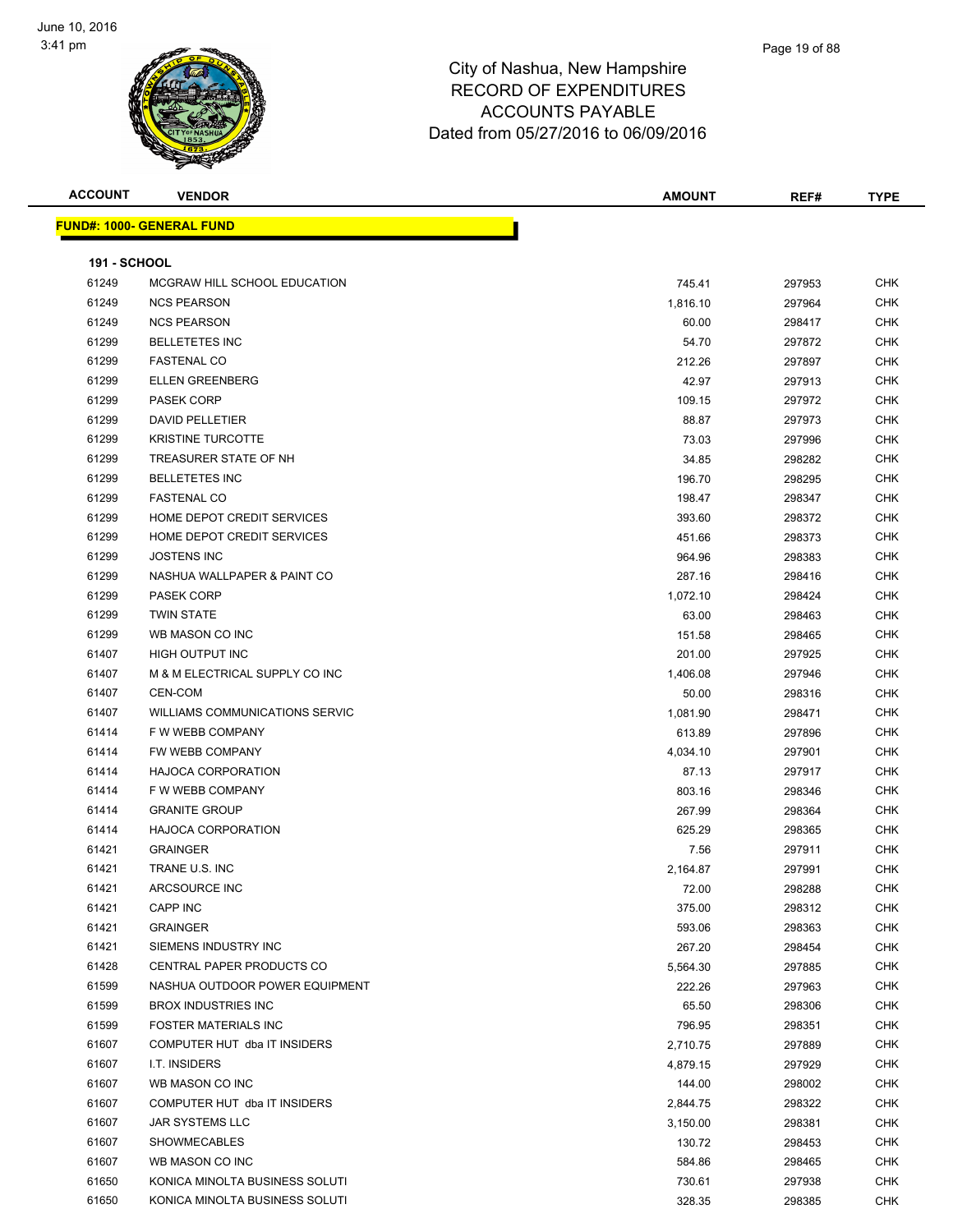

| <b>ACCOUNT</b>      | <b>VENDOR</b>                                       | <b>AMOUNT</b>      | REF#             | <b>TYPE</b>              |
|---------------------|-----------------------------------------------------|--------------------|------------------|--------------------------|
|                     | <b>FUND#: 1000- GENERAL FUND</b>                    |                    |                  |                          |
|                     |                                                     |                    |                  |                          |
| <b>191 - SCHOOL</b> |                                                     |                    |                  |                          |
| 61807               | TRI-C PUBLICATIONS INC                              | 1,558.00           | 297992           | <b>CHK</b>               |
| 61814               | FOLLETT SCHOOL SOLUTIONS INC                        | 1,201.72           | 298350           | <b>CHK</b>               |
| 61814               | PERMA-BOUND                                         | 1,266.45           | 298426           | <b>CHK</b>               |
| 61875               | <b>SCHOLASTIC INC</b>                               | (98.89)            | 297981           | <b>CHK</b>               |
| 61875               | <b>CENTER FOR TEACHING</b>                          | 349.20             | 298317           | <b>CHK</b>               |
| 61875               | LAKESHORE LEARNING MATERIALS                        | 252.87             | 298387           | <b>CHK</b>               |
| 61875               | <b>SCHOLASTIC INC</b>                               | 144.92             | 298446           | <b>CHK</b>               |
| 61875               | <b>SCHOLASTIC INC</b>                               | 149.90             | 298447           | <b>CHK</b>               |
| 71221               | COMPUTER HUT dba IT INSIDERS                        | 1,228.32           | 297889           | <b>CHK</b>               |
| 71221               | <b>CUSTOM COMPUTER SPECIALIST INC</b>               | 339.85             | 297891           | <b>CHK</b>               |
| 71221               | DTS COMMUNICATIONS LLC                              | 3,315.31           | 297892           | <b>CHK</b>               |
| 71221               | <b>N2N HOLDINGS LLC</b>                             | 408.00             | 297961           | <b>CHK</b>               |
| 71221               | COMPUTER HUT dba IT INSIDERS                        | 6,628.45           | 298322           | <b>CHK</b>               |
| 71221<br>71999      | N2N HOLDINGS LLC<br><b>GUITAR CENTER</b>            | 2,416.50           | 298413           | <b>CHK</b><br><b>CHK</b> |
|                     |                                                     | 3,552.97           | 297914           |                          |
| 71999<br>71999      | <b>JAR SYSTEMS LLC</b><br><b>N2N HOLDINGS LLC</b>   | 1,371.00           | 297934           | <b>CHK</b><br><b>CHK</b> |
| 71999               | <b>SCHOOLS IN LLC</b>                               | 3,449.00<br>573.45 | 297961<br>297983 | <b>CHK</b>               |
| 71999               | <b>LEGO EDUCATION</b>                               |                    |                  | <b>CHK</b>               |
| 71999               | N2N HOLDINGS LLC                                    | 507.13<br>718.00   | 298396<br>298413 | <b>CHK</b>               |
| 71999               | WB MASON CO INC                                     | 3,483.60           | 298465           | <b>CHK</b>               |
| 71999               | eBULB INC                                           | 100.65             | 298475           | <b>CHK</b>               |
|                     |                                                     |                    |                  |                          |
|                     | <b>TOTAL 191 - SCHOOL</b>                           | \$466,353.11       |                  |                          |
|                     |                                                     |                    |                  |                          |
|                     | <b>193 - DEBT SERVICE</b>                           |                    |                  |                          |
| 75300               | UNITED PARCEL SERVICE                               | 3.52               | 298093           | <b>CHK</b>               |
|                     | <b>TOTAL 193 - DEBT SERVICE</b>                     | \$3.52             |                  |                          |
|                     |                                                     |                    |                  |                          |
|                     | <b>TOTAL FUND 1000 - GENERAL FUND</b>               | \$1,507,240.05     |                  |                          |
|                     |                                                     |                    |                  |                          |
|                     | <u> FUND#: 1010- GF-PRIOR YEAR ESCROWS/EXPENSES</u> |                    |                  |                          |
|                     | <b>122 - INFORMATION TECH</b>                       |                    |                  |                          |
| 53142               | INFOR (US) INC                                      | 495.00             | 297785           | <b>CHK</b>               |
|                     | <b>TOTAL 122 - INFORMATION TECH</b>                 | \$495.00           |                  |                          |
|                     |                                                     |                    |                  |                          |
|                     | 161 - STREETS                                       |                    |                  |                          |
| 54275               | <b>HI-WAY SAFETY SYSTEMS INC</b>                    | 25,304.55          | 298171           | <b>CHK</b>               |
| 71615               | VERIZON WIRELESS-542088278                          | 400.10             | 298101           | <b>CHK</b>               |
|                     | <b>TOTAL 161 - STREETS</b>                          | \$25,704.65        |                  |                          |
|                     | 179 - LIBRARY                                       |                    |                  |                          |
|                     |                                                     |                    |                  |                          |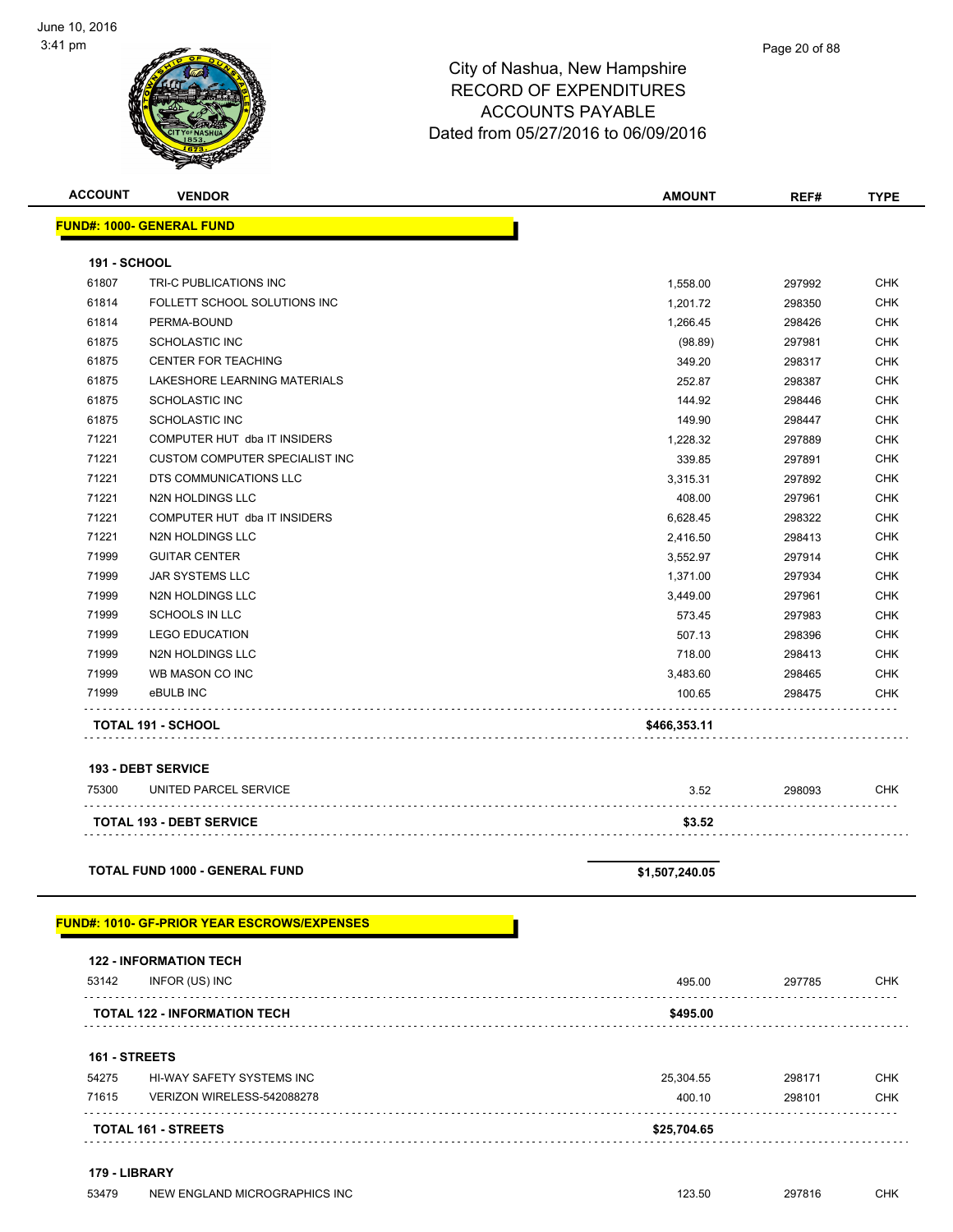| 3:41 pm             |                                                      | City of Nashua, New Hampshire<br><b>RECORD OF EXPENDITURES</b><br><b>ACCOUNTS PAYABLE</b><br>Dated from 05/27/2016 to 06/09/2016 | Page 21 of 88    |                   |
|---------------------|------------------------------------------------------|----------------------------------------------------------------------------------------------------------------------------------|------------------|-------------------|
| <b>ACCOUNT</b>      | <b>VENDOR</b>                                        | <b>AMOUNT</b>                                                                                                                    | REF#             | <b>TYPE</b>       |
|                     | <b>FUND#: 1010- GF-PRIOR YEAR ESCROWS/EXPENSES</b>   |                                                                                                                                  |                  |                   |
|                     | <b>TOTAL 179 - LIBRARY</b>                           | \$123.50                                                                                                                         |                  |                   |
| <b>191 - SCHOOL</b> |                                                      |                                                                                                                                  |                  |                   |
| 61599               | CENTRAL PAPER PRODUCTS CO                            | 3,799.53                                                                                                                         | 297885           | <b>CHK</b>        |
|                     | <b>TOTAL 191 - SCHOOL</b>                            | \$3,799.53                                                                                                                       |                  |                   |
|                     | TOTAL FUND 1010 - GF-PRIOR YEAR ESCROWS/EXPENSES     | \$30,122.68                                                                                                                      |                  |                   |
|                     | <b>FUND#: 2100- FOOD SERVICES FUND</b>               |                                                                                                                                  |                  |                   |
| 54487               | AFFILIATED HVAC SERVICES LLC                         | 2,241.00                                                                                                                         | 297863           | CHK               |
| 54487               | <b>BASSETT SERVICES CORPORATION</b>                  | 454.16                                                                                                                           | 297870           | <b>CHK</b>        |
| 54487               | <b>GOOD MORNING SALES INC</b>                        | 325.00                                                                                                                           | 297908           | <b>CHK</b>        |
| 54487               | <b>HOBART SERVICE</b>                                | 154.87                                                                                                                           | 297926           | <b>CHK</b>        |
| 55307               | <b>AMY CASSIDY</b>                                   | 41.18                                                                                                                            | 297884           | <b>CHK</b>        |
| 55307               | <b>KAREN GUSTIN</b>                                  | 142.16                                                                                                                           | 297915           | <b>CHK</b>        |
| 55400               | SNA                                                  | 77.00                                                                                                                            | 297860           | <b>CHK</b>        |
| 55600               | ACE PRINTING CO                                      | 445.00                                                                                                                           | 297862           | <b>CHK</b>        |
| 61214               | BIMBO FOODS BAKERIES INC                             | 1,334.75                                                                                                                         | 297873           | <b>CHK</b>        |
| 61214<br>61214      | COCA COLA BOTTLING CO<br>GILLS PIZZA CO              | 1,463.00                                                                                                                         | 297887           | CHK               |
|                     |                                                      | 10,720.50                                                                                                                        | 297906           | <b>CHK</b>        |
| 61214<br>61214      | <b>HERSHEY CREAMERY</b><br>HOLDEN FRUIT & PRODUCE CO | 833.44                                                                                                                           | 297923<br>297927 | CHK<br><b>CHK</b> |
| 61214               | <b>M SAUNDERS INC</b>                                | 521.01<br>7,275.77                                                                                                               | 297947           | <b>CHK</b>        |
| 61214               | NEW ENGLAND ICE CREAM                                | 527.50                                                                                                                           | 297965           | <b>CHK</b>        |
| 71000               | <b>VEND-UCATION</b>                                  | 5,095.00                                                                                                                         | 297999           | <b>CHK</b>        |
| 71221               | COMPUTER HUT dba IT INSIDERS                         | 174.00                                                                                                                           | 297889           | <b>CHK</b>        |
|                     | <b>TOTAL FUND 2100 - FOOD SERVICES FUND</b>          | \$31,825.34                                                                                                                      |                  |                   |
|                     | <b>FUND#: 2207- ADULT ED/CONTINUING ED</b>           |                                                                                                                                  |                  |                   |
| 61135               | <b>JOSTENS INC</b>                                   | 31.33                                                                                                                            | 297936           | <b>CHK</b>        |
| 61299               | <b>ESSENTRA SPECIALTY TAPES</b>                      | 154.75                                                                                                                           | 298344           | <b>CHK</b>        |
| 61299               | KARYN SCHNEIDER                                      | 14.00                                                                                                                            | 298445           | <b>CHK</b>        |
|                     | <b>TOTAL FUND 2207 - ADULT ED/CONTINUING ED</b>      | \$200.08                                                                                                                         |                  |                   |
|                     | <b>FUND#: 2212- ATHLETICS REVENUE FUND</b>           |                                                                                                                                  |                  |                   |
| 61299               | HUDSON TROPHY CO                                     | 885.00                                                                                                                           | 298378           | <b>CHK</b>        |
|                     | <b>TOTAL FUND 2212 - ATHLETICS REVENUE FUND</b>      | \$885.00                                                                                                                         |                  |                   |
|                     |                                                      |                                                                                                                                  |                  |                   |
|                     | <b>FUND#: 2222- AFTER SCHOOL PROGRAM</b>             |                                                                                                                                  |                  |                   |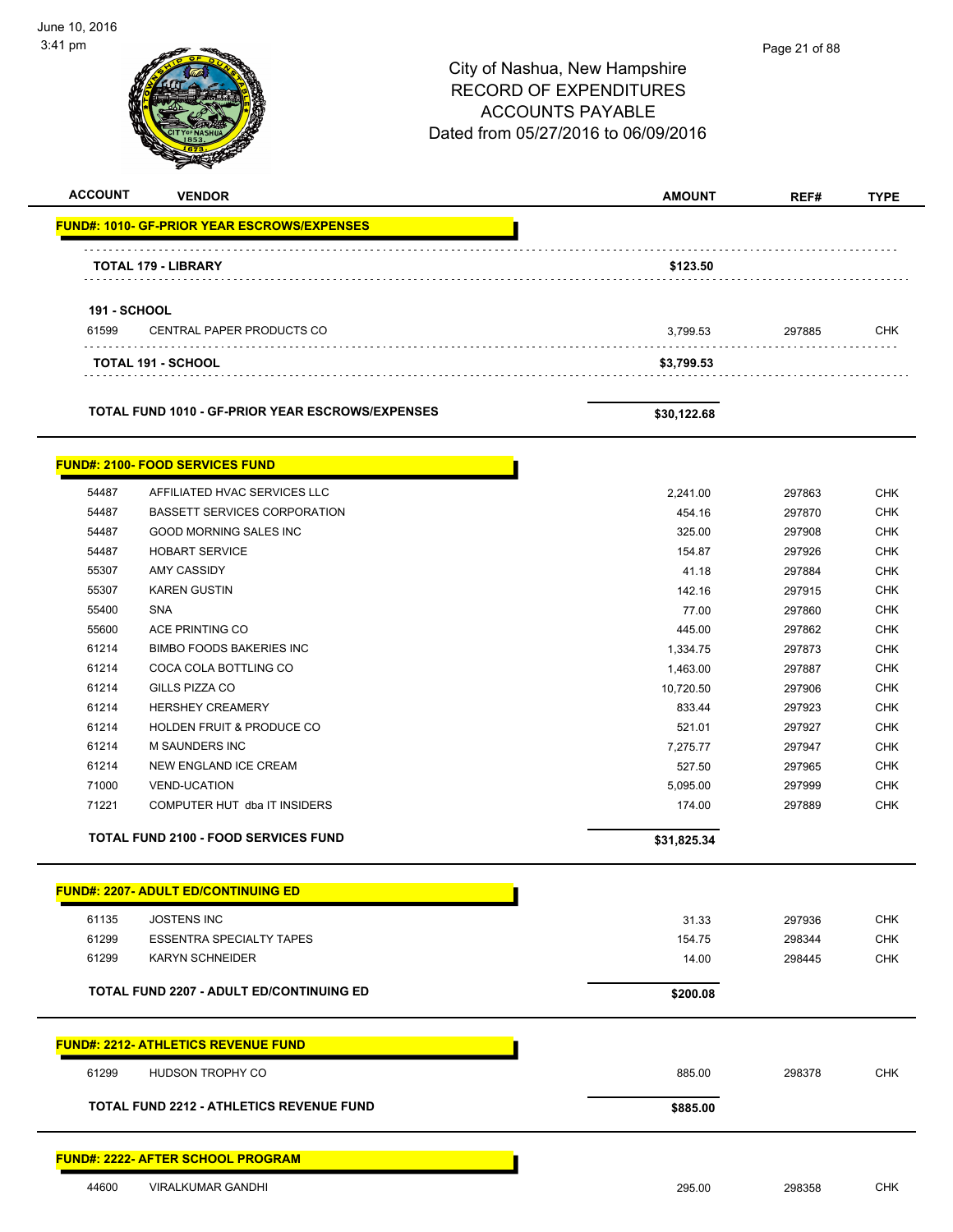

| <b>ACCOUNT</b> | <b>VENDOR</b>                                     | <b>AMOUNT</b> | REF#   | <b>TYPE</b> |
|----------------|---------------------------------------------------|---------------|--------|-------------|
|                | <b>FUND#: 2222- AFTER SCHOOL PROGRAM</b>          |               |        |             |
| 55690          | FIRST STUDENT INC                                 | 4,536.54      | 298349 | <b>CHK</b>  |
| 61299          | NASHUA ADULT LEARNING CENTER                      | 125.00        | 297857 | <b>CHK</b>  |
| 61299          | AC MOORE INC                                      | 30.81         | 297861 | <b>CHK</b>  |
| 61299          | COSTA FRUIT & PRODUCE CO                          | 732.25        | 297890 | <b>CHK</b>  |
| 61299          | <b>GARELICK FARMS LLC</b>                         | 209.57        | 297903 | <b>CHK</b>  |
| 61299          | MARKET BASKET ACCT 2589096                        | 96.86         | 297949 | <b>CHK</b>  |
| 61299          | <b>SAMS CLUB/SYNCHRONY BANK</b>                   | 229.14        | 297976 | <b>CHK</b>  |
| 61299          | AC MOORE INC                                      | 33.72         | 298285 | <b>CHK</b>  |
| 61299          | COSTA FRUIT & PRODUCE CO                          | 542.80        | 298328 | <b>CHK</b>  |
| 61299          | <b>GARELICK FARMS LLC</b>                         | 295.16        | 298354 | <b>CHK</b>  |
| 61299          | HOME DEPOT CREDIT SERV                            | 117.32        | 298374 | <b>CHK</b>  |
| 61299          | M SAUNDERS INC                                    | 37.95         | 298400 | <b>CHK</b>  |
| 61299          | MARKET BASKET ACCT 2589096                        | 236.67        | 298403 | <b>CHK</b>  |
|                |                                                   |               |        |             |
|                | <b>TOTAL FUND 2222 - AFTER SCHOOL PROGRAM</b>     | \$7,518.79    |        |             |
|                | <b>FUND#: 2247- CULINARY ARTS</b>                 |               |        |             |
|                |                                                   |               |        |             |
| 55200          | AMERICAN CULINARY FEDERATION                      | 325.00        | 297864 | <b>CHK</b>  |
| 61135          | <b>GENERAL LINEN SERVICE INC</b>                  | 100.47        | 297905 | <b>CHK</b>  |
| 61135          | MARKET BASKET ACCT 2589096                        | 76.21         | 297949 | <b>CHK</b>  |
| 61135          | NORTHCENTER FOODS                                 | 85.50         | 297966 | <b>CHK</b>  |
| 61135          | <b>GENERAL LINEN SERVICE INC</b>                  | 85.66         | 298356 | <b>CHK</b>  |
| 61135          | MARKET BASKET ACCT 2589096                        | 233.15        | 298403 | <b>CHK</b>  |
| 61135          | NORTHCENTER FOODS                                 | 28.00         | 298422 | <b>CHK</b>  |
|                | <b>TOTAL FUND 2247 - CULINARY ARTS</b>            | \$933.99      |        |             |
|                |                                                   |               |        |             |
|                | <b>FUND#: 2257- SPECIAL ED LOCAL</b>              |               |        |             |
| 55694          | LEARNING CENTER FOR THE DEAF                      | 13,650.59     | 298391 | <b>CHK</b>  |
| 55694          | MANCHESTER SCHOOL DISTRICT                        | 70,272.00     | 298401 | <b>CHK</b>  |
| 55694          | NASHOBA LEARNING GROUP                            | 18,027.20     | 298415 | <b>CHK</b>  |
| 55694          | ST ANNS HOME INC                                  | 3,495.36      | 298458 | <b>CHK</b>  |
|                |                                                   |               |        |             |
|                | <b>TOTAL FUND 2257 - SPECIAL ED LOCAL</b>         | \$105,445.15  |        |             |
|                | <b>FUND#: 2503- PARKS &amp; REC PROGRAMS FUND</b> |               |        |             |
|                |                                                   |               |        |             |
| 44549          | <b>HEIDI JOHNSON</b>                              | 90.00         | 298004 | <b>CHK</b>  |
| 44549          | YINGTAO YU                                        | 75.00         | 298005 | <b>CHK</b>  |
| 55658          | BOSTON CELTICS GROUP SALES                        | 200.00        | 298076 | <b>CHK</b>  |
| 61128          | <b>BSN SPORTS LLC</b>                             | 888.00        | 297747 | <b>CHK</b>  |
|                | TOTAL FUND 2503 - PARKS & REC PROGRAMS FUND       | \$1,253.00    |        |             |
|                | <b>FUND#: 2505- PEG ACCESS CHANNELS FUND</b>      |               |        |             |
|                |                                                   |               |        |             |
| 53470          | <b>JOHN COLLINS</b>                               | 150.00        | 298138 | <b>CHK</b>  |
| 53470          | <b>THOMAS KING</b>                                | 150.00        | 298188 | <b>CHK</b>  |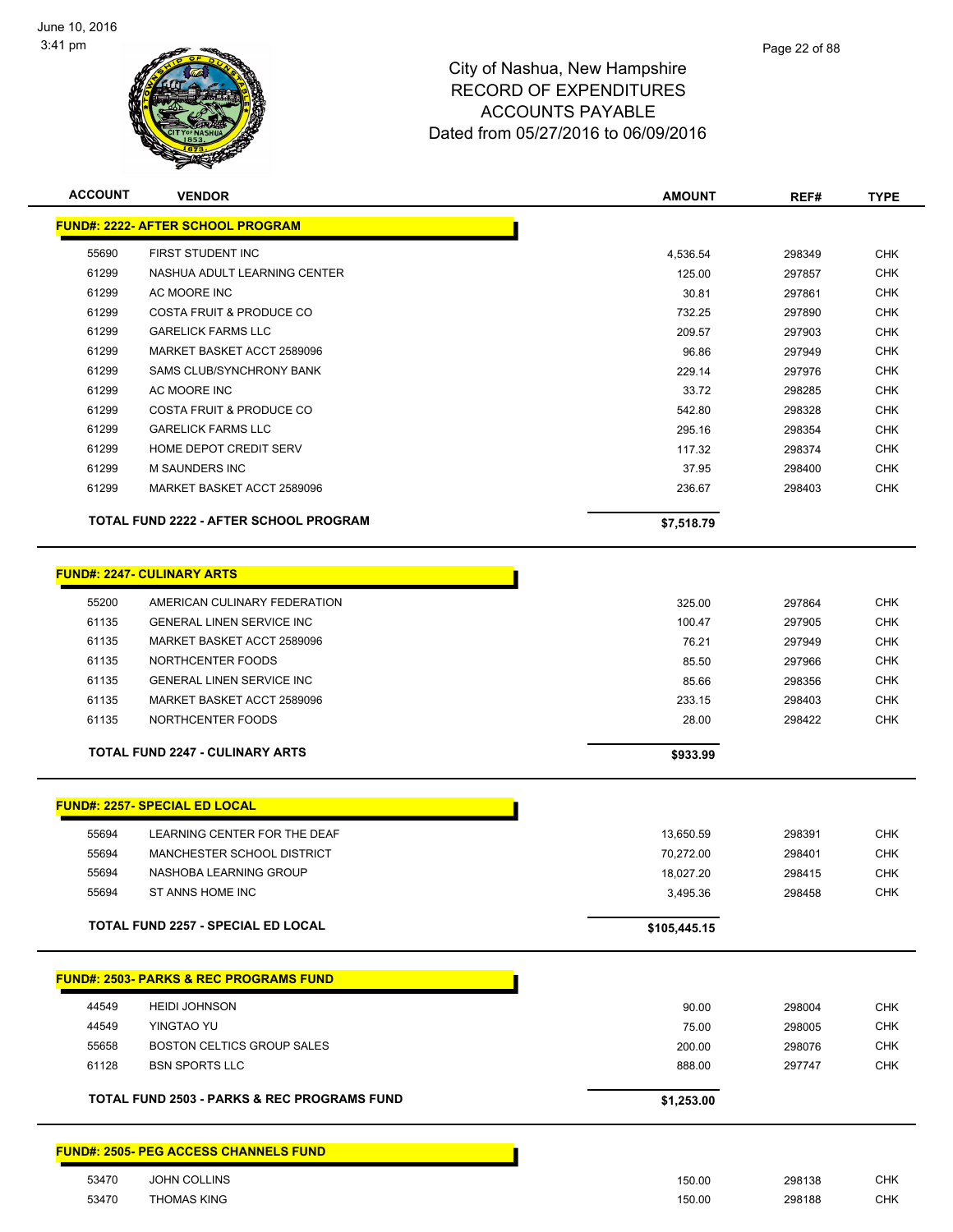

| <b>ACCOUNT</b> | <b>VENDOR</b>                                           |                                | <b>AMOUNT</b> | REF#    | <b>TYPE</b> |
|----------------|---------------------------------------------------------|--------------------------------|---------------|---------|-------------|
|                | <b>FUND#: 2505- PEG ACCESS CHANNELS FUND</b>            |                                |               |         |             |
| 53470          | <b>JIM MCLEAN</b>                                       |                                | 200.00        | 298202  | <b>CHK</b>  |
| 53470          | <b>SCOTT SILVA</b>                                      |                                | 250.00        | 298246  | <b>CHK</b>  |
| 53470          | <b>TIM O'NEIL</b>                                       |                                | 725.00        | 298261  | <b>CHK</b>  |
| 53470          | FRANK J WALLENT                                         |                                | 400.00        | 298267  | <b>CHK</b>  |
| 54141          | PENNICHUCK WATER WORKS INC                              |                                | 20.85         | 297718  | <b>CHK</b>  |
| 55699          | <b>COMCAST CABLE COMMUNICATIONS I</b>                   |                                | 10.44         | 297701  | <b>CHK</b>  |
| 55699          | AARDVARK THE DEAN OF CLEAN                              |                                | 195.00        | 298103  | <b>CHK</b>  |
| 61299          | THE CAMERA COMPANY                                      |                                | 49.96         | 297787  | <b>CHK</b>  |
|                | <b>TOTAL FUND 2505 - PEG ACCESS CHANNELS FUND</b>       |                                | \$2,151.25    |         |             |
|                | <b>FUND#: 2506- HUNT BLDG FACILITY RENTAL FUND</b>      |                                |               |         |             |
| 53400          | PURPLE FINCH PROPERTIES LLC                             |                                | 1,320.00      | 297827  | <b>CHK</b>  |
| 54100          | <b>EVERSOURCE</b>                                       |                                | 496.72        | 297705  | <b>CHK</b>  |
| 54114          | <b>LIBERTY UTILITIES - NH</b>                           |                                | 141.00        | 297710  | <b>CHK</b>  |
|                | <b>TOTAL FUND 2506 - HUNT BLDG FACILITY RENTAL FUND</b> |                                | \$1,957.72    |         |             |
|                | <b>FUND#: 3050- POLICE GRANTS FUND</b>                  |                                |               |         |             |
| 55400          | PUBLIC AGENCY TRAINING COUNCIL                          |                                | 295.00        | 298231  | <b>CHK</b>  |
| 55400          | CITIZENS BANK CREDIT CARD                               | <b>Bristol Harbor Inn</b>      | 370.00        | 9201613 | <b>ACH</b>  |
| 55400          | CITIZENS BANK CREDIT CARD                               | <b>Bristol Harbor Inn</b>      | 370.00        | 9201613 | <b>ACH</b>  |
|                | <b>TOTAL FUND 3050 - POLICE GRANTS FUND</b>             |                                | \$1,035.00    |         |             |
|                |                                                         |                                |               |         |             |
|                | <b>FUND#: 3068- COMMUNITY SERVICES GRANTS FUND</b>      |                                |               |         |             |
| 55100          | AT & T MOBILITY                                         |                                | 48.11         | 297700  | <b>CHK</b>  |
| 55300          | PATRICIA CROOKER                                        |                                | 213.88        | 297682  | <b>CHK</b>  |
| 55300          | CITIZENS BANK CREDIT CARD                               | The Colony Hotel - Kennebunkpo | 114.45        | 9201613 | <b>ACH</b>  |
| 55300          | <b>JANAIL ARCHER</b>                                    |                                | 320.84        | 298048  | <b>CHK</b>  |
| 55421          | UNH-COOPERATIVE EXTENSION                               |                                | 180.00        | 297842  | <b>CHK</b>  |
| 55421          | NEW ENGLAND INSTITUTE OF                                |                                | 970.00        | 297717  | <b>CHK</b>  |
| 55421          | UNH-COOPERATIVE EXTENSION                               |                                | 210.00        | 297842  | <b>CHK</b>  |
| 55600          | <b>ALPHAGRAPHICS</b>                                    |                                | 252.70        | 297734  | <b>CHK</b>  |
| 55810          | HARBOR HOMES INC                                        |                                | 35,035.00     | 297778  | <b>CHK</b>  |
| 61100          | <b>AMAZON</b>                                           |                                | 13.99         | 297698  | <b>CHK</b>  |
| 61100          | WB MASON CO INC                                         |                                | 148.17        | 297849  | <b>CHK</b>  |
| 61250          | AMAZON                                                  |                                | 430.00        | 297698  | <b>CHK</b>  |
| 68235          | <b>HARBOR HOMES INC</b>                                 |                                | 2,454.00      | 297778  | <b>CHK</b>  |
| 68350          | CITIZENS BANK CREDIT CARD                               | The Colony Hotel - Kennebunkpo | 158.05        | 9201613 | <b>ACH</b>  |
| 71000          | AMAZON                                                  |                                | 2,103.82      | 297698  | <b>CHK</b>  |
| 71000          | WB MASON CO INC                                         |                                | 8.99          | 297849  | <b>CHK</b>  |
| 71000          | AMAZON                                                  |                                | 13.99         | 297698  | <b>CHK</b>  |
|                | <b>TOTAL FUND 3068 - COMMUNITY SERVICES GRANTS FUND</b> |                                | \$42,675.99   |         |             |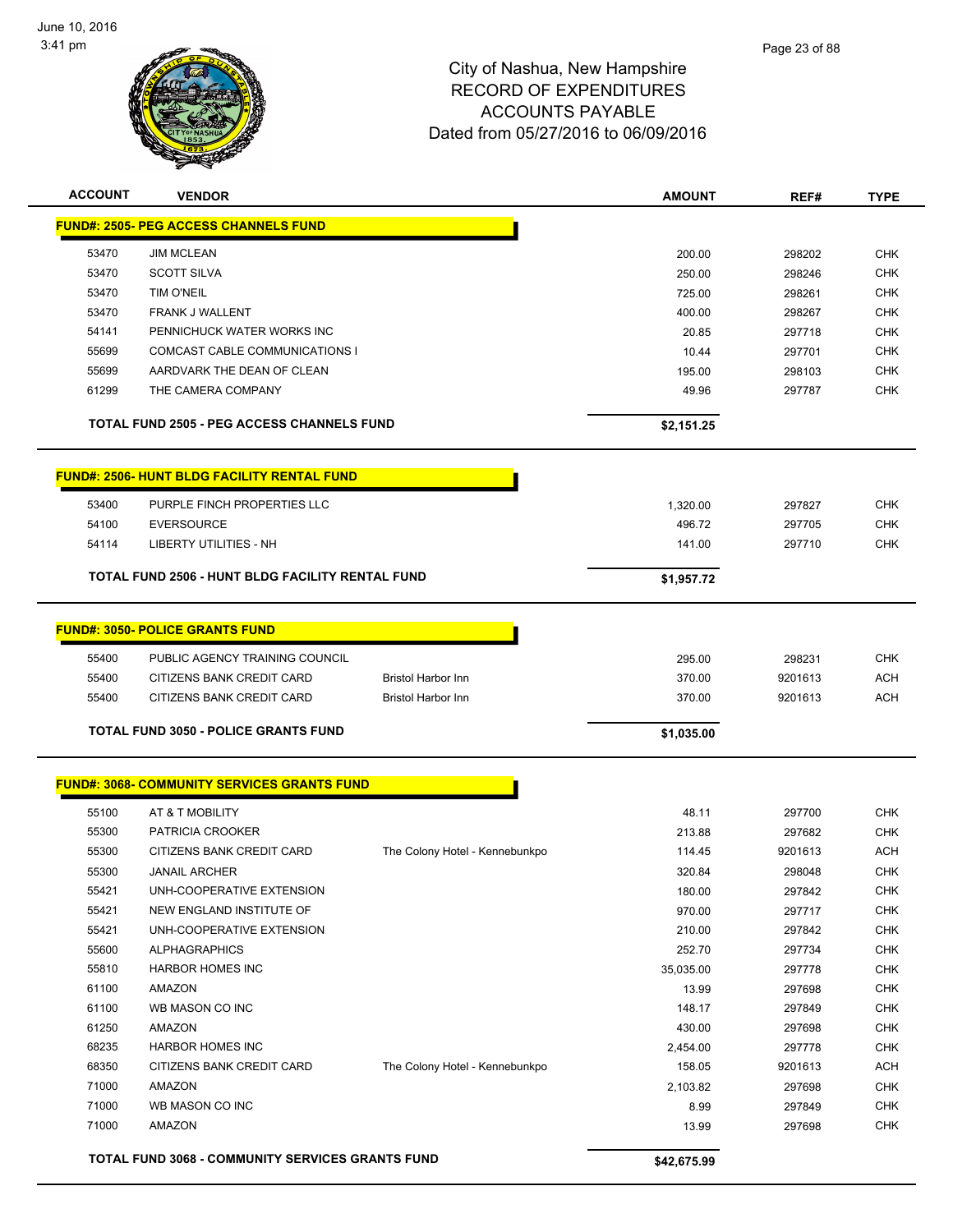

| <b>ACCOUNT</b> | <b>VENDOR</b>                                         | <b>AMOUNT</b> | REF#   | <b>TYPE</b> |
|----------------|-------------------------------------------------------|---------------|--------|-------------|
|                | <b>FUND#: 3070- COMMUNITY HEALTH GRANTS FUND</b>      |               |        |             |
| 55300          | <b>KATHY CYR</b>                                      | 97.96         | 298052 | <b>CHK</b>  |
| 61250          | <b>MOORE MEDICAL LLC</b>                              | 209.00        | 298209 | <b>CHK</b>  |
|                | <b>TOTAL FUND 3070 - COMMUNITY HEALTH GRANTS FUND</b> | \$306.96      |        |             |
|                | <b>FUND#: 3090- URBAN PROGRAM GRANTS FUND</b>         |               |        |             |
| 54210          | <b>IDEAL PROPERTY MAINTENANCE</b>                     | 13,800.00     | 298060 | <b>CHK</b>  |
| 54210          | ALCHEMY LEAD MANAGMENT                                | 220.00        | 298106 | <b>CHK</b>  |
| 54210          | DAD'S ABATEMENT LLC                                   | 30,000.00     | 298053 | <b>CHK</b>  |
| 54210          | <b>IDEAL PROPERTY MAINTENANCE</b>                     | 7,600.00      | 298060 | <b>CHK</b>  |
| 54225          | ALCHEMY LEAD MANAGMENT                                | 2,195.00      | 297732 | <b>CHK</b>  |
| 54225          | ALCHEMY LEAD MANAGMENT                                | 4,560.00      | 298106 | <b>CHK</b>  |
| 55118          | AT & T MOBILITY                                       | 13.43         | 297700 | <b>CHK</b>  |
| 55307          | <b>ROBERT RICE</b>                                    | 184.68        | 298072 | <b>CHK</b>  |
| 55421          | NATIONAL ENVIRON HEALTH ASSOC                         | 800.00        | 298070 | <b>CHK</b>  |

 HILLSBOROUGH COUNTY REGISTRY 14.00 298172 CHK HILLSBOROUGH COUNTY REGISTRY 44.47 298172 CHK PURE WATERS OF NEW ENGLAND LLC 90.00 298233 CHK AUDREY L LASSOR 400.00 298063 CHK MADELINE I MARTINEZ 400.00 298065 CHK STONE EDGE DESIGN CORP 5,818.00 297840 CHK STONE EDGE DESIGN CORP 35,000.00 297840 CHK MUNOZ CONSTRUCTION 16,500.00 298068 CHK er and the set of the set of the set of the set of the set of the set of the set of the set of the set of the c<br>The set of the set of the set of the set of the set of the set of the set of the set of the set of the set of

**TOTAL FUND 3090 - URBAN PROGRAM GRANTS FUND \$118,963.33** 

#### **FUND#: 3120- TRANSIT GRANTS FUND**

| 54100 | <b>EVERSOURCE</b>               |                          | 1,065.24 | 297705  | <b>CHK</b> |
|-------|---------------------------------|--------------------------|----------|---------|------------|
| 54100 | <b>EVERSOURCE</b>               |                          | 237.78   | 297705  | <b>CHK</b> |
| 54114 | LIBERTY UTILITIES - NH          |                          | 60.68    | 297713  | <b>CHK</b> |
| 54141 | PENNICHUCK WATER WORKS INC      |                          | 76.44    | 297718  | <b>CHK</b> |
| 54141 | PENNICHUCK WATER WORKS INC      |                          | 155.52   | 297718  | <b>CHK</b> |
| 54421 | CONWAY OFFICE SOLUTIONS         |                          | 80.45    | 297756  | <b>CHK</b> |
| 54421 | CONWAY OFFICE SOLUTIONS         |                          | 8.64     | 298141  | <b>CHK</b> |
| 54600 | <b>CUSTOM COACH</b>             |                          | 165.00   | 298143  | <b>CHK</b> |
| 55109 | <b>FAIRPOINT COMMUNICATIONS</b> |                          | 50.00    | 298081  | <b>CHK</b> |
| 55118 | AT & T MOBILITY                 |                          | 93.69    | 297700  | <b>CHK</b> |
| 55400 | <b>SKILLPATH SEMINARS</b>       |                          | 335.90   | 298250  | <b>CHK</b> |
| 55400 | CITIZENS BANK CREDIT CARD       | Woodstock Inn and Resort | 557.70   | 9201613 | <b>ACH</b> |
| 55607 | UNITED PARCEL SERVICE           |                          | 27.49    | 298093  | <b>CHK</b> |
| 55699 | VERIZON WIRELESS-342008805      |                          | 131.00   | 298096  | <b>CHK</b> |
| 55699 | VERIZON WIRELESS-842008777      |                          | 191.04   | 298097  | <b>CHK</b> |
| 55699 | <b>ALLSTATE FIRE EQUIPMENT</b>  |                          | 130.00   | 298108  | <b>CHK</b> |
| 55699 | CINTAS#016                      |                          | 88.92    | 298136  | <b>CHK</b> |
| 55699 | DEPENDABLE LOCK SERVICE INC     |                          | 153.00   | 298149  | <b>CHK</b> |
| 55699 | DOOR CONTROL INC                |                          | 196.00   | 298152  | <b>CHK</b> |
|       |                                 |                          |          |         |            |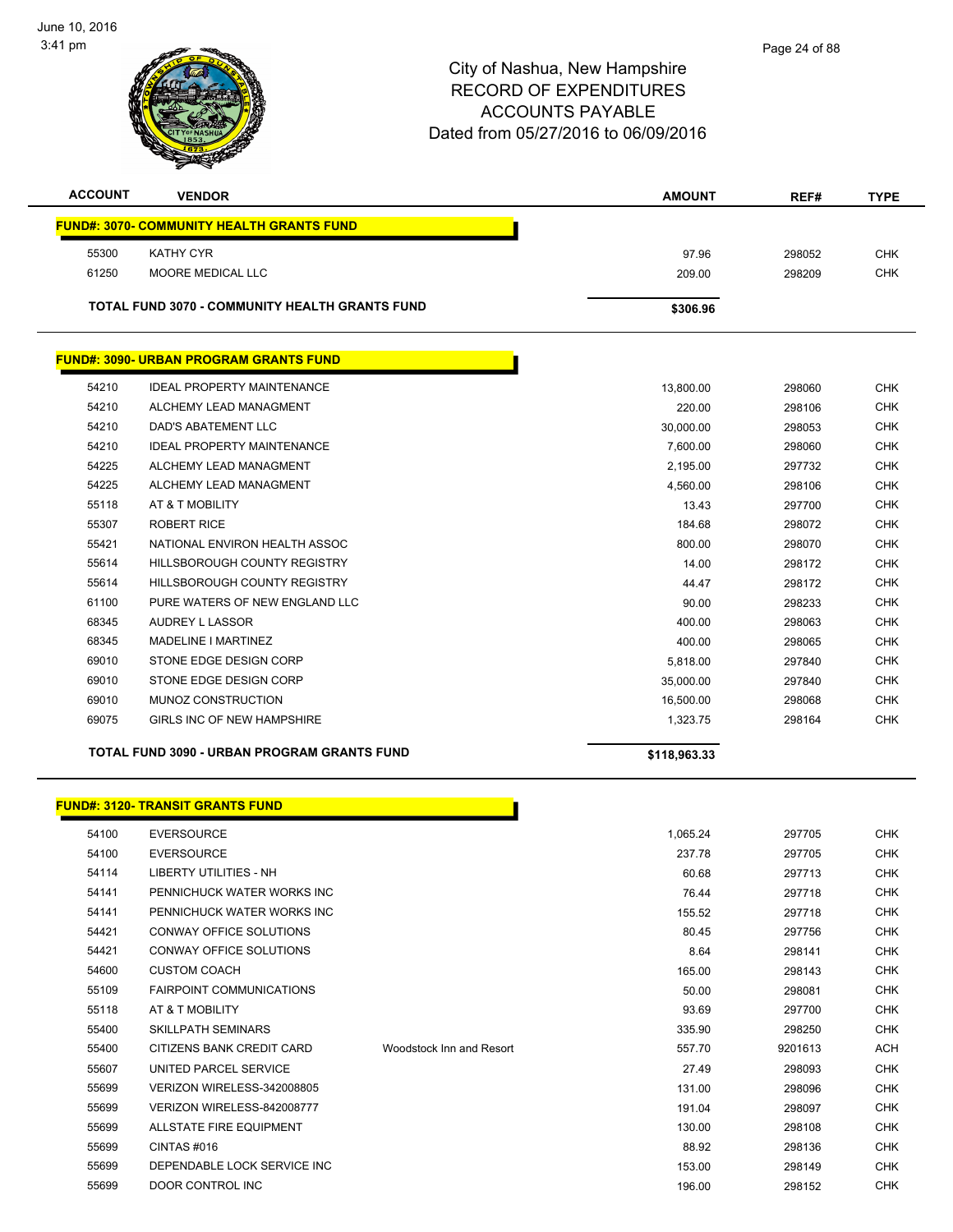

| <b>ACCOUNT</b> | <b>VENDOR</b>                                | <b>AMOUNT</b> | REF#   | <b>TYPE</b> |
|----------------|----------------------------------------------|---------------|--------|-------------|
|                | <b>FUND#: 3120- TRANSIT GRANTS FUND</b>      |               |        |             |
| 61299          | PURE WATERS OF NEW ENGLAND LLC               | 31.50         | 297826 | <b>CHK</b>  |
| 61299          | HOME DEPOT CREDIT SERVICE 3065               | 164.45        | 297781 | <b>CHK</b>  |
| 61299          | ALLSTATE FIRE EQUIPMENT                      | 512.00        | 298108 | <b>CHK</b>  |
| 61299          | DEPENDABLE LOCK SERVICE INC                  | 135.00        | 298149 | <b>CHK</b>  |
| 61299          | DOOR CONTROL INC                             | 216.82        | 298152 | <b>CHK</b>  |
| 61299          | <b>GRAINGER</b>                              | 155.50        | 298165 | <b>CHK</b>  |
| 61299          | HOME DEPOT CREDIT SERVICE 3065               | 70.66         | 298173 | <b>CHK</b>  |
| 61299          | HOME DEPOT CREDIT SERVICE 3065               | 22.25         | 297781 | <b>CHK</b>  |
| 61299          | COHEN STEEL SUPPLY INC                       | 72.75         | 298137 | <b>CHK</b>  |
| 61310          | AVSG LP                                      | 2,459.05      | 297737 | <b>CHK</b>  |
| 61709          | PETRO CANADA AMERICA                         | 372.92        | 297824 | <b>CHK</b>  |
| 61709          | PETRO-CANADA AMERICA                         | 1,157.36      | 297825 | <b>CHK</b>  |
| 61709          | SAFETY KLEEN SYSTEMS INC                     | 322.33        | 298240 | <b>CHK</b>  |
| 61799          | ALLIANCE BUS GROUP INC                       | 12.16         | 297733 | <b>CHK</b>  |
| 61799          | <b>CUMMINS NORTHEAST LLC</b>                 | 9.86          | 297757 | <b>CHK</b>  |
| 61799          | <b>GILLIG LLC</b>                            | 49.04         | 297772 | <b>CHK</b>  |
| 61799          | <b>GRAINGER</b>                              | 88.15         | 297775 | <b>CHK</b>  |
| 61799          | <b>CUMMINS NORTHEAST LLC</b>                 | 1,790.50      | 298142 | <b>CHK</b>  |
| 61799          | <b>CUSTOM COACH</b>                          | 220.00        | 298143 | <b>CHK</b>  |
| 61799          | <b>GILLIG LLC</b>                            | 59.89         | 298163 | <b>CHK</b>  |
| 61799          | NAPA AUTO PARTS                              | 1,337.84      | 298211 | <b>CHK</b>  |
| 61799          | ALLIANCE BUS GROUP INC                       | 12.16         | 297733 | <b>CHK</b>  |
| 61799          | NAPA AUTO PARTS                              | 159.28        | 298211 | <b>CHK</b>  |
| 61799          | QUIRK GM PARTS DEPOT                         | 17.78         | 298234 | <b>CHK</b>  |
| 61799          | ALLIANCE BUS GROUP INC                       | 12.18         | 297733 | <b>CHK</b>  |
| 61799          | <b>CUMMINS NORTHEAST LLC</b>                 | 29.04         | 297757 | <b>CHK</b>  |
| 61799          | NAPA AUTO PARTS                              | 1,332.04      | 298211 | <b>CHK</b>  |
| 61799          | NEW ENGLAND KENWORTH                         | 502.52        | 298213 | <b>CHK</b>  |
| 61799          | NAPA AUTO PARTS                              | 148.36        | 298211 | <b>CHK</b>  |
| 61799          | RYDER FLEET PRODUCTS                         | 75.93         | 298238 | <b>CHK</b>  |
|                | <b>TOTAL FUND 3120 - TRANSIT GRANTS FUND</b> | \$15,353.81   |        |             |

#### **FUND#: 3800- SCHOOL GRANTS FUND**

| 53614 | <b>GAYLE R ESTERLY</b>        | 3,721.94  | 298345 | <b>CHK</b> |
|-------|-------------------------------|-----------|--------|------------|
| 53614 | <b>BEVERLY TUFTS</b>          | 245.00    | 298297 | <b>CHK</b> |
| 53614 | <b>JEFFREY LEDUC</b>          | 122.50    | 298394 | <b>CHK</b> |
| 53628 | MIKE ANDERSON CONSULTING LLC  | 4,400.00  | 298411 | <b>CHK</b> |
| 53628 | <b>CENTER FOR TEACHING</b>    | 25,878.42 | 298317 | <b>CHK</b> |
| 53628 | <b>CENTER FOR TEACHING</b>    | 5,000.00  | 298317 | <b>CHK</b> |
| 53628 | <b>STEVE BLUNT</b>            | 200.00    | 297876 | <b>CHK</b> |
| 53628 | <b>BAY STATE INTERPRETING</b> | 138.00    | 297871 | <b>CHK</b> |
| 53628 | ASCENTRIA COMMUNITY SERVICES  | 99.00     | 298290 | <b>CHK</b> |
| 53628 | MANCHESTER COMMUNITY MUSIC    | 212.00    | 297948 | <b>CHK</b> |
| 53628 | <b>TERESA BOLICK PHD</b>      | 500.00    | 297989 | <b>CHK</b> |
| 53628 | TIMOTHY F BOSCH               | 25.00     | 298303 | <b>CHK</b> |
| 53628 | KATHERINE S GOLTSOV           | 25.00     | 298361 | <b>CHK</b> |
| 53628 | SANDRA LAROCHELLE             | 125.00    | 298388 | <b>CHK</b> |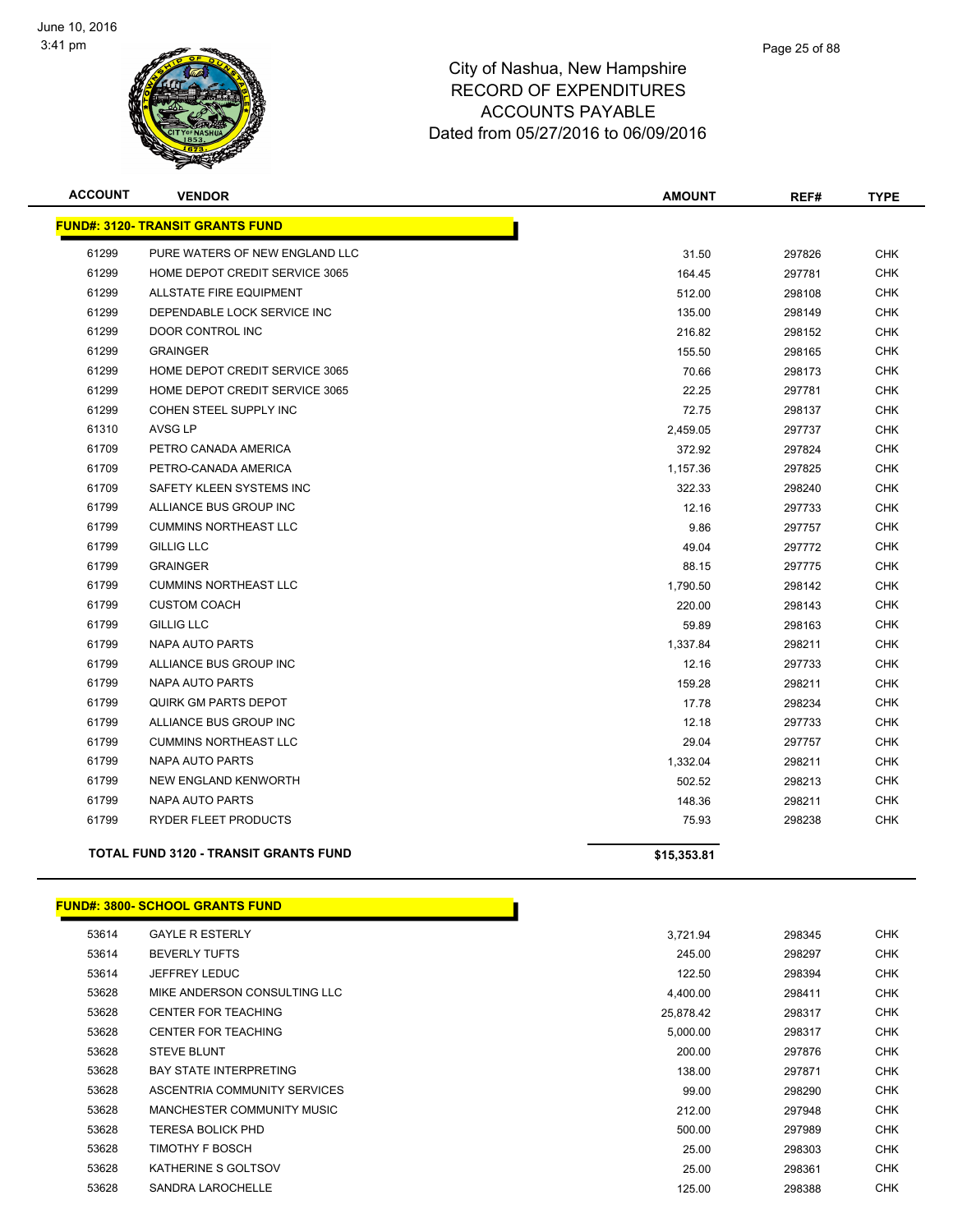

| <b>ACCOUNT</b> | <b>VENDOR</b>                               | <b>AMOUNT</b> | REF#   | <b>TYPE</b> |
|----------------|---------------------------------------------|---------------|--------|-------------|
|                | <b>FUND#: 3800- SCHOOL GRANTS FUND</b>      |               |        |             |
| 53628          | <b>HOLLY LAVINE</b>                         | 100.00        | 298390 | <b>CHK</b>  |
| 53628          | <b>ASHLEY ODIERNO</b>                       | 125.00        | 298423 | <b>CHK</b>  |
| 53628          | <b>KATHRYN RAWL</b>                         | 125.00        | 298430 | <b>CHK</b>  |
| 53628          | <b>CHELSEY ROTHERMEL</b>                    | 87.50         | 298436 | <b>CHK</b>  |
| 53628          | BOOTHBY THERAPY SERVICES LLC                | 701.36        | 297879 | <b>CHK</b>  |
| 53628          | THE CARROLL CENTER FOR THE BLI              | 3,640.25      | 297883 | <b>CHK</b>  |
| 53628          | <b>GATE CITY CHARTER SCHOOL</b>             | 7,699.13      | 297904 | <b>CHK</b>  |
| 53628          | <b>INTERIM HEALTH CARE</b>                  | 1,522.00      | 297930 | <b>CHK</b>  |
| 53628          | <b>INTERIM HEALTHCARE</b>                   | 4,233.00      | 297931 | <b>CHK</b>  |
| 53628          | <b>AMY MCCARTNEY</b>                        | 2,472.16      | 297952 | <b>CHK</b>  |
| 53628          | MICROSOCIETY ACADEMY                        | 6,636.87      | 297956 | <b>CHK</b>  |
| 53628          | <b>SOLIANT HEALTH</b>                       | 914.25        | 297985 | <b>CHK</b>  |
| 53628          | <b>BOOTHBY THERAPY SERVICES LLC</b>         | 701.36        | 298302 | <b>CHK</b>  |
| 53628          | <b>INTERIM HEALTH CARE</b>                  | 3,382.25      | 298379 | <b>CHK</b>  |
| 53628          | <b>SOLIANT HEALTH</b>                       | 931.50        | 298456 | <b>CHK</b>  |
| 53628          | <b>TERESA BOLICK PHD</b>                    | 2,000.00      | 297989 | <b>CHK</b>  |
| 54807          | <b>FIRST CHURCH</b>                         | 3,746.00      | 298348 | <b>CHK</b>  |
| 55109          | <b>FAIRPOINT COMMUNICATIONS</b>             | 172.28        | 298080 | <b>CHK</b>  |
| 55300          | ORGANIZATIONAL SERVICES INC                 | 625.00        | 297968 | <b>CHK</b>  |
| 55300          | <b>NHCTA</b>                                | 2,098.00      | 298280 | <b>CHK</b>  |
| 55400          | UNH PROF DEV & TRAINING                     | 14,250.00     | 297997 | <b>CHK</b>  |
| 55690          | <b>TROMBLY MOTOR COACH SERVICE</b>          | 567.00        | 298460 | <b>CHK</b>  |
| 55690          | FIRST STUDENT INC                           | 1,519.79      | 298349 | <b>CHK</b>  |
| 61135          | <b>MASTER TEACHER</b>                       | 169.35        | 297951 | <b>CHK</b>  |
| 61299          | ROBERTA ABODEELY                            | 22.58         | 298284 | <b>CHK</b>  |
| 61299          | DEBORAH A MURRAY                            | 77.04         | 297960 | <b>CHK</b>  |
| 61299          | <b>CENTER FOR TEACHING</b>                  | 175.37        | 298317 | <b>CHK</b>  |
| 61299          | MCINTIRE BUSINESS PRODUCTS INC              | 122.96        | 297954 | <b>CHK</b>  |
| 61299          | ORIENTAL TRADING CO INC                     | 102.95        | 297969 | <b>CHK</b>  |
| 61299          | KATHY HOGAN                                 | 11.00         | 298371 | <b>CHK</b>  |
| 61814          | <b>GALE/CENGAGE LEARNING</b>                | 19,682.66     | 298353 | <b>CHK</b>  |
| 61875          | UNITED PARCEL SERVICE                       | 547.91        | 298283 | <b>CHK</b>  |
| 61875          | <b>HEINEMANN</b>                            | 4,901.50      | 298369 | <b>CHK</b>  |
| 61875          | <b>NCS PEARSON</b>                          | 598.00        | 298417 | <b>CHK</b>  |
| 71221          | <b>JAR SYSTEMS LLC</b>                      | 2,878.50      | 298381 | <b>CHK</b>  |
| 71228          | <b>NCS PEARSON</b>                          | 576.00        | 298417 | <b>CHK</b>  |
|                | <b>TOTAL FUND 3800 - SCHOOL GRANTS FUND</b> | \$128,807.38  |        |             |

#### **FUND#: 3810- FOOD SERVICE GRANTS FUND**

| 61214 | <b>M SAUNDERS INC</b> | 522.57   | 297947 | <b>CHK</b> |
|-------|-----------------------|----------|--------|------------|
| 61214 | <b>M SAUNDERS INC</b> | 1.225.14 | 297947 | <b>CHK</b> |
| 61214 | <b>M SAUNDERS INC</b> | 759.99   | 297947 | <b>CHK</b> |
| 61214 | <b>M SAUNDERS INC</b> | 1.011.55 | 297947 | <b>CHK</b> |
| 61214 | M SAUNDERS INC        | 2.107.28 | 297947 | <b>CHK</b> |
| 61214 | M SAUNDERS INC        | 1.087.25 | 297947 | <b>CHK</b> |
| 61214 | M SAUNDERS INC        | 542.12   | 297947 | <b>CHK</b> |
| 61214 | <b>M SAUNDERS INC</b> | 785.95   | 297947 | <b>CHK</b> |
|       |                       |          |        |            |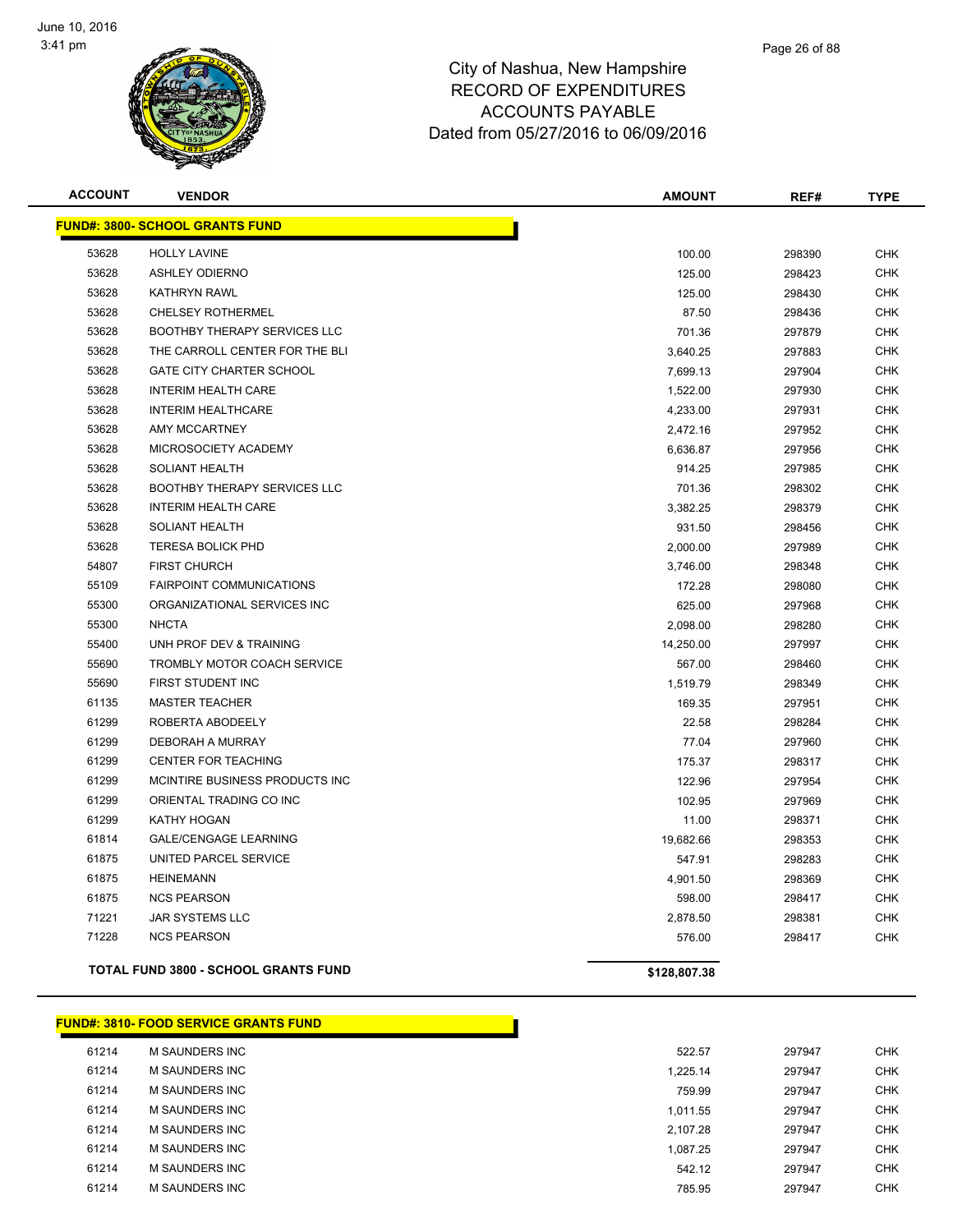| <b>ACCOUNT</b> | <b>VENDOR</b>                                        | <b>AMOUNT</b> | REF#   | <b>TYPE</b> |
|----------------|------------------------------------------------------|---------------|--------|-------------|
|                | <b>TOTAL FUND 3810 - FOOD SERVICE GRANTS FUND</b>    | \$8,041.85    |        |             |
|                | <b>FUND#: 4005- TRAFFIC VIOLATIONS FUND</b>          |               |        |             |
| 55607          | MAILINGS UNLIMITED - MVR                             | 630.00        | 150558 | <b>ACH</b>  |
| 55607          | <b>MAILINGS UNLIMITED</b>                            | (22.44)       | 297798 | <b>CHK</b>  |
| 55699          | 1ST PRIORITY TOWING & RECOVERY                       | 1,500.00      | 297728 | <b>CHK</b>  |
| 55699          | <b>BROADSIDE COLLISION LLC</b>                       | 1,585.00      | 297745 | <b>CHK</b>  |
| 55699          | D & R TOWING INC                                     | 955.00        | 297759 | <b>CHK</b>  |
| 55699          | VERIZON WIRELESS-742016226                           | 192.69        | 298098 | <b>CHK</b>  |
| 61100          | PARTEK SOLUTIONS INC                                 | 3,673.96      | 298227 | <b>CHK</b>  |
|                | <b>TOTAL FUND 4005 - TRAFFIC VIOLATIONS FUND</b>     | \$8,514.21    |        |             |
|                | <b>FUND#: 4010- MOTOR VEHICLE ADMIN FUND</b>         |               |        |             |
| 53467          | <b>MAILINGS UNLIMITED</b>                            | 97.70         | 297798 | <b>CHK</b>  |
|                | <b>TOTAL FUND 4010 - MOTOR VEHICLE ADMIN FUND</b>    | \$97.70       |        |             |
|                |                                                      |               |        |             |
|                | <b>FUND#: 4025- DOJ DRUG FORFEITURE FUND</b>         |               |        |             |
| 55118          | VERIZON WIRELESS-785728687                           | 698.57        | 297724 | <b>CHK</b>  |
| 55699          | COMCAST CABLE COMMUNICATIONS I                       | 240.37        | 298077 | <b>CHK</b>  |
|                | TOTAL FUND 4025 - DOJ DRUG FORFEITURE FUND           | \$938.94      |        |             |
|                | <b>FUND#: 4030- POLICE SPECIAL DETAILS FUND</b>      |               |        |             |
| 44542          | <b>HIGH HOPES FOUNDATION</b>                         | 626.36        | 297780 | <b>CHK</b>  |
| 44542          | NASHUA POLICE DEPARTMENT                             | 87.41         | 298069 | <b>CHK</b>  |
| 44542          | <b>CHARLES LARK</b>                                  | 235.07        | 298189 | <b>CHK</b>  |
|                | <b>TOTAL FUND 4030 - POLICE SPECIAL DETAILS FUND</b> | \$948.84      |        |             |
|                | <b>FUND#: 4053- FIRE REGIONAL HAZMAT FUND</b>        |               |        |             |
|                |                                                      |               |        |             |
| 71000          | INDUSTRIAL PROTECTION SERVICES                       | 2,420.85      | 297784 | <b>CHK</b>  |
| 71000          | INDUSTRIAL PROTECTION SERVICES                       | 270.00        | 298180 | <b>CHK</b>  |
|                | TOTAL FUND 4053 - FIRE REGIONAL HAZMAT FUND          | \$2,690.85    |        |             |
|                | <b>FUND#: 4090- LIB-LOST/DAMAGED BOOK FINES</b>      |               |        |             |
| 55699          | LILIBETH CASTILLO                                    | 280.00        | 298131 | <b>CHK</b>  |
| 55699          | CHAMELEON CONSULTING OF NE                           | 522.00        | 298133 | <b>CHK</b>  |
| 71800          | <b>DEMCO INC</b>                                     | 1,589.00      | 297761 | <b>CHK</b>  |
|                | <b>TOTAL FUND 4090 - LIB-LOST/DAMAGED BOOK FINES</b> | \$2,391.00    |        |             |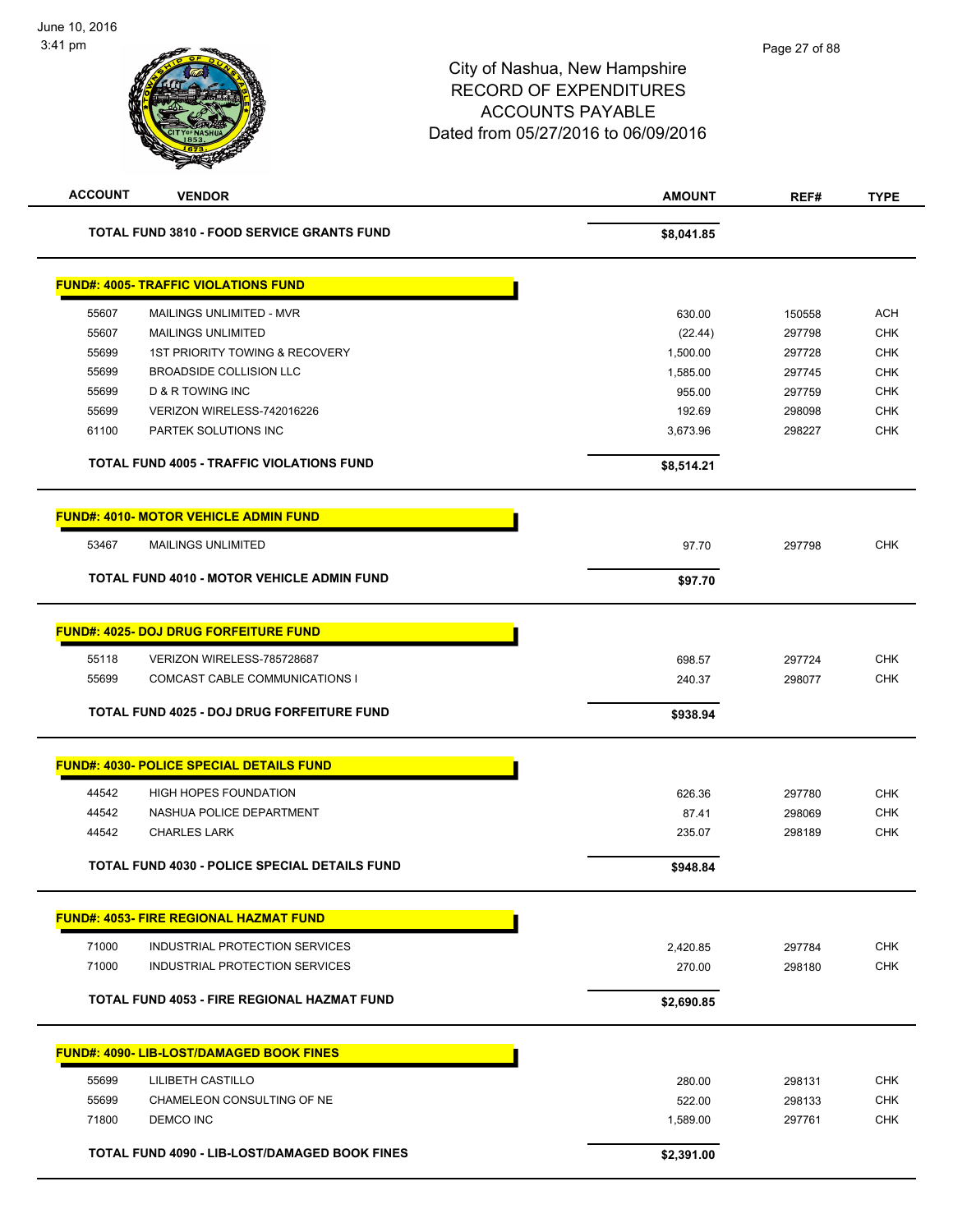

| <b>ACCOUNT</b> | <b>VENDOR</b>                                         | <b>AMOUNT</b>      | REF#             | <b>TYPE</b>              |
|----------------|-------------------------------------------------------|--------------------|------------------|--------------------------|
|                | <b>FUND#: 5700- CAP PROJECTS-BROAD ST PARKWAY</b>     |                    |                  |                          |
|                |                                                       |                    |                  |                          |
| 81700          | <b>EVERSOURCE</b>                                     | 32.60              | 297705           | <b>CHK</b>               |
| 81700          | <b>HAYNER SWANSON INC</b>                             | 6,384.29           | 298169           | <b>CHK</b>               |
| 81700          | HAYNER SWANSON INC                                    | 2,346.96           | 298169           | <b>CHK</b>               |
| 81700          | HAYNER SWANSON INC                                    | 10,794.75          | 298169           | <b>CHK</b>               |
| 81700          | HAYNER SWANSON INC                                    | 30,033.05          | 298169           | <b>CHK</b>               |
| 81700          | STANTEC CONSULTING SERVICES                           | 8,997.68           | 297839           | <b>CHK</b>               |
| 81700          | <b>HAYNER SWANSON INC</b>                             | 8.857.80           | 298169           | <b>CHK</b>               |
| 81700          | <b>EVERSOURCE</b>                                     | 122.93             | 297705           | <b>CHK</b>               |
| 81700          | EAST COAST SIGNALS INC                                | 4,879.00           | 298155           | <b>CHK</b>               |
|                | TOTAL FUND 5700 - CAP PROJECTS-BROAD ST PARKWAY       | \$72,449.06        |                  |                          |
|                | <b>FUND#: 5800- SCHOOL CAPITAL PROJECTS FUND</b>      |                    |                  |                          |
| 81200          | PAGE STREET LEASING LLC                               |                    | 297970           | <b>CHK</b>               |
| 81200          | <b>HARRIMAN ASSOCIATES</b>                            | 190.00<br>3,902.41 | 297921           | <b>CHK</b>               |
| 81200          | HARVEY CONSTRUCTION CORP                              | 272,350.66         | 297922           | <b>CHK</b>               |
|                |                                                       |                    |                  |                          |
|                | <b>TOTAL FUND 5800 - SCHOOL CAPITAL PROJECTS FUND</b> | \$276,443.07       |                  |                          |
|                | <b>FUND#: 6000- SOLID WASTE FUND</b>                  |                    |                  |                          |
|                |                                                       |                    |                  |                          |
| 54141<br>54280 | PENNICHUCK WATER WORKS INC<br>J LAWRENCE HALL INC     | 286.55             | 297718           | <b>CHK</b>               |
| 54600          | <b>CARPARTS OF NASHUA</b>                             | 185.00<br>51.51    | 298183<br>297750 | <b>CHK</b><br><b>CHK</b> |
| 54600          | FREIGHTLINER OF NH INC                                | 125.75             | 297770           | <b>CHK</b>               |
| 54600          | LIBERTY INTNL TRUCKS OF NH LLC                        | 38.23              | 297792           | <b>CHK</b>               |
| 54600          | MCDEVITT TRUCKS INC                                   | 199.97             | 297804           | <b>CHK</b>               |
| 54600          | MCNEILUS TRUCK & MANUFACTURING                        | 344.75             | 297806           | CHK                      |
| 54600          | NAPA AUTO PARTS                                       | 21.40              | 297812           | <b>CHK</b>               |
| 54600          | SOUTHWORTH-MILTON INC                                 | 2,298.33           | 297838           | <b>CHK</b>               |
| 54600          | <b>CARPARTS OF NASHUA</b>                             | 491.50             | 298128           | <b>CHK</b>               |
| 54600          | MCDEVITT TRUCKS INC                                   | 332.82             | 298200           | <b>CHK</b>               |
| 54600          | MCNEILUS TRUCK & MANUFACTURING                        | 189.42             | 298203           | <b>CHK</b>               |
| 54600          | SANEL AUTO PARTS CO                                   | 184.71             | 298241           | <b>CHK</b>               |
| 55109          | COMCAST CABLE COMMUNICATIONS I                        | 132.09             | 297701           | <b>CHK</b>               |
| 55200          | TREASURER STATE OF NH                                 | 360.00             | 298091           | <b>CHK</b>               |
| 55607          | UNITED PARCEL SERVICE                                 | 40.38              | 297723           | <b>CHK</b>               |
| 55699          | <b>INTERSTATE REFRIGERANT</b>                         | 678.00             | 297788           | <b>CHK</b>               |
| 55699          | REENERGY RECYCLING                                    | 10,448.36          | 297829           | <b>CHK</b>               |
| 55699          | AFFILIATED HVAC SERVICES LLC                          | 287.00             | 298105           | <b>CHK</b>               |
| 55699          | CARPET CREATIONS INC                                  | 1,099.00           | 298129           | <b>CHK</b>               |
| 55699          | CYN OIL CORPORATION                                   | 125.00             | 298144           | <b>CHK</b>               |
| 55699          | <b>MAINE OXY</b>                                      | 177.25             | 298194           | <b>CHK</b>               |
| 55699          | NORTHEAST SCALE CO INC                                | 875.00             | 298219           | <b>CHK</b>               |
| 61107          | UNIFIRST CORPORATION                                  | 144.16             | 297843           | <b>CHK</b>               |
| 61107          | UNIFIRST CORPORATION                                  | 144.16             | 298265           | <b>CHK</b>               |
| 61307          | SHATTUCK MALONE OIL CO                                | 1,160.35           | 297720           | <b>CHK</b>               |
| 61307          | SHATTUCK MALONE OIL CO                                | 773.41             | 298087           | <b>CHK</b>               |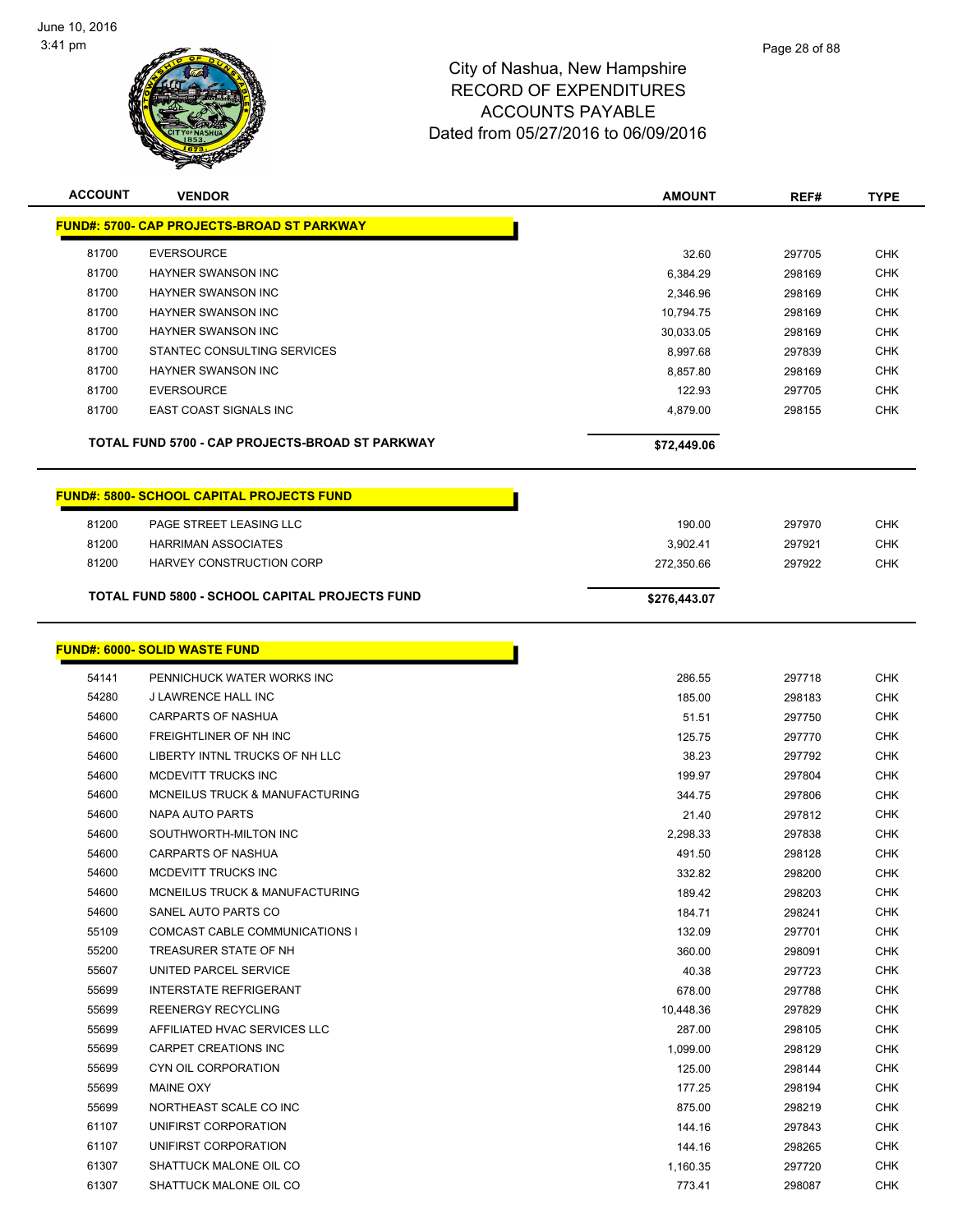

| CORD OF EXPENDITURES |  |
|----------------------|--|
| ACCOUNTS DAVARLE     |  |

|                | $\overline{\mathscr{D}}$                  |               |        |             |
|----------------|-------------------------------------------|---------------|--------|-------------|
| <b>ACCOUNT</b> | <b>VENDOR</b>                             | <b>AMOUNT</b> | REF#   | <b>TYPE</b> |
|                | FUND#: 6000- SOLID WASTE FUND             |               |        |             |
| 61310          | AVSG LP                                   | 13,553.63     | 297737 | <b>CHK</b>  |
| 61705          | <b>GCR TIRES AND SERVICE</b>              | 2,610.10      | 297771 | <b>CHK</b>  |
| 61705          | <b>MAYNARD &amp; LESIEUR INC</b>          | 1,780.24      | 297803 | <b>CHK</b>  |
|                | <b>TOTAL FUND 6000 - SOLID WASTE FUND</b> | \$39,138.07   |        |             |

|       | <u> FUND#: 6200- WASTEWATER FUND</u> |           |
|-------|--------------------------------------|-----------|
| 44597 | HILLSBOROUGH COUNTY REGISTRY         | 211.85    |
| 53107 | CHEMSERVE ENVIRONMENTAL ANALYS       | 110.00    |
| 53128 | RATH YOUNG & PIGNATELLI PC           | 1,239.50  |
| 53467 | <b>MAILINGS UNLIMITED</b>            | 152.55    |
| 53467 | <b>MAILINGS UNLIMITED</b>            | 291.32    |
| 54114 | LIBERTY UTILITIES - NH               | 46.20     |
| 54114 | <b>DIRECT ENERGY BUSINESS</b>        | 2,129.79  |
| 54141 | PENNICHUCK WATER WORKS INC           | 56.89     |
| 54141 | PENNICHUCK WATER WORKS INC           | 94.69     |
| 54300 | <b>BROX INDUSTRIES INC</b>           | 63.96     |
| 54300 | <b>BROX INDUSTRIES INC</b>           | 61.69     |
| 54300 | CONCRETE SYSTEMS INC                 | 720.00    |
| 54300 | CONTINENTAL PAVING INC               | 1,480.83  |
| 54487 | AQUA SOLUTIONS INC                   | 2,857.00  |
| 54487 | <b>FASTENAL CO</b>                   | 310.23    |
| 54487 | <b>GRAINGER</b>                      | 1,316.52  |
| 54487 | HOME DEPOT CREDIT SERVICE 3065       | 199.00    |
| 54487 | M & M ELECTRICAL SUPPLY CO INC       | 14.64     |
| 54487 | MCMASTER-CARR                        | 268.48    |
| 54487 | <b>VWR INTERNATIONAL</b>             | 213.36    |
| 54487 | <b>HACH COMPANY</b>                  | 170.40    |
| 54600 | CARPARTS OF NASHUA                   | 127.46    |
| 55109 | <b>FAIRPOINT COMMUNICATIONS</b>      | 81.70     |
| 55109 | FAIRPOINT COMMUNICATIONS             | 778.72    |
| 55109 | FAIRPOINT COMMUNICATIONS             | 77.70     |
| 55118 | AT & T MOBILITY                      | 156.98    |
| 55514 | WATER ENVIROMENT FOUNDATION          | 840.00    |
| 55699 | CRISP CONTRACTING LLC                | 600.00    |
| 61107 | UNIFIRST CORPORATION                 | 230.23    |
| 61107 | UNIFIRST CORPORATION                 | 290.24    |
| 61149 | <b>VWR INTERNATIONAL</b>             | 1,830.38  |
| 61149 | ERA - A WATERS CO                    | 509.07    |
| 61156 | BASF CORP                            | 8,465.75  |
| 61299 | MOORE MEDICAL LLC                    | 85.90     |
| 61310 | AVSG LP                              | 28.65     |
| 71000 | <b>GRAINGER</b>                      | 91.40     |
| 81200 | WOODARD & CURRAN INC                 | 19,569.20 |
| 81700 | CARTEGRAPH SYSTEMS INC               | 1,514.23  |
| 81700 | CARTEGRAPH SYSTEMS INC               | 2,026.00  |
| 81700 | CARTEGRAPH SYSTEMS INC               | 5,474.00  |
| 81700 | <b>WRIGHT-PIERCE</b>                 | 3,466.86  |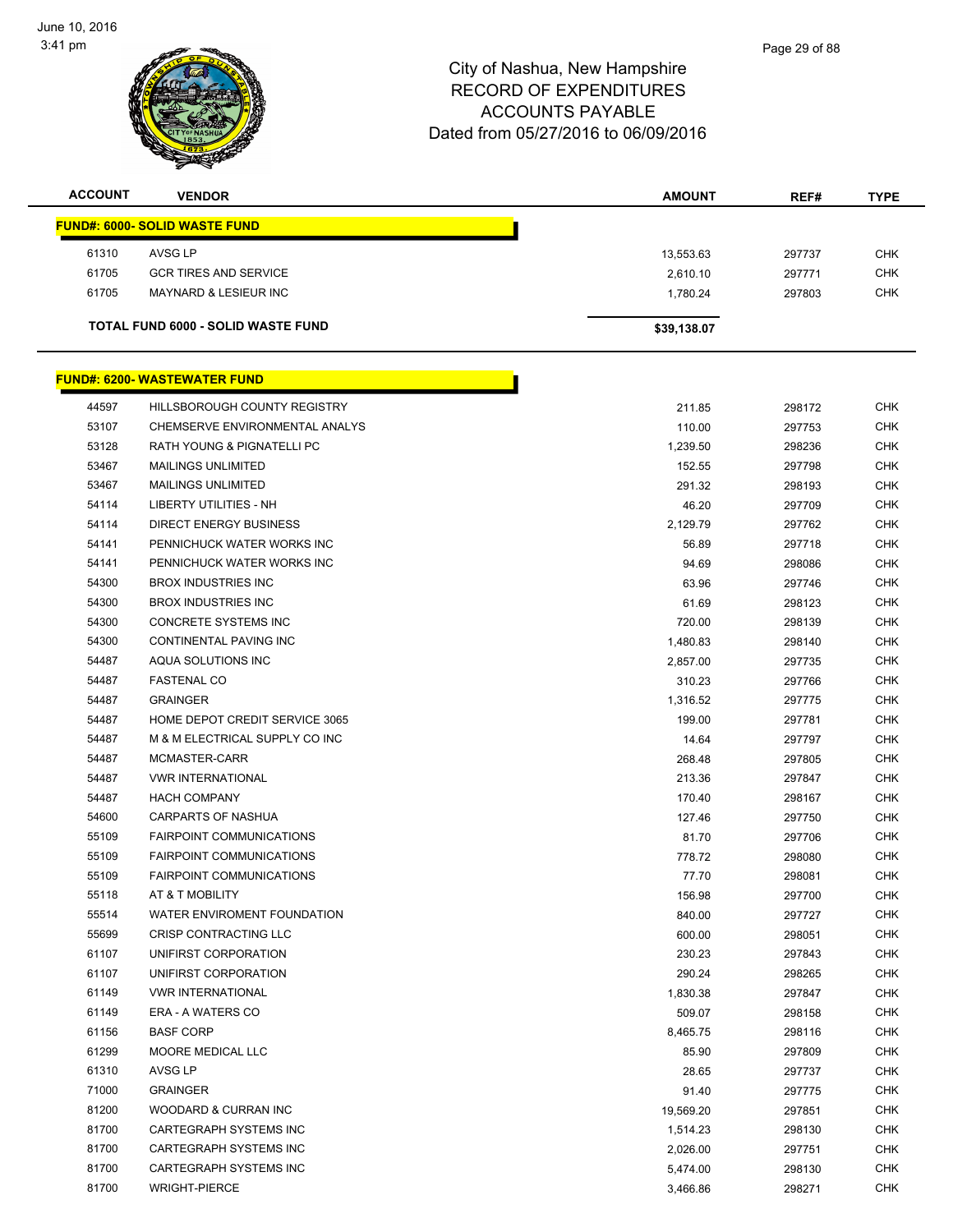

| <b>ACCOUNT</b>                           | <b>VENDOR</b>                                    | <b>AMOUNT</b> | REF#   | <b>TYPE</b> |
|------------------------------------------|--------------------------------------------------|---------------|--------|-------------|
| <b>TOTAL FUND 6200 - WASTEWATER FUND</b> |                                                  | \$58,253.37   |        |             |
|                                          | <b>FUND#: 6500- PROPERTY &amp; CASUALTY FUND</b> |               |        |             |
| 54267                                    | TREASURER STATE OF NH                            | 500.00        | 297722 | <b>CHK</b>  |
| 54267                                    | STANLEY ELEVATOR CO INC                          | 4,473.63      | 298254 | <b>CHK</b>  |
| 55307                                    | <b>ROSS DUGAS</b>                                | 23.22         | 298056 | <b>CHK</b>  |
| 59207                                    | ANESTHESIA CARE GROUP PC                         | 1,665.44      | 298013 | <b>CHK</b>  |
| 59207                                    | ANESTHESIA PROFESSIONAL ASSN                     | 1,791.00      | 298014 | <b>CHK</b>  |
| 59207                                    | APPLE NASHUA LLC                                 | 7,472.00      | 298015 | <b>CHK</b>  |
| 59207                                    | APPLE THERAPY MANCHESTER                         | 396.61        | 298016 | <b>CHK</b>  |
| 59207                                    | <b>FOUNDATION MEDICAL PARTNERS</b>               | 157.00        | 298018 | <b>CHK</b>  |
| 59207                                    | <b>FOUR SEASONS ORTHOPEDIC CENTER</b>            | 1,086.00      | 298019 | <b>CHK</b>  |
| 59207                                    | <b>MERRIMACK VALLEY PHYSICAL</b>                 | 472.00        | 298021 | <b>CHK</b>  |
| 59207                                    | OCCUPATIONAL HEALTH CTRS SOUTH                   | 963.42        | 298022 | <b>CHK</b>  |
| 59207                                    | <b>PAIN SOLUTIONS PLLC</b>                       | 300.00        | 298023 | <b>CHK</b>  |
| 59207                                    | PIERRE DIONNE MD PC                              | 170.00        | 298024 | <b>CHK</b>  |
| 59207                                    | <b>QUEST DIAGNOSTICS</b>                         | 973.53        | 298025 | <b>CHK</b>  |
| 59207                                    | SO NH REGIONAL MEDICAL CENTER                    | 1,881.70      | 298026 | <b>CHK</b>  |
| 59207                                    | ST JOSEPHS HOSPITAL                              | 3,624.25      | 298027 | <b>CHK</b>  |
| 59207                                    | SUMMIT INVESTIGATIONS, INC                       | 1,320.00      | 298028 | <b>CHK</b>  |
| 59207                                    | SURGI-CARE INC                                   | 1,365.00      | 298029 | <b>CHK</b>  |
| 59207                                    | PHILIP COUTURIER                                 | 7.56          | 298501 | <b>CHK</b>  |
| 59207                                    | APPLE NASHUA LLC                                 | 742.00        | 298502 | <b>CHK</b>  |
| 59207                                    | OCCUPATIONAL HEALTH CTRS SOUTH                   | 1,637.80      | 298503 | <b>CHK</b>  |
| 59207                                    | SO NH REGIONAL MEDICAL CENTER                    | 2,293.79      | 298504 | <b>CHK</b>  |
| 59207                                    | <b>ST JOSEPHS HOSPITAL</b>                       | 12,455.33     | 298505 | <b>CHK</b>  |
| 59250                                    | <b>MARLIN CONTROLS INC</b>                       | 9,000.00      | 298020 | <b>CHK</b>  |
| 59275                                    | KISHORE ASAROPTA                                 | 185.00        | 298017 | <b>CHK</b>  |
| 68365                                    | OCCUPATIONAL DRUG TESTING LLC                    | 855.00        | 298223 | <b>CHK</b>  |

#### TOTAL FUND 6500 - PROPERTY & CASUALTY FUND<br>
\$55,811.28

| \$55,811.28 |  |  |
|-------------|--|--|
|-------------|--|--|

#### **FUND#: 6600- BENEFITS SELF INSURANCE FUND**

| 21520 | COLONIAL LIFE AND ACCIDENT INS | 3,471.78   | 150536 | <b>ACH</b> |
|-------|--------------------------------|------------|--------|------------|
| 21520 | COLONIAL LIFE AND ACCIDENT INS | 1,964.75   | 150565 | <b>ACH</b> |
| 21545 | NORTHERN NEW ENGLAND BENEFIT   | 36,132.00  | 150527 | <b>ACH</b> |
| 21585 | VISION SERVICE PLAN NH         | 15,736.44  | 297846 | <b>CHK</b> |
| 21990 | <b>BRADLEY KREICK</b>          | 1,583.87   | 297790 | <b>CHK</b> |
| 53135 | ST JOSEPHS BUSINESS & HEALTH   | 6,594.40   | 298253 | <b>CHK</b> |
| 53452 | CAREER CONNECTIONS             | 161.20     | 297749 | <b>CHK</b> |
| 59165 | <b>HCC LIFE INSURANCE CO</b>   | 105,444.50 | 150531 | <b>ACH</b> |
| 59500 | ANTHEM BCBS OF NE              | 92,109.25  | 150529 | <b>ACH</b> |
| 59500 | HARVARD PILGRIM HEALTH CARE    | 20,354.60  | 150530 | <b>ACH</b> |
| 59500 | ANTHEM BCBS OF NE              | 91,675.00  | 150584 | <b>ACH</b> |
| 59500 | NORTHEAST DELTA DENTAL         | 23,411.10  | 150585 | <b>ACH</b> |
| 59507 | ANTHEM BCBS OF NE              | (17.56)    | 150524 | <b>ACH</b> |
| 59507 | ANTHEM BCBS OF NE              | 140,608.78 | 150524 | ACH        |
| 59507 | ANTHEM BCBS OF NE              | 145,588.79 | 150584 | <b>ACH</b> |
|       |                                |            |        |            |

Γ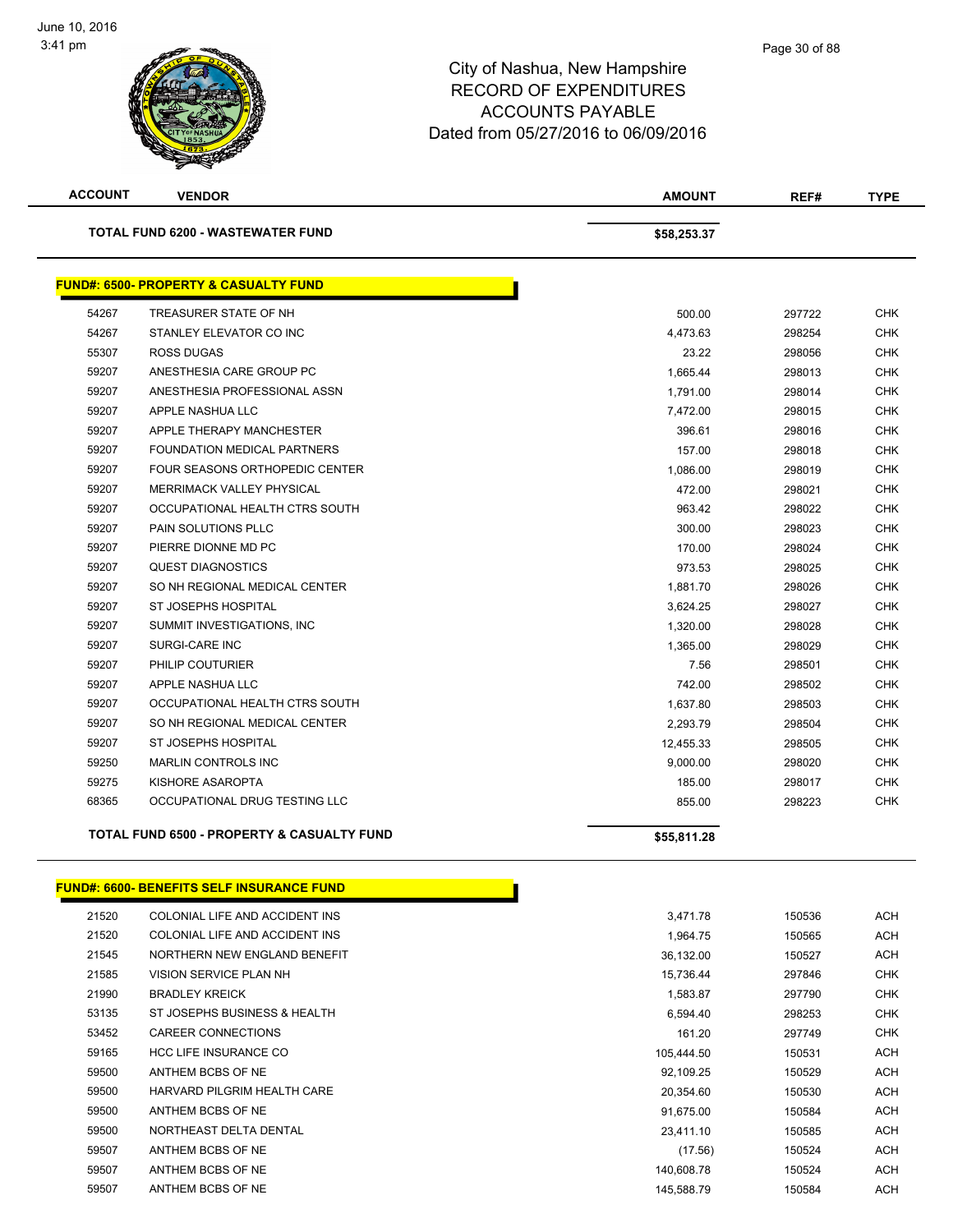

| <b>ACCOUNT</b> | <b>VENDOR</b>                                           | <b>AMOUNT</b>  | REF#   | <b>TYPE</b> |
|----------------|---------------------------------------------------------|----------------|--------|-------------|
|                | <b>FUND#: 6600- BENEFITS SELF INSURANCE FUND</b>        |                |        |             |
| 59507          | ANTHEM BCBS OF NE                                       | 453,132.69     | 150524 | <b>ACH</b>  |
| 59507          | ANTHEM BCBS OF NE                                       | 407,661.25     | 150584 | <b>ACH</b>  |
| 59507          | ANTHEM BCBS OF NE                                       | 27,127.59      | 150524 | <b>ACH</b>  |
| 59507          | ANTHEM BCBS OF NE                                       | 52,818.64      | 150584 | <b>ACH</b>  |
| 59507          | HARVARD PILGRIM HEALTH CARE                             | 126,298.33     | 150525 | <b>ACH</b>  |
| 59507          | HARVARD PILGRIM HEALTH CARE                             | 63,748.54      | 150561 | <b>ACH</b>  |
| 59525          | NORTHEAST DELTA DENTAL                                  | 58,573.14      | 150526 | <b>ACH</b>  |
| 59525          | NORTHEAST DELTA DENTAL                                  | 69,715.85      | 150532 | <b>ACH</b>  |
| 59525          | NORTHEAST DELTA DENTAL                                  | 41,251.72      | 150585 | <b>ACH</b>  |
| 71800          | OFFICE ALTERNATIVES LLC                                 | 549.00         | 297821 | <b>CHK</b>  |
|                |                                                         |                |        |             |
|                | TOTAL FUND 6600 - BENEFITS SELF INSURANCE FUND          | \$1,985,695.65 |        |             |
|                | <b>FUND#: 7020- UAW EDUCATIONAL ASSISTANCE</b>          |                |        |             |
| 52800          | <b>REAN LAM</b>                                         | 89.25          | 297684 | <b>CHK</b>  |
|                | TOTAL FUND 7020 - UAW EDUCATIONAL ASSISTANCE            | \$89.25        |        |             |
|                |                                                         |                |        |             |
|                | <b>FUND#: 7050- HOLMAN STADIUM IMPROVEMNTS ETF</b>      |                |        |             |
| 54280          | NASHUA WALLPAPER & PAINT CO                             | 834.81         | 297815 | <b>CHK</b>  |
| 54280          | CAROLINA EASTERN VAIL INC                               | 712.50         | 298127 | <b>CHK</b>  |
| 54280          | HOME DEPOT CREDIT SERVICE 3065                          | 352.87         | 298173 | <b>CHK</b>  |
| 54280          | <b>HUDSON QUARRY CORP</b>                               | 260.77         | 298176 | <b>CHK</b>  |
| 54280          | <b>SIMPLEX GRINNELL</b>                                 | 563.00         | 298248 | <b>CHK</b>  |
| 54280          | STANLEY ELEVATOR CO INC                                 | 1,713.80       | 298254 | <b>CHK</b>  |
| 71000          | <b>BSN SPORTS LLC</b>                                   | 2,384.94       | 297747 | <b>CHK</b>  |
|                | <b>TOTAL FUND 7050 - HOLMAN STADIUM IMPROVEMNTS ETF</b> | \$6,822.69     |        |             |
|                |                                                         |                |        |             |
|                | <b>FUND#: 7052- MINE FALLS PARK ETF</b>                 |                |        |             |
| 54280          | HOME DEPOT CREDIT SERVICE 3065                          | 576.37         | 298173 | <b>CHK</b>  |
| 54280          | SITEONE LANDSCAPE SUPPLY LLC                            | 548.52         | 298249 | <b>CHK</b>  |
| 54280          | <b>STATELINE IRRIGATION</b>                             | 777.78         | 298255 | <b>CHK</b>  |
|                | <b>TOTAL FUND 7052 - MINE FALLS PARK ETF</b>            | \$1,902.67     |        |             |
|                |                                                         |                |        |             |
|                | <b>FUND#: 7064- JACKSON MILLS DAM OPERATIONS</b>        |                |        |             |
| 54100          | <b>EVERSOURCE</b>                                       | 602.40         | 297705 | <b>CHK</b>  |
| 54221          | CHARLES GEORGE COMPANIES INC                            | 100.00         | 298134 | <b>CHK</b>  |
| 54221          | DAVES SEPTIC SERVICE INC                                | 92.15          | 298146 | <b>CHK</b>  |
| 55109          | <b>FAIRPOINT COMMUNICATIONS</b>                         | 99.18          | 297706 | <b>CHK</b>  |
| 55400          | MADELEINE MINEAU                                        | 571.70         | 297688 | <b>CHK</b>  |
| 55400          | <b>CELIA LEONARD</b>                                    | 744.48         | 298049 | <b>CHK</b>  |
|                | TOTAL FUND 7064 - JACKSON MILLS DAM OPERATIONS          | \$2,209.91     |        |             |
|                |                                                         |                |        |             |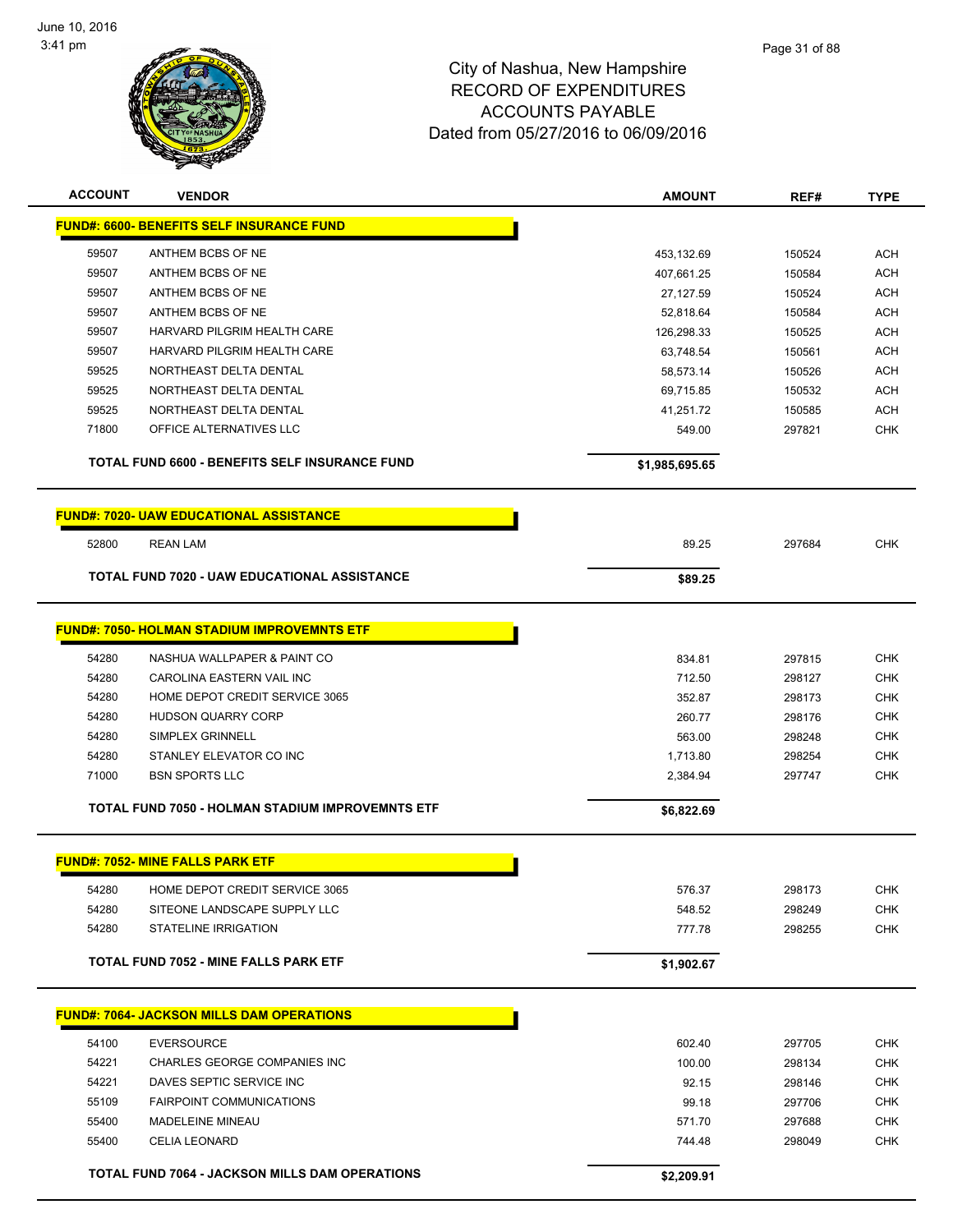

| <b>ACCOUNT</b><br><b>VENDOR</b>                    | <b>AMOUNT</b> | REF#   | <b>TYPE</b> |
|----------------------------------------------------|---------------|--------|-------------|
| <b>FUND#: 7076- REG VOC ED CAPITAL RESERVE</b>     |               |        |             |
| 71000<br>COMPUTER HUT dba IT INSIDERS              | 2,456.64      | 297889 | <b>CHK</b>  |
| TOTAL FUND 7076 - REG VOC ED CAPITAL RESERVE       | \$2,456.64    |        |             |
|                                                    |               |        |             |
| <b>FUND#: 7078- CITY BUILDINGS ETF</b>             |               |        |             |
| 54280<br>J LAWRENCE HALL INC                       | 711.50        | 298183 | <b>CHK</b>  |
| <b>TOTAL FUND 7078 - CITY BUILDINGS ETF</b>        | \$711.50      |        |             |
| <b>FUND#: 7504- ETF CONTRIB EDGEWOOD-DEED FUND</b> |               |        |             |
| 61299<br><b>HARDY DORIC INC</b>                    | 975.00        | 298168 | <b>CHK</b>  |
| TOTAL FUND 7504 - ETF CONTRIB EDGEWOOD-DEED FUND   | \$975.00      |        |             |
| <b>FUND#: 7506- ETF CONTRIB-WOODLAWN CEMETERY</b>  |               |        |             |
| 54280<br><b>LUDOWICI ROOF TILE</b>                 | 6,590.00      | 297796 | <b>CHK</b>  |
| 54280<br>ROBERT W CHAMPAGNE                        | 10,488.00     | 297831 | <b>CHK</b>  |
| SOUTHERN NH TREE & LANDSCAPE L<br>54280            | 1,400.00      | 297837 | <b>CHK</b>  |
| TOTAL FUND 7506 - ETF CONTRIB-WOODLAWN CEMETERY    | \$18,478.00   |        |             |
| <b>FUND#: 7511- POLICE-LAW ENF PROGRAMS ETF</b>    |               |        |             |
| 55400<br><b>JOHN M YERARDI</b>                     | 1,950.00      | 297852 | <b>CHK</b>  |
| TOTAL FUND 7511 - POLICE-LAW ENF PROGRAMS ETF      | \$1,950.00    |        |             |
|                                                    |               |        |             |
| <b>FUND#: 7550- P&amp;R-GREELEY PARK JACKMAN</b>   |               |        |             |
| 54280<br>EAST COAST SEALCOATING CO INC             | 14,450.00     | 298154 | <b>CHK</b>  |
| TOTAL FUND 7550 - P&R-GREELEY PARK JACKMAN         | \$14,450.00   |        |             |
| <b>FUND#: 7551- P&amp;R-SUMMERFUN</b>              |               |        |             |
| 68322<br><b>BALLOONLAND</b>                        | 300.00        | 298114 | <b>CHK</b>  |
| 68322<br>NH BOUNCE HOUSE RENTALS                   | 600.00        | 298217 | <b>CHK</b>  |
| 68322<br>SIGN DESIGN                               | 195.00        | 298245 | <b>CHK</b>  |
| 68322<br>THE BULK BOOKSTORE                        | 2,455.00      | 298259 | <b>CHK</b>  |
| <b>TOTAL FUND 7551 - P&amp;R-SUMMERFUN</b>         | \$3,550.00    |        |             |
| FUND#: 7563- SCHOOL ATHLETIC ETF                   |               |        |             |
| 71999<br>TEAM FITZ GRAPHICS, LLC                   | 2,705.00      | 297988 | <b>CHK</b>  |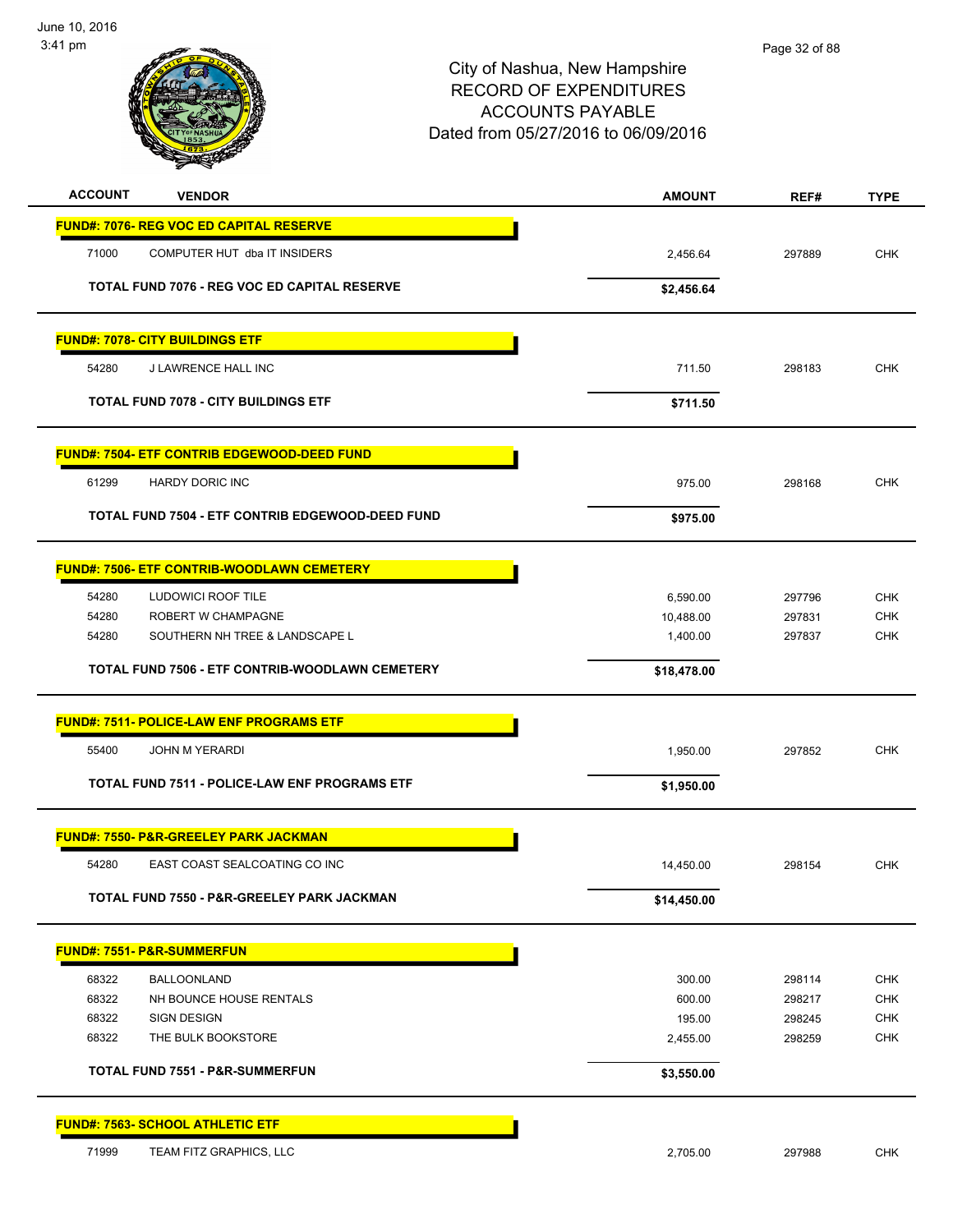| <b>ACCOUNT</b><br><b>VENDOR</b>                 |                                                     | <b>AMOUNT</b> | REF#   | <b>TYPE</b> |
|-------------------------------------------------|-----------------------------------------------------|---------------|--------|-------------|
|                                                 | <b>TOTAL FUND 7563 - SCHOOL ATHLETIC ETF</b>        | \$2,705.00    |        |             |
| <b>FUND#: 7565- SCHOOL RELATED PROGRAMS-ETF</b> |                                                     |               |        |             |
| 55400<br><b>ASCD</b>                            |                                                     | 118.00        | 297858 | <b>CHK</b>  |
| 71999<br>DONROWE.COM LTD                        |                                                     | 399.00        | 298338 | <b>CHK</b>  |
|                                                 | TOTAL FUND 7565 - SCHOOL RELATED PROGRAMS-ETF       | \$517.00      |        |             |
| <b>FUND#: 8063- LIBRARY-HENRY STEARNS FUND</b>  |                                                     |               |        |             |
| 61807<br><b>AMAZON</b>                          |                                                     | 94.39         | 297698 | <b>CHK</b>  |
| 61807<br><b>BAKER &amp; TAYLOR</b>              |                                                     | 1,394.01      | 298113 | <b>CHK</b>  |
| 61807                                           | <b>INGRAM LIBRARY SERVICES</b>                      | 11.70         | 298181 | <b>CHK</b>  |
| 61814                                           | MICROMARKETING, LLC                                 | 40.99         | 298205 | <b>CHK</b>  |
|                                                 | <b>TOTAL FUND 8063 - LIBRARY-HENRY STEARNS FUND</b> | \$1,541.09    |        |             |
| <b>FUND#: 8400- AGENCY-DEVELOPER ESCROWS</b>    |                                                     |               |        |             |
| 21730                                           | <b>ETCHSTONE PROPERTIES</b>                         | 2,865.00      | 298058 | <b>CHK</b>  |
| 21730                                           | <b>ETCHSTONE PROPERTIES</b>                         | 2,000.00      | 298058 | <b>CHK</b>  |
|                                                 | <b>TOTAL FUND 8400 - AGENCY-DEVELOPER ESCROWS</b>   | \$4,865.00    |        |             |
| <b>FUND#: 8607- VIRGINIA HOLT DUNLAP AWARD</b>  |                                                     |               |        |             |
| 68370<br><b>HAYLEY KASTNER</b>                  |                                                     | 10.00         | 298030 | <b>CHK</b>  |
|                                                 | TOTAL FUND 8607 - VIRGINIA HOLT DUNLAP AWARD        | \$10.00       |        |             |
| <b>FUND#: 8618- OLLA HOLT DUNLAP AWARD</b>      |                                                     |               |        |             |
| 68370<br><b>CAMDEN BURGESS</b>                  |                                                     | 20.00         | 298506 | <b>CHK</b>  |
|                                                 | TOTAL FUND 8618 - OLLA HOLT DUNLAP AWARD            | \$20.00       |        |             |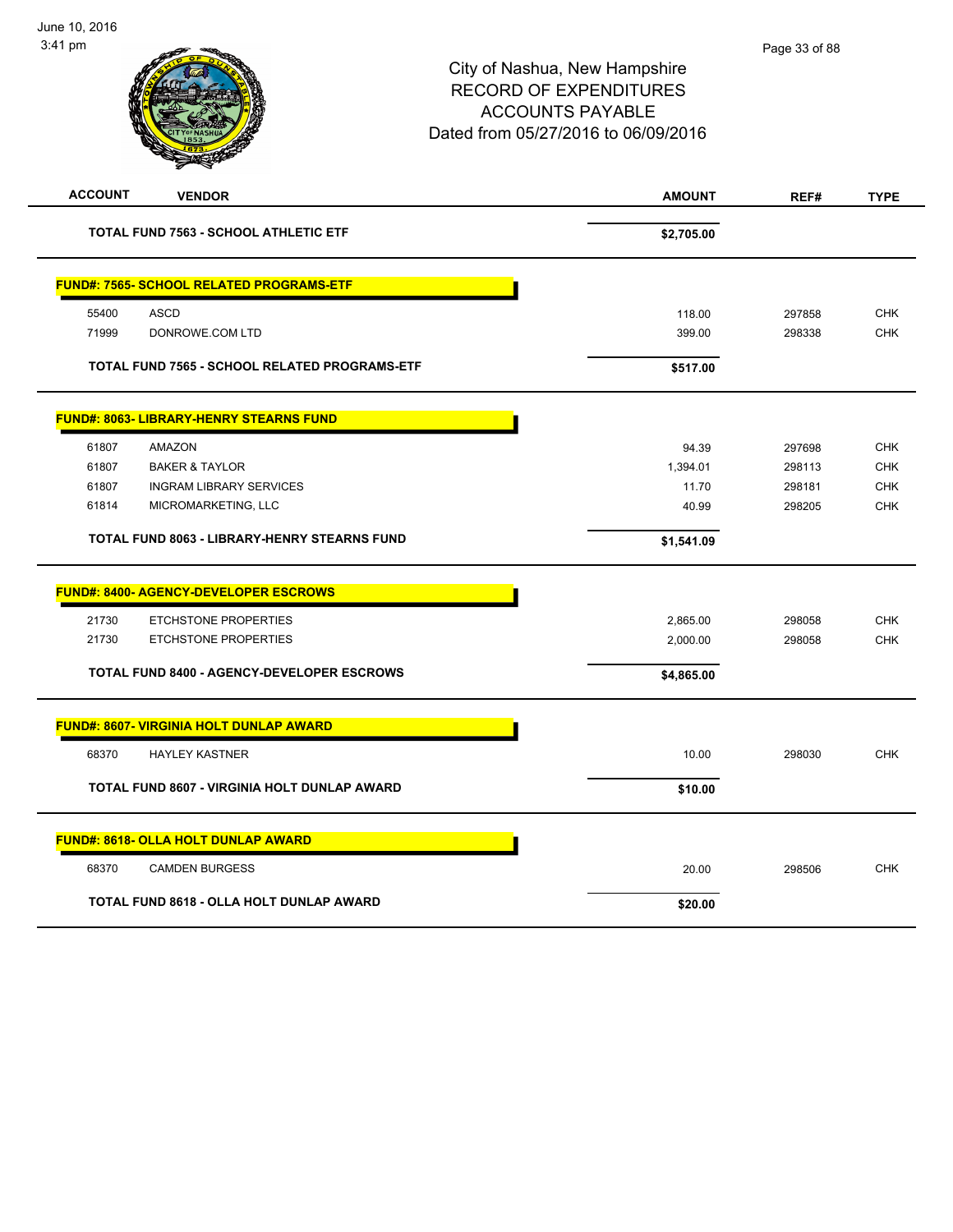

| ACCOUNT | <b>VENDOR</b> |                                       | <b>AMOUNT</b><br>REF# | <b>TYPE</b> |
|---------|---------------|---------------------------------------|-----------------------|-------------|
|         |               | <b>EXPENDITURE SUMMARY BY FUND</b>    | <b>AMOUNT</b>         |             |
|         | 1000          | <b>GENERAL FUND</b>                   | 1,507,240.05          |             |
|         | 1010          | <b>GF-PRIOR YEAR ESCROWS/EXPENSES</b> | 30,122.68             |             |
|         | 2100          | <b>FOOD SERVICES FUND</b>             | 31,825.34             |             |
|         | 2207          | ADULT ED/CONTINUING ED                | 200.08                |             |
|         | 2212          | ATHLETICS REVENUE FUND                | 885.00                |             |
|         | 2222          | AFTER SCHOOL PROGRAM                  | 7,518.79              |             |
|         | 2247          | <b>CULINARY ARTS</b>                  | 933.99                |             |
|         | 2257          | SPECIAL ED LOCAL                      | 105,445.15            |             |
|         | 2503          | <b>PARKS &amp; REC PROGRAMS FUND</b>  | 1,253.00              |             |
|         | 2505          | PEG ACCESS CHANNELS FUND              | 2,151.25              |             |
|         | 2506          | HUNT BLDG FACILITY RENTAL FUND        | 1,957.72              |             |
|         | 3050          | POLICE GRANTS FUND                    | 1,035.00              |             |
|         | 3068          | COMMUNITY SERVICES GRANTS FUND        | 42,675.99             |             |
|         | 3070          | COMMUNITY HEALTH GRANTS FUND          | 306.96                |             |
|         | 3090          | URBAN PROGRAM GRANTS FUND             | 118,963.33            |             |
|         | 3120          | <b>TRANSIT GRANTS FUND</b>            | 15,353.81             |             |
|         | 3800          | <b>SCHOOL GRANTS FUND</b>             | 128,807.38            |             |
|         | 3810          | <b>FOOD SERVICE GRANTS FUND</b>       | 8,041.85              |             |
|         | 4005          | TRAFFIC VIOLATIONS FUND               | 8,514.21              |             |
|         | 4010          | <b>MOTOR VEHICLE ADMIN FUND</b>       | 97.70                 |             |
|         | 4025          | DOJ DRUG FORFEITURE FUND              | 938.94                |             |
|         | 4030          | POLICE SPECIAL DETAILS FUND           | 948.84                |             |
|         | 4053          | FIRE REGIONAL HAZMAT FUND             | 2,690.85              |             |
|         | 4090          | LIB-LOST/DAMAGED BOOK FINES           | 2,391.00              |             |
|         | 5700          | CAP PROJECTS-BROAD ST PARKWAY         | 72,449.06             |             |
|         | 5800          | SCHOOL CAPITAL PROJECTS FUND          | 276,443.07            |             |
|         | 6000          | SOLID WASTE FUND                      | 39,138.07             |             |
|         | 6200          | <b>WASTEWATER FUND</b>                | 58,253.37             |             |
|         | 6500          | PROPERTY & CASUALTY FUND              | 55,811.28             |             |
|         | 6600          | BENEFITS SELF INSURANCE FUND          | 1,985,695.65          |             |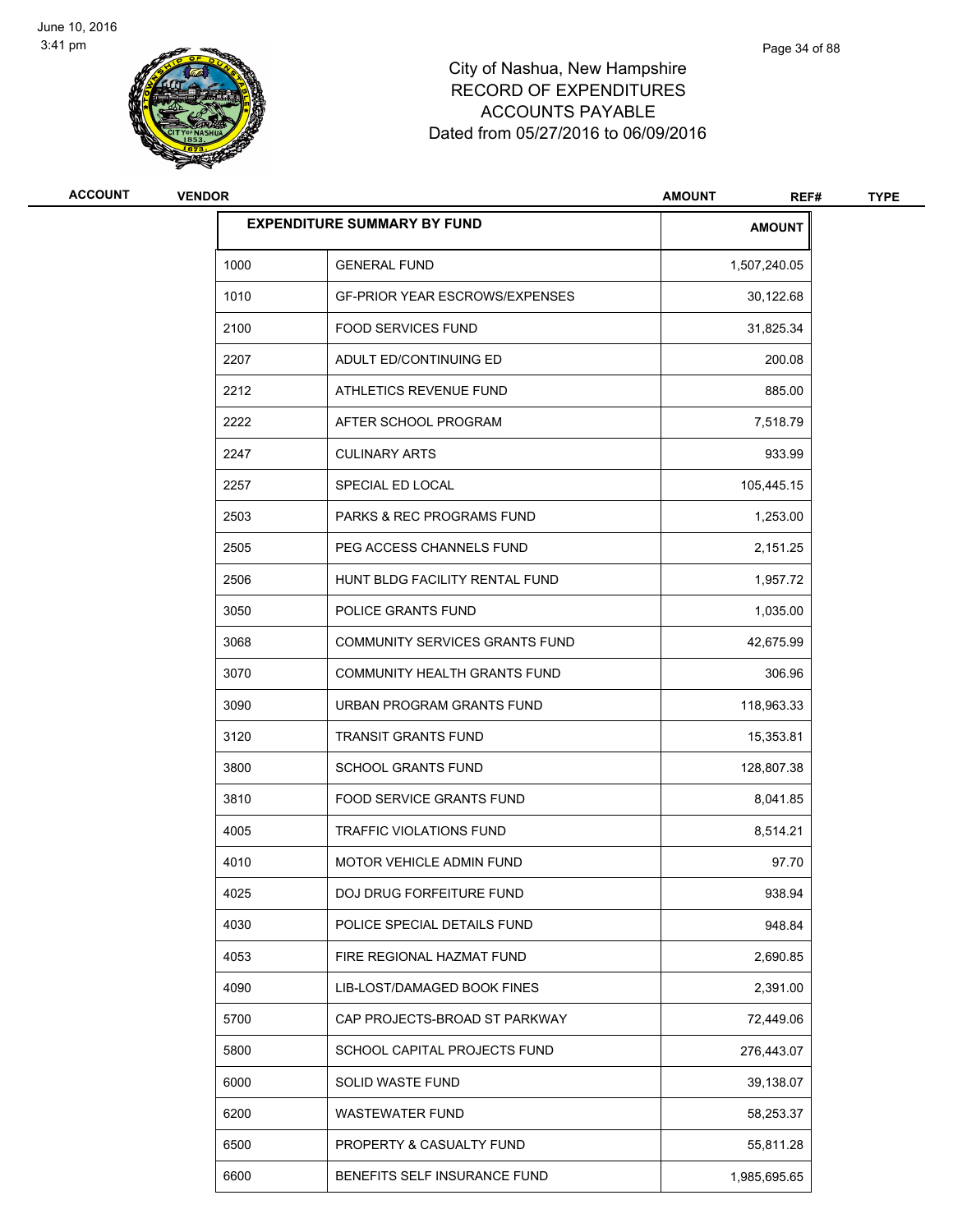

| <b>VENDOR</b> |                                       | <b>AMOUNT</b><br>REF# |  |
|---------------|---------------------------------------|-----------------------|--|
|               |                                       | <b>AMOUNT</b>         |  |
| 7020          | UAW EDUCATIONAL ASSISTANCE            | 89.25                 |  |
| 7050          | <b>HOLMAN STADIUM IMPROVEMNTS ETF</b> | 6,822.69              |  |
| 7052          | MINE FALLS PARK ETF                   | 1,902.67              |  |
| 7064          | <b>JACKSON MILLS DAM OPERATIONS</b>   | 2,209.91              |  |
| 7076          | <b>REG VOC ED CAPITAL RESERVE</b>     | 2,456.64              |  |
| 7078          | <b>CITY BUILDINGS ETF</b>             | 711.50                |  |
| 7504          | ETF CONTRIB EDGEWOOD-DEED FUND        | 975.00                |  |
| 7506          | ETF CONTRIB-WOODLAWN CEMETERY         | 18,478.00             |  |
| 7511          | POLICE-LAW ENF PROGRAMS ETF           | 1,950.00              |  |
| 7550          | P&R-GREELEY PARK JACKMAN              | 14,450.00             |  |
| 7551          | P&R-SUMMERFUN                         | 3,550.00              |  |
| 7563          | <b>SCHOOL ATHLETIC ETF</b>            | 2,705.00              |  |
| 7565          | SCHOOL RELATED PROGRAMS-ETF           | 517.00                |  |
| 8063          | <b>LIBRARY-HENRY STEARNS FUND</b>     | 1,541.09              |  |
| 8400          | AGENCY-DEVELOPER ESCROWS              | 4,865.00              |  |
| 8607          | <b>VIRGINIA HOLT DUNLAP AWARD</b>     | 10.00                 |  |
| 8618          | OLLA HOLT DUNLAP AWARD                | 20.00                 |  |
| <b>TOTAL:</b> |                                       | 4,571,343.16          |  |
|               |                                       |                       |  |

**Grand Total:**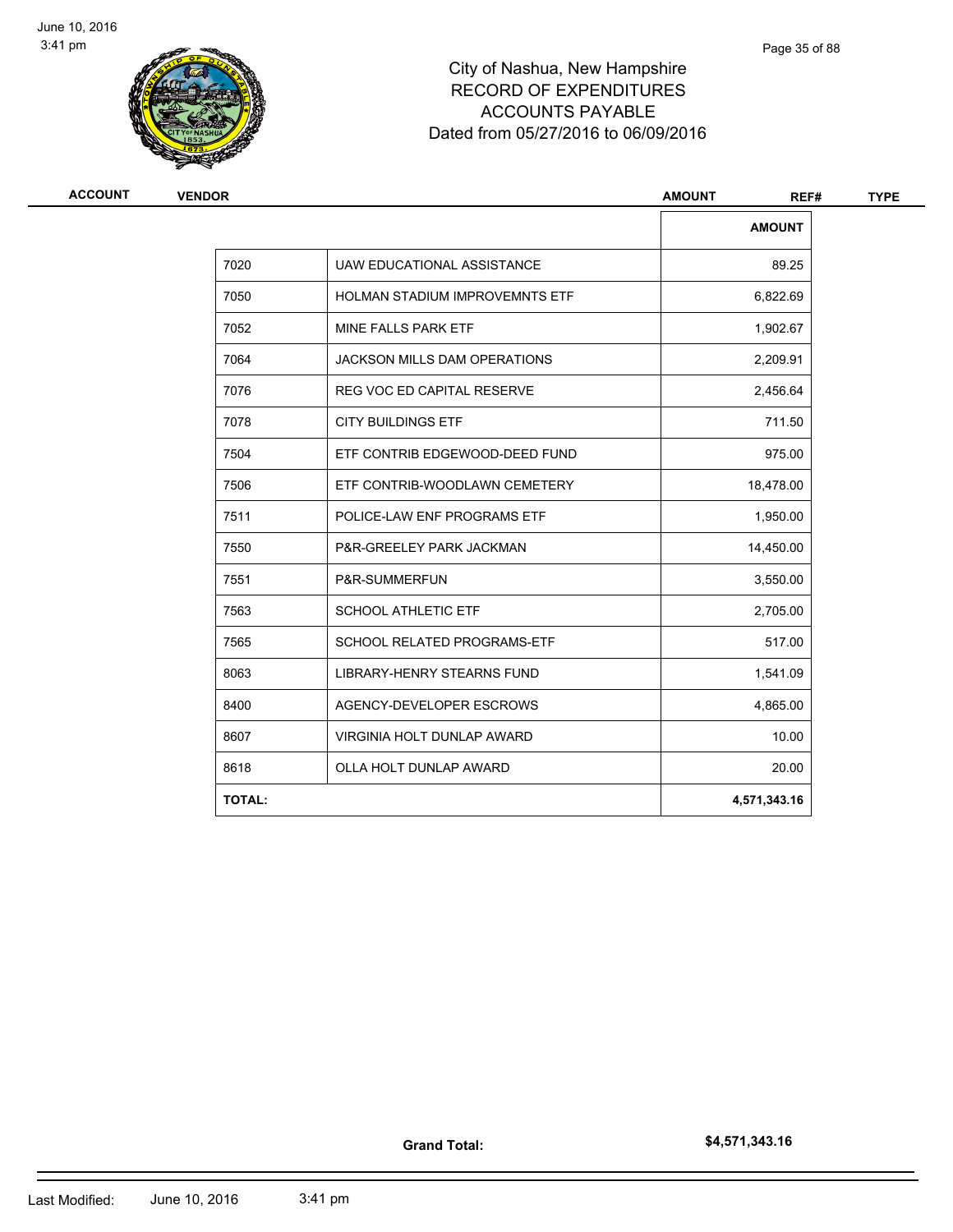

# City of Nashua, New Hampshire RECORD OF EXPENDITURES PAYROLL-GROSS WAGES Dated from 05/27/2016 to 06/09/2016

Page 36 of 88

| <b>SANGAL</b>                     |                          |                                      | <b>DESCRIPTION</b>             |                      |
|-----------------------------------|--------------------------|--------------------------------------|--------------------------------|----------------------|
| <b>PAY DATE</b>                   |                          | <b>ACCOUNT</b>                       |                                | <b>AMOUNT</b>        |
| <b>FUND#: 1000 - GENERAL FUND</b> |                          |                                      |                                |                      |
| 101                               | <b>MAYOR</b>             |                                      |                                |                      |
|                                   |                          | 51100                                |                                | 1,539.90             |
|                                   | 6/2/16                   | 51100                                | ASSISTANT TO THE MAYOR         | 1,539.90             |
|                                   | 6/9/16                   |                                      | ASSISTANT TO THE MAYOR         | 559.39               |
|                                   | 6/2/16                   | 51100                                | SECRETARY RECEPTIONIST         |                      |
|                                   | 6/9/16                   | 51100                                | SECRETARY RECEPTIONIST         | 581.33               |
|                                   | 6/2/16                   | 51100                                | SPECIAL ASSISTANT TO THE MAYOR | 1,177.20             |
|                                   | 6/9/16                   | 51100                                | SPECIAL ASSISTANT TO THE MAYOR | 1,177.20             |
|                                   | 6/2/16<br>6/9/16         | 51500<br>51500                       | <b>MAYOR</b><br><b>MAYOR</b>   | 2,194.95<br>2,194.95 |
|                                   |                          |                                      |                                |                      |
|                                   | TOTAL 101 - MAYOR        |                                      |                                | \$10,964.82          |
| 102                               | <b>BOARD OF ALDERMEN</b> |                                      |                                |                      |
|                                   | 6/2/16                   | 51100                                | ALDERMANIC LEGISLATION MANAGER | 1,489.35             |
|                                   | 6/9/16                   | 51100                                | ALDERMANIC LEGISLATION MANAGER | 1,489.35             |
|                                   | 6/2/16                   | 51200                                | LEGISLATIVE TRANSCRIPTION SPEC | 566.36               |
|                                   | 6/9/16                   | 51200                                | LEGISLATIVE TRANSCRIPTION SPEC | 619.87               |
|                                   |                          | <b>TOTAL 102 - BOARD OF ALDERMEN</b> |                                | \$4,164.93           |
| 103                               | LEGAL                    |                                      |                                |                      |
|                                   | 6/2/16                   | 51100                                | ASSOCIATE CORPORATION COUNSEL  | 1,529.80             |
|                                   | 6/9/16                   | 51100                                | ASSOCIATE CORPORATION COUNSEL  | 1,529.80             |
|                                   | 6/2/16                   | 51100                                | <b>CORPORATION COUNSEL</b>     | 2,183.75             |
|                                   | 6/9/16                   | 51100                                | <b>CORPORATION COUNSEL</b>     | 2,183.75             |
|                                   | 6/2/16                   | 51100                                | DEPUTY CORPORATION COUNSEL     | 2,060.85             |
|                                   | 6/9/16                   | 51100                                | DEPUTY CORPORATION COUNSEL     | 2,060.85             |
|                                   | 6/2/16                   | 51100                                | LEGAL ASSISTANT                | 1,957.20             |
|                                   | 6/9/16                   | 51100                                | <b>LEGAL ASSISTANT</b>         | 1,957.20             |
|                                   | <b>TOTAL 103 - LEGAL</b> |                                      |                                | \$15,463.20          |
| 107                               | <b>CITY CLERK</b>        |                                      |                                |                      |
|                                   | 6/2/16                   | 51100                                | <b>CITY CLERK</b>              | 1,622.10             |
|                                   | 6/9/16                   | 51100                                | <b>CITY CLERK</b>              | 1,622.10             |
|                                   | 6/2/16                   | 51100                                | <b>CLERK VITAL RECORDS II</b>  | 1,438.65             |
|                                   | 6/9/16                   | 51100                                | <b>CLERK VITAL RECORDS II</b>  | 1,438.65             |
|                                   | 6/2/16                   | 51100                                | DEPUTY CITY CLERK              | 833.70               |
|                                   | 6/9/16                   | 51100                                | DEPUTY CITY CLERK              | 1,184.60             |
|                                   | 6/2/16                   | 51200                                | ADMINISTRATIVE ASSISTANT I     | 129.86               |
|                                   | 6/9/16                   | 51200                                | ADMINISTRATIVE ASSISTANT I     | 99.11                |
|                                   | 6/2/16                   | 51300                                | OVERTIME-REGULAR               | 343.90               |
|                                   |                          |                                      |                                |                      |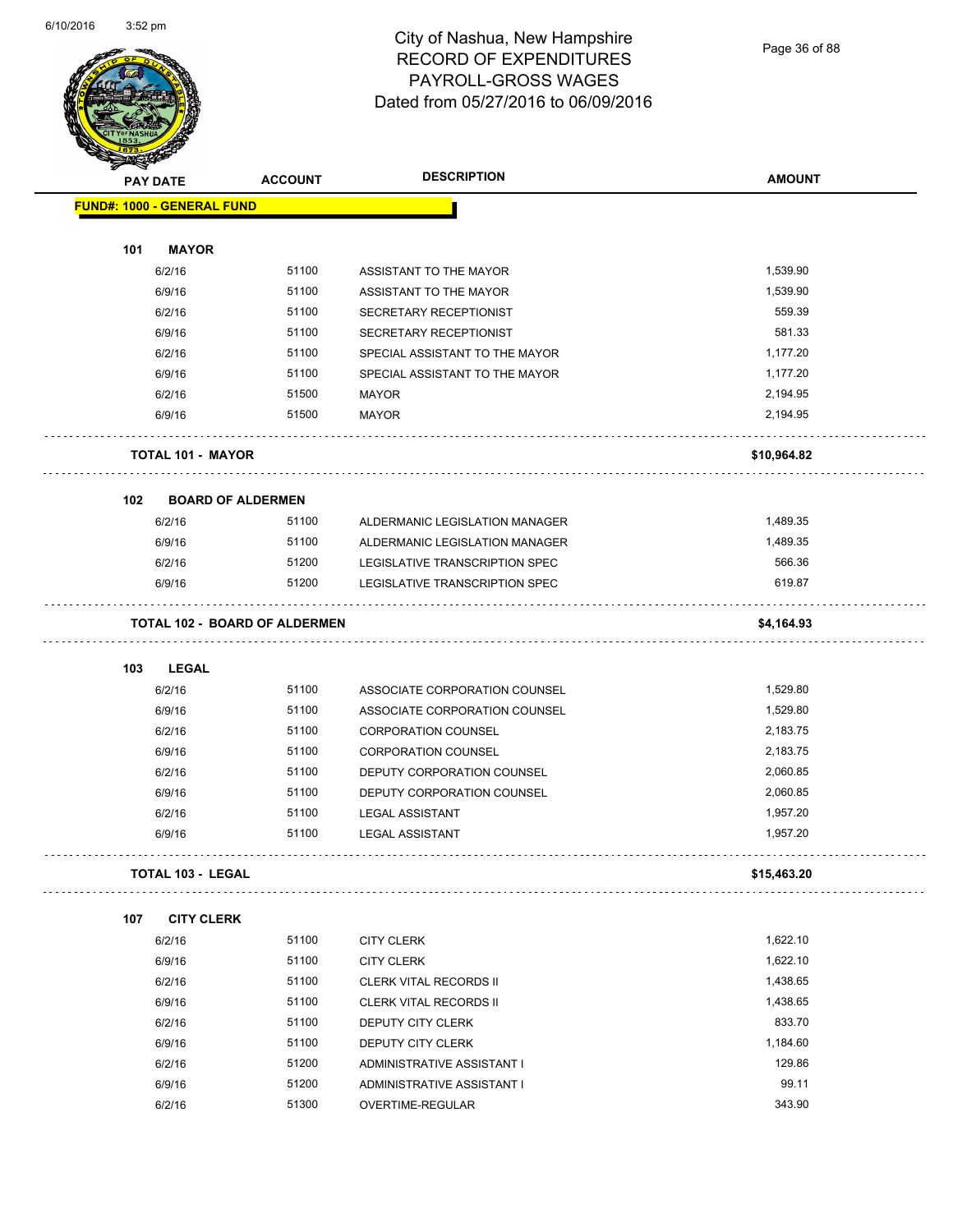|                                   |                                    | City of Nashua, New Hampshire       | Page 37 of 88 |
|-----------------------------------|------------------------------------|-------------------------------------|---------------|
|                                   |                                    | <b>RECORD OF EXPENDITURES</b>       |               |
|                                   |                                    | PAYROLL-GROSS WAGES                 |               |
|                                   |                                    | Dated from 05/27/2016 to 06/09/2016 |               |
|                                   |                                    |                                     |               |
|                                   |                                    |                                     |               |
| <b>PAY DATE</b>                   | <b>ACCOUNT</b>                     | <b>DESCRIPTION</b>                  | <b>AMOUNT</b> |
| <b>FUND#: 1000 - GENERAL FUND</b> |                                    |                                     |               |
|                                   | <b>TOTAL 107 - CITY CLERK</b>      |                                     | \$8,712.67    |
| 111                               | <b>HUMAN RESOURCES</b>             |                                     |               |
| 6/2/16                            | 51100                              | <b>COMPENSATION MANAGER</b>         | 1,626.10      |
| 6/9/16                            | 51100                              | <b>COMPENSATION MANAGER</b>         | 1,626.10      |
| 6/2/16                            | 51100                              | <b>HR GENERALIST</b>                | 1,078.50      |
| 6/9/16                            | 51100                              | <b>HR GENERALIST</b>                | 1,078.50      |
| 6/2/16                            | 51100                              | HR SPEC                             | 858.45        |
| 6/9/16                            | 51100                              | HR SPEC                             | 858.45        |
| 6/2/16                            | 51100                              | <b>HUMAN RESOURCES DIRECTOR</b>     | 1,501.75      |
| 6/9/16                            | 51100                              | HUMAN RESOURCES DIRECTOR            | 1,501.75      |
| 6/2/16                            | 51100                              | PAYROLL ANALYST                     | 1,914.80      |
| 6/9/16                            | 51100                              | PAYROLL ANALYST                     | 1,914.80      |
| 6/2/16                            | 51200                              | ADMINISTRATIVE ASSISTANT I          | 181.13        |
| 6/9/16                            | 51200                              | ADMINISTRATIVE ASSISTANT I          | 198.21        |
| 6/9/16                            | 51300                              | OVERTIME-REGULAR                    | 8.05          |
| 6/2/16                            | 55425                              | EMPLOYMENT BACKGROUND CHECKS        | 150.00        |
|                                   | <b>TOTAL 111 - HUMAN RESOURCES</b> |                                     | \$14,496.59   |
| 122                               | <b>INFORMATION TECH</b>            |                                     |               |
| 6/2/16                            | 51100                              | ADMIN ASSISTANT III                 | 734.70        |
| 6/9/16                            | 51100                              | ADMIN ASSISTANT III                 | 734.70        |
| 6/2/16                            | 51100                              | <b>ENTERPRISE SYS ADMINISTRATOR</b> | 1,404.70      |
| 6/9/16                            | 51100                              | ENTERPRISE SYS ADMINISTRATOR        | 1,404.70      |
| 6/2/16                            | 51100                              | ERP SYSTEM ADMIN DBA                | 1,720.00      |
| 6/9/16                            | 51100                              | ERP SYSTEM ADMIN DBA                | 1,720.00      |
| 6/2/16                            | 51100                              | INTER INTRA APPL DEV PROJ LDR       | 1,674.50      |
| 6/9/16                            | 51100                              | INTER INTRA APPL DEV PROJ LDR       | 1,674.49      |
| 6/2/16                            | 51100                              | IT APPLICATIONS ANALYST             | 1,200.45      |
| 6/9/16                            | 51100                              | IT APPLICATIONS ANALYST             | 1,200.44      |
| 6/2/16                            | 51100                              | IT DIVISION DIRECTOR                | 2,060.85      |
| 6/9/16                            | 51100                              | IT DIVISION DIRECTOR                | 2,060.85      |
| 6/2/16                            | 51100                              | IT INFRASTRUCTURE ANALYST           | 1,218.45      |
| 6/9/16                            | 51100                              | IT INFRASTRUCTURE ANALYST           | 1,218.45      |
| 6/2/16                            | 51100                              | IT INFRASTRUCTURE TEAM LEADER       | 1,853.20      |
| 6/9/16                            | 51100                              | IT INFRASTRUCTURE TEAM LEADER       | 1,853.21      |
| 6/2/16                            | 51100                              | SYSTEMS ADM DATABASE ADM            | 1,688.80      |
| 6/9/16                            | 51100                              | SYSTEMS ADM DATABASE ADM            | 1,688.80      |
| 6/2/16                            | 51100                              | TECH SUPPORT TEAM LEADER            | 1,562.01      |
| 6/9/16                            | 51100                              | TECH SUPPORT TEAM LEADER            | 1,562.00      |
| 6/2/16                            | 51100                              | TECHNICAL SPEC II NET SUPPORT       | 1,162.75      |

6/9/16 51100 TECHNICAL SPEC II NET SUPPORT 6/2/16 51100 TECHNICAL SPECIALIST I 50/2/16

6/10/2016 3:52 pm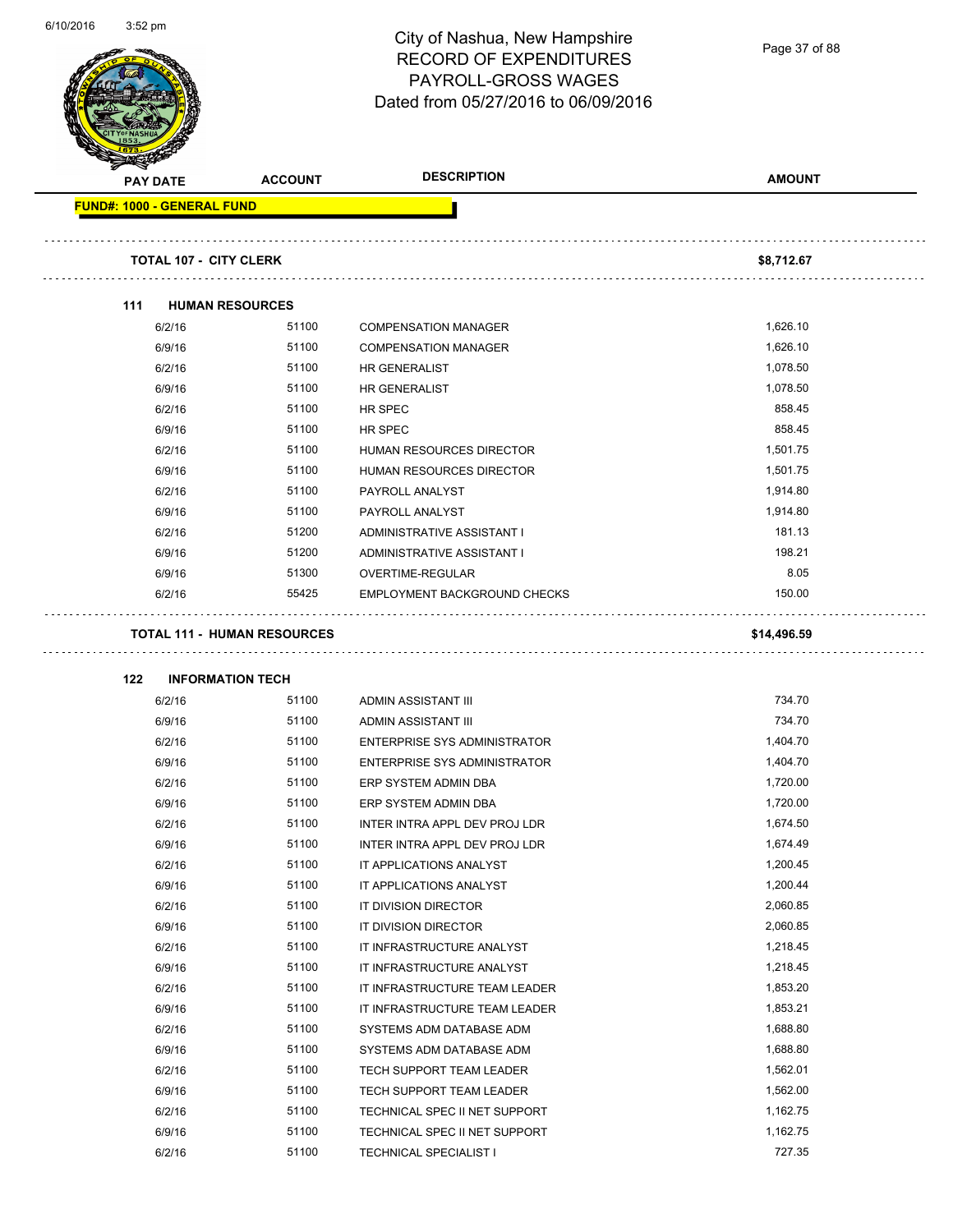Page 38 of 88

| <b>PAY DATE</b>                   | <b>ACCOUNT</b>                      | <b>DESCRIPTION</b>             | <b>AMOUNT</b> |
|-----------------------------------|-------------------------------------|--------------------------------|---------------|
| <b>FUND#: 1000 - GENERAL FUND</b> |                                     |                                |               |
|                                   |                                     |                                |               |
| 122                               | <b>INFORMATION TECH</b>             |                                |               |
| 6/9/16                            | 51100                               | <b>TECHNICAL SPECIALIST I</b>  | 727.35        |
| 6/2/16                            | 51200                               | WEB DESIGNER                   | 663.80        |
| 6/9/16                            | 51200                               | <b>WEB DESIGNER</b>            | 668.99        |
|                                   | <b>TOTAL 122 - INFORMATION TECH</b> |                                | \$35,348.29   |
| 126                               | <b>FINANCIAL SERVICES</b>           |                                |               |
| 6/2/16                            | 51100                               | ACCOUNTING COMPLIANCE MGR      | 1,138.25      |
| 6/9/16                            | 51100                               | ACCOUNTING COMPLIANCE MGR      | 1,138.26      |
| 6/2/16                            | 51100                               | ACCOUNTS PAYABLE COORDINATOR   | 2,170.83      |
| 6/9/16                            | 51100                               | ACCOUNTS PAYABLE COORDINATOR   | 2,170.85      |
| 6/2/16                            | 51100                               | ACCOUNTS PAYABLE SUPV          | 985.55        |
| 6/9/16                            | 51100                               | ACCOUNTS PAYABLE SUPV          | 985.55        |
| 6/2/16                            | 51100                               | ADMINISTRATIVE ASSISTANT I     | 664.60        |
| 6/9/16                            | 51100                               | ADMINISTRATIVE ASSISTANT I     | 664.60        |
| 6/2/16                            | 51100                               | <b>CFO COMPTROLLER</b>         | 2,120.60      |
| 6/9/16                            | 51100                               | <b>CFO COMPTROLLER</b>         | 2,120.60      |
| 6/2/16                            | 51100                               | DEP TREASURER TAX COLLECTOR    | 1,116.40      |
| 6/9/16                            | 51100                               | DEP TREASURER TAX COLLECTOR    | 1,116.40      |
| 6/2/16                            | 51100                               | FINANCE AND ADMIN MANAGER      | 789.60        |
| 6/9/16                            | 51100                               | FINANCE AND ADMIN MANAGER      | 789.60        |
| 6/2/16                            | 51100                               | FINANCIAL MANAGER GENERAL GOVT | 1,450.00      |
| 6/9/16                            | 51100                               | FINANCIAL MANAGER GENERAL GOVT | 1,450.00      |
| 6/2/16                            | 51100                               | FINANCIAL SERVICES COORDINATOR | 992.85        |
| 6/9/16                            | 51100                               | FINANCIAL SERVICES COORDINATOR | 992.85        |
| 6/2/16                            | 51100                               | MVR CLERK II                   | 1,743.95      |
| 6/9/16                            | 51100                               | <b>MVR CLERK II</b>            | 1,743.95      |
| 6/2/16                            | 51100                               | MVR CLERK III                  | 1,413.26      |
| 6/9/16                            | 51100                               | MVR CLERK III                  | 1,413.26      |
| 6/2/16                            | 51100                               | REVENUE ACCOUNTS SPEC          | 772.90        |
| 6/9/16                            | 51100                               | REVENUE ACCOUNTS SPEC          | 772.90        |
| 6/2/16                            | 51100                               | REVENUE COORDINATOR            | 1,007.95      |
| 6/9/16                            | 51100                               | REVENUE COORDINATOR            | 1,007.95      |
| 6/2/16                            | 51100                               | SENIOR ACCOUNTANT              | 1,064.25      |
| 6/9/16                            | 51100                               | SENIOR ACCOUNTANT              | 1,064.25      |
| 6/2/16                            | 51100                               | SENIOR FINANCIAL & OPS ANALYST | 872.84        |
| 6/9/16                            | 51100                               | SENIOR FINANCIAL & OPS ANALYST | 872.85        |
| 6/2/16                            | 51100                               | SENIOR FINANCIAL ANALYST       | 1,155.05      |
| 6/9/16                            | 51100                               | SENIOR FINANCIAL ANALYST       | 1,155.05      |
| 6/2/16                            | 51100                               | SUPV VEHICLE REGISTRATION      | 1,092.80      |
| 6/9/16                            | 51100                               | SUPV VEHICLE REGISTRATION      | 1,092.80      |
| 6/2/16                            | 51100                               | TREASURER TAX COLLECTOR        | 1,853.20      |
| 6/9/16                            | 51100                               | TREASURER TAX COLLECTOR        | 1,853.20      |
|                                   |                                     |                                | 704.12        |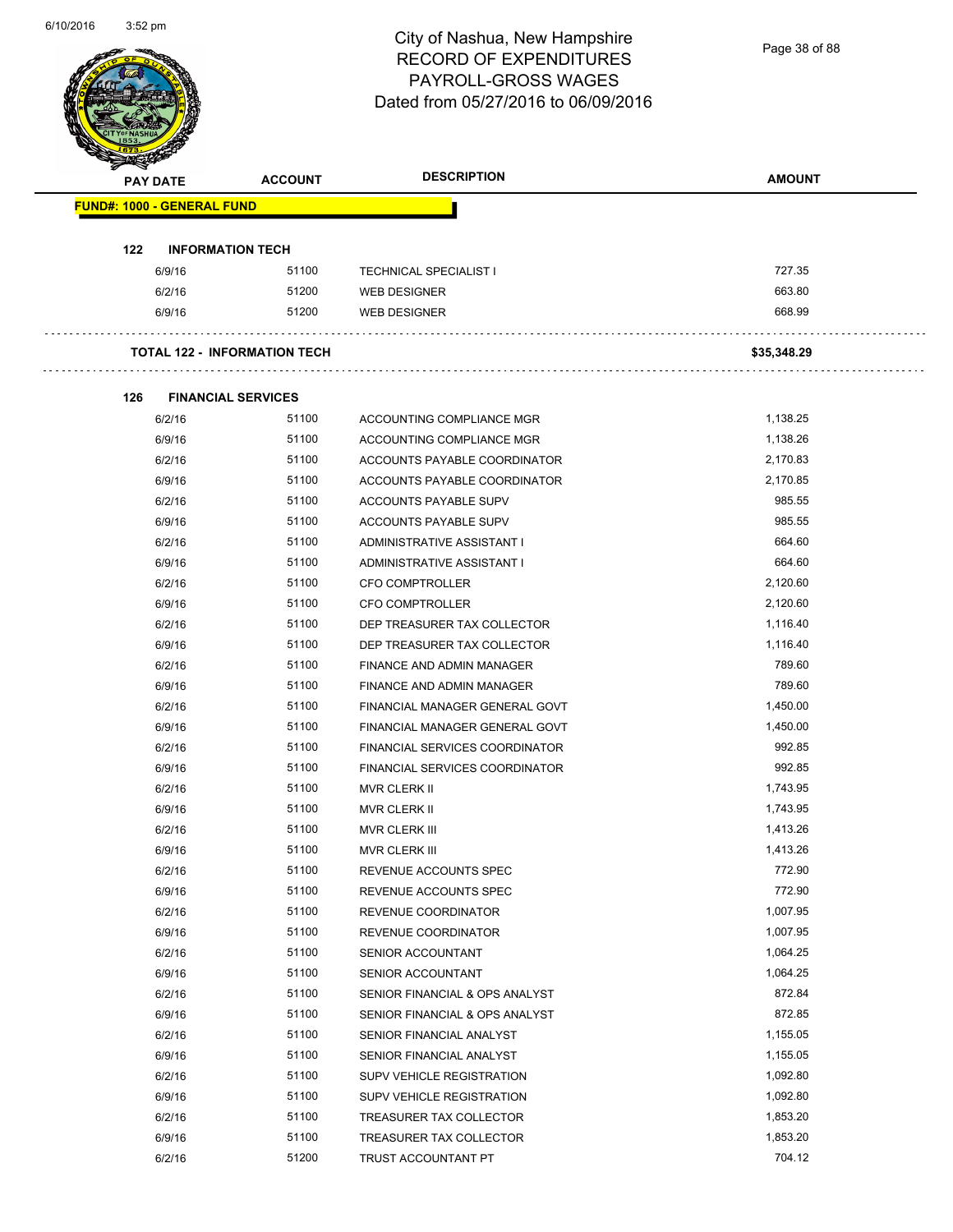Page 39 of 88

|     | <b>PAY DATE</b>                   | <b>ACCOUNT</b>                        | <b>DESCRIPTION</b>            | <b>AMOUNT</b> |
|-----|-----------------------------------|---------------------------------------|-------------------------------|---------------|
|     | FUND#: 1000 - GENERAL FUND        |                                       |                               |               |
| 126 |                                   | <b>FINANCIAL SERVICES</b>             |                               |               |
|     | 6/9/16                            | 51200                                 | TRUST ACCOUNTANT PT           | 704.12        |
|     | 6/2/16                            | 51300                                 | OVERTIME-REGULAR              | 136.66        |
|     | 6/9/16                            | 51300                                 | <b>OVERTIME-REGULAR</b>       | 131.56        |
|     |                                   | <b>TOTAL 126 - FINANCIAL SERVICES</b> |                               | \$46,486.26   |
| 129 | <b>CITY BUILDINGS</b>             |                                       |                               |               |
|     | 6/2/16                            | 51100                                 | <b>BUILDING MANAGER</b>       | 1,110.45      |
|     | 6/9/16                            | 51100                                 | <b>BUILDING MANAGER</b>       | 1,110.45      |
|     | 6/2/16                            | 51100                                 | <b>CUSTODIAN I</b>            | 1,247.44      |
|     | 6/9/16                            | 51100                                 | <b>CUSTODIAN I</b>            | 1,247.44      |
|     | 6/2/16                            | 51200                                 | <b>CUSTODIAN I</b>            | 350.82        |
|     | 6/9/16                            | 51200                                 | <b>CUSTODIAN I</b>            | 311.83        |
|     | 6/2/16                            | 51300                                 | OVERTIME-REGULAR              | 271.76        |
|     | 6/9/16                            | 51300                                 | OVERTIME-REGULAR              | 202.70        |
|     | <b>TOTAL 129 - CITY BUILDINGS</b> |                                       |                               | \$5,852.89    |
|     |                                   |                                       |                               |               |
| 130 | <b>PURCHASING</b>                 |                                       |                               |               |
|     | 6/2/16                            | 51100                                 | PURCHASING AGENT I            | 698.45        |
|     | 6/9/16                            | 51100                                 | PURCHASING AGENT I            | 698.45        |
|     | 6/2/16                            | 51100                                 | PURCHASING AGENT II           | 878.75        |
|     | 6/9/16                            | 51100                                 | PURCHASING AGENT II           | 878.75        |
|     | 6/2/16                            | 51100                                 | PURCHASING MANAGER            | 1,579.20      |
|     | 6/9/16                            | 51100                                 | PURCHASING MANAGER            | 1,579.20      |
|     | 6/9/16                            | 51300                                 | <b>OVERTIME-REGULAR</b>       | 6.55          |
|     | TOTAL 130 - PURCHASING            |                                       |                               | \$6,319.35    |
| 131 | <b>HUNT BUILDING</b>              |                                       |                               |               |
|     | 6/2/16                            | 51100                                 | HUNT MEMORIAL BLDG & ARTS ADM | 330.77        |
|     | 6/9/16                            | 51100                                 | HUNT MEMORIAL BLDG & ARTS ADM | 330.75        |
|     | <b>TOTAL 131 - HUNT BUILDING</b>  |                                       |                               | \$661.52      |
| 132 | <b>ASSESSING</b>                  |                                       |                               |               |
|     | 6/2/16                            | 51100                                 | <b>APPRAISER I</b>            | 895.45        |
|     | 6/9/16                            | 51100                                 | <b>APPRAISER I</b>            | 895.45        |
|     | 6/2/16                            | 51100                                 | <b>APPRAISER II</b>           | 1,069.65      |
|     | 6/9/16                            | 51100                                 | <b>APPRAISER II</b>           | 1,069.66      |
|     | 6/2/16                            | 51100                                 | <b>APPRAISER III</b>          | 1,218.50      |
|     | 6/9/16                            | 51100                                 | <b>APPRAISER III</b>          | 1,218.50      |
|     | 6/2/16                            | 51100                                 | ASSESSING ADMIN SPEC I CSR    | 627.10        |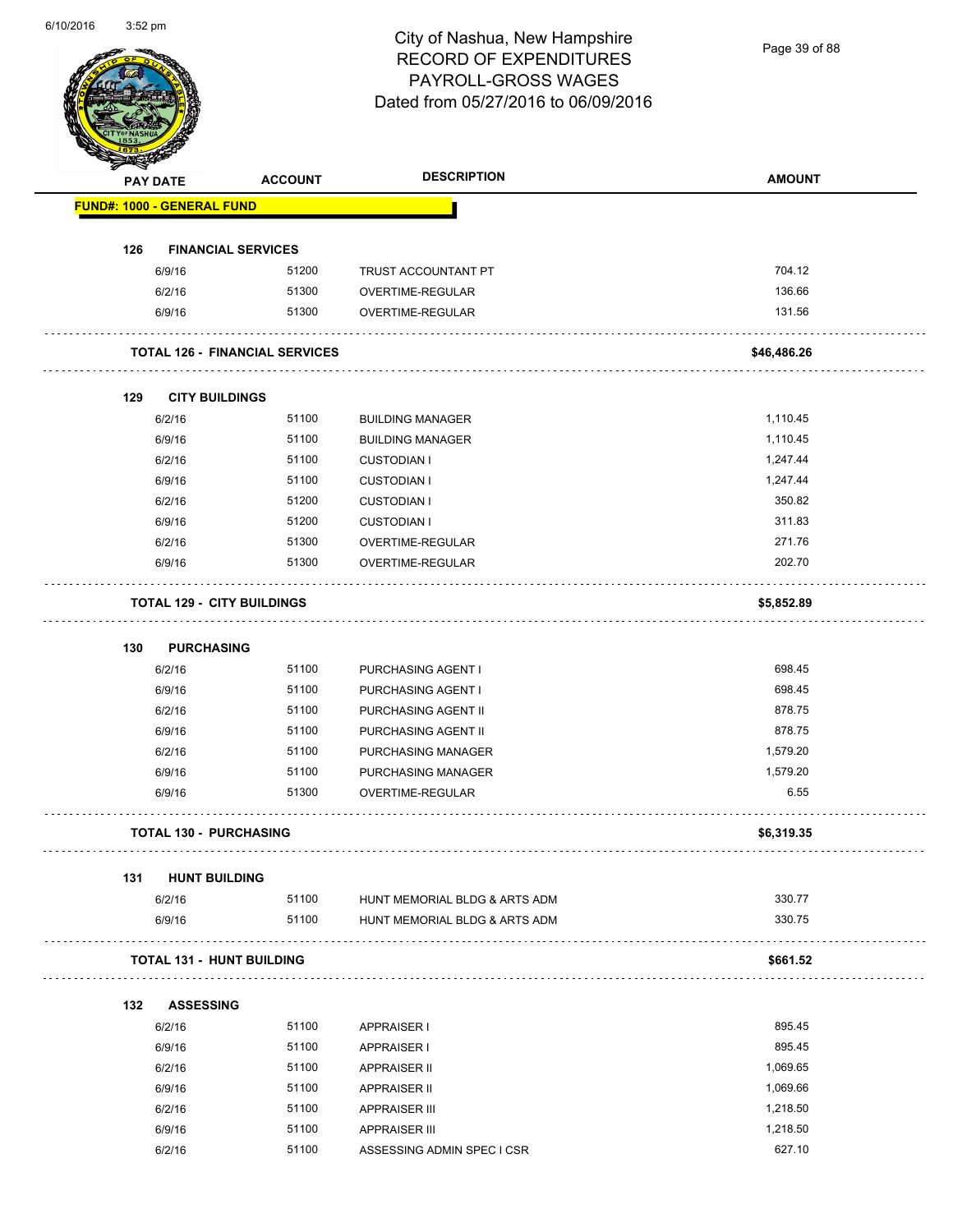

| $\tilde{\phantom{a}}$ | PAY DATE                          | <b>ACCOUNT</b>                            | <b>DESCRIPTION</b>                                    | <b>AMOUNT</b>        |
|-----------------------|-----------------------------------|-------------------------------------------|-------------------------------------------------------|----------------------|
|                       | <b>FUND#: 1000 - GENERAL FUND</b> |                                           |                                                       |                      |
|                       |                                   |                                           |                                                       |                      |
| 132                   | <b>ASSESSING</b>                  |                                           |                                                       |                      |
|                       | 6/9/16                            | 51100                                     | ASSESSING ADMIN SPEC I CSR                            | 627.10               |
|                       | 6/2/16                            | 51100                                     | ASSESSING ADMIN SPEC II CSR                           | 740.35               |
|                       | 6/9/16                            | 51100<br>51100                            | ASSESSING ADMIN SPEC II CSR                           | 740.35<br>931.60     |
|                       | 6/2/16                            | 51100                                     | ASSESSING ADMIN SPEC III CSR                          | 931.60               |
|                       | 6/9/16<br>6/2/16                  | 51100                                     | ASSESSING ADMIN SPEC III CSR<br><b>CHIEF ASSESSOR</b> | 1,766.75             |
|                       | 6/9/16                            | 51100                                     | <b>CHIEF ASSESSOR</b>                                 | 1,766.75             |
|                       | 6/2/16                            | 51100                                     | DEPARTMENT COORDINATOR                                | 884.70               |
|                       | 6/9/16                            | 51100                                     | DEPARTMENT COORDINATOR                                | 884.70               |
|                       | 5/26/16                           | 51200                                     | <b>GIS MANAGER</b>                                    | 6,829.63             |
|                       | 6/2/16                            | 51200                                     | <b>GIS MANAGER</b>                                    | 975.66               |
|                       |                                   |                                           |                                                       |                      |
|                       | <b>TOTAL 132 - ASSESSING</b>      |                                           |                                                       | \$24,073.50          |
|                       |                                   |                                           |                                                       |                      |
| 134                   | <b>GIS</b>                        |                                           |                                                       |                      |
|                       | 6/2/16                            | 51100                                     | <b>GIS TECHNICIAN II</b>                              | 1,094.30             |
|                       | 6/9/16                            | 51100                                     | <b>GIS TECHNICIAN II</b>                              | 1,094.30             |
|                       | 5/26/16                           | 51200                                     | <b>GIS MANAGER</b>                                    | (6,829.63)           |
|                       | 6/9/16                            | 51200                                     | <b>GIS MANAGER</b>                                    | 975.66               |
|                       | <b>TOTAL 134 - GIS</b>            |                                           |                                                       | $-$3,665.37$         |
| 140                   |                                   | <b>PINEWOOD CEMETERY</b>                  |                                                       |                      |
|                       | 6/2/16                            | 51400                                     | WAGES TEMP-SEASONAL                                   | 1,200.00             |
|                       |                                   | <b>TOTAL 140 - PINEWOOD CEMETERY</b>      |                                                       | \$1,200.00           |
|                       |                                   |                                           |                                                       |                      |
| 142                   |                                   | <b>WOODLAWN CEMETERY</b>                  |                                                       |                      |
|                       | 6/2/16                            | 51100                                     | <b>GROUNDSKEEPER CEMETERY</b>                         | 1,339.70             |
|                       | 6/9/16                            | 51100                                     | <b>GROUNDSKEEPER CEMETERY</b>                         | 1,339.70             |
|                       | 6/2/16                            | 51100                                     | SUBFOREMAN CEMETERY                                   | 766.05               |
|                       | 6/9/16                            | 51100                                     | SUBFOREMAN CEMETERY                                   | 766.05               |
|                       | 6/2/16                            | 51100                                     | SUPERINTENDENT CEMETERY I                             | 1,075.60<br>1,075.60 |
|                       | 6/9/16                            | 51100<br>51300                            | SUPERINTENDENT CEMETERY I                             | 100.48               |
|                       | 6/2/16<br>6/9/16                  | 51300                                     | OVERTIME-REGULAR<br>OVERTIME-REGULAR                  | 25.12                |
|                       | 6/9/16                            | 51400                                     | WAGES TEMP-SEASONAL                                   | 920.00               |
|                       |                                   |                                           |                                                       |                      |
|                       |                                   | <b>TOTAL 142 - WOODLAWN CEMETERY</b>      |                                                       | \$7,408.30           |
| 144                   |                                   | <b>EDGEWOOD &amp; SUBURBAN CEMETERIES</b> |                                                       |                      |
|                       | 6/2/16                            | 51100                                     | <b>GROUNDSKEEPER CEMETERY</b>                         | 1,160.05             |
|                       | 6/9/16                            | 51100                                     | <b>GROUNDSKEEPER CEMETERY</b>                         | 1,156.53             |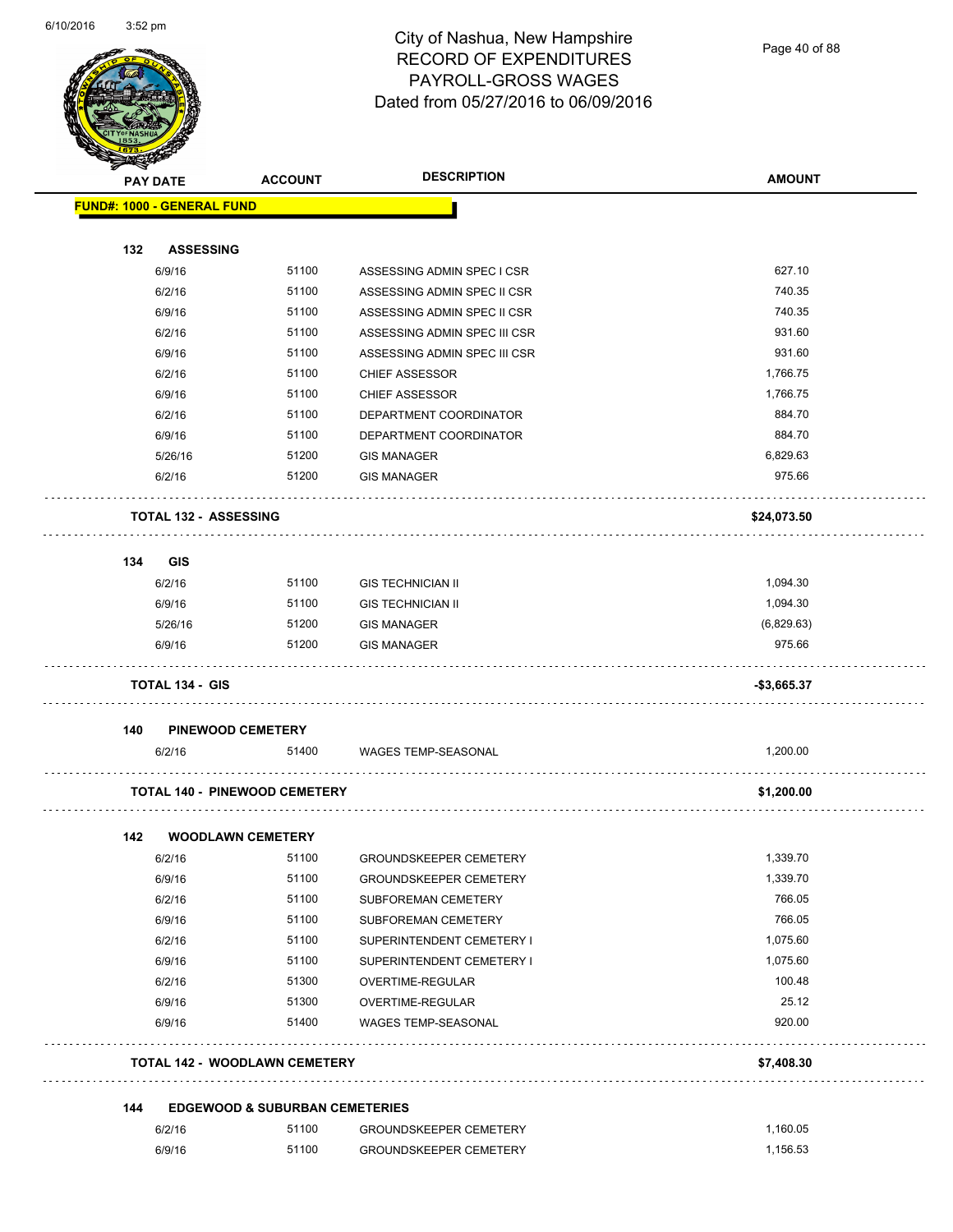| <b>PAY DATE</b>                   |               | <b>ACCOUNT</b>                            | <b>DESCRIPTION</b>                                    | <b>AMOUNT</b> |
|-----------------------------------|---------------|-------------------------------------------|-------------------------------------------------------|---------------|
| <b>FUND#: 1000 - GENERAL FUND</b> |               |                                           |                                                       |               |
|                                   |               |                                           |                                                       |               |
| 144                               |               | <b>EDGEWOOD &amp; SUBURBAN CEMETERIES</b> |                                                       |               |
|                                   | 6/2/16        | 51100                                     | SUPERINTENDENT CEMETERY II                            | 1,166.65      |
|                                   | 6/9/16        | 51100                                     | SUPERINTENDENT CEMETERY II                            | 1,166.65      |
|                                   | 6/2/16        | 51300                                     | OVERTIME-REGULAR                                      | 399.70        |
|                                   | 6/2/16        | 51400                                     | <b>WAGES TEMP-SEASONAL</b>                            | 1,640.00      |
|                                   | 6/9/16        | 51400                                     | <b>WAGES TEMP-SEASONAL</b>                            | 1,355.00      |
|                                   | 6/2/16        | 51750                                     | <b>RETIREMENT &amp; SEPARATION PAY</b>                | 15,816.38     |
|                                   |               |                                           | <b>TOTAL 144 - EDGEWOOD &amp; SUBURBAN CEMETERIES</b> | \$23,860.96   |
|                                   |               |                                           |                                                       |               |
| 150                               | <b>POLICE</b> |                                           |                                                       |               |
|                                   | 6/2/16        | 51100                                     | <b>1ST YEAR OFFICERS</b>                              | 7,719.60      |
|                                   | 6/9/16        | 51100                                     | <b>1ST YEAR OFFICERS</b>                              | 7,856.00      |
|                                   | 6/2/16        | 51100                                     | 1ST YR OFFICERS CERTIFIED SPEC                        | 2,052.60      |
|                                   | 6/9/16        | 51100                                     | 1ST YR OFFICERS CERTIFIED SPEC                        | 2,052.60      |
|                                   | 6/2/16        | 51100                                     | <b>ACCOUNT CLERK III</b>                              | 2,181.25      |
|                                   | 6/9/16        | 51100                                     | <b>ACCOUNT CLERK III</b>                              | 2,181.25      |
|                                   | 6/2/16        | 51100                                     | ADMINISTRATIVE PROJECT SPEC                           | 1,285.00      |
|                                   | 6/9/16        | 51100                                     | ADMINISTRATIVE PROJECT SPEC                           | 1,285.00      |
|                                   | 6/2/16        | 51100                                     | ANIMAL CONTROL OFFICER                                | 955.40        |
|                                   | 6/9/16        | 51100                                     | ANIMAL CONTROL OFFICER                                | 955.40        |
|                                   | 6/2/16        | 51100                                     | ASSISTANT RECORDS MANAGER                             | 983.60        |
|                                   | 6/9/16        | 51100                                     | ASSISTANT RECORDS MANAGER                             | 983.60        |
|                                   | 6/2/16        | 51100                                     | AUTO MECHANIC 1ST CLASS                               | 1,629.05      |
|                                   | 6/9/16        | 51100                                     | AUTO MECHANIC 1ST CLASS                               | 1,629.05      |
|                                   | 6/2/16        | 51100                                     | <b>BUILDING MAINTENANCE SUPV</b>                      | 983.60        |
|                                   | 6/9/16        | 51100                                     | <b>BUILDING MAINTENANCE SUPV</b>                      | 983.60        |
|                                   | 6/2/16        | 51100                                     | <b>CAPTAIN</b>                                        | 14,774.20     |
|                                   | 6/9/16        | 51100                                     | CAPTAIN                                               | 14,774.20     |
|                                   | 6/2/16        | 51100                                     | CHIEF OF POLICE                                       | 2,600.55      |
|                                   | 6/9/16        | 51100                                     | CHIEF OF POLICE                                       | 2,600.55      |
|                                   | 6/2/16        | 51100                                     | COMM TECH ALL DESIGNATIONS                            | 9,270.35      |
|                                   | 6/9/16        | 51100                                     | COMM TECH ALL DESIGNATIONS                            | 9,270.36      |
|                                   | 6/2/16        | 51100                                     | COMMUNITY POLICE COORD CEMD                           | 1,295.20      |
|                                   | 6/9/16        | 51100                                     | COMMUNITY POLICE COORD CEMD                           | 1,295.20      |
|                                   | 6/2/16        | 51100                                     | <b>CRIME ANALYST</b>                                  | 504.20        |
|                                   | 6/2/16        | 51100                                     | <b>CUSTODIAN II</b>                                   | 760.00        |
|                                   | 6/9/16        | 51100                                     | <b>CUSTODIAN II</b>                                   | 760.00        |
|                                   | 6/2/16        | 51100                                     | <b>CUSTODIAN III</b>                                  | 743.55        |
|                                   | 6/9/16        | 51100                                     | <b>CUSTODIAN III</b>                                  | 743.55        |
|                                   | 6/2/16        | 51100                                     | DEPUTY CHIEF OF POLICE                                | 4,713.10      |
|                                   | 6/9/16        | 51100                                     | DEPUTY CHIEF OF POLICE                                | 4,713.10      |
|                                   | 6/2/16        | 51100                                     | DETENTION SPEC                                        | 1,691.40      |
|                                   | 6/9/16        | 51100                                     | DETENTION SPEC                                        | 1,692.83      |
|                                   | 6/2/16        | 51100                                     | DISPATCHERS ALL DESIGNATIONS                          | 5,297.60      |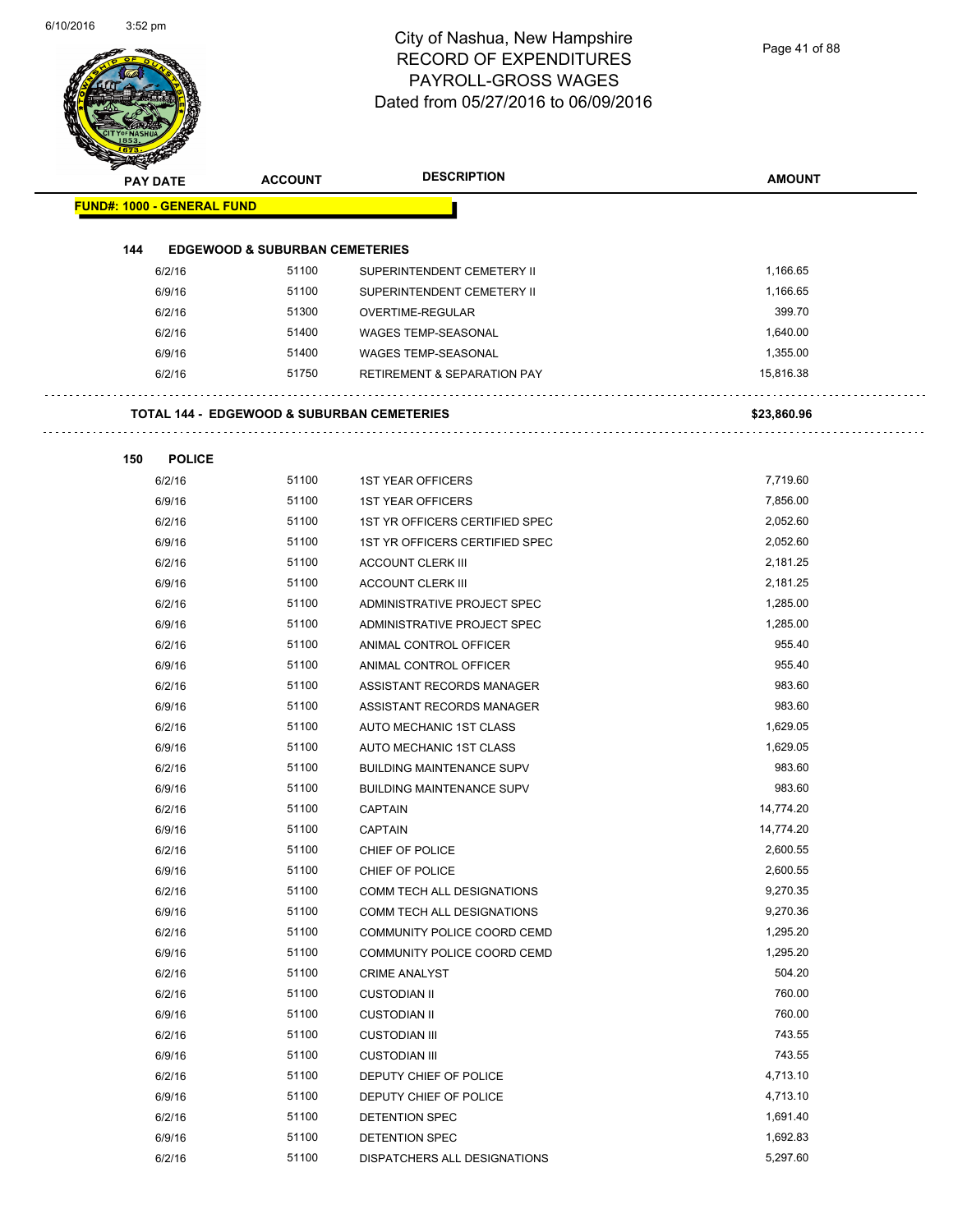

Page 42 of 88

|     | <b>PAY DATE</b>                   | <b>ACCOUNT</b> | <b>DESCRIPTION</b>                       | <b>AMOUNT</b>        |
|-----|-----------------------------------|----------------|------------------------------------------|----------------------|
|     | <b>FUND#: 1000 - GENERAL FUND</b> |                |                                          |                      |
|     |                                   |                |                                          |                      |
| 150 | <b>POLICE</b>                     |                |                                          |                      |
|     | 6/9/16                            | 51100          | DISPATCHERS ALL DESIGNATIONS             | 5,154.28             |
|     | 6/2/16                            | 51100          | FLEET MAINTENANCE ASST SUPV              | 921.20               |
|     | 6/9/16                            | 51100          | FLEET MAINTENANCE ASST SUPV              | 921.21               |
|     | 6/2/16                            | 51100          | IT MANAGER/SOFTWARE SPECIALIST           | 1,652.80             |
|     | 6/9/16                            | 51100          | IT MANAGER/SOFTWARE SPECIALIST           | 1,652.80             |
|     | 6/2/16                            | 51100          | IT PROGRAMS ADMIN & INSTRUCTOR           | 649.25               |
|     | 6/9/16                            | 51100          | IT PROGRAMS ADMIN & INSTRUCTOR           | 649.25               |
|     | 6/2/16                            | 51100          | LEGAL SECRETARY                          | 695.35               |
|     | 6/9/16                            | 51100          | <b>LEGAL SECRETARY</b>                   | 695.35               |
|     | 6/2/16                            | 51100          | LIEUTENANT                               | 16,185.15            |
|     | 6/9/16                            | 51100          | LIEUTENANT                               | 16,185.15            |
|     | 6/2/16                            | 51100          | NPD BUSINESS COORDINATOR                 | 923.10               |
|     | 6/9/16                            | 51100          | NPD BUSINESS COORDINATOR                 | 923.10               |
|     | 6/2/16                            | 51100          | NPD BUSINESS MANAGER                     | 1,737.00             |
|     | 6/9/16                            | 51100          | NPD BUSINESS MANAGER                     | 1,737.00             |
|     | 6/2/16                            | 51100          | NPD NETWORK ADMINISTRATOR                | 1,317.60             |
|     | 6/9/16                            | 51100          | NPD NETWORK ADMINISTRATOR                | 1,317.60             |
|     | 6/2/16                            | 51100          | PARALEGAL                                | 972.40               |
|     | 6/9/16                            | 51100          | PARALEGAL                                | 972.40               |
|     | 6/2/16                            | 51100          | PATROLMAN ALL RANKS                      | 158,175.98           |
|     | 6/9/16                            | 51100          | PATROLMAN ALL RANKS                      | 158,396.15           |
|     | 6/2/16                            | 51100          | POLICE ATTORNEY                          | 1,530.00             |
|     | 6/9/16                            | 51100          | POLICE ATTORNEY                          | 1,530.00             |
|     | 6/2/16                            | 51100          | RECORDS & COMMUNICATIONS MGR             | 1,520.00             |
|     | 6/9/16                            | 51100          | <b>RECORDS &amp; COMMUNICATIONS MGR</b>  | 1,520.00             |
|     | 6/2/16                            | 51100          | <b>RECORDS TECHNICIAN I</b>              | 1,298.60             |
|     | 6/9/16                            | 51100          | RECORDS TECHNICIAN I                     | 1,298.60             |
|     | 6/2/16                            | 51100          | <b>RECORDS TECHNICIAN II</b>             | 844.70               |
|     | 6/9/16                            | 51100          | <b>RECORDS TECHNICIAN II</b>             | 844.70               |
|     | 6/2/16                            | 51100          | SEC DOMESTIC VIOLENCE UNIT               | 718.60               |
|     | 6/9/16                            | 51100          | SEC DOMESTIC VIOLENCE UNIT               | 718.60               |
|     | 6/2/16                            | 51100          | SECRETARIAL SUPV DET BUREAU              | 902.80               |
|     | 6/9/16                            | 51100          | SECRETARIAL SUPV DET BUREAU              | 902.80               |
|     | 6/2/16                            | 51100          | <b>SECRETARY III</b>                     | 2,797.14             |
|     | 6/9/16                            | 51100<br>51100 | <b>SECRETARY III</b>                     | 2,797.15<br>1,665.25 |
|     | 6/2/16<br>6/9/16                  | 51100          | <b>SECRETARY V</b><br><b>SECRETARY V</b> | 1,665.25             |
|     | 6/2/16                            | 51100          | <b>SECRETARY VI</b>                      | 791.85               |
|     | 6/9/16                            | 51100          | <b>SECRETARY VI</b>                      | 791.86               |
|     | 6/2/16                            | 51100          | <b>SERGEANT</b>                          | 37,758.80            |
|     | 6/9/16                            | 51100          | <b>SERGEANT</b>                          | 36,112.63            |
|     | 6/2/16                            | 51100          | SHIFT LEADER                             | 2,079.40             |
|     | 6/9/16                            | 51100          | SHIFT LEADER                             | 2,079.40             |
|     | 6/2/16                            | 51100          | <b>SUPV POLICE FLEET</b>                 | 1,249.60             |
|     |                                   |                |                                          |                      |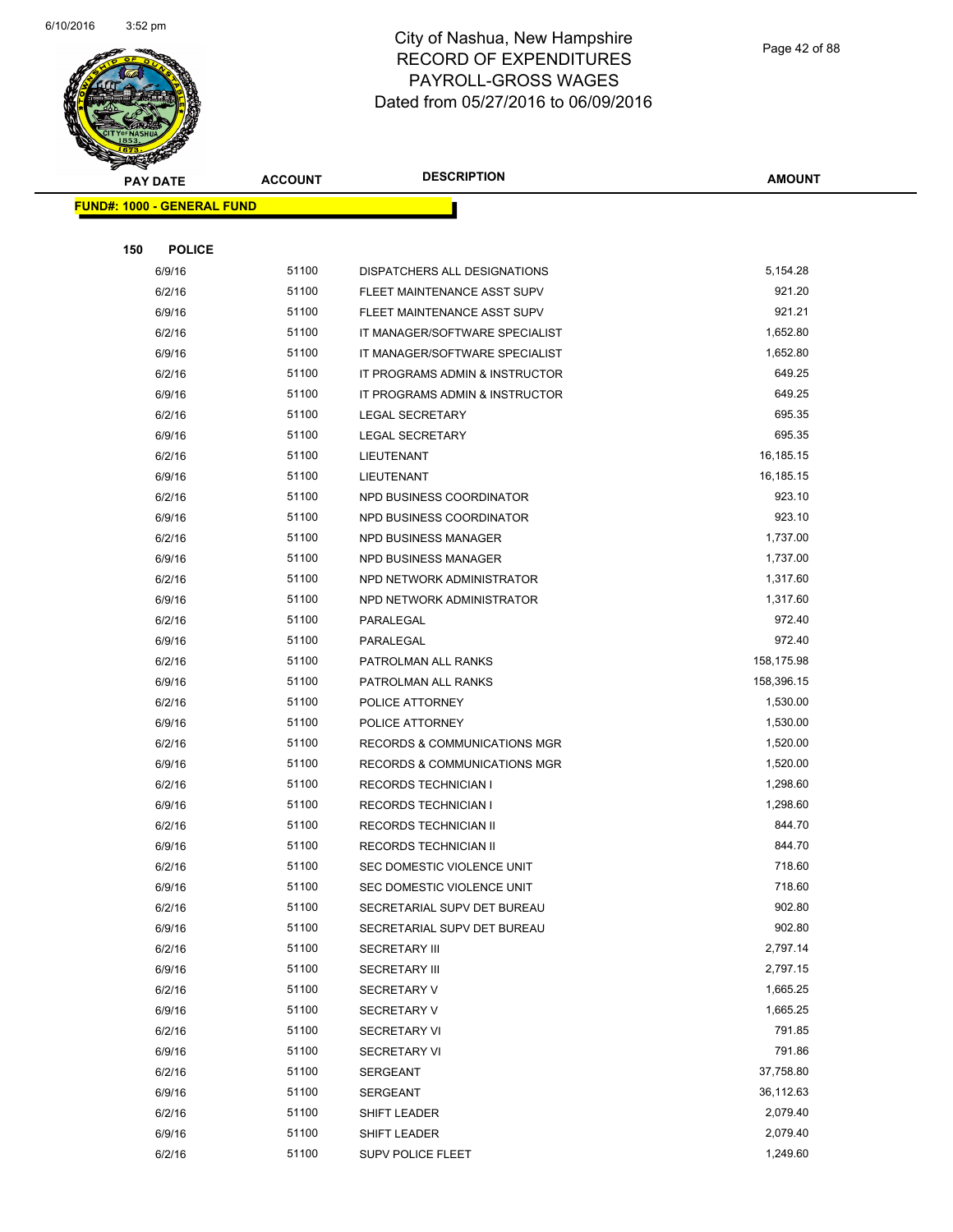

Page 43 of 88

|     | <b>PAY DATE</b>                   | <b>ACCOUNT</b> | <b>DESCRIPTION</b>                     | <b>AMOUNT</b> |
|-----|-----------------------------------|----------------|----------------------------------------|---------------|
|     | <b>FUND#: 1000 - GENERAL FUND</b> |                |                                        |               |
|     |                                   |                |                                        |               |
| 150 | <b>POLICE</b>                     |                |                                        |               |
|     | 6/9/16                            | 51100          | <b>SUPV POLICE FLEET</b>               | 1,249.60      |
|     | 6/2/16                            | 51200          | <b>ACCREDITATION MANAGER</b>           | 1,069.28      |
|     | 6/9/16                            | 51200          | <b>ACCREDITATION MANAGER</b>           | 1,069.28      |
|     | 6/2/16                            | 51200          | DETENTION SPEC                         | 734.56        |
|     | 6/9/16                            | 51200          | DETENTION SPEC                         | 734.56        |
|     | 6/2/16                            | 51200          | POLICE ATTORNEY PT                     | 1,236.16      |
|     | 6/9/16                            | 51200          | POLICE ATTORNEY PT                     | 1,236.16      |
|     | 6/2/16                            | 51200          | PRISONER TRANSPORT OFFICER             | 799.24        |
|     | 6/9/16                            | 51200          | PRISONER TRANSPORT OFFICER             | 199.81        |
|     | 6/2/16                            | 51200          | SENIOR RELATIONS SPECIALIST            | 686.88        |
|     | 6/9/16                            | 51200          | SENIOR RELATIONS SPECIALIST            | 686.88        |
|     | 5/26/16                           | 51300          | OVERTIME-REGULAR                       | (306.83)      |
|     | 6/2/16                            | 51300          | OVERTIME-REGULAR                       | 13,671.42     |
|     | 6/9/16                            | 51300          | OVERTIME-REGULAR                       | 8,026.67      |
|     | 6/2/16                            | 51309          | OVERTIME-TRAINING                      | 2,891.52      |
|     | 6/9/16                            | 51309          | <b>OVERTIME-TRAINING</b>               | 2,662.96      |
|     | 6/2/16                            | 51315          | <b>OVERTIME-WITNESS</b>                | 5,556.62      |
|     | 6/9/16                            | 51315          | <b>OVERTIME-WITNESS</b>                | 4,779.73      |
|     | 6/2/16                            | 51322          | OVERTIME-INVESTIGATIVE                 | 14,677.90     |
|     | 6/9/16                            | 51322          | OVERTIME-INVESTIGATIVE                 | 7,748.46      |
|     | 6/2/16                            | 51330          | OVERTIME-COVERAGE                      | 14,112.29     |
|     | 6/9/16                            | 51330          | OVERTIME-COVERAGE                      | 17,667.24     |
|     | 6/9/16                            | 51600          | LONGEVITY                              | 300.00        |
|     | 6/9/16                            | 51628          | <b>EXTRA HOLIDAY</b>                   | 52,808.79     |
|     | 6/2/16                            | 51750          | <b>RETIREMENT &amp; SEPARATION PAY</b> | 724.78        |
|     | 6/9/16                            | 51750          | <b>RETIREMENT &amp; SEPARATION PAY</b> | 53,148.80     |
|     | 6/9/16                            | 52809          | <b>WELLNESS PROGRAM</b>                | 572.38        |
|     | 5/26/16                           | 61107          | <b>CLOTHING &amp; UNIFORMS</b>         | (54.95)       |
|     | 6/2/16                            | 61107          | <b>CLOTHING &amp; UNIFORMS</b>         | 3,392.67      |
|     | 6/9/16                            | 61107          | <b>CLOTHING &amp; UNIFORMS</b>         | 3,971.09      |
|     | 5/26/16                           | 61110          | PROTECTIVE CLOTHING                    | 54.95         |
|     |                                   |                |                                        |               |
|     | <b>TOTAL 150 - POLICE</b>         |                |                                        | \$804,577.29  |
| 152 | <b>FIRE</b>                       |                |                                        |               |
|     | 6/2/16                            | 51100          | ADMINISTRATIVE ASSISTANT II            | 2,280.00      |
|     | 6/9/16                            | 51100          | ADMINISTRATIVE ASSISTANT II            | 2,280.00      |
|     | 6/2/16                            | 51100          | <b>ASST FIRE CHIEF</b>                 | 2,086.04      |
|     | 6/9/16                            | 51100          | <b>ASST FIRE CHIEF</b>                 | 2,086.04      |
|     | 6/2/16                            | 51100          | ASST SUPERINTENDENT FIRE ALARM         | 1,697.96      |
|     | 6/9/16                            | 51100          | ASST SUPERINTENDENT FIRE ALARM         | 1,512.76      |
|     | 6/2/16                            | 51100          | ASST SUPERINTENDENT FIRE FLEET         | 1,497.76      |
|     | 6/9/16                            | 51100          | ASST SUPERINTENDENT FIRE FLEET         | 1,497.76      |
|     | 6/2/16                            | 51100          | ASST SUPERINTENDENT PREVENTION         | 3,010.48      |
|     |                                   |                |                                        |               |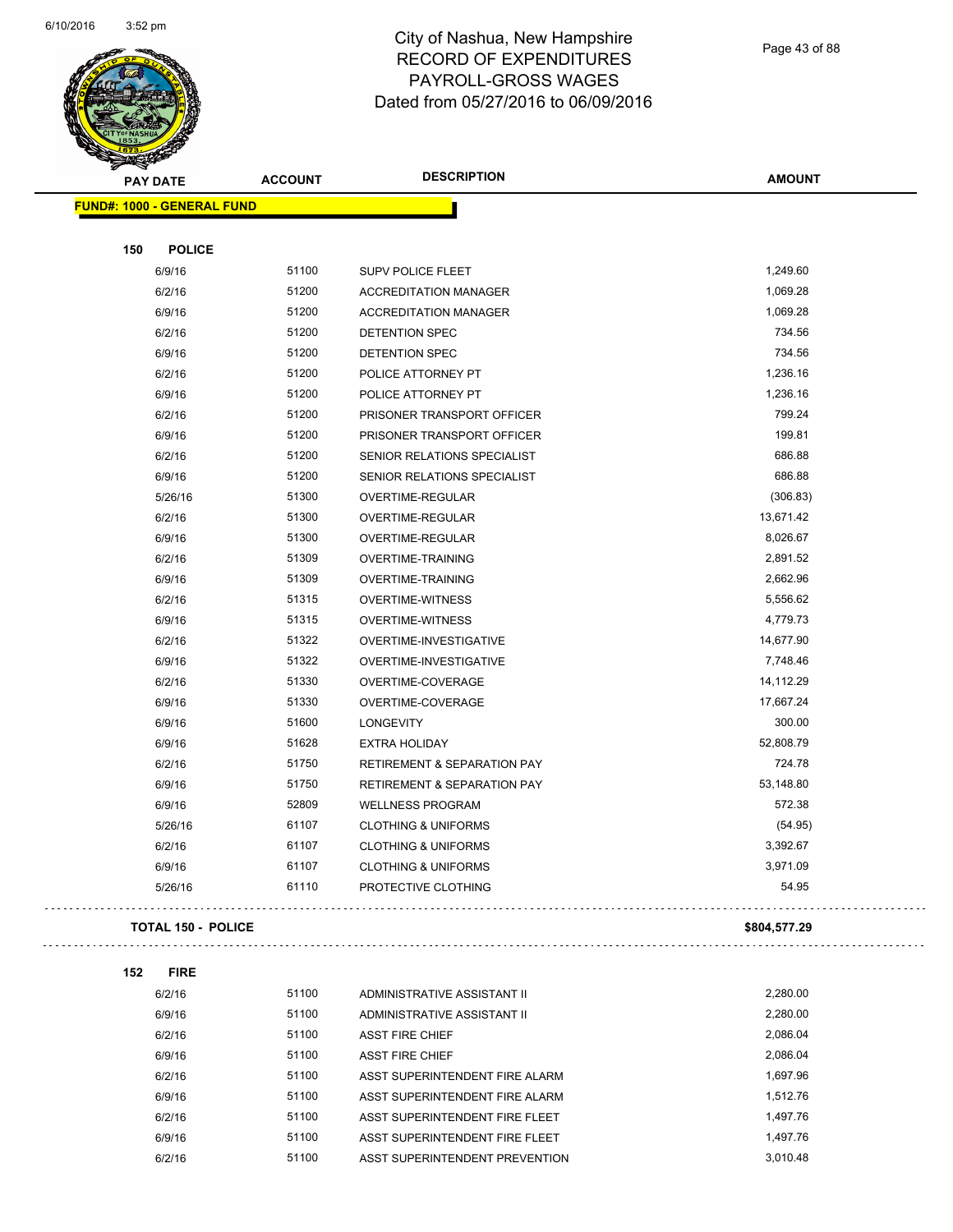

Page 44 of 88

| $\tilde{\phantom{a}}$<br><b>PAY DATE</b> | <b>ACCOUNT</b> | <b>DESCRIPTION</b>                     | <b>AMOUNT</b> |
|------------------------------------------|----------------|----------------------------------------|---------------|
| <b>FUND#: 1000 - GENERAL FUND</b>        |                |                                        |               |
|                                          |                |                                        |               |
| 152<br><b>FIRE</b>                       |                |                                        |               |
| 6/9/16                                   | 51100          | ASST SUPERINTENDENT PREVENTION         | 3,010.48      |
| 6/2/16                                   | 51100          | <b>CAPTAIN</b>                         | 10,622.59     |
| 6/9/16                                   | 51100          | <b>CAPTAIN</b>                         | 10,622.58     |
| 6/2/16                                   | 51100          | CAPTAIN FIRE TRAINING SAFETY           | 1,704.12      |
| 6/9/16                                   | 51100          | CAPTAIN FIRE TRAINING SAFETY           | 1,704.12      |
| 6/2/16                                   | 51100          | DEPUTY FIRE CHIEF                      | 7,469.82      |
| 6/9/16                                   | 51100          | DEPUTY FIRE CHIEF                      | 7,469.82      |
| 6/2/16                                   | 51100          | EXEC ASST BUSINESS COORD               | 1,091.55      |
| 6/9/16                                   | 51100          | <b>EXEC ASST BUSINESS COORD</b>        | 1,091.55      |
| 6/2/16                                   | 51100          | <b>FIRE CHIEF</b>                      | 2,292.80      |
| 6/9/16                                   | 51100          | <b>FIRE CHIEF</b>                      | 2,292.80      |
| 6/2/16                                   | 51100          | FIRE DISPATCH ALL RANKS                | 7,303.72      |
| 6/9/16                                   | 51100          | FIRE DISPATCH ALL RANKS                | 7,700.92      |
| 6/2/16                                   | 51100          | FIRE DISPATCHER CLERK TRAINER          | 837.27        |
| 6/9/16                                   | 51100          | FIRE DISPATCHER CLERK TRAINER          | 390.73        |
| 5/26/16                                  | 51100          | FIRE LIEUTENANT                        | (788.69)      |
| 6/2/16                                   | 51100          | <b>FIRE LIEUTENANT</b>                 | 38,049.43     |
| 6/9/16                                   | 51100          | FIRE LIEUTENANT                        | 38,162.93     |
| 6/2/16                                   | 51100          | <b>FIRE MECHANIC</b>                   | 1,341.20      |
| 6/9/16                                   | 51100          | <b>FIRE MECHANIC</b>                   | 1,341.20      |
| 5/26/16                                  | 51100          | FIREFIGHTERS ALL RANKS                 | (2,722.94)    |
| 6/2/16                                   | 51100          | <b>FIREFIGHTERS ALL RANKS</b>          | 119,934.61    |
| 6/9/16                                   | 51100          | FIREFIGHTERS ALL RANKS                 | 120,799.06    |
| 6/2/16                                   | 51100          | SUPERINTENDENT FIRE ALARM              | 1,670.56      |
| 6/9/16                                   | 51100          | SUPERINTENDENT FIRE ALARM              | 1,670.56      |
| 6/2/16                                   | 51100          | SUPERINTENDENT FIRE FLEET              | 1,670.56      |
| 6/9/16                                   | 51100          | SUPERINTENDENT FIRE FLEET              | 1,670.56      |
| 6/2/16                                   | 51100          | SUPERINTENDENT FIRE PREVENTION         | 1,670.56      |
| 6/9/16                                   | 51100          | SUPERINTENDENT FIRE PREVENTION         | 1,670.56      |
| 6/2/16                                   | 51300          | OVERTIME-REGULAR                       | 837.13        |
| 6/9/16                                   | 51300          | OVERTIME-REGULAR                       | 42.83         |
| 6/2/16                                   | 51330          | OVERTIME-COVERAGE                      | 14,548.27     |
| 6/9/16                                   | 51330          | OVERTIME-COVERAGE                      | 15,367.89     |
| 6/2/16                                   | 51628          | <b>EXTRA HOLIDAY</b>                   | 23.15         |
| 6/9/16                                   | 51628          | <b>EXTRA HOLIDAY</b>                   | 51,262.83     |
| 6/2/16                                   | 51650          | ADDITIONAL HOURS                       | 31,483.40     |
| 6/9/16                                   | 51650          | ADDITIONAL HOURS                       | 35,757.20     |
| 6/2/16                                   | 51700          | <b>STIPENDS</b>                        | 4,340.84      |
| 6/9/16                                   | 51700          | <b>STIPENDS</b>                        | 4,344.84      |
| 5/26/16                                  | 51750          | <b>RETIREMENT &amp; SEPARATION PAY</b> | 3,511.63      |
| 6/2/16                                   | 61107          | <b>CLOTHING &amp; UNIFORMS</b>         | 683.90        |
|                                          |                |                                        |               |

#### **TOTAL 152 - FIRE \$571,897.74**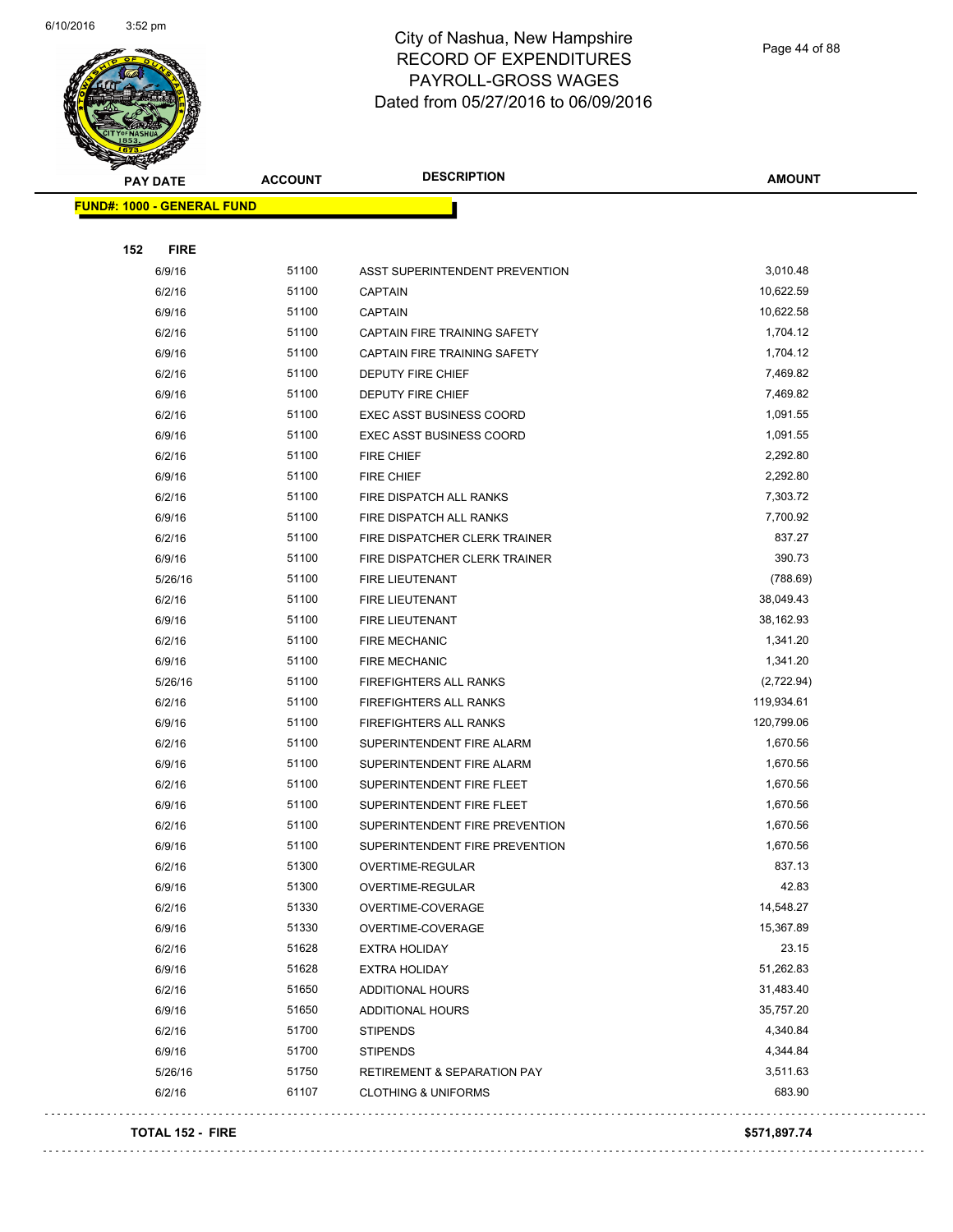Page 45 of 88

|     |                                                      |                                            | <b>DESCRIPTION</b>                    | <b>AMOUNT</b> |
|-----|------------------------------------------------------|--------------------------------------------|---------------------------------------|---------------|
|     | <b>PAY DATE</b><br><b>FUND#: 1000 - GENERAL FUND</b> | <b>ACCOUNT</b>                             |                                       |               |
|     |                                                      |                                            |                                       |               |
| 153 |                                                      | <b>BUILDING INSPECTION</b>                 |                                       |               |
|     | 6/2/16                                               | 51100                                      | <b>BUILDING AND UTILITIES INSPCTR</b> | 3,380.59      |
|     | 6/9/16                                               | 51100                                      | <b>BUILDING AND UTILITIES INSPCTR</b> | 3,380.60      |
|     | 6/2/16                                               | 51100                                      | <b>BUILDING DEPARTMENT MANAGER</b>    | 1,450.00      |
|     | 6/9/16                                               | 51100                                      | <b>BUILDING DEPARTMENT MANAGER</b>    | 1,450.00      |
|     | 6/2/16                                               | 51100                                      | PERMIT TECHNICIAN I                   | 631.40        |
|     | 6/9/16                                               | 51100                                      | PERMIT TECHNICIAN I                   | 631.40        |
|     | 6/2/16                                               | 51100                                      | PERMIT TECHNICIAN III                 | 777.85        |
|     | 6/9/16                                               | 51100                                      | PERMIT TECHNICIAN III                 | 777.85        |
|     | 6/2/16                                               | 51100                                      | <b>PLANS EXAMINER</b>                 | 1,186.05      |
|     | 6/9/16                                               | 51100                                      | <b>PLANS EXAMINER</b>                 | 1,186.04      |
|     | 6/2/16                                               | 51200                                      | <b>BUILDING AND UTILITIES INSPCTR</b> | 805.66        |
|     | 6/9/16                                               | 51200                                      | <b>BUILDING AND UTILITIES INSPCTR</b> | 805.65        |
|     |                                                      | <b>TOTAL 153 - BUILDING INSPECTION</b>     |                                       | \$16,463.09   |
| 155 |                                                      | <b>CODE ENFORCEMENT</b>                    |                                       |               |
|     | 6/9/16                                               | 51100                                      | <b>BUILDING DEPARTMENT MANAGER</b>    | 100.00        |
|     | 6/2/16                                               | 51100                                      | <b>CODE ENFORCEMENT OFFICER II</b>    | 2,124.35      |
|     | 6/9/16                                               | 51100                                      | <b>CODE ENFORCEMENT OFFICER II</b>    | 2,124.35      |
|     | 6/2/16                                               | 51100                                      | MGR CODE ENFORCEMENT DEPT             | 1,367.60      |
|     | 6/9/16                                               | 51100                                      | MGR CODE ENFORCEMENT DEPT             | 1,367.60      |
|     |                                                      | <b>TOTAL 155 - CODE ENFORCEMENT</b>        |                                       | \$7,083.90    |
| 156 |                                                      | <b>EMERGENCY MANAGEMENT</b>                |                                       |               |
|     | 6/2/16                                               | 51100                                      | <b>EMERGENCY MANAGEMENT DIRECTOR</b>  | 1,529.80      |
|     | 6/9/16                                               | 51100                                      | <b>EMERGENCY MANAGEMENT DIRECTOR</b>  | 1,529.80      |
|     | 6/2/16                                               | 51200                                      | EMERGENCY MANAGEMENT COORDINAT        | 120.82        |
|     |                                                      | <b>TOTAL 156 - EMERGENCY MANAGEMENT</b>    |                                       | \$3,180.42    |
| 157 |                                                      | <b>CITYWIDE COMMUNICATIONS</b>             |                                       |               |
|     | 6/2/16                                               | 51100                                      | <b>COMM SYS ENGR TECH</b>             | 1,546.40      |
|     | 6/9/16                                               | 51100                                      | <b>COMM SYS ENGR TECH</b>             | 1,546.40      |
|     | 6/2/16                                               | 51200                                      | RADIO SYSTEMS MANAGER                 | 1,312.32      |
|     | 6/9/16                                               | 51200                                      | <b>RADIO SYSTEMS MANAGER</b>          | 1,312.32      |
|     |                                                      | <b>TOTAL 157 - CITYWIDE COMMUNICATIONS</b> |                                       | \$5,717.44    |
| 160 |                                                      | <b>PW-ADMIN &amp; ENGINEERING</b>          |                                       |               |
|     | 6/2/16                                               | 51100                                      | ADMINISTRATIVE ASSISTANT II           | 704.60        |
|     | 6/9/16                                               | 51100                                      | ADMINISTRATIVE ASSISTANT II           | 704.60        |
|     | 6/2/16                                               | 51100                                      | CITIZEN SERVICES COORDINATOR          | 763.51        |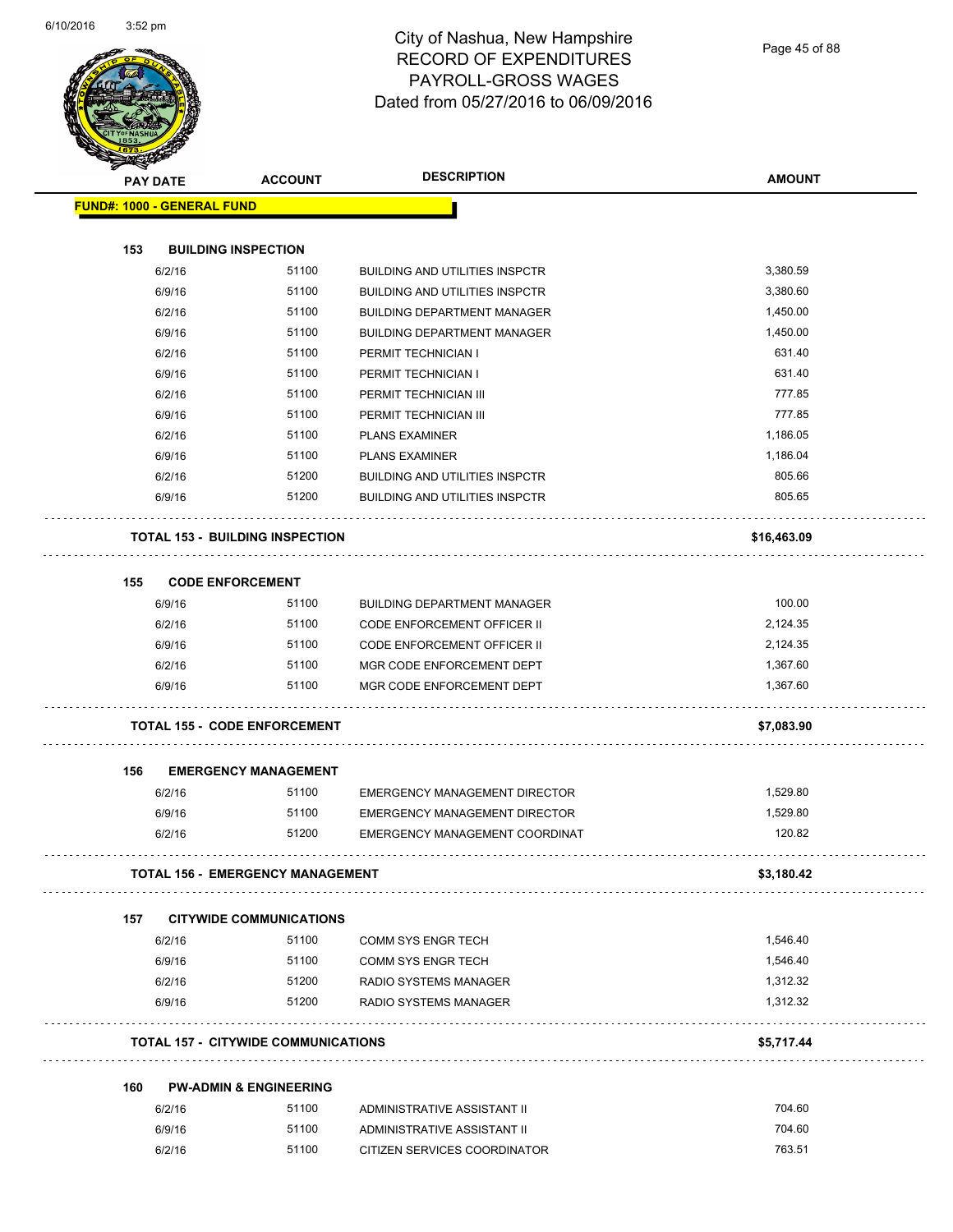

| <b>START CAR</b><br><b>PAY DATE</b> | <b>ACCOUNT</b>                     | <b>DESCRIPTION</b>                 | <b>AMOUNT</b>      |
|-------------------------------------|------------------------------------|------------------------------------|--------------------|
| <b>FUND#: 1000 - GENERAL FUND</b>   |                                    |                                    |                    |
| 160                                 | <b>PW-ADMIN &amp; ENGINEERING</b>  |                                    |                    |
|                                     | 51100                              |                                    | 763.50             |
| 6/9/16                              | 51100                              | CITIZEN SERVICES COORDINATOR       | 1,030.45           |
| 6/2/16                              |                                    | <b>CITY ENGINEER</b>               |                    |
| 6/9/16                              | 51100                              | <b>CITY ENGINEER</b>               | 1,030.45           |
| 6/2/16                              | 51100                              | <b>CONST INSP ENGINEERING ASST</b> | 947.55             |
| 6/9/16                              | 51100<br>51100                     | CONST INSP ENGINEERING ASST        | 947.55<br>710.65   |
| 6/2/16                              |                                    | DEPUTY MANAGER OF ENGINEERING      | 710.65             |
| 6/9/16                              | 51100                              | DEPUTY MANAGER OF ENGINEERING      |                    |
| 6/2/16                              | 51100                              | <b>DIRECTOR PUBLIC WORKS</b>       | 1,528.65           |
| 6/9/16                              | 51100                              | <b>DIRECTOR PUBLIC WORKS</b>       | 1,528.65           |
| 6/2/16                              | 51100                              | <b>DIVISION OPERATIONS MANAGER</b> | 1,455.50           |
| 6/9/16                              | 51100<br>51100                     | DIVISION OPERATIONS MANAGER        | 1,455.50<br>340.55 |
| 6/2/16                              |                                    | DPW CONTRACT ADMINISTRATOR         |                    |
| 6/9/16                              | 51100                              | DPW CONTRACT ADMINISTRATOR         | 340.55             |
| 6/2/16                              | 51100                              | <b>ENGINEERING INSPECTORS</b>      | 1,904.85           |
| 6/9/16                              | 51100                              | <b>ENGINEERING INSPECTORS</b>      | 1,904.85           |
| 6/2/16                              | 51100                              | <b>EXECUTIVE ASSISTANT</b>         | 689.90             |
| 6/9/16                              | 51100                              | <b>EXECUTIVE ASSISTANT</b>         | 689.90             |
| 6/2/16                              | 51100                              | <b>SENIOR FOREMAN</b>              | 1,305.60           |
| 6/9/16                              | 51100                              | <b>SENIOR FOREMAN</b>              | 1,305.60           |
| 6/2/16                              | 51100                              | <b>SENIOR TRAFFIC ENGINEER</b>     | 1,626.11           |
| 6/9/16                              | 51100                              | SENIOR TRAFFIC ENGINEER            | 1,626.11           |
| 6/2/16                              | 51100                              | <b>STAFF ENGINEER</b>              | 1,721.85           |
| 6/9/16                              | 51100                              | <b>STAFF ENGINEER</b>              | 1,721.85           |
| 6/2/16                              | 51100                              | STREET CONSTRUCTION ENGINEER       | 1,332.96           |
| 6/9/16                              | 51100                              | STREET CONSTRUCTION ENGINEER       | 1,332.95           |
| 6/2/16                              | 51100                              | <b>SURVEY TECHNICIAN</b>           | 1,149.50           |
| 6/9/16                              | 51100                              | <b>SURVEY TECHNICIAN</b>           | 1,149.50           |
|                                     | TOTAL 160 - PW-ADMIN & ENGINEERING |                                    | \$34,424.44        |

| <b>TOTAL 160 - PW-ADMIN &amp; ENGINEERING</b> | \$34.424 |
|-----------------------------------------------|----------|
|                                               |          |

. . .

. . . . . . . . . . . . . . . .

| <b>STREETS</b><br>161 |       |                                |          |
|-----------------------|-------|--------------------------------|----------|
| 6/2/16                | 51100 | ADMINISTRATIVE ASSISTANT III   | 999.20   |
| 6/9/16                | 51100 | ADMINISTRATIVE ASSISTANT III   | 999.20   |
| 6/2/16                | 51100 | AUTO MECH 1ST CLASS NIGHTS     | 3,201.60 |
| 6/9/16                | 51100 | AUTO MECH 1ST CLASS NIGHTS     | 3,201.61 |
| 6/2/16                | 51100 | AUTO MECH 2ND CLASS            | 1,920.80 |
| 6/9/16                | 51100 | AUTO MECH 2ND CLASS            | 1,920.80 |
| 6/2/16                | 51100 | AUTO MECH 2ND CLASS NIGHTS     | 972.41   |
| 6/9/16                | 51100 | AUTO MECH 2ND CLASS NIGHTS     | 972.41   |
| 6/2/16                | 51100 | AUTO MECHANIC 1ST CLASS        | 3,161.61 |
| 6/9/16                | 51100 | AUTO MECHANIC 1ST CLASS        | 3,161.61 |
| 6/2/16                | 51100 | <b>EQUIP OPR STREET REPAIR</b> | 5,786.40 |
| 6/9/16                | 51100 | EQUIP OPR STREET REPAIR        | 6.831.44 |

6/2/16 51100 FLEET MAINTENANCE FOREMAN 1,149.50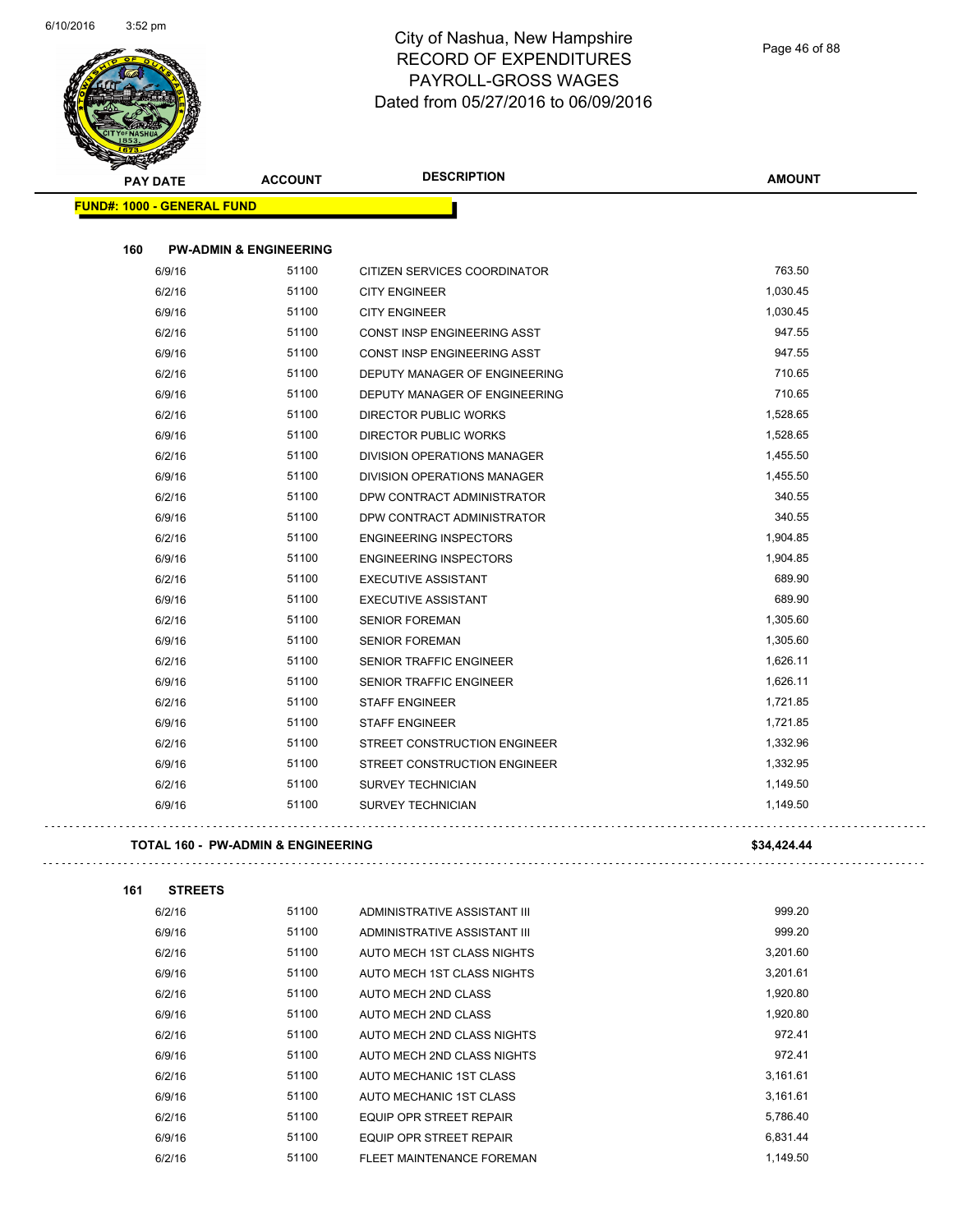

Page 47 of 88

| <b>PAY DATE</b>                   | <b>ACCOUNT</b>                     | <b>DESCRIPTION</b>            | <b>AMOUNT</b> |
|-----------------------------------|------------------------------------|-------------------------------|---------------|
| <b>FUND#: 1000 - GENERAL FUND</b> |                                    |                               |               |
|                                   |                                    |                               |               |
| 161<br><b>STREETS</b>             |                                    |                               |               |
| 6/9/16                            | 51100                              | FLEET MAINTENANCE FOREMAN     | 1,149.50      |
| 6/2/16                            | 51100                              | FLEET MANAGER STREET DEPT     | 1,075.00      |
| 6/9/16                            | 51100                              | FLEET MANAGER STREET DEPT     | 1,075.00      |
| 6/2/16                            | 51100                              | FOREMAN LABOR STREET          | 1,209.80      |
| 6/9/16                            | 51100                              | <b>FOREMAN LABOR STREET</b>   | 1,209.80      |
| 6/2/16                            | 51100                              | <b>MASON PIPELAYER</b>        | 2,773.20      |
| 6/9/16                            | 51100                              | <b>MASON PIPELAYER</b>        | 2,773.20      |
| 6/9/16                            | 51100                              | OPERATIONS SUPERVISOR         | 1,018.95      |
| 6/2/16                            | 51100                              | <b>SENIOR FOREMAN</b>         | 465.59        |
| 6/9/16                            | 51100                              | <b>SENIOR FOREMAN</b>         | 465.59        |
| 6/2/16                            | 51100                              | <b>SIGN MAINTENANCE</b>       | 1,828.00      |
| 6/9/16                            | 51100                              | <b>SIGN MAINTENANCE</b>       | 1,828.00      |
| 6/2/16                            | 51100                              | SIGN MAINTENANCE ASSISTANT    | 852.40        |
| 6/9/16                            | 51100                              | SIGN MAINTENANCE ASSISTANT    | 852.41        |
| 6/2/16                            | 51100                              | STOREKEEPER PWD               | 938.85        |
| 6/9/16                            | 51100                              | STOREKEEPER PWD               | 979.38        |
| 6/2/16                            | 51100                              | <b>STREET FOREMAN</b>         | 3,629.39      |
| 6/9/16                            | 51100                              | <b>STREET FOREMAN</b>         | 3,629.38      |
| 6/2/16                            | 51100                              | <b>TRAFFIC FOREMAN</b>        | 1,258.65      |
| 6/9/16                            | 51100                              | <b>TRAFFIC FOREMAN</b>        | 1,258.65      |
| 6/2/16                            | 51100                              | TRAFFIC MAINTENANCE ASSISTANT | 909.20        |
| 6/9/16                            | 51100                              | TRAFFIC MAINTENANCE ASSISTANT | 909.21        |
| 6/2/16                            | 51100                              | TRAFFIC TECHNICIAN I          | 1,093.60      |
| 6/9/16                            | 51100                              | <b>TRAFFIC TECHNICIAN I</b>   | 1,093.60      |
| 6/2/16                            | 51100                              | TRUCK DRIVER STREET REPAIR    | 17,832.07     |
| 6/9/16                            | 51100                              | TRUCK DRIVER STREET REPAIR    | 17,670.52     |
| 6/2/16                            | 51100                              | <b>WELDER FIRST CLASS</b>     | 1,040.00      |
| 6/9/16                            | 51100                              | <b>WELDER FIRST CLASS</b>     | 1,684.16      |
| 6/2/16                            | 51300                              | OVERTIME-REGULAR              | 2,435.81      |
| 6/9/16                            | 51300                              | OVERTIME-REGULAR              | 1,991.79      |
| <b>TOTAL 161 - STREETS</b>        |                                    |                               | \$111,209.29  |
| 166<br><b>PARKING LOTS</b>        |                                    |                               |               |
| 6/2/16                            | 51100                              | PARKING MAINTENANCE           | 1,383.40      |
| 6/9/16                            | 51100                              | PARKING MAINTENANCE           | 1,383.40      |
| 6/9/16                            | 51100                              | PARKING OPERATIONS COORD      | 618.96        |
| <b>TOTAL 166 - PARKING LOTS</b>   |                                    |                               | \$3,385.76    |
| 171                               |                                    |                               |               |
| 6/2/16                            | <b>COMMUNITY SERVICES</b><br>51100 | DIRECTOR HEALTH AND COMM SVS  | 1,778.30      |
| 6/9/16                            | 51100                              | DIRECTOR HEALTH AND COMM SVS  | 1,778.30      |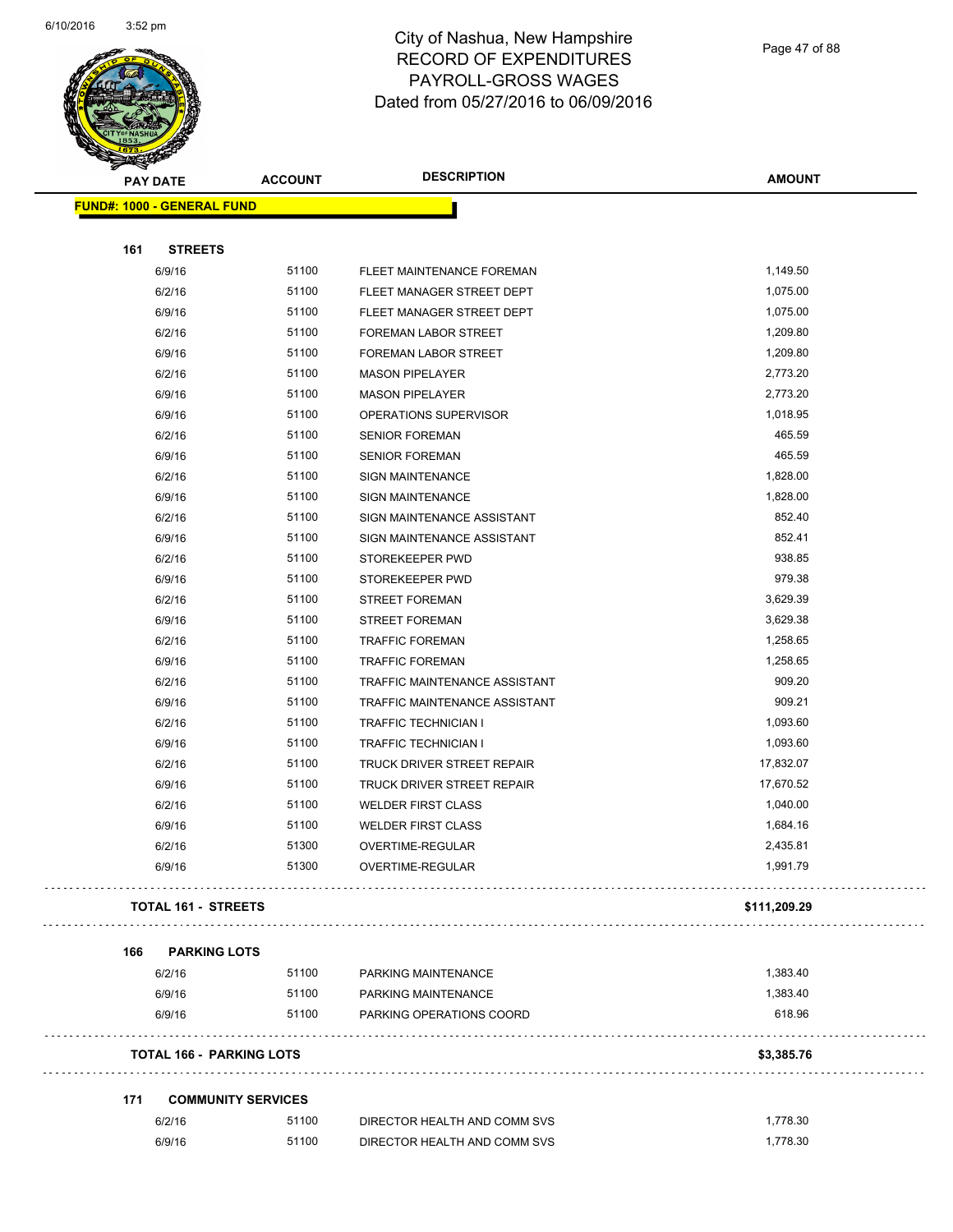| 6/10/2016 | $3:52$ pm |
|-----------|-----------|
|-----------|-----------|

Page 48 of 88

| <b>PAY DATE</b>                   | <b>ACCOUNT</b>                          | <b>DESCRIPTION</b>                  | <b>AMOUNT</b> |
|-----------------------------------|-----------------------------------------|-------------------------------------|---------------|
| <b>FUND#: 1000 - GENERAL FUND</b> |                                         |                                     |               |
| 171                               | <b>COMMUNITY SERVICES</b>               |                                     |               |
| 6/2/16                            | 51100                                   | PROGRAM COORDINATOR                 | 957.30        |
| 6/9/16                            | 51100                                   | PROGRAM COORDINATOR                 | 957.30        |
|                                   | <b>TOTAL 171 - COMMUNITY SERVICES</b>   |                                     | \$5,471.20    |
| 172                               | <b>COMMUNITY HEALTH</b>                 |                                     |               |
| 6/2/16                            | 51100                                   | ADMINISTRATIVE ASSISTANT II         | 729.07        |
| 6/9/16                            | 51100                                   | ADMINISTRATIVE ASSISTANT II         | 738.32        |
| 6/2/16                            | 51100                                   | <b>BILINGUAL OUTREACH WORKER</b>    | 786.80        |
| 6/9/16                            | 51100                                   | <b>BILINGUAL OUTREACH WORKER</b>    | 786.80        |
| 6/2/16                            | 51100                                   | MANAGER COMMUNITY HEALTH            | 1,404.70      |
| 6/9/16                            | 51100                                   | MANAGER COMMUNITY HEALTH            | 1,404.70      |
| 6/2/16                            | 51100                                   | PUB HEALTH NURSE                    | 3,205.45      |
| 6/9/16                            | 51100                                   | PUB HEALTH NURSE                    | 3,205.45      |
| 6/2/16                            | 51412                                   | <b>WAGES PER DIEM</b>               | 530.26        |
|                                   | <b>TOTAL 172 - COMMUNITY HEALTH</b>     |                                     | \$12,791.55   |
| 173                               | <b>ENVIRONMENTAL HEALTH</b>             |                                     |               |
| 6/2/16                            | 51100                                   | ENVIRONMENTAL HEALTH SPEC           | 2,457.35      |
| 6/9/16                            | 51100                                   | ENVIRONMENTAL HEALTH SPEC           | 2,457.35      |
| 6/2/16                            | 51100                                   | ENVIRONMENTAL TECH OFFICE MGR       | 1,008.80      |
| 6/9/16                            | 51100                                   | ENVIRONMENTAL TECH OFFICE MGR       | 1,008.80      |
| 6/2/16                            | 51100                                   | LABORATORY DIRECTOR                 | 1,017.40      |
| 6/9/16                            | 51100                                   | LABORATORY DIRECTOR                 | 1,017.40      |
| 6/2/16                            | 51100                                   | MANAGER ENVIRONMENTAL HEALTH        | 1,489.35      |
| 6/9/16                            | 51100                                   | <b>MANAGER ENVIRONMENTAL HEALTH</b> | 1,489.35      |
|                                   | <b>TOTAL 173 - ENVIRONMENTAL HEALTH</b> |                                     | \$11,945.80   |
| 174                               | <b>WELFARE ADMINISTRATION</b>           |                                     |               |
| 6/2/16                            | 51100                                   | ADMINISTRATIVE ASSISTANT II         | 738.30        |
| 6/9/16                            | 51100                                   | ADMINISTRATIVE ASSISTANT II         | 738.30        |
| 6/2/16                            | 51100                                   | CASE TECHNICIAN WELFARE             | 2,334.00      |
| 6/9/16                            | 51100                                   | CASE TECHNICIAN WELFARE             | 2,334.00      |
| 6/2/16                            | 51100                                   | INTAKE WORKER ACCOUNTANT            | 964.35        |
| 6/9/16                            | 51100                                   | INTAKE WORKER ACCOUNTANT            | 964.35        |
| 6/2/16                            | 51100                                   | SENIOR CASE TECHNICIAN              | 985.56        |
| 6/9/16                            | 51100                                   | SENIOR CASE TECHNICIAN              | 985.55        |
| 6/2/16                            | 51100                                   | <b>WELFARE OFFICER</b>              | 1,493.05      |
| 6/9/16                            | 51100                                   | <b>WELFARE OFFICER</b>              | 1,493.06      |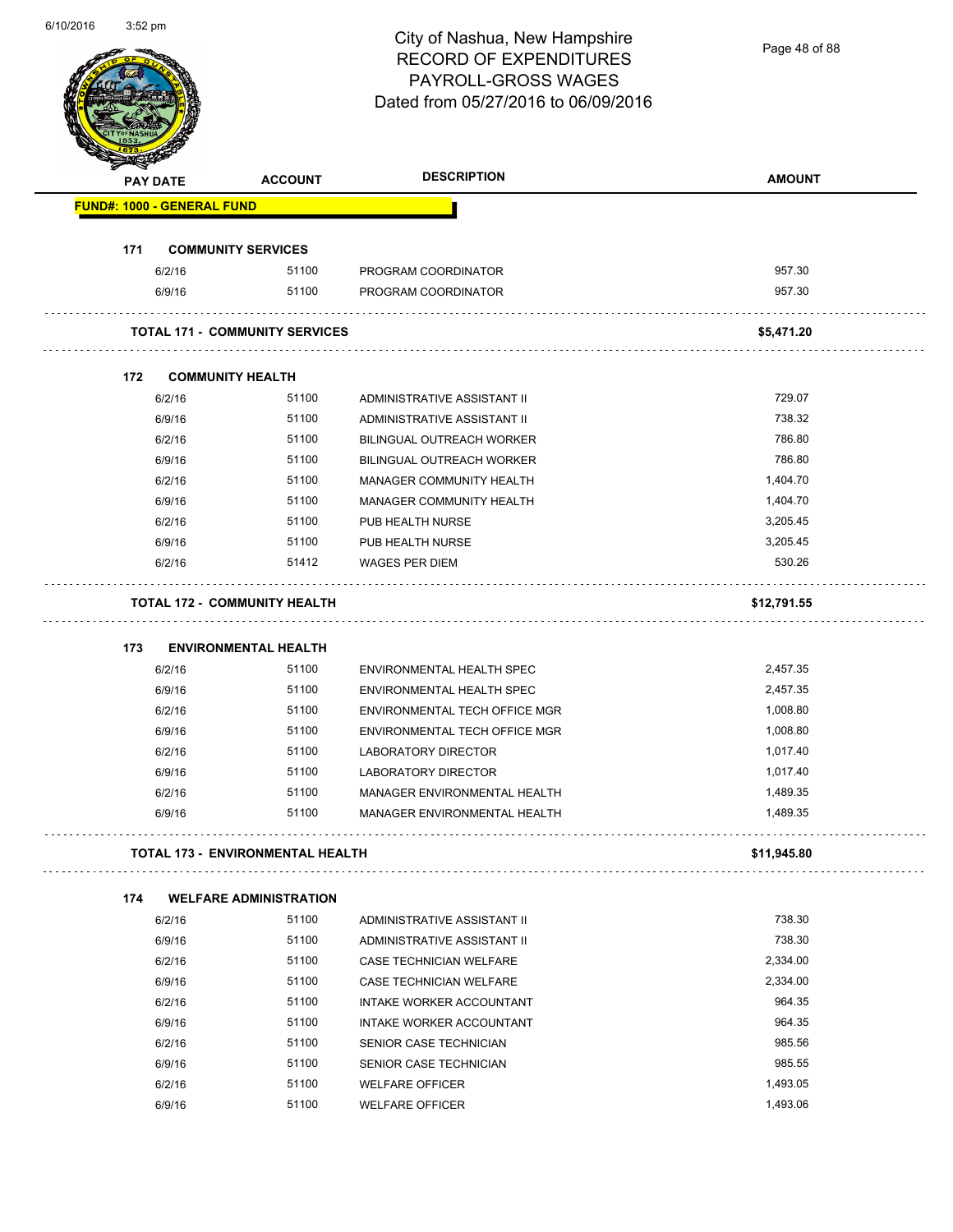|                                   |                                           | City of Nashua, New Hampshire<br><b>RECORD OF EXPENDITURES</b><br>PAYROLL-GROSS WAGES<br>Dated from 05/27/2016 to 06/09/2016 | Page 49 of 88 |
|-----------------------------------|-------------------------------------------|------------------------------------------------------------------------------------------------------------------------------|---------------|
| <b>PAY DATE</b>                   | <b>ACCOUNT</b>                            | <b>DESCRIPTION</b>                                                                                                           | <b>AMOUNT</b> |
| <b>FUND#: 1000 - GENERAL FUND</b> |                                           |                                                                                                                              |               |
|                                   | <b>TOTAL 174 - WELFARE ADMINISTRATION</b> |                                                                                                                              | \$13,030.52   |
| 177                               | <b>PARKS &amp; RECREATION</b>             |                                                                                                                              |               |
| 6/2/16                            | 51100                                     | ADMINISTRATIVE ASSISTANT II                                                                                                  | 777.85        |
| 6/9/16                            | 51100                                     | ADMINISTRATIVE ASSISTANT II                                                                                                  | 777.85        |
| 6/2/16                            | 51100                                     | EQUIPMENT OPERATOR, PARKS                                                                                                    | 960.40        |
| 6/9/16                            | 51100                                     | EQUIPMENT OPERATOR, PARKS                                                                                                    | 960.40        |
| 6/2/16                            | 51100                                     | FOREMAN LABOR PARK                                                                                                           | 3,448.51      |
| 6/9/16                            | 51100                                     | <b>FOREMAN LABOR PARK</b>                                                                                                    | 3,448.50      |
| 6/2/16                            | 51100                                     | GROUNDSKEEPER MAINTENANCE                                                                                                    | 6,974.80      |
| 6/9/16                            | 51100                                     | <b>GROUNDSKEEPER MAINTENANCE</b>                                                                                             | 6,974.80      |
| 6/2/16                            | 51100                                     | <b>GROUNDSMAN I</b>                                                                                                          | 3,383.60      |
| 6/9/16                            | 51100                                     | <b>GROUNDSMAN I</b>                                                                                                          | 3,347.28      |
| 6/2/16                            | 51100                                     | <b>GROUNDSMAN II</b>                                                                                                         | 864.80        |
| 6/9/16                            | 51100                                     | <b>GROUNDSMAN II</b>                                                                                                         | 864.81        |
| 6/2/16                            | 51100                                     | <b>LEAD GROUNDSMAN</b>                                                                                                       | 1,942.40      |
| 6/9/16                            | 51100                                     | <b>LEAD GROUNDSMAN</b>                                                                                                       | 1,954.40      |
| 6/2/16                            | 51100                                     | PROGRAM COORDINATOR                                                                                                          | 365.10        |
| 6/9/16                            | 51100                                     | PROGRAM COORDINATOR                                                                                                          | 365.10        |
| 6/2/16                            | 51100                                     | RECREATION PROGRAM MANAGER                                                                                                   | 1,115.75      |
| 6/9/16                            | 51100                                     | RECREATION PROGRAM MANAGER                                                                                                   | 1,115.75      |
| 6/2/16                            | 51100                                     | STELLOS STADIUM ATTENDANT                                                                                                    | 960.40        |
| 6/9/16                            | 51100                                     | STELLOS STADIUM ATTENDANT                                                                                                    | 960.40        |
| 6/2/16                            | 51100                                     | SUPERINTENDENT OF PARKS RECR                                                                                                 | 1,771.20      |
| 6/9/16                            | 51100                                     | SUPERINTENDENT OF PARKS RECR                                                                                                 | 1,771.20      |
| 6/2/16                            | 51300                                     | <b>OVERTIME-REGULAR</b>                                                                                                      | 4,279.30      |
| 6/9/16                            | 51300                                     | <b>OVERTIME-REGULAR</b>                                                                                                      | 6,829.93      |
| 6/2/16                            | 51400                                     | WAGES TEMP-SEASONAL                                                                                                          | 7,772.00      |
| 6/9/16                            | 51400                                     | WAGES TEMP-SEASONAL                                                                                                          | 6,303.25      |
| 6/2/16                            | 51420                                     | <b>WAGES-GAME OFFICIALS</b>                                                                                                  | 660.00        |
| 6/9/16                            | 51600                                     | <b>LONGEVITY</b>                                                                                                             | 800.00        |
| 6/2/16                            | 61107                                     | <b>CLOTHING &amp; UNIFORMS</b>                                                                                               | 155.22        |
|                                   | <b>TOTAL 177 - PARKS &amp; RECREATION</b> |                                                                                                                              | \$71,905.00   |
| 179<br><b>LIBRARY</b>             |                                           |                                                                                                                              |               |
| 6/2/16                            | 51100                                     | ADMIN ASST COST ACCOUNTANT                                                                                                   | 829.18        |
| 6/9/16                            | 51100                                     | ADMIN ASST COST ACCOUNTANT                                                                                                   | 829.15        |
| 6/2/16                            | 51100                                     | ASSISTANT DIRECTOR LIBRARY                                                                                                   | 1,408.20      |
| 6/9/16                            | 51100                                     | ASSISTANT DIRECTOR LIBRARY                                                                                                   | 1,408.20      |
| 6/2/16                            | 51100                                     | ASSISTANT LIBRARIAN CIRCULATIO                                                                                               | 995.31        |
| 6/9/16                            | 51100                                     | ASSISTANT LIBRARIAN CIRCULATIO                                                                                               | 995.30        |
| 6/2/16                            | 51100                                     | ASSISTANT LIBRARIAN TECH SVS                                                                                                 | 1,232.15      |

6/9/16 51100 ASSISTANT LIBRARIAN TECH SVS 6/9/16 51100

6/10/2016 3:52 pm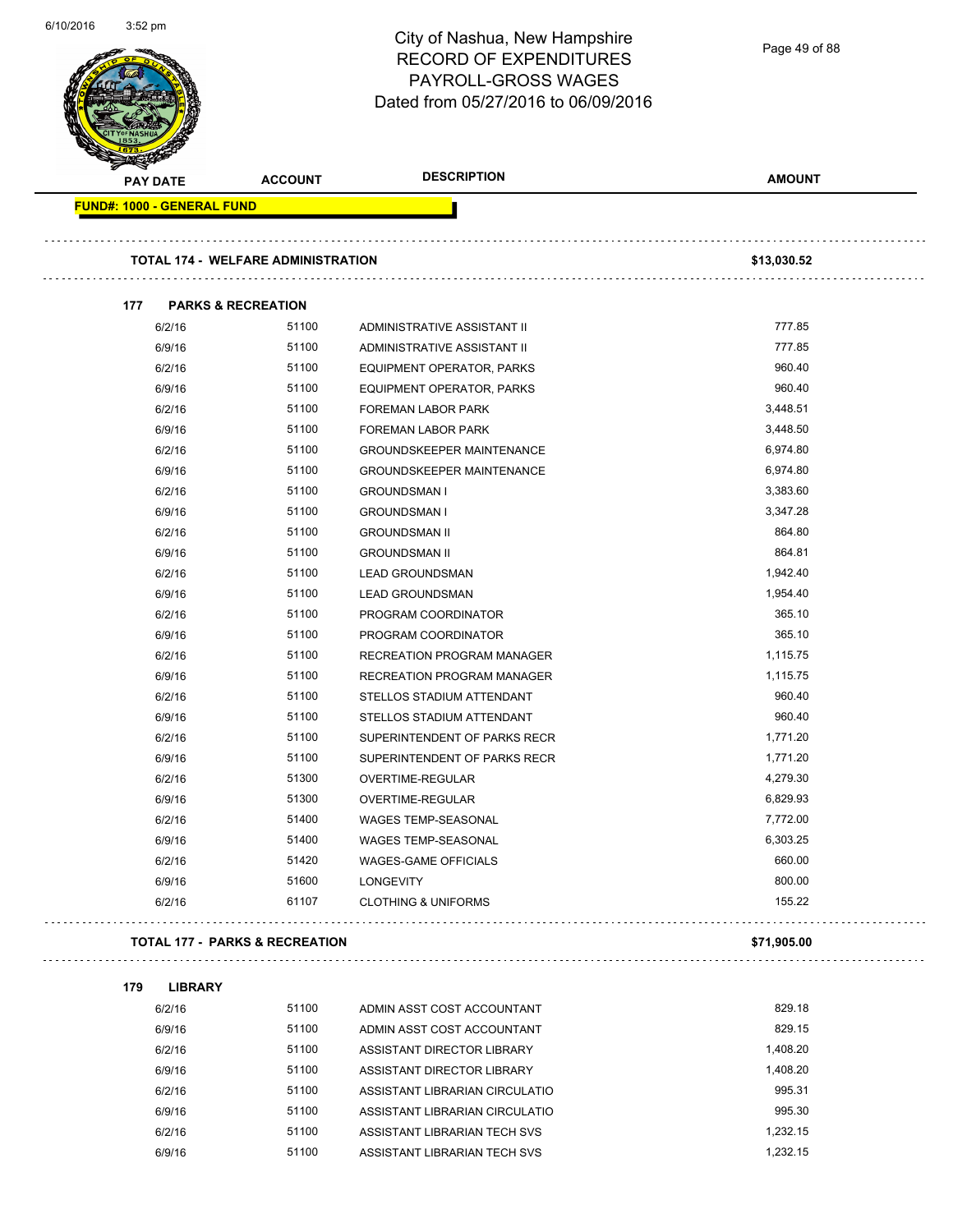

|     | <b>PAY DATE</b>                   | <b>ACCOUNT</b> | <b>DESCRIPTION</b>                                             | <b>AMOUNT</b>    |
|-----|-----------------------------------|----------------|----------------------------------------------------------------|------------------|
|     | <b>FUND#: 1000 - GENERAL FUND</b> |                |                                                                |                  |
|     |                                   |                |                                                                |                  |
| 179 | <b>LIBRARY</b>                    |                |                                                                |                  |
|     | 6/2/16                            | 51100          | ASSISTANT LIBRARIAN YOUTH SERV                                 | 797.65           |
|     | 6/9/16                            | 51100          | ASSISTANT LIBRARIAN YOUTH SERV                                 | 797.65           |
|     | 6/2/16                            | 51100          | <b>DIRECTOR LIBRARY</b>                                        | 1,941.85         |
|     | 6/9/16                            | 51100          | <b>DIRECTOR LIBRARY</b>                                        | 1,941.85         |
|     | 6/2/16                            | 51100          | EXECUTIVE ASST OFFICE MANAGER                                  | 883.75           |
|     | 6/9/16                            | 51100          | EXECUTIVE ASST OFFICE MANAGER                                  | 883.75           |
|     | 6/2/16                            | 51100          | HUNT MEMORIAL BLDG & ARTS ADM                                  | 330.75           |
|     | 6/9/16                            | 51100          | HUNT MEMORIAL BLDG & ARTS ADM                                  | 330.75           |
|     | 6/2/16                            | 51100          | IT COORDINATOR                                                 | 865.20           |
|     | 6/9/16                            | 51100          | IT COORDINATOR                                                 | 865.20           |
|     | 6/2/16                            | 51100          | <b>JANITOR</b>                                                 | 501.55           |
|     | 6/9/16                            | 51100          | <b>JANITOR</b>                                                 | 498.41           |
|     | 6/2/16                            | 51100          | LIBRARIAN ADULT SERVICES                                       | 984.26           |
|     | 6/9/16                            | 51100          | LIBRARIAN ADULT SERVICES                                       | 984.25           |
|     | 6/2/16                            | 51100          | LIBRARIAN CIRCULATION                                          | 1,025.80         |
|     | 6/9/16                            | 51100          | LIBRARIAN CIRCULATION                                          | 1,025.79         |
|     | 6/2/16                            | 51100          | LIBRARIAN OUTREACH SVS                                         | 1,021.67         |
|     | 6/9/16                            | 51100          | LIBRARIAN OUTREACH SVS                                         | 1,021.67         |
|     | 6/2/16                            | 51100          | <b>LIBRARIAN TECH SERVICES</b>                                 | 1,060.49         |
|     | 6/9/16                            | 51100          | <b>LIBRARIAN TECH SERVICES</b>                                 | 1,060.47         |
|     | 6/2/16                            | 51100          | LIBRARIAN YOUTH SERVICES                                       | 2,325.77         |
|     | 6/9/16                            | 51100          | LIBRARIAN YOUTH SERVICES                                       | 2,325.75         |
|     | 6/2/16                            | 51100          | LIBRARY ASSISTANT CIRCULATION                                  | 5,481.49         |
|     | 6/9/16                            | 51100          | LIBRARY ASSISTANT CIRCULATION                                  | 5,481.51         |
|     | 6/2/16                            | 51100          | LIBRARY ASSISTANT MEDIA SERVIC                                 | 722.79           |
|     | 6/9/16                            | 51100          | LIBRARY ASSISTANT MEDIA SERVIC                                 | 722.79           |
|     | 6/2/16                            | 51100          | LIBRARY ASSISTANT TECH SVS                                     | 722.80           |
|     | 6/9/16                            | 51100          | LIBRARY ASSISTANT TECH SVS                                     | 722.80           |
|     | 6/2/16                            | 51100          | LIBRARY ASSISTANT YOUTH SERVIC                                 | 1,362.26         |
|     | 6/9/16                            | 51100          | LIBRARY ASSISTANT YOUTH SERVIC                                 | 1,358.11         |
|     | 6/2/16                            | 51100<br>51100 | MAINTENANCE SUPV                                               | 871.70<br>871.70 |
|     | 6/9/16                            | 51100          | <b>MAINTENANCE SUPV</b>                                        | 858.90           |
|     | 6/2/16<br>6/9/16                  | 51100          | PAGE & COLLECTION COORDINATOR<br>PAGE & COLLECTION COORDINATOR | 858.90           |
|     | 6/2/16                            | 51100          | REFERENCE LIBRARIAN ADULT SERV                                 | 3,083.26         |
|     | 6/9/16                            | 51100          | REFERENCE LIBRARIAN ADULT SERV                                 | 3,088.09         |
|     | 6/2/16                            | 51100          | REFERENCE LIBRARIAN TECH SVS                                   | 464.07           |
|     | 6/9/16                            | 51100          | REFERENCE LIBRARIAN TECH SVS                                   | 464.07           |
|     | 6/2/16                            | 51100          | <b>SECURITY LIBRARY</b>                                        | 627.85           |
|     | 6/9/16                            | 51100          | <b>SECURITY LIBRARY</b>                                        | 627.85           |
|     | 6/2/16                            | 51200          | LIBRARY ASSISTANT CIRCULATION                                  | 397.79           |
|     | 6/9/16                            | 51200          | LIBRARY ASSISTANT CIRCULATION                                  | 377.07           |
|     | 6/2/16                            | 51200          | LIBRARY ASSISTANT TECH SVS                                     | 424.85           |
|     | 6/9/16                            | 51200          | LIBRARY ASSISTANT TECH SVS                                     | 424.85           |
|     |                                   |                |                                                                |                  |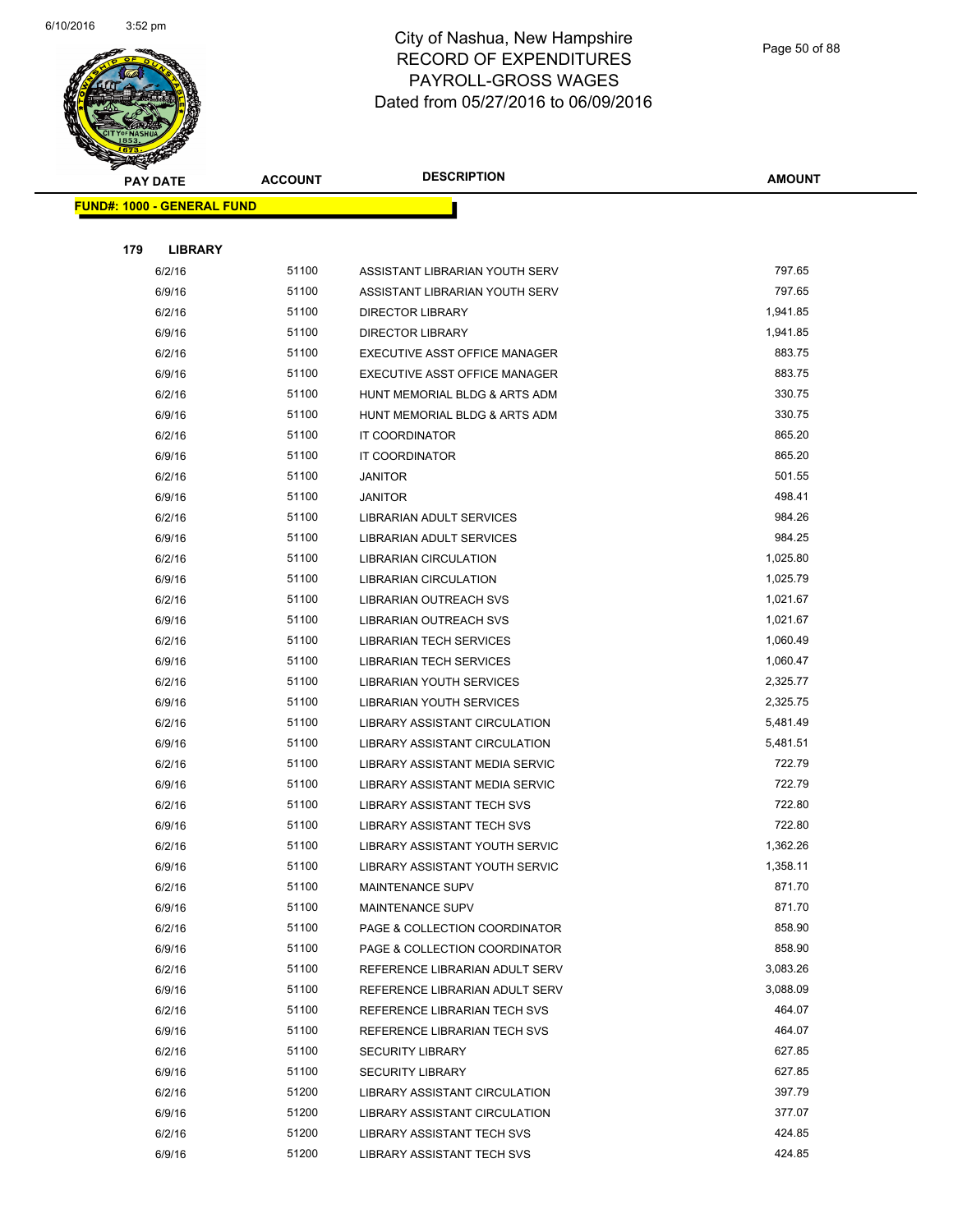$\overline{\phantom{a}}$ 



#### City of Nashua, New Hampshire RECORD OF EXPENDITURES PAYROLL-GROSS WAGES Dated from 05/27/2016 to 06/09/2016

| <b>PAY DATE</b>                   | <b>ACCOUNT</b>                        | <b>DESCRIPTION</b>                                                | <b>AMOUNT</b> |
|-----------------------------------|---------------------------------------|-------------------------------------------------------------------|---------------|
| <b>FUND#: 1000 - GENERAL FUND</b> |                                       |                                                                   |               |
|                                   |                                       |                                                                   |               |
| 179<br><b>LIBRARY</b><br>6/2/16   | 51200                                 | LIBRARY ASSISTANT YOUTH SERVIC                                    | 324.20        |
| 6/9/16                            | 51200                                 | LIBRARY ASSISTANT YOUTH SERVIC                                    | 324.20        |
|                                   | 51200                                 |                                                                   | 370.03        |
| 6/2/16                            | 51200                                 | LIBRARY PAGE YOUTH SERVICES<br><b>LIBRARY PAGE YOUTH SERVICES</b> | 393.93        |
| 6/9/16                            | 51200                                 |                                                                   | 277.90        |
| 6/2/16                            | 51200                                 | <b>LIBRARY PAGES CIRCULATION</b>                                  | 188.56        |
| 6/9/16                            | 51200                                 | LIBRARY PAGES CIRCULATION                                         | 320.95        |
| 6/2/16                            |                                       | LIBRARY PAGES MEDIA SERVICES                                      |               |
| 6/9/16                            | 51200                                 | LIBRARY PAGES MEDIA SERVICES                                      | 458.50        |
| 6/2/16                            | 51200                                 | REFERENCE LIBRARIAN ADULT SERV                                    | 225.00        |
| 6/9/16                            | 51200                                 | REFERENCE LIBRARIAN ADULT SERV                                    | 375.00        |
| 6/2/16                            | 51200                                 | <b>SECURITY LIBRARY</b>                                           | 360.00        |
| 6/9/16                            | 51200                                 | <b>SECURITY LIBRARY</b>                                           | 360.00        |
| 6/2/16                            | 51300                                 | OVERTIME-REGULAR                                                  | 124.90        |
| 6/9/16                            | 51300                                 | OVERTIME-REGULAR                                                  | 363.21        |
|                                   |                                       |                                                                   |               |
| <b>TOTAL 179 - LIBRARY</b>        |                                       |                                                                   | \$66,885.80   |
|                                   |                                       |                                                                   |               |
| 181<br>6/2/16                     | <b>COMMUNITY DEVELOPMENT</b><br>51100 | ADMINISTRATIVE ASSISTANT II                                       | 735.15        |
| 6/9/16                            | 51100                                 |                                                                   | 710.71        |
| 6/2/16                            | 51100                                 | ADMINISTRATIVE ASSISTANT II                                       | 1,873.50      |
|                                   | 51100                                 | DIRECTOR COMMUNITY DEVELOPMENT                                    | 1,929.25      |
| 6/9/16                            |                                       | DIRECTOR COMMUNITY DEVELOPMENT                                    |               |
| 6/2/16                            | 51100                                 | <b>WATERWAYS MANAGER</b>                                          | 1,364.20      |
| 6/9/16                            | 51100                                 | <b>WATERWAYS MANAGER</b>                                          | 1,364.20      |
| 6/2/16                            | 51200                                 | ADMINISTRATIVE ASSISTANT I                                        | 355.59        |
| 6/9/16                            | 51200                                 | ADMINISTRATIVE ASSISTANT I                                        | 355.59        |
| 6/2/16                            | 51400                                 | WAGES TEMP-SEASONAL                                               | 100.00        |
| 6/9/16                            | 51400                                 | <b>WAGES TEMP-SEASONAL</b>                                        | 100.00        |
|                                   | TOTAL 181 - COMMUNITY DEVELOPMENT     |                                                                   | \$8,888.19    |
| 182                               | <b>PLANNING AND ZONING</b>            |                                                                   |               |
| 6/2/16                            | 51100                                 | DEPARTMENT COORDINATOR                                            | 957.64        |
| 6/9/16                            | 51100                                 | DEPARTMENT COORDINATOR                                            | 957.65        |
| 6/2/16                            | 51100                                 | <b>DEPUTY PLANNING MANAGER</b>                                    | 2,637.70      |
| 6/9/16                            | 51100                                 | DEPUTY PLANNING MANAGER                                           | 2,637.70      |
| 6/2/16                            | 51100                                 | MANAGER PLANNING DEPT                                             | 1,935.50      |
| 6/9/16                            | 51100                                 | MANAGER PLANNING DEPT                                             | 1,935.50      |
| 6/2/16                            | 51100                                 | PLANNER I                                                         | 931.60        |
| 6/9/16                            | 51100                                 | PLANNER I                                                         | 931.60        |
| 6/2/16                            | 51100                                 | ZONING COORDINATOR                                                | 722.30        |
| 6/9/16                            | 51100                                 | ZONING COORDINATOR                                                | 722.30        |
| 6/2/16                            | 53428                                 | STENOGRAPHIC SERVICES                                             | 500.00        |
|                                   |                                       |                                                                   |               |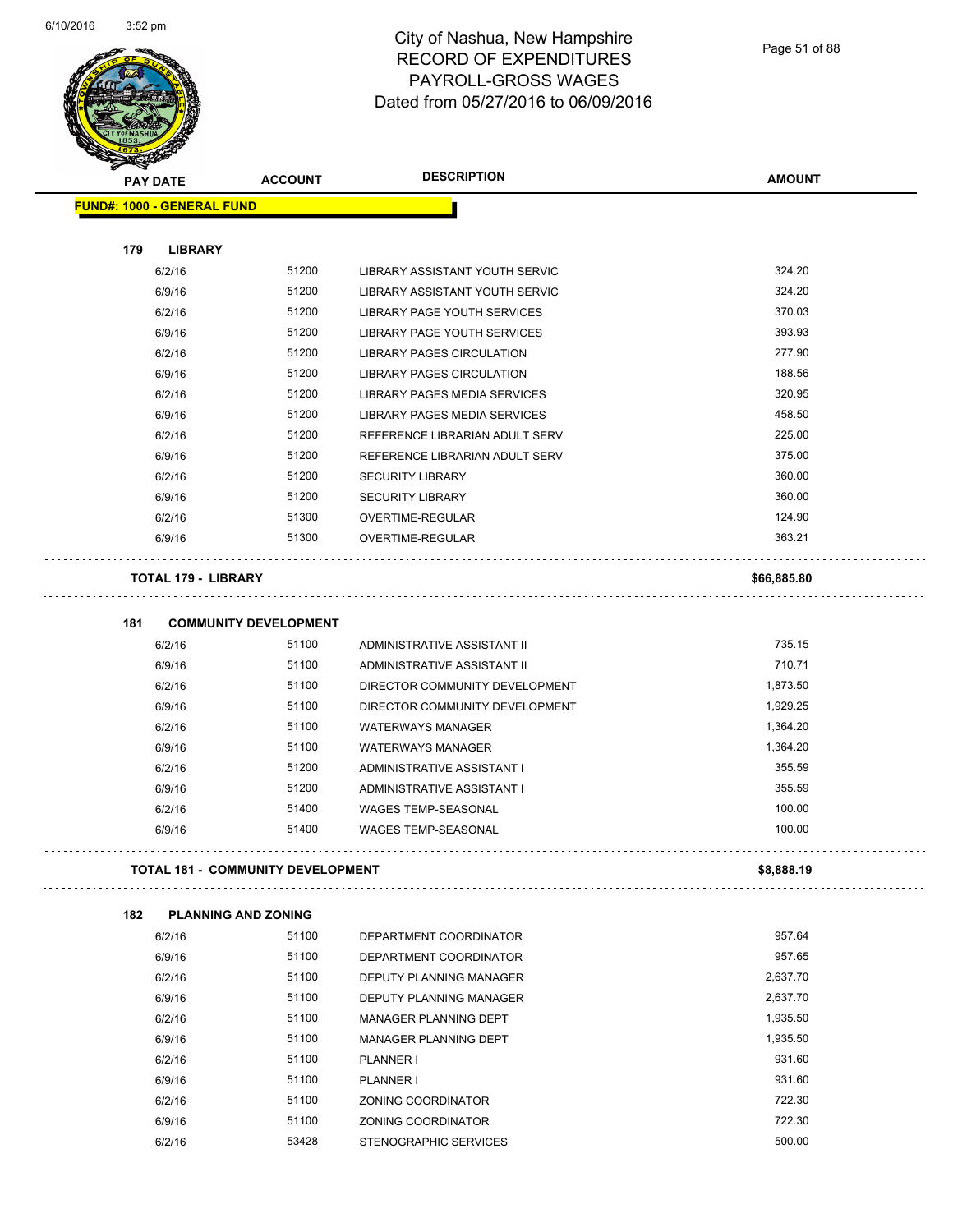| 0/10/2010 | 3:5∠ pm |                                   |                                         | City of Nashua, New Hampshire<br><b>RECORD OF EXPENDITURES</b><br>PAYROLL-GROSS WAGES<br>Dated from 05/27/2016 to 06/09/2016 | Page 52 of 88        |
|-----------|---------|-----------------------------------|-----------------------------------------|------------------------------------------------------------------------------------------------------------------------------|----------------------|
|           |         | <b>PAY DATE</b>                   | <b>ACCOUNT</b>                          | <b>DESCRIPTION</b>                                                                                                           | <b>AMOUNT</b>        |
|           |         | <b>FUND#: 1000 - GENERAL FUND</b> |                                         |                                                                                                                              |                      |
|           |         |                                   |                                         |                                                                                                                              |                      |
|           | 182     | 6/9/16                            | <b>PLANNING AND ZONING</b><br>53428     | STENOGRAPHIC SERVICES                                                                                                        | 250.00               |
|           |         |                                   |                                         |                                                                                                                              |                      |
|           |         |                                   | <b>TOTAL 182 - PLANNING AND ZONING</b>  |                                                                                                                              | \$15,119.49          |
|           | 183     |                                   | <b>ECONOMIC DEVELOPMENT</b>             |                                                                                                                              |                      |
|           |         | 6/2/16                            | 51100                                   | DIRECTOR COMMUNITY DEVELOPMENT                                                                                               | 113.22               |
|           |         | 6/2/16                            | 51100                                   | DWNTWN SPCLST & OED PGRM COOR                                                                                                | 1,110.45             |
|           |         | 6/9/16                            | 51100                                   | DWNTWN SPCLST & OED PGRM COOR                                                                                                | 855.05               |
|           |         | 6/2/16                            | 51100                                   | ECONOMIC DEV DIRECTOR                                                                                                        | 1,929.25             |
|           |         | 6/9/16                            | 51100                                   | <b>ECONOMIC DEV DIRECTOR</b>                                                                                                 | 1,929.25             |
|           |         |                                   | <b>TOTAL 183 - ECONOMIC DEVELOPMENT</b> |                                                                                                                              | \$5,937.22           |
|           |         |                                   |                                         |                                                                                                                              |                      |
|           | 191     | <b>SCHOOL</b>                     |                                         |                                                                                                                              |                      |
|           |         | 6/2/16                            | 51100                                   | ASSISTANT DIRECTOR BUSINESS                                                                                                  | 3,008.20             |
|           |         | 6/2/16                            | 51100                                   | ASSISTANT PRINCIPAL AMH                                                                                                      | 1,403.80             |
|           |         | 6/2/16                            | 51100                                   | ASSISTANT PRINCIPAL BIC                                                                                                      | 3,048.10             |
|           |         | 6/2/16                            | 51100                                   | ASSISTANT PRINCIPAL BIR                                                                                                      | 1,427.90             |
|           |         | 6/2/16                            | 51100                                   | ASSISTANT PRINCIPAL BRO                                                                                                      | 1,475.90             |
|           |         | 6/2/16                            | 51100                                   | ASSISTANT PRINCIPAL CHARL                                                                                                    | 3,096.20             |
|           |         | 6/2/16                            | 51100<br>51100                          | ASSISTANT PRINCIPAL DR CRSP                                                                                                  | 1,500.00<br>6,817.40 |
|           |         | 6/2/16<br>6/2/16                  | 51100                                   | ASSISTANT PRINCIPAL ELM<br>ASSISTANT PRINCIPAL FES                                                                           | 3,096.20             |
|           |         | 6/2/16                            | 51100                                   | ASSISTANT PRINCIPAL FMS                                                                                                      | 3,413.50             |
|           |         | 6/2/16                            | 51100                                   | ASSISTANT PRINCIPAL LEDGE                                                                                                    | 627.50               |
|           |         | 6/2/16                            | 51100                                   | ASSISTANT PRINCIPAL MDE                                                                                                      | 3,048.10             |
|           |         | 6/2/16                            | 51100                                   | ASSISTANT PRINCIPAL MTP                                                                                                      | 3,000.00             |
|           |         | 6/2/16                            | 51100                                   | ASSISTANT PRINCIPAL NHN                                                                                                      | 12,632.20            |
|           |         | 6/2/16                            | 51100                                   | ASSISTANT PRINCIPAL NHS                                                                                                      | 12,973.40            |
|           |         | 6/2/16                            | 51100                                   | ASSISTANT PRINCIPAL PMS                                                                                                      | 3,413.50             |
|           |         | 6/2/16                            | 51100                                   | ASSISTANT PRINCIPAL SHE                                                                                                      | 1,475.90             |
|           |         | 6/2/16                            | 51100                                   | ASSISTANT SUPERINTENDENT                                                                                                     | 8,590.50             |
|           |         | 6/2/16                            | 51100                                   | ASST DIRECTOR PLANT OPS                                                                                                      | 4,526.80             |
|           |         | 6/2/16                            | 51100                                   | <b>ASST DIRECTOR SPED</b>                                                                                                    | 6,016.90             |
|           |         | 6/2/16                            | 51100                                   | ASST SYSTEMS ADMIN FULL YEAR                                                                                                 | 11,157.00            |
|           |         | 6/2/16                            | 51100                                   | ASST SYSTEMS ADMIN SCH YEAR                                                                                                  | 791.20               |
|           |         | 6/9/16                            | 51100                                   | ASST SYSTEMS ADMIN SCH YEAR                                                                                                  | 627.31               |
|           |         | 6/2/16                            | 51100                                   | ATTENDANCE OFFICER                                                                                                           | 2,360.60             |
|           |         | 6/2/16                            | 51100                                   | CAREER CENTER COORD NHN                                                                                                      | 1,537.30             |
|           |         | 6/2/16                            | 51100                                   | CHIEF OPERATING OFFICER                                                                                                      | 4,094.60             |
|           |         | 6/2/16                            | 51100                                   | CLERICAL ACADEMY NHN                                                                                                         | 2,873.34             |
|           |         | 6/9/16                            | 51100                                   | CLERICAL ACADEMY NHN                                                                                                         | 2,873.35             |
|           |         | 6/2/16                            | 51100                                   | CLERICAL ACADEMY NHS                                                                                                         | 2,127.36             |

6/10/2016 3:52 pm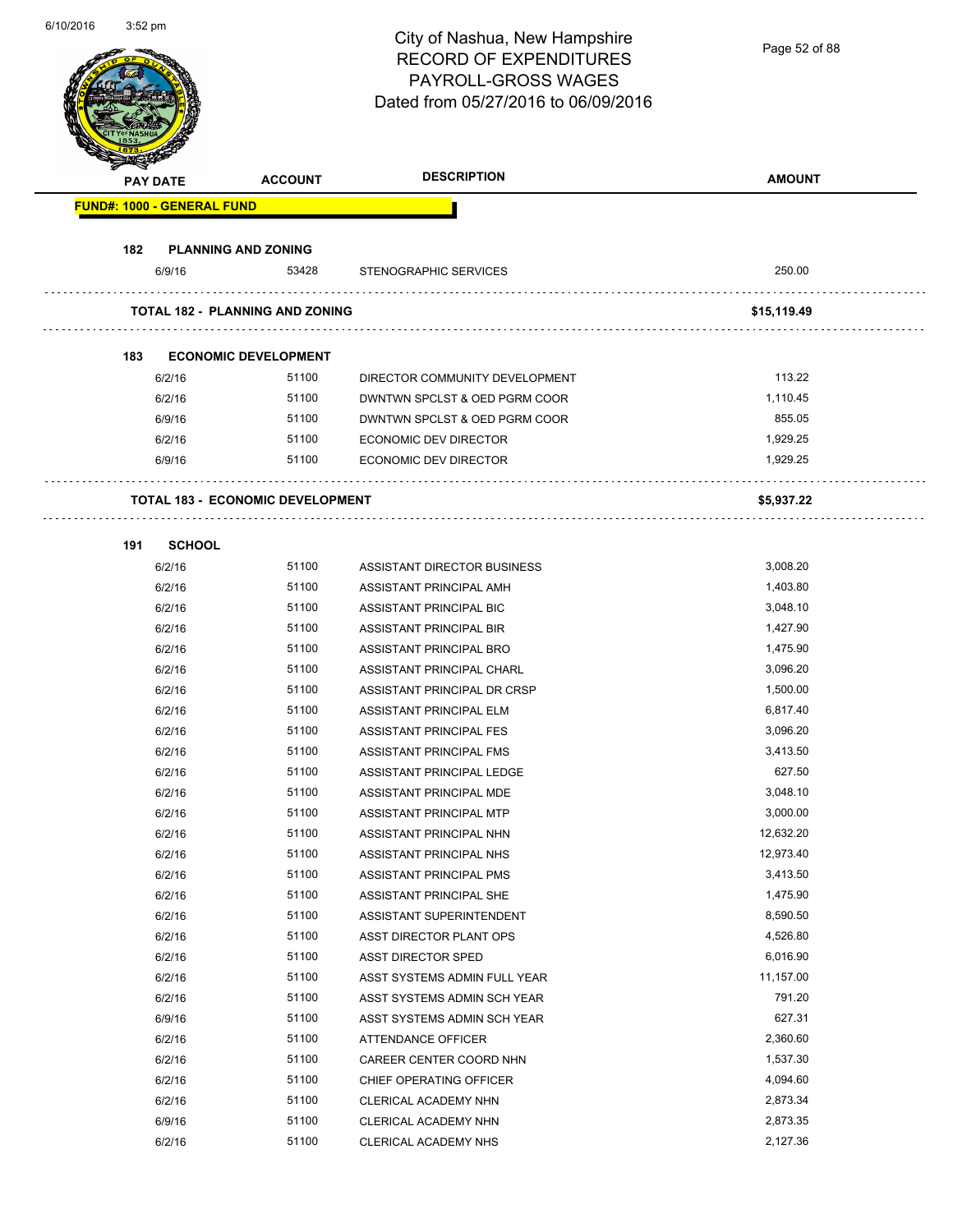

Page 53 of 88

|     | <b>PAY DATE</b>                   | <b>ACCOUNT</b> | <b>DESCRIPTION</b>                                             | <b>AMOUNT</b>      |
|-----|-----------------------------------|----------------|----------------------------------------------------------------|--------------------|
|     | <b>FUND#: 1000 - GENERAL FUND</b> |                |                                                                |                    |
|     |                                   |                |                                                                |                    |
| 191 | <b>SCHOOL</b>                     |                |                                                                |                    |
|     | 6/9/16                            | 51100          | CLERICAL ACADEMY NHS                                           | 2,045.48           |
|     | 6/2/16                            | 51100          | CLERICAL ADULT ED NHN                                          | 763.40             |
|     | 6/9/16                            | 51100          | CLERICAL ADULT ED NHN                                          | 755.35             |
|     | 6/2/16                            | 51100          | <b>CLERICAL ASST SUPER SUP</b>                                 | 1,318.71           |
|     | 6/9/16                            | 51100          | CLERICAL ASST SUPER SUP                                        | 1,318.72           |
|     | 6/2/16                            | 51100          | <b>CLERICAL ATHLETIC NHN</b>                                   | 712.14             |
|     | 6/9/16                            | 51100          | <b>CLERICAL ATHLETIC NHN</b>                                   | 731.65             |
|     | 6/2/16                            | 51100          | CLERICAL ATHLETIC NHS                                          | 756.40             |
|     | 6/9/16                            | 51100          | <b>CLERICAL ATHLETIC NHS</b>                                   | 756.40             |
|     | 6/2/16                            | 51100          | <b>CLERICAL BUSINESS</b>                                       | 3,773.75           |
|     | 6/9/16                            | 51100          | <b>CLERICAL BUSINESS</b>                                       | 3,773.73           |
|     | 6/2/16                            | 51100          | CLERICAL CHIEF OP OFFICER SUP                                  | 826.29             |
|     | 6/9/16                            | 51100          | CLERICAL CHIEF OP OFFICER SUP                                  | 826.30             |
|     | 6/2/16                            | 51100          | <b>CLERICAL CTE NHN</b>                                        | 644.94             |
|     | 6/9/16                            | 51100          | <b>CLERICAL CTE NHN</b>                                        | 592.64             |
|     | 6/2/16                            | 51100          | CLERICAL CTE NHS                                               | 767.65             |
|     | 6/9/16                            | 51100          | CLERICAL CTE NHS                                               | 767.65             |
|     | 6/2/16                            | 51100          | CLERICAL GUIDANCE ELM                                          | 767.65             |
|     | 6/9/16                            | 51100          | <b>CLERICAL GUIDANCE ELM</b>                                   | 767.65             |
|     | 6/2/16                            | 51100          | <b>CLERICAL GUIDANCE NHN</b>                                   | 1,948.56           |
|     | 6/9/16                            | 51100          | <b>CLERICAL GUIDANCE NHN</b>                                   | 1,865.77           |
|     | 6/2/16                            | 51100          | <b>CLERICAL GUIDANCE NHS</b>                                   | 2,073.87           |
|     | 6/9/16                            | 51100          | <b>CLERICAL GUIDANCE NHS</b>                                   | 2,232.52           |
|     | 6/2/16                            | 51100          | <b>CLERICAL HUMAN RESOURCES</b>                                | 2,141.68           |
|     | 6/9/16                            | 51100          | <b>CLERICAL HUMAN RESOURCES</b>                                | 2,136.58           |
|     | 6/2/16                            | 51100          | <b>CLERICAL PAYROLL SUP</b>                                    | 687.40             |
|     | 6/9/16                            | 51100          | <b>CLERICAL PAYROLL SUP</b>                                    | 687.40             |
|     | 6/2/16                            | 51100          | <b>CLERICAL PLANT OPS</b>                                      | 687.40             |
|     | 6/9/16                            | 51100<br>51100 | <b>CLERICAL PLANT OPS</b>                                      | 687.40<br>1,331.87 |
|     | 6/2/16                            |                | CLERICAL PRINCIPAL AMH                                         | 1,336.46           |
|     | 6/9/16<br>6/2/16                  | 51100<br>51100 | <b>CLERICAL PRINCIPAL AMH</b><br><b>CLERICAL PRINCIPAL BIC</b> | 1,375.54           |
|     | 6/9/16                            | 51100          | <b>CLERICAL PRINCIPAL BIC</b>                                  | 1,385.30           |
|     | 6/2/16                            | 51100          | <b>CLERICAL PRINCIPAL BIR</b>                                  | 1,535.30           |
|     | 6/9/16                            | 51100          | <b>CLERICAL PRINCIPAL BIR</b>                                  | 1,535.30           |
|     | 6/2/16                            | 51100          | <b>CLERICAL PRINCIPAL BRO</b>                                  | 1,494.36           |
|     | 6/9/16                            | 51100          | CLERICAL PRINCIPAL BRO                                         | 1,530.18           |
|     | 6/2/16                            | 51100          | CLERICAL PRINCIPAL CHA                                         | 1,374.80           |
|     | 6/9/16                            | 51100          | CLERICAL PRINCIPAL CHA                                         | 1,374.80           |
|     | 6/2/16                            | 51100          | <b>CLERICAL PRINCIPAL DRC</b>                                  | 1,410.05           |
|     | 6/9/16                            | 51100          | <b>CLERICAL PRINCIPAL DRC</b>                                  | 1,410.05           |
|     | 6/2/16                            | 51100          | CLERICAL PRINCIPAL ELM                                         | 2,803.04           |
|     | 6/9/16                            | 51100          | <b>CLERICAL PRINCIPAL ELM</b>                                  | 2,644.46           |
|     | 6/2/16                            | 51100          | <b>CLERICAL PRINCIPAL FES</b>                                  | 1,488.05           |
|     |                                   |                |                                                                |                    |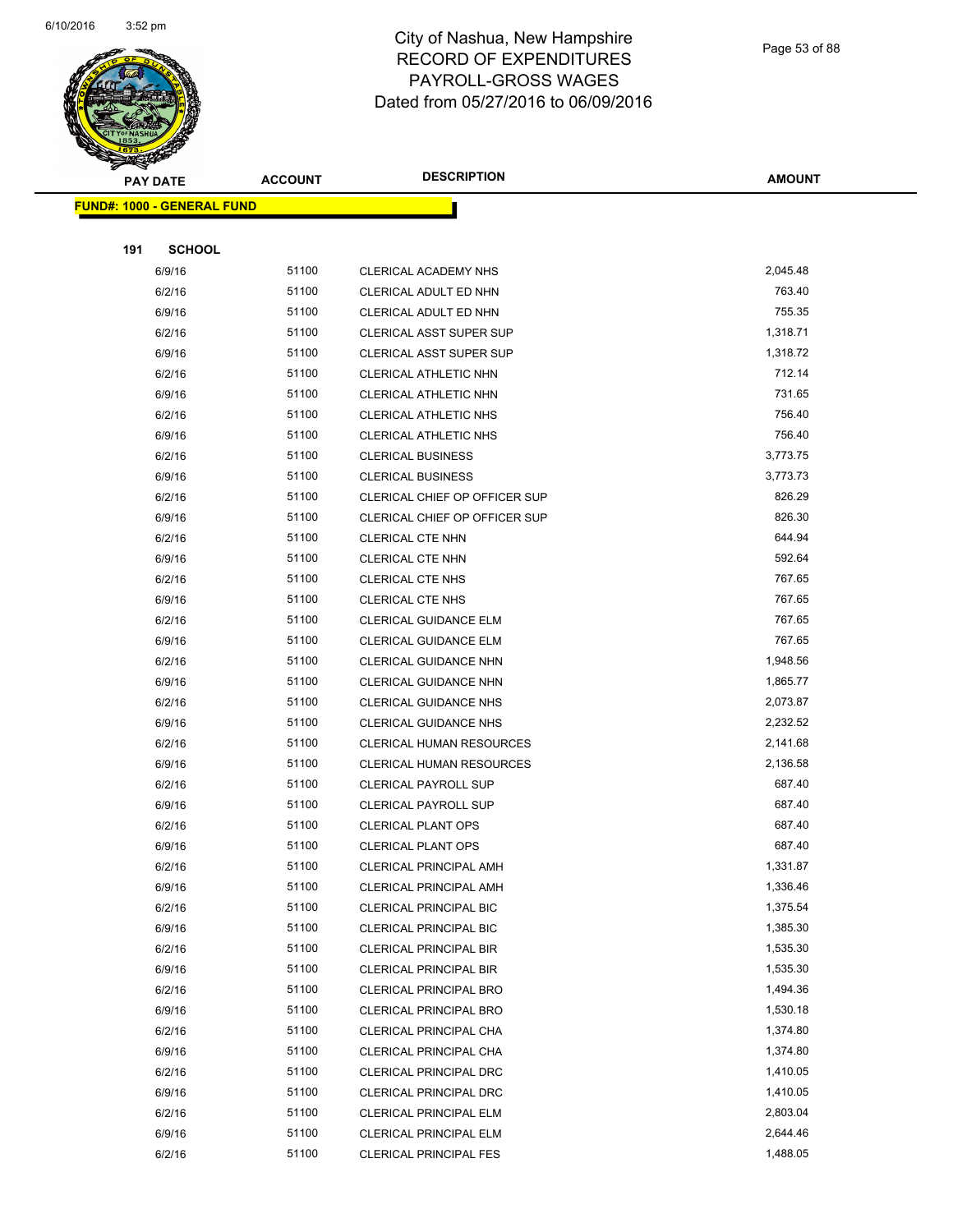

|     | <b>PAY DATE</b>                    | <b>ACCOUNT</b> | <b>DESCRIPTION</b>                                                 | <b>AMOUNT</b>    |
|-----|------------------------------------|----------------|--------------------------------------------------------------------|------------------|
|     | <u> FUND#: 1000 - GENERAL FUND</u> |                |                                                                    |                  |
|     |                                    |                |                                                                    |                  |
| 191 | <b>SCHOOL</b>                      |                |                                                                    |                  |
|     | 6/9/16                             | 51100          | <b>CLERICAL PRINCIPAL FES</b>                                      | 1,411.21         |
|     | 6/2/16                             | 51100          | <b>CLERICAL PRINCIPAL FMS</b>                                      | 1,800.68         |
|     | 6/9/16                             | 51100          | <b>CLERICAL PRINCIPAL FMS</b>                                      | 1,800.69         |
|     | 6/2/16                             | 51100          | CLERICAL PRINCIPAL LDG                                             | 1,407.80         |
|     | 6/9/16                             | 51100          | <b>CLERICAL PRINCIPAL LDG</b>                                      | 1,393.39         |
|     | 6/2/16                             | 51100          | CLERICAL PRINCIPAL MDE                                             | 1,524.05         |
|     | 6/9/16                             | 51100          | CLERICAL PRINCIPAL MDE                                             | 1,524.05         |
|     | 6/2/16                             | 51100          | <b>CLERICAL PRINCIPAL MTP</b>                                      | 1,452.05         |
|     | 6/9/16                             | 51100          | <b>CLERICAL PRINCIPAL MTP</b>                                      | 1,452.05         |
|     | 6/2/16                             | 51100          | <b>CLERICAL PRINCIPAL NHN</b>                                      | 1,407.80         |
|     | 6/9/16                             | 51100          | CLERICAL PRINCIPAL NHN                                             | 1,407.80         |
|     | 6/2/16                             | 51100          | <b>CLERICAL PRINCIPAL NHS</b>                                      | 2,541.37         |
|     | 6/9/16                             | 51100          | <b>CLERICAL PRINCIPAL NHS</b>                                      | 2,292.99         |
|     | 6/2/16                             | 51100          | <b>CLERICAL PRINCIPAL NSE</b>                                      | 1,478.66         |
|     | 6/9/16                             | 51100          | <b>CLERICAL PRINCIPAL NSE</b>                                      | 1,442.17         |
|     | 6/2/16                             | 51100          | <b>CLERICAL PRINCIPAL PMS</b>                                      | 2,063.70         |
|     | 6/9/16                             | 51100          | <b>CLERICAL PRINCIPAL PMS</b>                                      | 2,063.70         |
|     | 6/2/16                             | 51100          | <b>CLERICAL PRINCIPAL SHE</b>                                      | 1,494.35         |
|     | 6/9/16                             | 51100          | CLERICAL PRINCIPAL SHE                                             | 1,535.28         |
|     | 6/2/16                             | 51100          | CLERICAL RECEPTIONIST NHN                                          | 767.65           |
|     | 6/9/16                             | 51100          | CLERICAL RECEPTIONIST NHN                                          | 767.65           |
|     | 6/2/16                             | 51100          | CLERICAL RECEPTIONIST NHS                                          | 715.58           |
|     | 6/9/16                             | 51100          | CLERICAL RECEPTIONIST NHS                                          | 725.20           |
|     | 6/2/16                             | 51100          | CLERICAL SPECIAL ED NHN                                            | 653.65           |
|     | 6/9/16                             | 51100          | CLERICAL SPECIAL ED NHN                                            | 653.65           |
|     | 6/2/16                             | 51100          | CLERICAL SPECIAL ED NHS                                            | 649.29           |
|     | 6/9/16                             | 51100          | CLERICAL SPECIAL ED NHS                                            | 640.57           |
|     | 6/2/16                             | 51100          | CLERICAL SPECIAL ED SUP                                            | 1,535.30         |
|     | 6/9/16                             | 51100          | CLERICAL SPECIAL ED SUP                                            | 1,535.30         |
|     | 6/2/16                             | 51100          | CLERICAL STUDENT SERV SUP                                          | 815.36           |
|     | 6/9/16                             | 51100          | <b>CLERICAL STUDENT SERV SUP</b>                                   | 815.36           |
|     | 6/2/16                             | 51100          | CLERICAL SUPERINTENDANT HRLY                                       | 683.56           |
|     | 6/9/16                             | 51100          | CLERICAL SUPERINTENDANT HRLY                                       | 683.55           |
|     | 6/2/16                             | 51100          | CLERICAL SUPERINTENDANT SUP                                        | 1,692.30         |
|     | 6/2/16                             | 51100<br>51100 | <b>CLERICAL TRANSPORTATION SUP</b>                                 | 374.75<br>379.10 |
|     | 6/9/16<br>6/2/16                   | 51100          | <b>CLERICAL TRANSPORTATION SUP</b><br><b>CURRICULUM SUPERVISOR</b> | 5,809.00         |
|     | 6/2/16                             | 51100          | <b>CUSTODIAN AMH</b>                                               | 2,058.35         |
|     | 6/9/16                             | 51100          | <b>CUSTODIAN AMH</b>                                               | 2,080.06         |
|     | 6/2/16                             | 51100          | <b>CUSTODIAN ASST HEAD ELM</b>                                     | 791.20           |
|     | 6/9/16                             | 51100          | <b>CUSTODIAN ASST HEAD ELM</b>                                     | 791.20           |
|     | 6/2/16                             | 51100          | <b>CUSTODIAN ASST HEAD FMS</b>                                     | 791.20           |
|     | 6/9/16                             | 51100          | <b>CUSTODIAN ASST HEAD FMS</b>                                     | 791.20           |
|     | 6/2/16                             | 51100          | CUSTODIAN ASST HEAD NHN                                            | 1,736.80         |
|     |                                    |                |                                                                    |                  |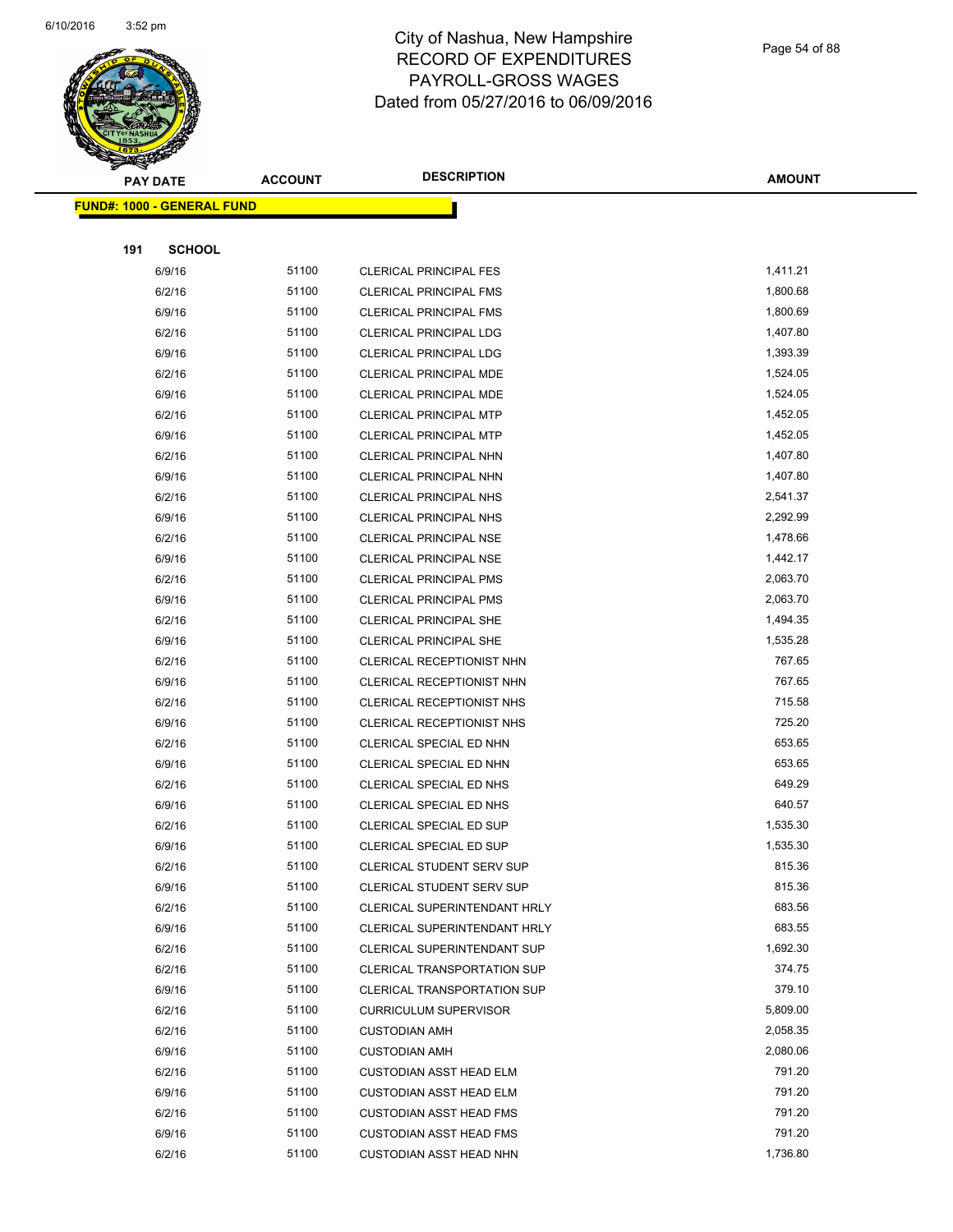

Page 55 of 88

| <b>PAY DATE</b>                   | <b>ACCOUNT</b> | <b>DESCRIPTION</b>             | <b>AMOUNT</b> |
|-----------------------------------|----------------|--------------------------------|---------------|
| <b>FUND#: 1000 - GENERAL FUND</b> |                |                                |               |
|                                   |                |                                |               |
| 191<br><b>SCHOOL</b>              |                |                                |               |
| 6/9/16                            | 51100          | <b>CUSTODIAN ASST HEAD NHN</b> | 1,736.80      |
| 6/2/16                            | 51100          | <b>CUSTODIAN ASST HEAD NHS</b> | 1,736.80      |
| 6/9/16                            | 51100          | <b>CUSTODIAN ASST HEAD NHS</b> | 1,736.80      |
| 6/2/16                            | 51100          | <b>CUSTODIAN ASST HEAD PMS</b> | 791.20        |
| 6/9/16                            | 51100          | <b>CUSTODIAN ASST HEAD PMS</b> | 791.20        |
| 6/2/16                            | 51100          | <b>CUSTODIAN BIC</b>           | 1,671.85      |
| 6/9/16                            | 51100          | <b>CUSTODIAN BIC</b>           | 1,671.86      |
| 6/2/16                            | 51100          | <b>CUSTODIAN BIR</b>           | 2,126.78      |
| 6/9/16                            | 51100          | <b>CUSTODIAN BIR</b>           | 2,122.96      |
| 6/2/16                            | 51100          | <b>CUSTODIAN BRO</b>           | 1,045.97      |
| 6/9/16                            | 51100          | <b>CUSTODIAN BRO</b>           | 1,296.36      |
| 6/2/16                            | 51100          | <b>CUSTODIAN CHA</b>           | 694.80        |
| 6/9/16                            | 51100          | <b>CUSTODIAN CHA</b>           | 694.81        |
| 6/2/16                            | 51100          | <b>CUSTODIAN DRC</b>           | 1,389.60      |
| 6/9/16                            | 51100          | <b>CUSTODIAN DRC</b>           | 1,111.68      |
| 6/2/16                            | 51100          | <b>CUSTODIAN ELM</b>           | 5,867.34      |
| 6/9/16                            | 51100          | <b>CUSTODIAN ELM</b>           | 5,860.66      |
| 6/2/16                            | 51100          | <b>CUSTODIAN FES</b>           | 1,389.60      |
| 6/9/16                            | 51100          | <b>CUSTODIAN FES</b>           | 1,389.60      |
| 6/2/16                            | 51100          | <b>CUSTODIAN FMS</b>           | 2,827.76      |
| 6/9/16                            | 51100          | <b>CUSTODIAN FMS</b>           | 2,827.76      |
| 6/2/16                            | 51100          | <b>CUSTODIAN HEAD AMH</b>      | 791.20        |
| 6/9/16                            | 51100          | <b>CUSTODIAN HEAD AMH</b>      | 791.20        |
| 6/2/16                            | 51100          | <b>CUSTODIAN HEAD BIC</b>      | 791.20        |
| 6/9/16                            | 51100          | <b>CUSTODIAN HEAD BIC</b>      | 791.20        |
| 6/9/16                            | 51100          | <b>CUSTODIAN HEAD BIR</b>      | 1,582.40      |
| 6/2/16                            | 51100          | <b>CUSTODIAN HEAD BRO</b>      | 321.45        |
| 6/9/16                            | 51100          | <b>CUSTODIAN HEAD BRO</b>      | 321.43        |
| 6/2/16                            | 51100          | <b>CUSTODIAN HEAD CHA</b>      | 791.20        |
| 6/9/16                            | 51100          | <b>CUSTODIAN HEAD CHA</b>      | 791.20        |
| 6/2/16                            | 51100          | <b>CUSTODIAN HEAD DRC</b>      | 791.20        |
| 6/9/16                            | 51100          | <b>CUSTODIAN HEAD DRC</b>      | 791.20        |
| 6/2/16                            | 51100          | <b>CUSTODIAN HEAD ELM</b>      | 937.60        |
| 6/9/16                            | 51100          | <b>CUSTODIAN HEAD ELM</b>      | 937.60        |
| 6/2/16                            | 51100          | <b>CUSTODIAN HEAD FES</b>      | 791.20        |
| 6/9/16                            | 51100          | <b>CUSTODIAN HEAD FES</b>      | 791.20        |
| 6/2/16                            | 51100          | <b>CUSTODIAN HEAD FMS</b>      | 937.60        |
| 6/9/16                            | 51100          | <b>CUSTODIAN HEAD FMS</b>      | 937.60        |
| 6/2/16                            | 51100          | <b>CUSTODIAN HEAD LDG</b>      | 791.20        |
| 6/9/16                            | 51100          | <b>CUSTODIAN HEAD LDG</b>      | 791.20        |
| 6/2/16                            | 51100          | <b>CUSTODIAN HEAD MDE</b>      | 791.20        |
| 6/9/16                            | 51100          | <b>CUSTODIAN HEAD MDE</b>      | 791.20        |
| 6/2/16                            | 51100          | <b>CUSTODIAN HEAD MTP</b>      | 791.20        |
| 6/9/16                            | 51100          | <b>CUSTODIAN HEAD MTP</b>      | 791.20        |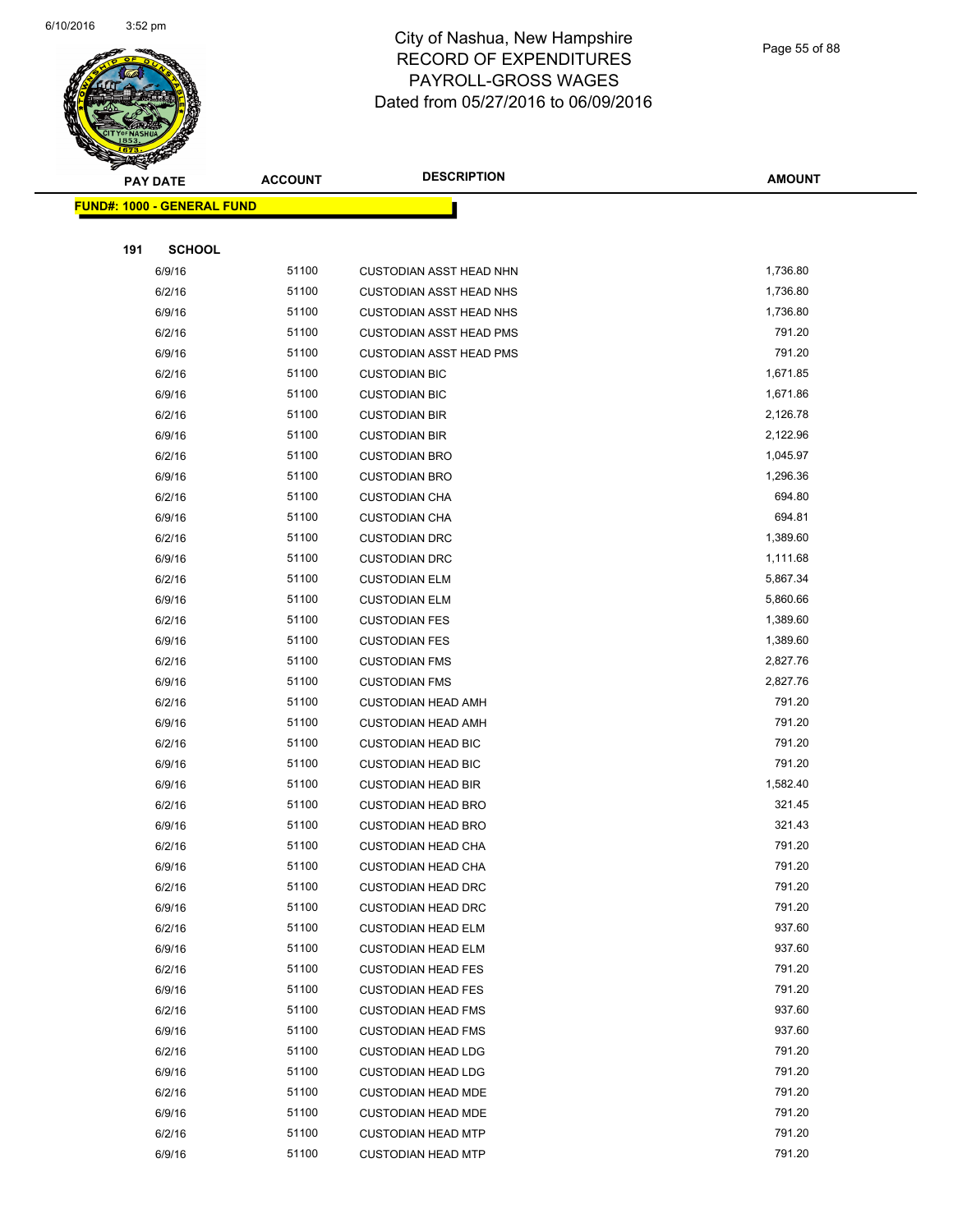

Page 56 of 88

| <b>PAY DATE</b>                   | <b>ACCOUNT</b> | <b>DESCRIPTION</b>                              | <b>AMOUNT</b>        |
|-----------------------------------|----------------|-------------------------------------------------|----------------------|
| <b>FUND#: 1000 - GENERAL FUND</b> |                |                                                 |                      |
|                                   |                |                                                 |                      |
| 191<br><b>SCHOOL</b>              |                |                                                 |                      |
| 6/2/16                            | 51100          | <b>CUSTODIAN HEAD NHN</b>                       | 943.20               |
| 6/9/16                            | 51100          | <b>CUSTODIAN HEAD NHN</b>                       | 943.20               |
| 6/2/16                            | 51100          | <b>CUSTODIAN HEAD NHS</b>                       | 943.20               |
| 6/9/16                            | 51100          | <b>CUSTODIAN HEAD NHS</b>                       | 943.20               |
| 6/2/16                            | 51100          | <b>CUSTODIAN HEAD NSE</b>                       | 553.84               |
| 6/9/16                            | 51100          | <b>CUSTODIAN HEAD NSE</b>                       | 751.64               |
| 6/2/16                            | 51100          | <b>CUSTODIAN HEAD PMS</b>                       | 937.60               |
| 6/9/16                            | 51100          | <b>CUSTODIAN HEAD PMS</b>                       | 550.84               |
| 6/2/16                            | 51100          | <b>CUSTODIAN HEAD SHE</b>                       | 197.80               |
| 6/9/16                            | 51100          | <b>CUSTODIAN HEAD SHE</b>                       | 197.80               |
| 6/2/16                            | 51100          | <b>CUSTODIAN LDG</b>                            | 2,093.09             |
| 6/9/16                            | 51100          | <b>CUSTODIAN LDG</b>                            | 2,084.40             |
| 6/2/16                            | 51100          | <b>CUSTODIAN MDE</b>                            | 1,671.85             |
| 6/9/16                            | 51100          | <b>CUSTODIAN MDE</b>                            | 1,389.60             |
| 6/2/16                            | 51100          | <b>CUSTODIAN MTP</b>                            | 1,389.61             |
| 6/9/16                            | 51100          | <b>CUSTODIAN MTP</b>                            | 1,389.60             |
| 6/2/16                            | 51100          | <b>CUSTODIAN NHN</b>                            | 9,626.69             |
| 6/9/16                            | 51100          | <b>CUSTODIAN NHN</b>                            | 9,660.77             |
| 6/2/16                            | 51100          | <b>CUSTODIAN NHS</b>                            | 10,290.64            |
| 6/9/16                            | 51100          | <b>CUSTODIAN NHS</b>                            | 9,752.17             |
| 6/2/16                            | 51100          | <b>CUSTODIAN NSE</b>                            | 1,466.72             |
| 6/9/16                            | 51100          | <b>CUSTODIAN NSE</b>                            | 1,250.64             |
| 6/2/16                            | 51100          | <b>CUSTODIAN PMS</b>                            | 2,019.27             |
| 6/9/16                            | 51100          | <b>CUSTODIAN PMS</b>                            | 2,129.41             |
| 6/2/16                            | 51100          | <b>CUSTODIAN SHE</b>                            | 2,180.80             |
| 6/9/16                            | 51100          | <b>CUSTODIAN SHE</b>                            | 2,180.80             |
| 6/2/16                            | 51100          | <b>CUSTODIAN WID</b>                            | 996.33               |
| 6/9/16                            | 51100          | <b>CUSTODIAN WID</b>                            | 964.03               |
| 6/2/16                            | 51100          | DATA ANALYST                                    | 1,831.00             |
| 6/2/16                            | 51100          | <b>DIRECTOR ADULT ED</b>                        | 3,199.50             |
| 6/2/16                            | 51100<br>51100 | <b>DIRECTOR ATHLETICS</b>                       | 3,519.40<br>3,128.80 |
| 6/2/16<br>6/2/16                  | 51100          | DIRECTOR COM GRANTS<br><b>DIRECTOR GUIDANCE</b> | 6,068.90             |
| 6/2/16                            | 51100          | DIRECTOR HUMAN RESOURCES                        | 3,241.10             |
| 6/2/16                            | 51100          | DIRECTOR PLANT OPS                              | 3,653.30             |
| 6/2/16                            | 51100          | DIRECTOR PRE SCHOOL                             | 2,808.90             |
| 6/2/16                            | 51100          | DIRECTOR SPECIAL ED                             | 3,730.80             |
| 6/2/16                            | 51100          | DIRECTOR STUDENT SERVICES                       | 3,262.20             |
| 6/2/16                            | 51100          | DIRECTOR TECHNOLOGY                             | 4,109.00             |
| 6/2/16                            | 51100          | DIRECTOR TRANSPORTATION                         | 3,105.50             |
| 6/2/16                            | 51100          | DIRECTOR VOCATIONAL                             | 7,172.80             |
| 6/2/16                            | 51100          | DW TECHNOLOGY PEER COACH                        | 2,602.90             |
| 6/2/16                            | 51100          | E-BLOCK TECHNICAL PARA                          | 723.64               |
| 6/9/16                            | 51100          | E-BLOCK TECHNICAL PARA                          | 577.08               |
|                                   |                |                                                 |                      |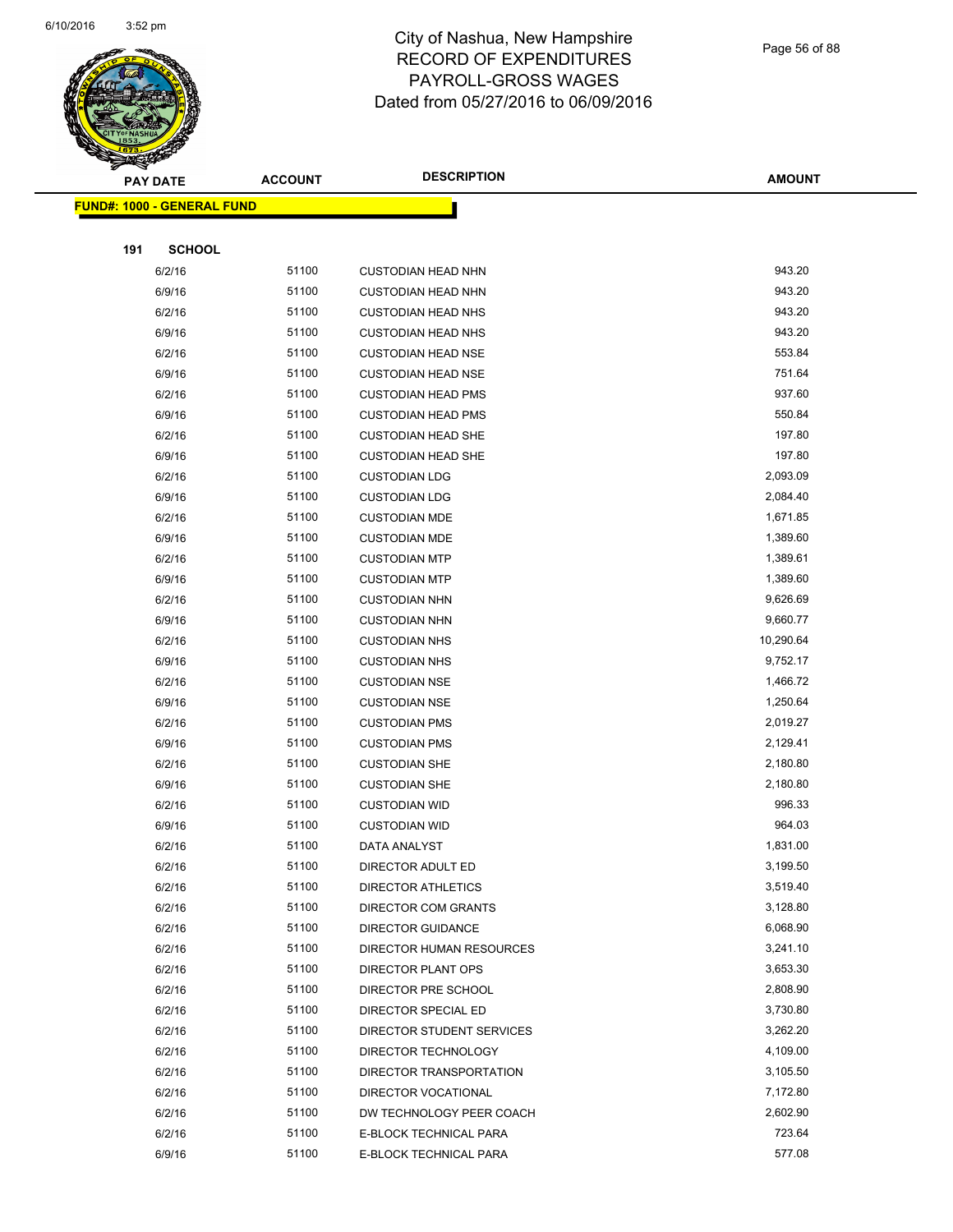

Page 57 of 88

|     | <b>PAY DATE</b>                   | <b>ACCOUNT</b> | <b>DESCRIPTION</b>            | <b>AMOUNT</b> |
|-----|-----------------------------------|----------------|-------------------------------|---------------|
|     | <b>FUND#: 1000 - GENERAL FUND</b> |                |                               |               |
|     |                                   |                |                               |               |
| 191 | <b>SCHOOL</b>                     |                |                               |               |
|     | 6/2/16                            | 51100          | ELL OUTREACH WORKER           | 1,631.70      |
|     | 6/2/16                            | 51100          | ELL OUTREACH WORKER HOURLY    | 200.00        |
|     | 6/9/16                            | 51100          | ELL OUTREACH WORKER HOURLY    | 300.00        |
|     | 6/2/16                            | 51100          | GUIDANCE COUNSELOR AMH        | 753.76        |
|     | 6/2/16                            | 51100          | GUIDANCE COUNSELOR BIC        | 1,885.00      |
|     | 6/2/16                            | 51100          | <b>GUIDANCE COUNSELOR BIR</b> | 2,945.00      |
|     | 6/2/16                            | 51100          | <b>GUIDANCE COUNSELOR BRO</b> | 1,195.50      |
|     | 6/2/16                            | 51100          | GUIDANCE COUNSELOR CHA        | 2,873.00      |
|     | 6/2/16                            | 51100          | GUIDANCE COUNSELOR DRC        | 2,782.90      |
|     | 6/2/16                            | 51100          | <b>GUIDANCE COUNSELOR ELM</b> | 11,121.36     |
|     | 6/2/16                            | 51100          | <b>GUIDANCE COUNSELOR FES</b> | 2,782.90      |
|     | 6/2/16                            | 51100          | <b>GUIDANCE COUNSELOR FMS</b> | 5,624.10      |
|     | 6/2/16                            | 51100          | GUIDANCE COUNSELOR LDG        | 2,761.40      |
|     | 6/2/16                            | 51100          | <b>GUIDANCE COUNSELOR MDE</b> | 2,289.00      |
|     | 6/2/16                            | 51100          | <b>GUIDANCE COUNSELOR MTP</b> | 2,782.90      |
|     | 6/2/16                            | 51100          | GUIDANCE COUNSELOR NHN        | 17,244.90     |
|     | 6/2/16                            | 51100          | GUIDANCE COUNSELOR NHS        | 19,374.32     |
|     | 6/2/16                            | 51100          | GUIDANCE COUNSELOR NSE        | 2,782.90      |
|     | 6/2/16                            | 51100          | GUIDANCE COUNSELOR PMS        | 8,161.00      |
|     | 6/2/16                            | 51100          | GUIDANCE COUNSELOR SHE        | 2,674.80      |
|     | 6/2/16                            | 51100          | JOB DEVELOPER SPED NHN        | 2,873.00      |
|     | 6/2/16                            | 51100          | <b>LIBRARIAN AMH</b>          | 2,746.80      |
|     | 6/2/16                            | 51100          | <b>LIBRARIAN BIC</b>          | 1,523.30      |
|     | 6/2/16                            | 51100          | <b>LIBRARIAN BIR</b>          | 1,949.70      |
|     | 6/2/16                            | 51100          | <b>LIBRARIAN BRO</b>          | 1,810.20      |
|     | 6/2/16                            | 51100          | <b>LIBRARIAN CHA</b>          | 2,873.00      |
|     | 6/2/16                            | 51100          | <b>LIBRARIAN DRC</b>          | 2,002.60      |
|     | 6/2/16                            | 51100          | <b>LIBRARIAN ELM</b>          | 1,819.60      |
|     | 6/2/16                            | 51100          | <b>LIBRARIAN FES</b>          | 2,304.10      |
|     | 6/2/16                            | 51100          | <b>LIBRARIAN FMS</b>          | 3,288.90      |
|     | 6/2/16                            | 51100          | <b>LIBRARIAN LDG</b>          | 1,578.80      |
|     | 6/2/16                            | 51100          | <b>LIBRARIAN MDE</b>          | 2,289.00      |
|     | 6/2/16                            | 51100          | <b>LIBRARIAN MTP</b>          | 2,501.80      |
|     | 6/2/16                            | 51100          | <b>LIBRARIAN NHN</b>          | 4,552.60      |
|     | 6/2/16                            | 51100          | <b>LIBRARIAN NHS</b>          | 4,940.10      |
|     | 6/2/16                            | 51100          | <b>LIBRARIAN NSE</b>          | 2,289.00      |
|     | 6/2/16                            | 51100          | <b>LIBRARIAN PMS</b>          | 1,823.09      |
|     | 6/2/16                            | 51100          | <b>LIBRARIAN SHE</b>          | 2,782.90      |
|     | 6/2/16                            | 51100          | LICENSED PRACTICAL NURSE AMH  | 1,378.80      |
|     | 6/2/16                            | 51100          | LICENSED PRACTICAL NURSE ELM  | 1,339.60      |
|     | 6/2/16                            | 51100          | MAINTENANCE ALARM WPO         | 998.80        |
|     | 6/9/16                            | 51100          | MAINTENANCE ALARM WPO         | 998.80        |
|     | 6/2/16                            | 51100          | MAINTENANCE ASST GRDS WPO     | 951.20        |
|     | 6/9/16                            | 51100          | MAINTENANCE ASST GRDS WPO     | 970.98        |
|     |                                   |                |                               |               |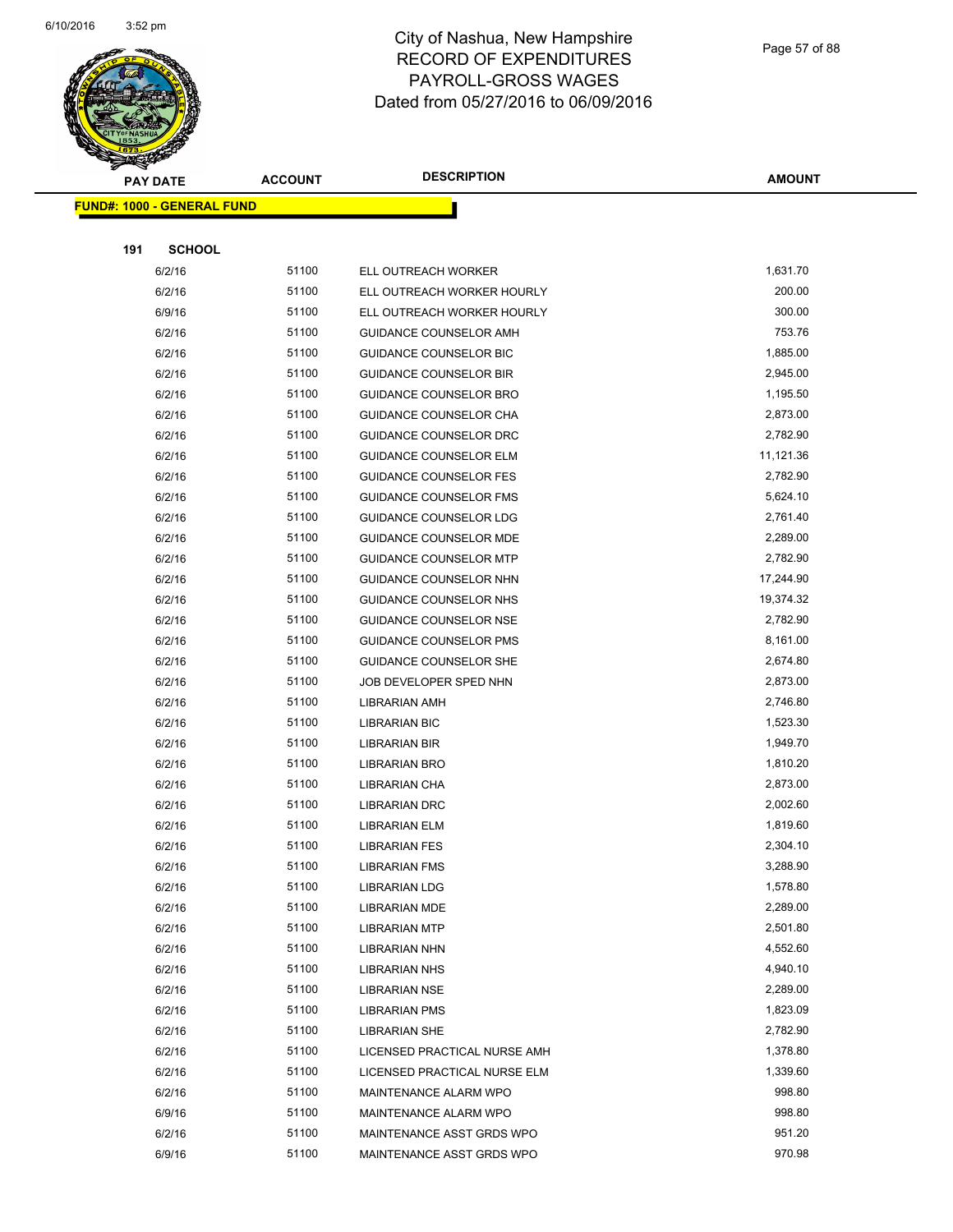

Page 58 of 88

|     | <b>PAY DATE</b>                   | <b>ACCOUNT</b> | <b>DESCRIPTION</b>             | <b>AMOUNT</b> |
|-----|-----------------------------------|----------------|--------------------------------|---------------|
|     | <b>FUND#: 1000 - GENERAL FUND</b> |                |                                |               |
|     |                                   |                |                                |               |
| 191 | <b>SCHOOL</b>                     |                |                                |               |
|     | 6/2/16                            | 51100          | MAINTENANCE CARPENTER WPO      | 975.60        |
|     | 6/9/16                            | 51100          | MAINTENANCE CARPENTER WPO      | 975.60        |
|     | 6/2/16                            | 51100          | MAINTENANCE ELECTRICIAN WPO    | 1,997.60      |
|     | 6/9/16                            | 51100          | MAINTENANCE ELECTRICIAN WPO    | 1,997.60      |
|     | 6/2/16                            | 51100          | MAINTENANCE GRDS FORMEN WPO    | 975.60        |
|     | 6/9/16                            | 51100          | MAINTENANCE GRDS FORMEN WPO    | 975.60        |
|     | 6/2/16                            | 51100          | MAINTENANCE GROUNDS WPO        | 2,689.46      |
|     | 6/9/16                            | 51100          | MAINTENANCE GROUNDS WPO        | 2,849.30      |
|     | 6/2/16                            | 51100          | MAINTENANCE HVAC WPO           | 4,837.61      |
|     | 6/9/16                            | 51100          | MAINTENANCE HVAC WPO           | 4,837.60      |
|     | 6/2/16                            | 51100          | MAINTENANCE MESSENGER WPO      | 937.60        |
|     | 6/9/16                            | 51100          | MAINTENANCE MESSENGER WPO      | 937.60        |
|     | 6/2/16                            | 51100          | MAINTENANCE PLUMBER WPO        | 1,002.80      |
|     | 6/9/16                            | 51100          | MAINTENANCE PLUMBER WPO        | 1,002.80      |
|     | 6/2/16                            | 51100          | <b>MAINTENANCE TRADES WPO</b>  | 3,913.60      |
|     | 6/9/16                            | 51100          | MAINTENANCE TRADES WPO         | 3,913.60      |
|     | 6/2/16                            | 51100          | <b>MARKETING TEACHER NHS</b>   | 2,289.00      |
|     | 6/2/16                            | 51100          | <b>NURSE AMH</b>               | 2,550.80      |
|     | 6/2/16                            | 51100          | <b>NURSE BIC</b>               | 2,028.44      |
|     | 6/2/16                            | 51100          | <b>NURSE BIR</b>               | 2,091.30      |
|     | 6/2/16                            | 51100          | <b>NURSE BRO</b>               | 2,250.00      |
|     | 6/2/16                            | 51100          | <b>NURSE CHA</b>               | 2,550.80      |
|     | 6/2/16                            | 51100          | <b>NURSE DRC</b>               | 2,550.80      |
|     | 6/2/16                            | 51100          | NURSE ELM                      | 3,014.60      |
|     | 6/2/16                            | 51100          | <b>NURSE FES</b>               | 2,451.80      |
|     | 6/2/16                            | 51100          | <b>NURSE FMS</b>               | 2,550.80      |
|     | 6/2/16                            | 51100          | <b>NURSE LDG</b>               | 2,091.30      |
|     | 6/2/16                            | 51100          | <b>NURSE MDE</b>               | 2,550.80      |
|     | 6/2/16                            | 51100          | <b>NURSE MTP</b>               | 1,649.80      |
|     | 6/2/16                            | 51100          | <b>NURSE NHN</b>               | 5,002.60      |
|     | 6/2/16                            | 51100          | <b>NURSE NHS</b>               | 5,101.60      |
|     | 6/2/16                            | 51100          | <b>NURSE NSE</b>               | 2,451.80      |
|     | 6/2/16                            | 51100          | <b>NURSE PMS</b>               | 5,201.60      |
|     | 6/2/16                            | 51100          | <b>NURSE SHE</b>               | 3,014.60      |
|     | 6/2/16                            | 51100          | OFFICE MANAGER BUSINESS        | 2,484.30      |
|     | 6/2/16                            | 51100          | OFFICE MANAGER HUMAN RESOURCES | 1,799.80      |
|     | 6/2/16                            | 51100          | OFFICE MANAGER PLANT OPS       | 970.10        |
|     | 6/2/16                            | 51100          | OFFICE MANAGER SPED            | 1,904.30      |
|     | 6/2/16                            | 51100          | OUT DISTRICT COORDINATOR       | 3,188.80      |
|     | 6/2/16                            | 51100          | PARA ALT AMH                   | 581.49        |
|     | 6/9/16                            | 51100          | PARA ALT AMH                   | 449.11        |
|     | 6/2/16                            | 51100          | PARA ALT DRC                   | 435.72        |
|     | 6/9/16                            | 51100          | PARA ALT DRC                   | 439.27        |
|     | 6/2/16                            | 51100          | PARA ALT FMS                   | 619.32        |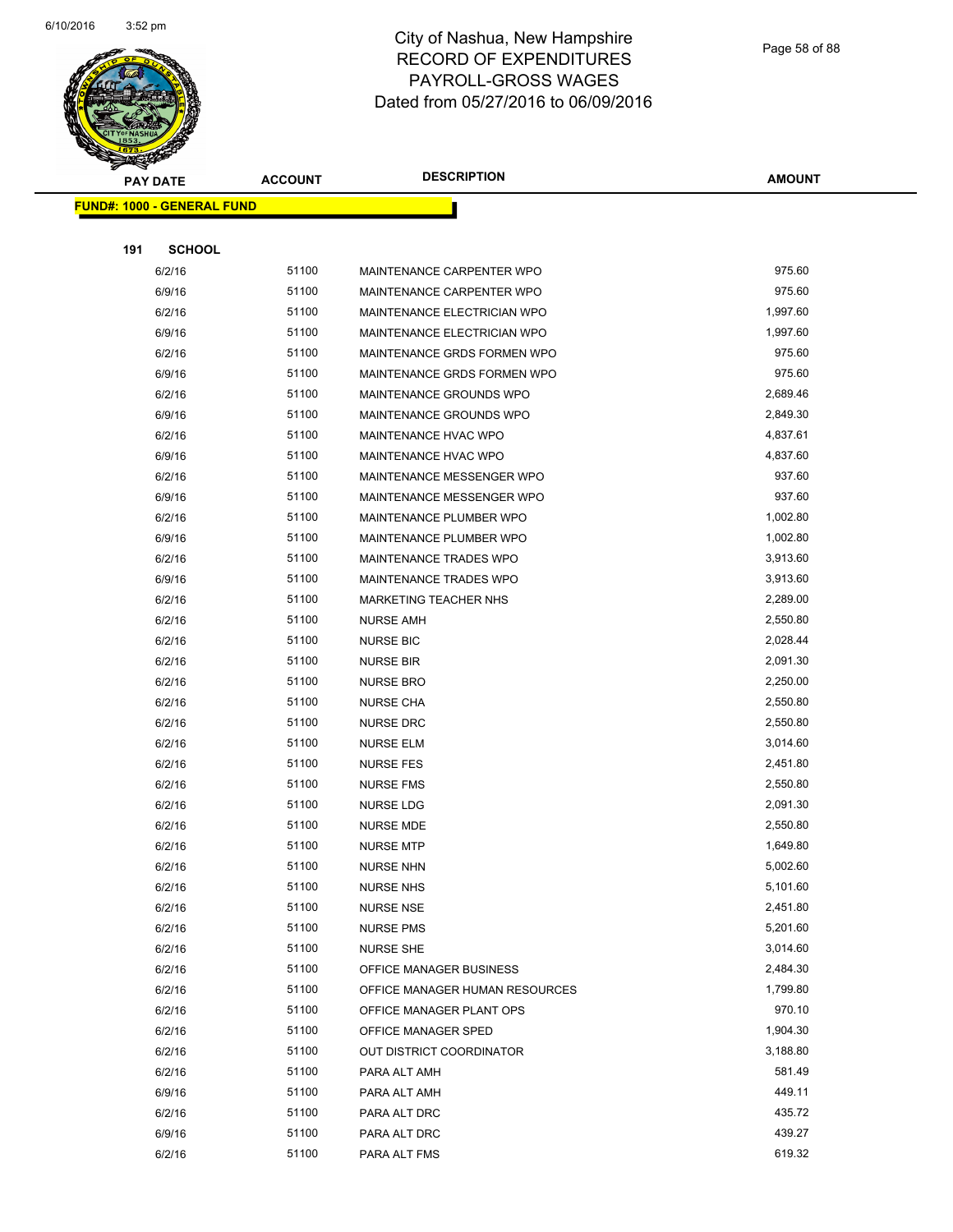

Page 59 of 88

|     | <b>PAY DATE</b>                   | <b>ACCOUNT</b> | <b>DESCRIPTION</b>                         | <b>AMOUNT</b>        |
|-----|-----------------------------------|----------------|--------------------------------------------|----------------------|
|     | <b>FUND#: 1000 - GENERAL FUND</b> |                |                                            |                      |
|     |                                   |                |                                            |                      |
| 191 | <b>SCHOOL</b>                     |                |                                            |                      |
|     | 6/9/16                            | 51100          | PARA ALT FMS                               | 614.59               |
|     | 6/2/16                            | 51100          | PARA ALT LDG                               | 567.30               |
|     | 6/9/16                            | 51100          | PARA ALT LDG                               | 572.03               |
|     | 6/2/16                            | 51100          | PARA ALT PMS                               | 499.43               |
|     | 6/9/16                            | 51100          | PARA ALT PMS                               | 499.43               |
|     | 6/2/16                            | 51100          | PARA AMH ELL                               | 515.20               |
|     | 6/9/16                            | 51100          | PARA AMH ELL                               | 542.08               |
|     | 6/2/16                            | 51100          | PARA DW SPEC ED AMH                        | 9,168.31             |
|     | 6/9/16                            | 51100          | PARA DW SPEC ED AMH                        | 9,145.49             |
|     | 6/2/16                            | 51100          | PARA DW SPEC ED BIC                        | 331.74               |
|     | 6/9/16                            | 51100          | PARA DW SPEC ED BIC                        | 328.32               |
|     | 6/2/16                            | 51100          | PARA DW SPEC ED BIR                        | 1,450.58             |
|     | 6/9/16                            | 51100          | PARA DW SPEC ED BIR                        | 1,385.36             |
|     | 6/2/16                            | 51100          | PARA DW SPEC ED BRO                        | 3,512.04             |
|     | 6/9/16                            | 51100          | PARA DW SPEC ED BRO                        | 3,590.73             |
|     | 6/2/16                            | 51100          | PARA DW SPEC ED CHA                        | 9,006.39             |
|     | 6/9/16                            | 51100          | PARA DW SPEC ED CHA                        | 9,035.69             |
|     | 6/2/16                            | 51100          | PARA DW SPEC ED DRC                        | 643.29               |
|     | 6/9/16                            | 51100          | PARA DW SPEC ED DRC                        | 638.61               |
|     | 6/2/16                            | 51100          | PARA DW SPEC ED FMS                        | 2,769.87             |
|     | 6/9/16                            | 51100          | PARA DW SPEC ED FMS                        | 2,648.97             |
|     | 6/2/16                            | 51100          | PARA DW SPEC ED MDE                        | 8,404.20             |
|     | 6/9/16                            | 51100          | PARA DW SPEC ED MDE                        | 8,500.86             |
|     | 6/2/16                            | 51100          | PARA DW SPEC ED MTP                        | 495.69               |
|     | 6/9/16                            | 51100          | PARA DW SPEC ED MTP                        | 487.63               |
|     | 6/2/16                            | 51100          | PARA DW SPEC ED NHN                        | 4,085.53             |
|     | 6/9/16                            | 51100          | PARA DW SPEC ED NHN<br>PARA DW SPEC ED NHS | 7,792.40             |
|     | 6/2/16<br>6/9/16                  | 51100<br>51100 | PARA DW SPEC ED NHS                        | 7,445.77<br>7,372.17 |
|     | 6/2/16                            | 51100          | PARA DW SPEC ED NSE                        | 2,824.40             |
|     | 6/9/16                            | 51100          | PARA DW SPEC ED NSE                        | 2,841.31             |
|     | 6/2/16                            | 51100          | PARA DW SPEC ED PMS                        | 4,960.17             |
|     | 6/9/16                            | 51100          | PARA DW SPEC ED PMS                        | 4,991.34             |
|     | 6/2/16                            | 51100          | PARA DW SPEC ED SHE                        | 8,900.17             |
|     | 6/9/16                            | 51100          | PARA DW SPEC ED SHE                        | 8,535.20             |
|     | 6/2/16                            | 51100          | PARA DW SPEC ED WID                        | 1,870.18             |
|     | 6/9/16                            | 51100          | PARA DW SPEC ED WID                        | 1,872.28             |
|     | 6/2/16                            | 51100          | PARA DW SPEC ELM                           | 5,250.89             |
|     | 6/9/16                            | 51100          | PARA DW SPEC ELM                           | 5,369.80             |
|     | 6/2/16                            | 51100          | PARA ELL BIR                               | 537.60               |
|     | 6/9/16                            | 51100          | PARA ELL BIR                               | 537.60               |
|     | 6/2/16                            | 51100          | PARA ELL DRC                               | 537.60               |
|     | 6/9/16                            | 51100          | PARA ELL DRC                               | 537.60               |
|     | 6/2/16                            | 51100          | PARA ELL ELM                               | 837.94               |
|     |                                   |                |                                            |                      |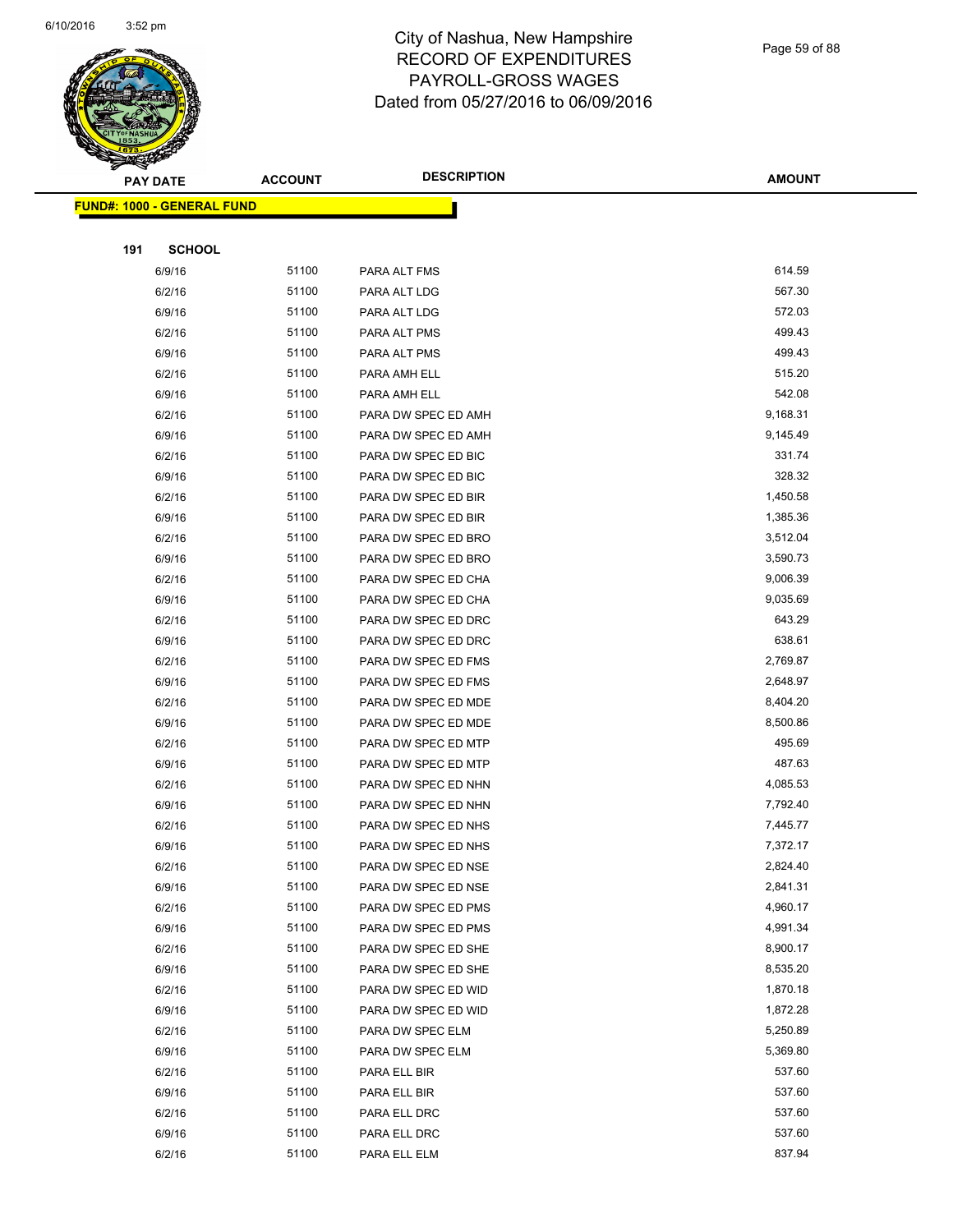

Page 60 of 88

|     | <b>PAY DATE</b>                   | <b>ACCOUNT</b> | <b>DESCRIPTION</b>             | <b>AMOUNT</b>        |
|-----|-----------------------------------|----------------|--------------------------------|----------------------|
|     | <b>FUND#: 1000 - GENERAL FUND</b> |                |                                |                      |
|     |                                   |                |                                |                      |
| 191 | <b>SCHOOL</b>                     |                |                                |                      |
|     | 6/9/16                            | 51100          | PARA ELL ELM                   | 837.94               |
|     | 6/2/16                            | 51100          | PARA ELL FES                   | 468.18               |
|     | 6/9/16                            | 51100          | PARA ELL FES                   | 468.18               |
|     | 6/2/16                            | 51100          | PARA ELL FMS                   | 437.53               |
|     | 6/9/16                            | 51100          | PARA ELL FMS                   | 434.09               |
|     | 6/2/16                            | 51100          | PARA ELL LDG                   | 537.60               |
|     | 6/9/16                            | 51100          | PARA ELL LDG                   | 537.60               |
|     | 6/2/16                            | 51100          | PARA ELL MTP                   | 397.59               |
|     | 6/9/16                            | 51100          | PARA ELL MTP                   | 391.13               |
|     | 6/2/16                            | 51100          | PARA ELL NHS                   | 582.40               |
|     | 6/9/16                            | 51100          | PARA ELL NHS                   | 577.92               |
|     | 6/2/16                            | 51100          | PARA ELL PMS                   | 391.13               |
|     | 6/9/16                            | 51100          | PARA ELL PMS                   | 394.36               |
|     | 6/2/16                            | 51100          | PARA ELL SHE                   | 568.96               |
|     | 6/9/16                            | 51100          | PARA ELL SHE                   | 564.48               |
|     | 6/2/16                            | 51100          | PARA INST AMH                  | 1,748.73             |
|     | 6/9/16                            | 51100          | PARA INST AMH                  | 1,833.47             |
|     | 6/2/16                            | 51100          | PARA INST BIC                  | 6,139.55             |
|     | 6/9/16                            | 51100          | PARA INST BIC                  | 6,083.24             |
|     | 6/2/16                            | 51100          | PARA INST BIR                  | 4,290.45             |
|     | 6/9/16                            | 51100          | PARA INST BIR                  | 4,283.90             |
|     | 6/2/16                            | 51100          | PARA INST BRO                  | 2,763.63             |
|     | 6/9/16                            | 51100          | PARA INST BRO                  | 2,799.76             |
|     | 6/2/16                            | 51100          | PARA INST CHA                  | 4,860.55             |
|     | 6/9/16                            | 51100          | PARA INST CHA                  | 4,726.65             |
|     | 6/2/16                            | 51100          | PARA INST DRC                  | 3,558.98             |
|     | 6/9/16                            | 51100          | PARA INST DRC                  | 3,571.30             |
|     | 6/2/16                            | 51100          | PARA INST ELM                  | 4,907.59             |
|     | 6/9/16                            | 51100          | PARA INST ELM                  | 4,963.89             |
|     | 6/2/16                            | 51100          | PARA INST FES                  | 5,531.61             |
|     | 6/9/16                            | 51100          | PARA INST FES                  | 5,651.81             |
|     | 6/2/16                            | 51100          | PARA INST FMS                  | 5,207.16             |
|     | 6/9/16                            | 51100<br>51100 | PARA INST FMS                  | 5,182.10             |
|     | 6/2/16                            | 51100          | PARA INST LDG                  | 6,953.86<br>6,985.65 |
|     | 6/9/16<br>6/2/16                  | 51100          | PARA INST LDG<br>PARA INST MDE | 4,216.81             |
|     | 6/9/16                            | 51100          | PARA INST MDE                  | 4,178.25             |
|     | 6/2/16                            | 51100          | PARA INST MTP                  | 2,005.47             |
|     | 6/9/16                            | 51100          | PARA INST MTP                  | 1,957.71             |
|     | 6/2/16                            | 51100          | PARA INST NHN                  | 2,257.94             |
|     | 6/9/16                            | 51100          | PARA INST NHN                  | 2,254.89             |
|     | 6/2/16                            | 51100          | PARA INST NHS                  | 2,116.74             |
|     | 6/9/16                            | 51100          | PARA INST NHS                  | 1,673.57             |
|     | 6/2/16                            | 51100          | PARA INST NSE                  | 3,676.10             |
|     |                                   |                |                                |                      |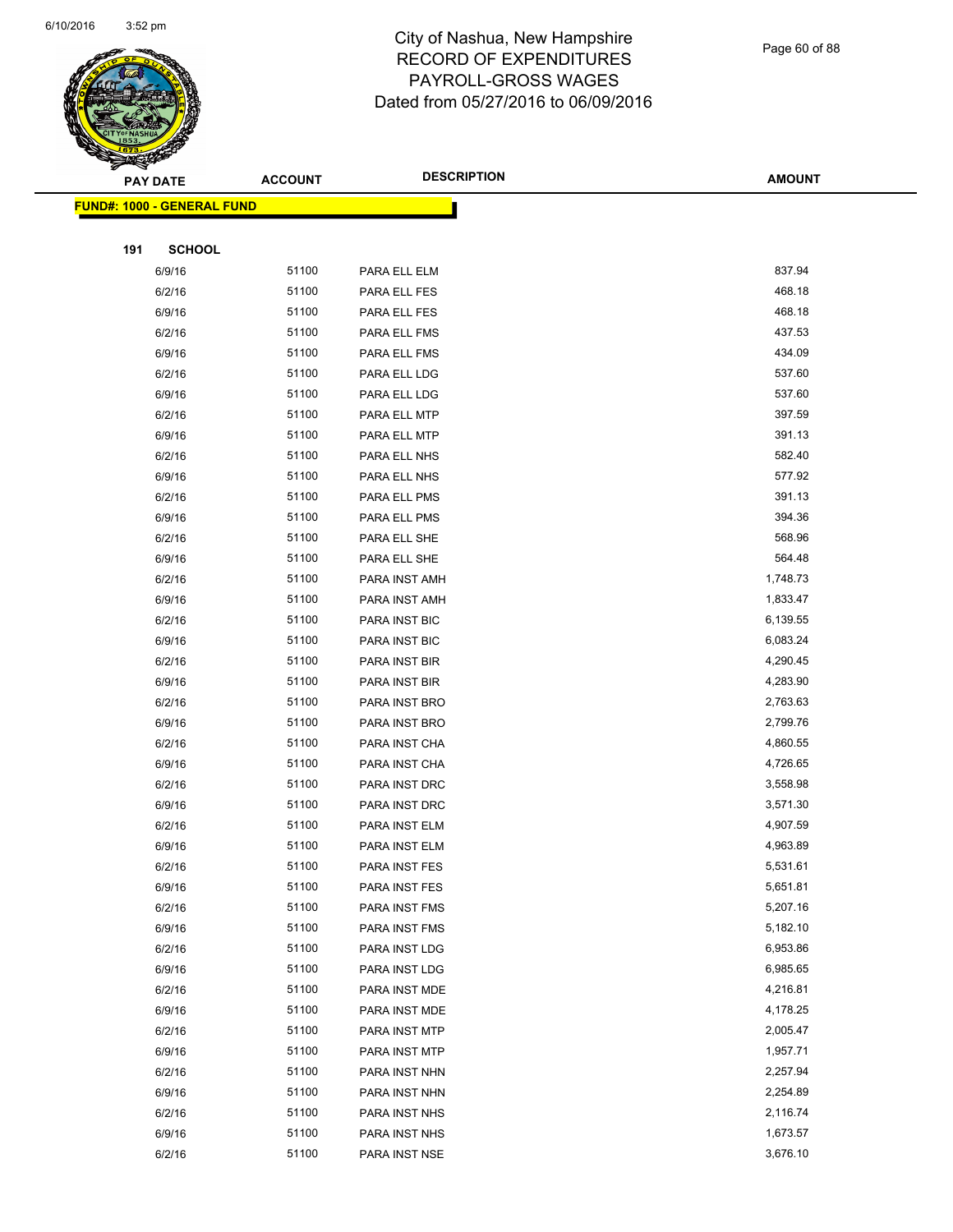

Page 61 of 88

| <b>FUND#: 1000 - GENERAL FUND</b><br>191<br><b>SCHOOL</b><br>3,778.53<br>51100<br>6/9/16<br>PARA INST NSE<br>51100<br>5,729.63<br>6/2/16<br><b>PARA INST PMS</b><br>6/9/16<br>51100<br>5,674.04<br><b>PARA INST PMS</b><br>6/2/16<br>51100<br>3,578.56<br>PARA INST SHE<br>51100<br>3,579.11<br>6/9/16<br>PARA INST SHE<br>51100<br>1,142.38<br>6/2/16<br>PARA KIND AMH<br>51100<br>1,119.25<br>6/9/16<br>PARA KIND AMH<br>6/2/16<br>51100<br>564.25<br>PARA KIND BIC<br>568.88<br>6/9/16<br>51100<br>PARA KIND BIC<br>564.27<br>51100<br>6/2/16<br>PARA KIND BRO<br>51100<br>573.52<br>6/9/16<br>PARA KIND BRO<br>51100<br>472.02<br>6/2/16<br>PARA KIND CHA<br>6/9/16<br>51100<br>472.02<br>PARA KIND CHA<br>537.60<br>6/2/16<br>51100<br>PARA KIND DRC<br>537.60<br>51100<br>6/9/16<br>PARA KIND DRC<br>840.58<br>51100<br>6/2/16<br>PARA KIND FES<br>51100<br>833.69<br>6/9/16<br>PARA KIND FES<br>6/2/16<br>51100<br>413.40<br>PARA KIND LDG<br>399.62<br>6/9/16<br>51100<br>PARA KIND LDG<br>555.00<br>51100<br>6/2/16<br>PARA KIND MDE<br>51100<br>555.00<br>6/9/16<br>PARA KIND MDE<br>51100<br>991.21<br>6/2/16<br>PARA KIND MTP<br>6/9/16<br>51100<br>1,003.10<br>PARA KIND MTP<br>568.89<br>6/2/16<br>51100<br>PARA KIND NSE<br>555.00<br>51100<br>6/9/16<br>PARA KIND NSE<br>619.77<br>51100<br>6/2/16<br>PARA KIND SHE<br>51100<br>610.51<br>6/9/16<br>PARA KIND SHE<br>6/2/16<br>51100<br>586.20<br>PARA MEDIA NHN<br>638.20<br>6/9/16<br>51100<br>PARA MEDIA NHN<br>51100<br>1,191.95<br>6/2/16<br>PARA MEDIA NHS<br>51100<br>1,173.83<br>6/9/16<br>PARA MEDIA NHS<br>51100<br>2,592.11<br>6/2/16<br>PARA PRE SCH BIC<br>6/9/16<br>51100<br>2,164.17<br>PARA PRE SCH BIC<br>6/2/16<br>51100<br>5,202.60<br>PARA PRE SCH BRO<br>51100<br>5,163.60<br>6/9/16<br>PARA PRE SCH BRO<br>51100<br>331.74<br>6/2/16<br>PARA PRE SCH MTP<br>51100<br>246.24<br>6/9/16<br>PARA PRE SCH MTP<br>6/2/16<br>51100<br>PARA PRE SCH NSE<br>1,602.06<br>6/9/16<br>51100<br>1,184.09<br>PARA PRE SCH NSE<br>51100<br>578.15<br>6/2/16<br>PARA READ ELM<br>578.15<br>51100<br>6/9/16<br>PARA READ ELM<br>51100<br>595.68<br>6/2/16<br>PARA SCI NHN<br>6/9/16<br>51100<br>590.95<br>PARA SCI NHN<br>51100<br>567.92<br>6/2/16<br>PARA SCI NHS | <b>PAY DATE</b> | <b>ACCOUNT</b> | <b>DESCRIPTION</b> | <b>AMOUNT</b> |
|------------------------------------------------------------------------------------------------------------------------------------------------------------------------------------------------------------------------------------------------------------------------------------------------------------------------------------------------------------------------------------------------------------------------------------------------------------------------------------------------------------------------------------------------------------------------------------------------------------------------------------------------------------------------------------------------------------------------------------------------------------------------------------------------------------------------------------------------------------------------------------------------------------------------------------------------------------------------------------------------------------------------------------------------------------------------------------------------------------------------------------------------------------------------------------------------------------------------------------------------------------------------------------------------------------------------------------------------------------------------------------------------------------------------------------------------------------------------------------------------------------------------------------------------------------------------------------------------------------------------------------------------------------------------------------------------------------------------------------------------------------------------------------------------------------------------------------------------------------------------------------------------------------------------------------------------------------------------------------------------------------------------------------------------------------------------------------------------------------------------------------------------------------------------------------------------------------------------------------------|-----------------|----------------|--------------------|---------------|
|                                                                                                                                                                                                                                                                                                                                                                                                                                                                                                                                                                                                                                                                                                                                                                                                                                                                                                                                                                                                                                                                                                                                                                                                                                                                                                                                                                                                                                                                                                                                                                                                                                                                                                                                                                                                                                                                                                                                                                                                                                                                                                                                                                                                                                          |                 |                |                    |               |
|                                                                                                                                                                                                                                                                                                                                                                                                                                                                                                                                                                                                                                                                                                                                                                                                                                                                                                                                                                                                                                                                                                                                                                                                                                                                                                                                                                                                                                                                                                                                                                                                                                                                                                                                                                                                                                                                                                                                                                                                                                                                                                                                                                                                                                          |                 |                |                    |               |
|                                                                                                                                                                                                                                                                                                                                                                                                                                                                                                                                                                                                                                                                                                                                                                                                                                                                                                                                                                                                                                                                                                                                                                                                                                                                                                                                                                                                                                                                                                                                                                                                                                                                                                                                                                                                                                                                                                                                                                                                                                                                                                                                                                                                                                          |                 |                |                    |               |
|                                                                                                                                                                                                                                                                                                                                                                                                                                                                                                                                                                                                                                                                                                                                                                                                                                                                                                                                                                                                                                                                                                                                                                                                                                                                                                                                                                                                                                                                                                                                                                                                                                                                                                                                                                                                                                                                                                                                                                                                                                                                                                                                                                                                                                          |                 |                |                    |               |
|                                                                                                                                                                                                                                                                                                                                                                                                                                                                                                                                                                                                                                                                                                                                                                                                                                                                                                                                                                                                                                                                                                                                                                                                                                                                                                                                                                                                                                                                                                                                                                                                                                                                                                                                                                                                                                                                                                                                                                                                                                                                                                                                                                                                                                          |                 |                |                    |               |
|                                                                                                                                                                                                                                                                                                                                                                                                                                                                                                                                                                                                                                                                                                                                                                                                                                                                                                                                                                                                                                                                                                                                                                                                                                                                                                                                                                                                                                                                                                                                                                                                                                                                                                                                                                                                                                                                                                                                                                                                                                                                                                                                                                                                                                          |                 |                |                    |               |
|                                                                                                                                                                                                                                                                                                                                                                                                                                                                                                                                                                                                                                                                                                                                                                                                                                                                                                                                                                                                                                                                                                                                                                                                                                                                                                                                                                                                                                                                                                                                                                                                                                                                                                                                                                                                                                                                                                                                                                                                                                                                                                                                                                                                                                          |                 |                |                    |               |
|                                                                                                                                                                                                                                                                                                                                                                                                                                                                                                                                                                                                                                                                                                                                                                                                                                                                                                                                                                                                                                                                                                                                                                                                                                                                                                                                                                                                                                                                                                                                                                                                                                                                                                                                                                                                                                                                                                                                                                                                                                                                                                                                                                                                                                          |                 |                |                    |               |
|                                                                                                                                                                                                                                                                                                                                                                                                                                                                                                                                                                                                                                                                                                                                                                                                                                                                                                                                                                                                                                                                                                                                                                                                                                                                                                                                                                                                                                                                                                                                                                                                                                                                                                                                                                                                                                                                                                                                                                                                                                                                                                                                                                                                                                          |                 |                |                    |               |
|                                                                                                                                                                                                                                                                                                                                                                                                                                                                                                                                                                                                                                                                                                                                                                                                                                                                                                                                                                                                                                                                                                                                                                                                                                                                                                                                                                                                                                                                                                                                                                                                                                                                                                                                                                                                                                                                                                                                                                                                                                                                                                                                                                                                                                          |                 |                |                    |               |
|                                                                                                                                                                                                                                                                                                                                                                                                                                                                                                                                                                                                                                                                                                                                                                                                                                                                                                                                                                                                                                                                                                                                                                                                                                                                                                                                                                                                                                                                                                                                                                                                                                                                                                                                                                                                                                                                                                                                                                                                                                                                                                                                                                                                                                          |                 |                |                    |               |
|                                                                                                                                                                                                                                                                                                                                                                                                                                                                                                                                                                                                                                                                                                                                                                                                                                                                                                                                                                                                                                                                                                                                                                                                                                                                                                                                                                                                                                                                                                                                                                                                                                                                                                                                                                                                                                                                                                                                                                                                                                                                                                                                                                                                                                          |                 |                |                    |               |
|                                                                                                                                                                                                                                                                                                                                                                                                                                                                                                                                                                                                                                                                                                                                                                                                                                                                                                                                                                                                                                                                                                                                                                                                                                                                                                                                                                                                                                                                                                                                                                                                                                                                                                                                                                                                                                                                                                                                                                                                                                                                                                                                                                                                                                          |                 |                |                    |               |
|                                                                                                                                                                                                                                                                                                                                                                                                                                                                                                                                                                                                                                                                                                                                                                                                                                                                                                                                                                                                                                                                                                                                                                                                                                                                                                                                                                                                                                                                                                                                                                                                                                                                                                                                                                                                                                                                                                                                                                                                                                                                                                                                                                                                                                          |                 |                |                    |               |
|                                                                                                                                                                                                                                                                                                                                                                                                                                                                                                                                                                                                                                                                                                                                                                                                                                                                                                                                                                                                                                                                                                                                                                                                                                                                                                                                                                                                                                                                                                                                                                                                                                                                                                                                                                                                                                                                                                                                                                                                                                                                                                                                                                                                                                          |                 |                |                    |               |
|                                                                                                                                                                                                                                                                                                                                                                                                                                                                                                                                                                                                                                                                                                                                                                                                                                                                                                                                                                                                                                                                                                                                                                                                                                                                                                                                                                                                                                                                                                                                                                                                                                                                                                                                                                                                                                                                                                                                                                                                                                                                                                                                                                                                                                          |                 |                |                    |               |
|                                                                                                                                                                                                                                                                                                                                                                                                                                                                                                                                                                                                                                                                                                                                                                                                                                                                                                                                                                                                                                                                                                                                                                                                                                                                                                                                                                                                                                                                                                                                                                                                                                                                                                                                                                                                                                                                                                                                                                                                                                                                                                                                                                                                                                          |                 |                |                    |               |
|                                                                                                                                                                                                                                                                                                                                                                                                                                                                                                                                                                                                                                                                                                                                                                                                                                                                                                                                                                                                                                                                                                                                                                                                                                                                                                                                                                                                                                                                                                                                                                                                                                                                                                                                                                                                                                                                                                                                                                                                                                                                                                                                                                                                                                          |                 |                |                    |               |
|                                                                                                                                                                                                                                                                                                                                                                                                                                                                                                                                                                                                                                                                                                                                                                                                                                                                                                                                                                                                                                                                                                                                                                                                                                                                                                                                                                                                                                                                                                                                                                                                                                                                                                                                                                                                                                                                                                                                                                                                                                                                                                                                                                                                                                          |                 |                |                    |               |
|                                                                                                                                                                                                                                                                                                                                                                                                                                                                                                                                                                                                                                                                                                                                                                                                                                                                                                                                                                                                                                                                                                                                                                                                                                                                                                                                                                                                                                                                                                                                                                                                                                                                                                                                                                                                                                                                                                                                                                                                                                                                                                                                                                                                                                          |                 |                |                    |               |
|                                                                                                                                                                                                                                                                                                                                                                                                                                                                                                                                                                                                                                                                                                                                                                                                                                                                                                                                                                                                                                                                                                                                                                                                                                                                                                                                                                                                                                                                                                                                                                                                                                                                                                                                                                                                                                                                                                                                                                                                                                                                                                                                                                                                                                          |                 |                |                    |               |
|                                                                                                                                                                                                                                                                                                                                                                                                                                                                                                                                                                                                                                                                                                                                                                                                                                                                                                                                                                                                                                                                                                                                                                                                                                                                                                                                                                                                                                                                                                                                                                                                                                                                                                                                                                                                                                                                                                                                                                                                                                                                                                                                                                                                                                          |                 |                |                    |               |
|                                                                                                                                                                                                                                                                                                                                                                                                                                                                                                                                                                                                                                                                                                                                                                                                                                                                                                                                                                                                                                                                                                                                                                                                                                                                                                                                                                                                                                                                                                                                                                                                                                                                                                                                                                                                                                                                                                                                                                                                                                                                                                                                                                                                                                          |                 |                |                    |               |
|                                                                                                                                                                                                                                                                                                                                                                                                                                                                                                                                                                                                                                                                                                                                                                                                                                                                                                                                                                                                                                                                                                                                                                                                                                                                                                                                                                                                                                                                                                                                                                                                                                                                                                                                                                                                                                                                                                                                                                                                                                                                                                                                                                                                                                          |                 |                |                    |               |
|                                                                                                                                                                                                                                                                                                                                                                                                                                                                                                                                                                                                                                                                                                                                                                                                                                                                                                                                                                                                                                                                                                                                                                                                                                                                                                                                                                                                                                                                                                                                                                                                                                                                                                                                                                                                                                                                                                                                                                                                                                                                                                                                                                                                                                          |                 |                |                    |               |
|                                                                                                                                                                                                                                                                                                                                                                                                                                                                                                                                                                                                                                                                                                                                                                                                                                                                                                                                                                                                                                                                                                                                                                                                                                                                                                                                                                                                                                                                                                                                                                                                                                                                                                                                                                                                                                                                                                                                                                                                                                                                                                                                                                                                                                          |                 |                |                    |               |
|                                                                                                                                                                                                                                                                                                                                                                                                                                                                                                                                                                                                                                                                                                                                                                                                                                                                                                                                                                                                                                                                                                                                                                                                                                                                                                                                                                                                                                                                                                                                                                                                                                                                                                                                                                                                                                                                                                                                                                                                                                                                                                                                                                                                                                          |                 |                |                    |               |
|                                                                                                                                                                                                                                                                                                                                                                                                                                                                                                                                                                                                                                                                                                                                                                                                                                                                                                                                                                                                                                                                                                                                                                                                                                                                                                                                                                                                                                                                                                                                                                                                                                                                                                                                                                                                                                                                                                                                                                                                                                                                                                                                                                                                                                          |                 |                |                    |               |
|                                                                                                                                                                                                                                                                                                                                                                                                                                                                                                                                                                                                                                                                                                                                                                                                                                                                                                                                                                                                                                                                                                                                                                                                                                                                                                                                                                                                                                                                                                                                                                                                                                                                                                                                                                                                                                                                                                                                                                                                                                                                                                                                                                                                                                          |                 |                |                    |               |
|                                                                                                                                                                                                                                                                                                                                                                                                                                                                                                                                                                                                                                                                                                                                                                                                                                                                                                                                                                                                                                                                                                                                                                                                                                                                                                                                                                                                                                                                                                                                                                                                                                                                                                                                                                                                                                                                                                                                                                                                                                                                                                                                                                                                                                          |                 |                |                    |               |
|                                                                                                                                                                                                                                                                                                                                                                                                                                                                                                                                                                                                                                                                                                                                                                                                                                                                                                                                                                                                                                                                                                                                                                                                                                                                                                                                                                                                                                                                                                                                                                                                                                                                                                                                                                                                                                                                                                                                                                                                                                                                                                                                                                                                                                          |                 |                |                    |               |
|                                                                                                                                                                                                                                                                                                                                                                                                                                                                                                                                                                                                                                                                                                                                                                                                                                                                                                                                                                                                                                                                                                                                                                                                                                                                                                                                                                                                                                                                                                                                                                                                                                                                                                                                                                                                                                                                                                                                                                                                                                                                                                                                                                                                                                          |                 |                |                    |               |
|                                                                                                                                                                                                                                                                                                                                                                                                                                                                                                                                                                                                                                                                                                                                                                                                                                                                                                                                                                                                                                                                                                                                                                                                                                                                                                                                                                                                                                                                                                                                                                                                                                                                                                                                                                                                                                                                                                                                                                                                                                                                                                                                                                                                                                          |                 |                |                    |               |
|                                                                                                                                                                                                                                                                                                                                                                                                                                                                                                                                                                                                                                                                                                                                                                                                                                                                                                                                                                                                                                                                                                                                                                                                                                                                                                                                                                                                                                                                                                                                                                                                                                                                                                                                                                                                                                                                                                                                                                                                                                                                                                                                                                                                                                          |                 |                |                    |               |
|                                                                                                                                                                                                                                                                                                                                                                                                                                                                                                                                                                                                                                                                                                                                                                                                                                                                                                                                                                                                                                                                                                                                                                                                                                                                                                                                                                                                                                                                                                                                                                                                                                                                                                                                                                                                                                                                                                                                                                                                                                                                                                                                                                                                                                          |                 |                |                    |               |
|                                                                                                                                                                                                                                                                                                                                                                                                                                                                                                                                                                                                                                                                                                                                                                                                                                                                                                                                                                                                                                                                                                                                                                                                                                                                                                                                                                                                                                                                                                                                                                                                                                                                                                                                                                                                                                                                                                                                                                                                                                                                                                                                                                                                                                          |                 |                |                    |               |
|                                                                                                                                                                                                                                                                                                                                                                                                                                                                                                                                                                                                                                                                                                                                                                                                                                                                                                                                                                                                                                                                                                                                                                                                                                                                                                                                                                                                                                                                                                                                                                                                                                                                                                                                                                                                                                                                                                                                                                                                                                                                                                                                                                                                                                          |                 |                |                    |               |
|                                                                                                                                                                                                                                                                                                                                                                                                                                                                                                                                                                                                                                                                                                                                                                                                                                                                                                                                                                                                                                                                                                                                                                                                                                                                                                                                                                                                                                                                                                                                                                                                                                                                                                                                                                                                                                                                                                                                                                                                                                                                                                                                                                                                                                          |                 |                |                    |               |
|                                                                                                                                                                                                                                                                                                                                                                                                                                                                                                                                                                                                                                                                                                                                                                                                                                                                                                                                                                                                                                                                                                                                                                                                                                                                                                                                                                                                                                                                                                                                                                                                                                                                                                                                                                                                                                                                                                                                                                                                                                                                                                                                                                                                                                          |                 |                |                    |               |
|                                                                                                                                                                                                                                                                                                                                                                                                                                                                                                                                                                                                                                                                                                                                                                                                                                                                                                                                                                                                                                                                                                                                                                                                                                                                                                                                                                                                                                                                                                                                                                                                                                                                                                                                                                                                                                                                                                                                                                                                                                                                                                                                                                                                                                          |                 |                |                    |               |
|                                                                                                                                                                                                                                                                                                                                                                                                                                                                                                                                                                                                                                                                                                                                                                                                                                                                                                                                                                                                                                                                                                                                                                                                                                                                                                                                                                                                                                                                                                                                                                                                                                                                                                                                                                                                                                                                                                                                                                                                                                                                                                                                                                                                                                          |                 |                |                    |               |
|                                                                                                                                                                                                                                                                                                                                                                                                                                                                                                                                                                                                                                                                                                                                                                                                                                                                                                                                                                                                                                                                                                                                                                                                                                                                                                                                                                                                                                                                                                                                                                                                                                                                                                                                                                                                                                                                                                                                                                                                                                                                                                                                                                                                                                          |                 |                |                    |               |
|                                                                                                                                                                                                                                                                                                                                                                                                                                                                                                                                                                                                                                                                                                                                                                                                                                                                                                                                                                                                                                                                                                                                                                                                                                                                                                                                                                                                                                                                                                                                                                                                                                                                                                                                                                                                                                                                                                                                                                                                                                                                                                                                                                                                                                          |                 |                |                    |               |
|                                                                                                                                                                                                                                                                                                                                                                                                                                                                                                                                                                                                                                                                                                                                                                                                                                                                                                                                                                                                                                                                                                                                                                                                                                                                                                                                                                                                                                                                                                                                                                                                                                                                                                                                                                                                                                                                                                                                                                                                                                                                                                                                                                                                                                          |                 |                |                    |               |
|                                                                                                                                                                                                                                                                                                                                                                                                                                                                                                                                                                                                                                                                                                                                                                                                                                                                                                                                                                                                                                                                                                                                                                                                                                                                                                                                                                                                                                                                                                                                                                                                                                                                                                                                                                                                                                                                                                                                                                                                                                                                                                                                                                                                                                          |                 |                |                    |               |
|                                                                                                                                                                                                                                                                                                                                                                                                                                                                                                                                                                                                                                                                                                                                                                                                                                                                                                                                                                                                                                                                                                                                                                                                                                                                                                                                                                                                                                                                                                                                                                                                                                                                                                                                                                                                                                                                                                                                                                                                                                                                                                                                                                                                                                          |                 |                |                    |               |
|                                                                                                                                                                                                                                                                                                                                                                                                                                                                                                                                                                                                                                                                                                                                                                                                                                                                                                                                                                                                                                                                                                                                                                                                                                                                                                                                                                                                                                                                                                                                                                                                                                                                                                                                                                                                                                                                                                                                                                                                                                                                                                                                                                                                                                          |                 |                |                    |               |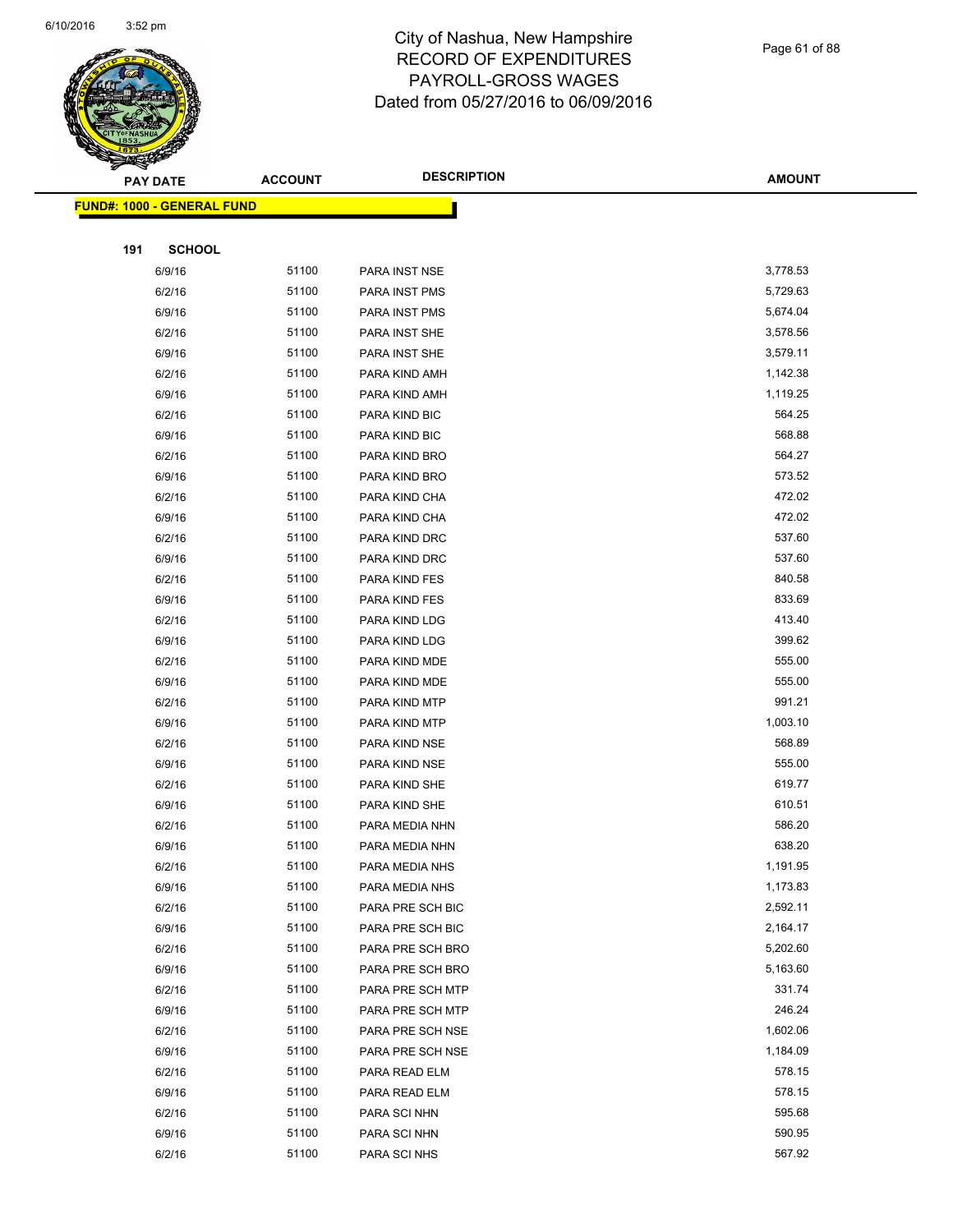

Page 62 of 88

|     | <b>PAY DATE</b>                    | <b>ACCOUNT</b> | <b>DESCRIPTION</b>          | <b>AMOUNT</b> |  |
|-----|------------------------------------|----------------|-----------------------------|---------------|--|
|     | <u> FUND#: 1000 - GENERAL FUND</u> |                |                             |               |  |
|     |                                    |                |                             |               |  |
| 191 | <b>SCHOOL</b>                      |                |                             |               |  |
|     | 6/9/16                             | 51100          | PARA SCI NHS                | 572.50        |  |
|     | 6/2/16                             | 51100          | PARA TTI DRC                | 389.76        |  |
|     | 6/9/16                             | 51100          | PARA TTI DRC                | 219.52        |  |
|     | 6/2/16                             | 51100          | PARA VOC NHS                | 618.30        |  |
|     | 6/9/16                             | 51100          | PARA VOC NHS                | 595.40        |  |
|     | 6/2/16                             | 51100          | PEER COACH                  | 5,655.90      |  |
|     | 6/2/16                             | 51100          | PRINCIPAL AMH               | 3,567.30      |  |
|     | 6/2/16                             | 51100          | PRINCIPAL BIC               | 3,923.10      |  |
|     | 6/2/16                             | 51100          | PRINCIPAL BIR               | 3,673.10      |  |
|     | 6/2/16                             | 51100          | PRINCIPAL BRO               | 3,088.80      |  |
|     | 6/2/16                             | 51100          | PRINCIPAL CHA               | 3,620.20      |  |
|     | 6/2/16                             | 51100          | PRINCIPAL DRC               | 3,461.50      |  |
|     | 6/2/16                             | 51100          | PRINCIPAL ELM               | 3,750.00      |  |
|     | 6/2/16                             | 51100          | PRINCIPAL FES               | 3,567.30      |  |
|     | 6/2/16                             | 51100          | <b>PRINCIPAL FMS</b>        | 3,701.90      |  |
|     | 6/2/16                             | 51100          | PRINCIPAL LDG               | 3,923.10      |  |
|     | 6/2/16                             | 51100          | PRINCIPAL MDE               | 3,620.20      |  |
|     | 6/2/16                             | 51100          | PRINCIPAL MTP               | 3,673.10      |  |
|     | 6/2/16                             | 51100          | PRINCIPAL NHN               | 4,052.90      |  |
|     | 6/2/16                             | 51100          | PRINCIPAL NHS               | 4,139.40      |  |
|     | 6/2/16                             | 51100          | PRINCIPAL NSE               | 3,673.10      |  |
|     | 6/2/16                             | 51100          | PRINCIPAL PMS               | 3,798.10      |  |
|     | 6/2/16                             | 51100          | PRINCIPAL SHE               | 3,923.10      |  |
|     | 6/2/16                             | 51100          | SCHOOL PSYCHOLOGIST WID     | 41,425.58     |  |
|     | 6/2/16                             | 51100          | SECURITY GUARD NHS          | 791.20        |  |
|     | 6/9/16                             | 51100          | SECURITY GUARD NHS          | 791.20        |  |
|     | 6/2/16                             | 51100          | SECURITY MONITOR NHN        | 1,806.49      |  |
|     | 6/9/16                             | 51100          | SECURITY MONITOR NHN        | 2,084.40      |  |
|     | 6/2/16                             | 51100          | SECURITY MONITOR NHS        | 2,084.40      |  |
|     | 6/9/16                             | 51100          | SECURITY MONITOR NHS        | 2,084.40      |  |
|     | 6/2/16                             | 51100          | SIGN LANGUAGE INTERPRETER   | 3,158.40      |  |
|     | 6/9/16                             | 51100          | SIGN LANGUAGE INTERPRETER   | 2,624.48      |  |
|     | 6/2/16                             | 51100          | SOCIAL WORKER ELM           | 2,458.60      |  |
|     | 6/2/16                             | 51100          | SOCIAL WORKER FMS           | 2,761.40      |  |
|     | 6/2/16                             | 51100          | SPEECH LANG PATHOLOGIST WID | 49,172.87     |  |
|     | 6/2/16                             | 51100          | SPEECH LANGUAGE ASST        | 674.44        |  |
|     | 6/9/16                             | 51100          | SPEECH LANGUAGE ASST        | 538.80        |  |
|     | 6/2/16                             | 51100          | STUDENT ACTIVITY COORD NHN  | 369.60        |  |
|     | 6/2/16                             | 51100          | STUDENT ACTIVITY COORD NHS  | 1,139.50      |  |
|     | 6/2/16                             | 51100          | STUDENT INFO COORDINATOR    | 1,799.80      |  |
|     | 6/2/16                             | 51100          | <b>SUPERINTENDENT</b>       | 5,489.10      |  |
|     | 6/2/16                             | 51100          | SYSTEMS ADMIN FULL YEAR     | 10,953.40     |  |
|     | 6/9/16                             | 51100          | SYSTEMS ADMIN FULL YEAR     | 415.63        |  |
|     | 6/2/16                             | 51100          | <b>TEACHER ART AMH</b>      | 2,602.90      |  |
|     |                                    |                |                             |               |  |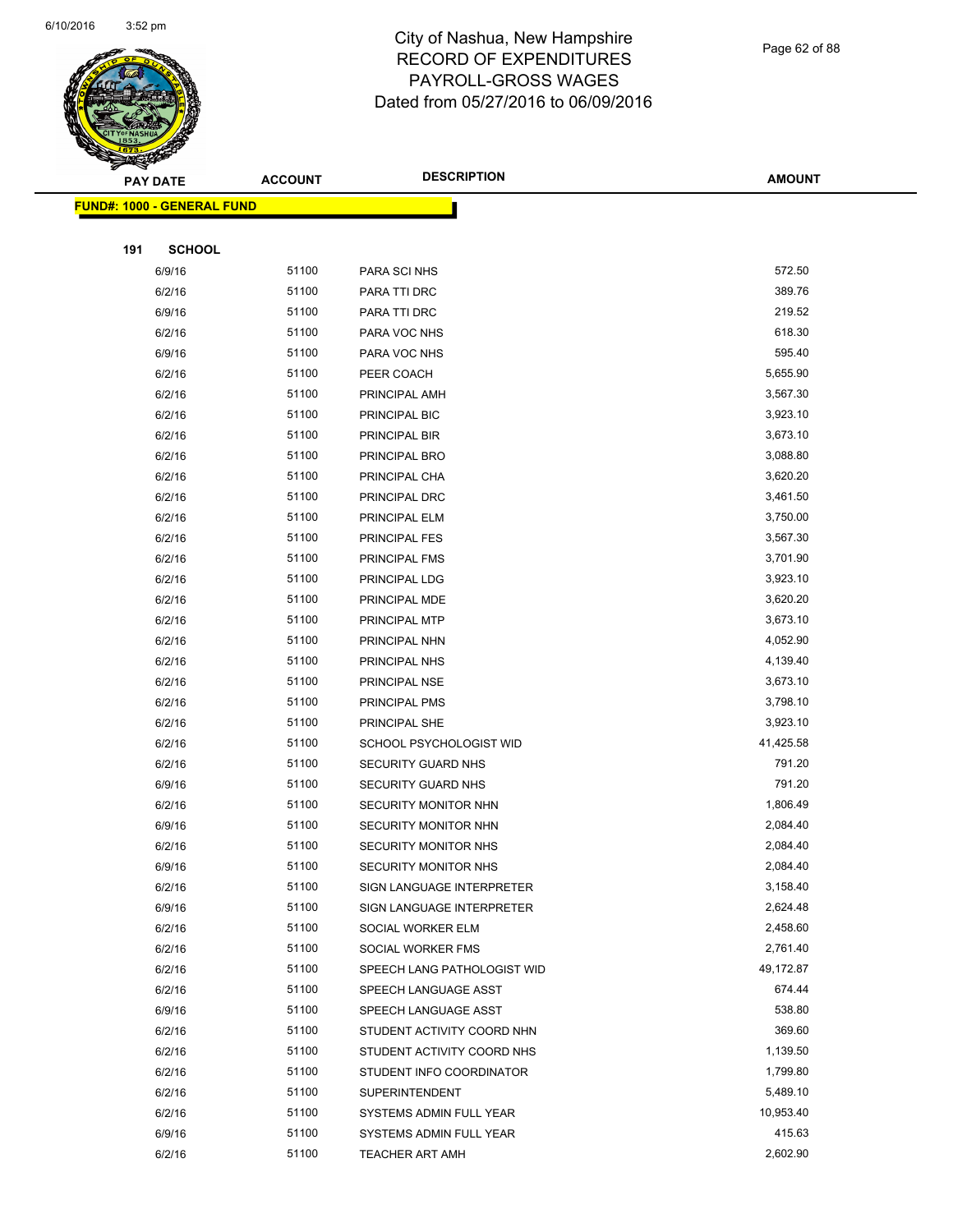

Page 63 of 88

|     | <b>PAY DATE</b>                   | <b>ACCOUNT</b> | <b>DESCRIPTION</b>          | <b>AMOUNT</b> |  |
|-----|-----------------------------------|----------------|-----------------------------|---------------|--|
|     | <b>FUND#: 1000 - GENERAL FUND</b> |                |                             |               |  |
|     |                                   |                |                             |               |  |
| 191 | <b>SCHOOL</b>                     |                |                             |               |  |
|     | 6/2/16                            | 51100          | <b>TEACHER ART BIC</b>      | 1,949.70      |  |
|     | 6/2/16                            | 51100          | <b>TEACHER ART BIR</b>      | 2,602.90      |  |
|     | 6/2/16                            | 51100          | <b>TEACHER ART BRO</b>      | 2,905.60      |  |
|     | 6/2/16                            | 51100          | <b>TEACHER ART CHA</b>      | 2,021.70      |  |
|     | 6/2/16                            | 51100          | <b>TEACHER ART DRC</b>      | 1,885.00      |  |
|     | 6/2/16                            | 51100          | TEACHER ART ELM             | 4,606.00      |  |
|     | 6/2/16                            | 51100          | <b>TEACHER ART FES</b>      | 2,289.00      |  |
|     | 6/2/16                            | 51100          | <b>TEACHER ART FMS</b>      | 3,357.70      |  |
|     | 6/2/16                            | 51100          | <b>TEACHER ART LDG</b>      | 2,295.90      |  |
|     | 6/2/16                            | 51100          | <b>TEACHER ART MDE</b>      | 1,885.00      |  |
|     | 6/2/16                            | 51100          | TEACHER ART NHN             | 10,504.50     |  |
|     | 6/2/16                            | 51100          | <b>TEACHER ART NHS</b>      | 10,292.00     |  |
|     | 6/2/16                            | 51100          | <b>TEACHER ART NSE</b>      | 2,873.00      |  |
|     | 6/2/16                            | 51100          | <b>TEACHER ART PMS</b>      | 3,637.30      |  |
|     | 6/2/16                            | 51100          | <b>TEACHER ART SHE</b>      | 1,972.10      |  |
|     | 6/2/16                            | 51100          | <b>TEACHER AUTO NHN</b>     | 5,205.80      |  |
|     | 6/2/16                            | 51100          | TEACHER BEHAVIOR SPEC WID   | 5,565.80      |  |
|     | 6/2/16                            | 51100          | TEACHER BIO TEC NHN         | 2,326.49      |  |
|     | 6/2/16                            | 51100          | TEACHER BUILD CONST NHS     | 2,602.90      |  |
|     | 6/2/16                            | 51100          | <b>TEACHER BUSINESS NHN</b> | 11,136.90     |  |
|     | 6/2/16                            | 51100          | TEACHER BUSINESS NHS        | 2,873.00      |  |
|     | 6/2/16                            | 51100          | <b>TEACHER COMPUTER ELM</b> | 1,885.00      |  |
|     | 6/2/16                            | 51100          | <b>TEACHER COMPUTER FMS</b> | 4,661.80      |  |
|     | 6/2/16                            | 51100          | TEACHER COMPUTER NHN        | 2,304.10      |  |
|     | 6/2/16                            | 51100          | TEACHER COMPUTER NHS        | 9,056.40      |  |
|     | 6/2/16                            | 51100          | <b>TEACHER COMPUTER PMS</b> | 5,859.10      |  |
|     | 6/2/16                            | 51100          | TEACHER COSMETOLOGY NHN     | 4,286.40      |  |
|     | 6/2/16                            | 51100          | <b>TEACHER CULINARY NHN</b> | 5,205.80      |  |
|     | 6/2/16                            | 51100          | <b>TEACHER DEAF NSE</b>     | 4,433.60      |  |
|     | 6/2/16                            | 51100          | TEACHER DEAF WID            | 2,782.90      |  |
|     | 6/2/16                            | 51100          | TEACHER DWSE AMH            | 5,241.50      |  |
|     | 6/2/16                            | 51100          | <b>TEACHER DWSE BIR</b>     | 4,324.90      |  |
|     | 6/2/16                            | 51100          | <b>TEACHER DWSE BRO</b>     | 4,083.70      |  |
|     | 6/2/16                            | 51100          | TEACHER DWSE ELM            | 12,060.50     |  |
|     | 6/2/16                            | 51100          | <b>TEACHER DWSE MDE</b>     | 4,497.90      |  |
|     | 6/2/16                            | 51100          | TEACHER DWSE NSE            | 2,782.90      |  |
|     | 6/2/16                            | 51100          | <b>TEACHER DWSE PMS</b>     | 7,125.00      |  |
|     | 6/2/16                            | 51100          | TEACHER DWSE SHE            | 4,189.00      |  |
|     | 6/2/16                            | 51100          | TEACHER ECE NHS             | 5,565.80      |  |
|     | 6/2/16                            | 51100          | TEACHER ELECTRICAL NHS      | 2,602.90      |  |
|     | 6/2/16                            | 51100          | TEACHER ELL AMH             | 1,810.20      |  |
|     | 6/2/16                            | 51100          | TEACHER ELL BIR             | 2,782.90      |  |
|     | 6/2/16                            | 51100          | TEACHER ELL DRC             | 5,371.20      |  |
|     | 6/2/16                            | 51100          | TEACHER ELL ELM             | 4,528.40      |  |
|     |                                   |                |                             |               |  |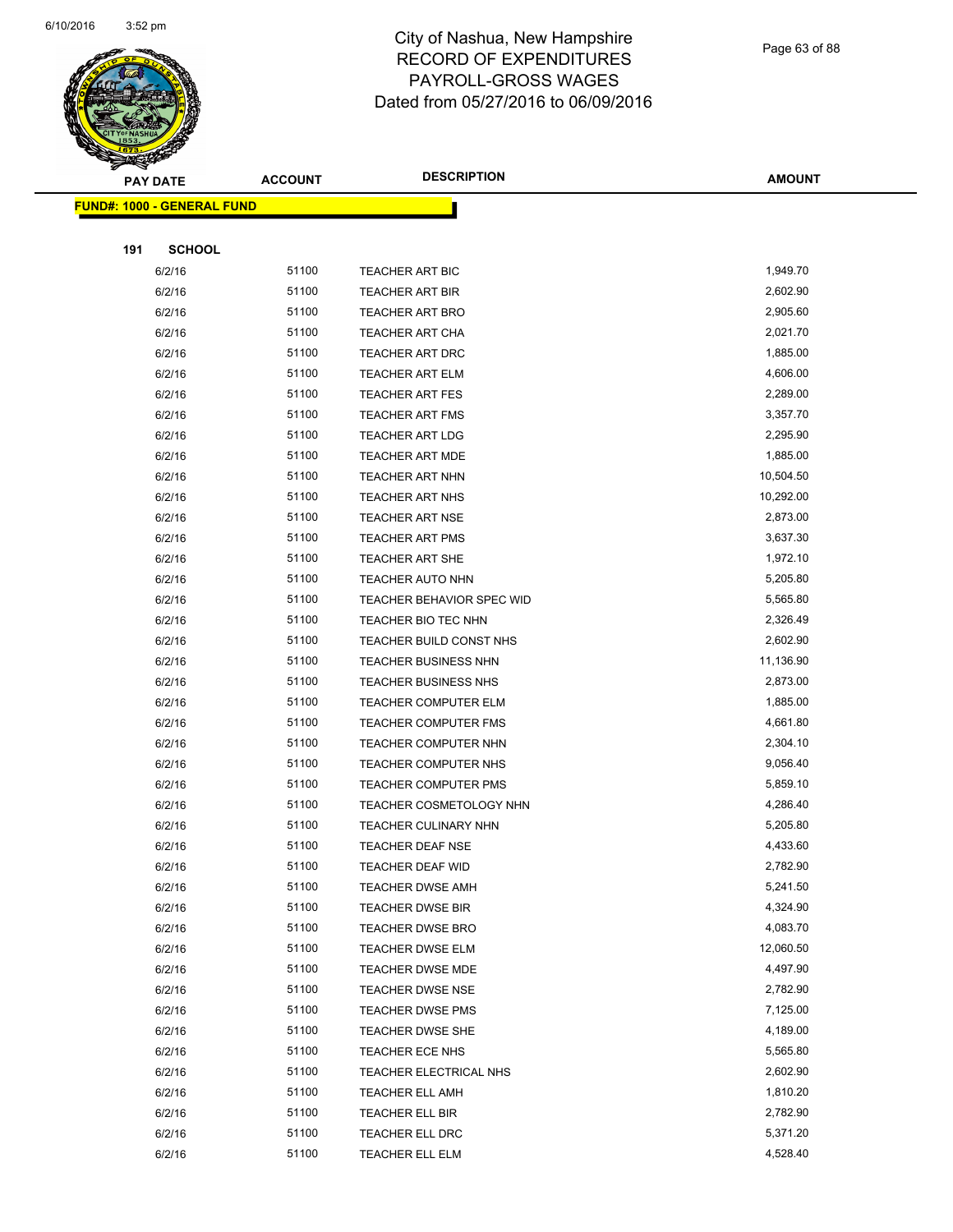

Page 64 of 88

| <b>FUND#: 1000 - GENERAL FUND</b>             |                       |
|-----------------------------------------------|-----------------------|
|                                               |                       |
|                                               |                       |
| 191<br><b>SCHOOL</b>                          |                       |
| 51100<br>6/2/16<br>TEACHER ELL FES            | 5,772.20              |
| 51100<br>6/2/16<br>TEACHER ELL FMS            | 2,119.30              |
| 6/2/16<br>51100<br><b>TEACHER ELL LDG</b>     | 5,592.70              |
| 6/2/16<br>51100<br><b>TEACHER ELL MTP</b>     | 2,782.90              |
| 51100<br>6/2/16<br>TEACHER ELL NHN            | 4,316.71              |
| 51100<br>6/2/16<br>TEACHER ELL NHS            | 7,676.30              |
| 51100<br>6/2/16<br><b>TEACHER ELL PMS</b>     | 1,949.69              |
| 51100<br>6/2/16<br>TEACHER ELL SHE            | 1,878.90              |
| 6/2/16<br>51100<br><b>TEACHER ENGLISH ELM</b> | 23,988.90             |
| 51100<br>6/2/16<br>TEACHER ENGLISH FMS        | 18,592.80             |
| 51100<br>6/2/16<br>TEACHER ENGLISH NHN        | 36,629.60             |
| 51100<br>6/2/16<br>TEACHER ENGLISH NHS        | 45,129.70             |
| 51100<br>6/2/16<br><b>TEACHER ENGLISH PMS</b> | 15,970.50             |
| 51100<br>6/2/16<br><b>TEACHER FACS ELM</b>    | 2,866.00              |
| 51100<br>6/2/16<br><b>TEACHER FACS FMS</b>    | 4,781.90              |
| 51100<br>6/2/16<br><b>TEACHER FACS NHN</b>    | 3,727.60              |
| 51100<br>6/2/16<br><b>TEACHER FACS NHS</b>    | 9,439.36              |
| 51100<br>6/2/16<br><b>TEACHER FACS PMS</b>    | 5,385.80              |
| 6/2/16<br>51100<br>TEACHER FOREIGN LANG ELM   | 5,655.90              |
| 51100<br>6/2/16<br>TEACHER FOREIGN LANG FMS   | 2,782.90              |
| 51100<br>6/2/16<br>TEACHER FOREIGN LANG NHN   | 13,141.92             |
| 51100<br>6/2/16<br>TEACHER FOREIGN LANG NHS   | 17,699.20             |
| 51100<br>6/2/16<br>TEACHER FOREIGN LANG PMS   | 5,475.90              |
| 51100<br>6/2/16<br><b>TEACHER GR1 AMH</b>     | 6,258.50              |
| 51100<br>6/2/16<br><b>TEACHER GR1 BIC</b>     | 7,878.80              |
| 51100<br>6/2/16<br><b>TEACHER GR1 BIR</b>     | 10,131.50             |
| 51100<br>6/2/16<br><b>TEACHER GR1 BRO</b>     | 7,462.30              |
| 51100<br>6/2/16<br><b>TEACHER GR1 CHA</b>     | 9,492.20              |
| 6/2/16<br>51100<br><b>TEACHER GR1 DRC</b>     | 7,811.50              |
| 51100<br>6/2/16<br><b>TEACHER GR1 FES</b>     | 9,960.20              |
| 51100<br>6/2/16<br><b>TEACHER GR1 LDG</b>     | 8,003.40              |
| 51100<br>6/2/16<br><b>TEACHER GR1 MDE</b>     | 8,705.00              |
| 6/2/16<br>51100<br><b>TEACHER GR1 MTP</b>     | 6,055.90              |
| 51100<br>6/2/16<br><b>TEACHER GR1 NSE</b>     | 6,755.40              |
| 51100<br>6/2/16<br>TEACHER GR1 SHE            | 6,050.29              |
| 51100<br>6/2/16<br>TEACHER GR2 AMH            | 8,403.50              |
| 51100<br>6/2/16<br>TEACHER GR2 BIC            | 10,381.00             |
| 6/2/16<br>51100<br><b>TEACHER GR2 BIR</b>     | 10,063.70             |
| 51100<br>6/2/16<br>TEACHER GR2 BRO            | 5,364.30              |
| 51100<br>6/2/16<br>TEACHER GR2 CHA            | 9,036.60              |
| 51100<br>6/2/16<br>TEACHER GR2 DRC            | 6,570.70              |
| 51100<br>6/2/16<br>TEACHER GR2 FES            | 10,217.60             |
| 6/2/16<br>51100<br>TEACHER GR2 LDG<br>51100   | 9,164.26<br>10,579.00 |
| 6/2/16<br>TEACHER GR2 MDE                     |                       |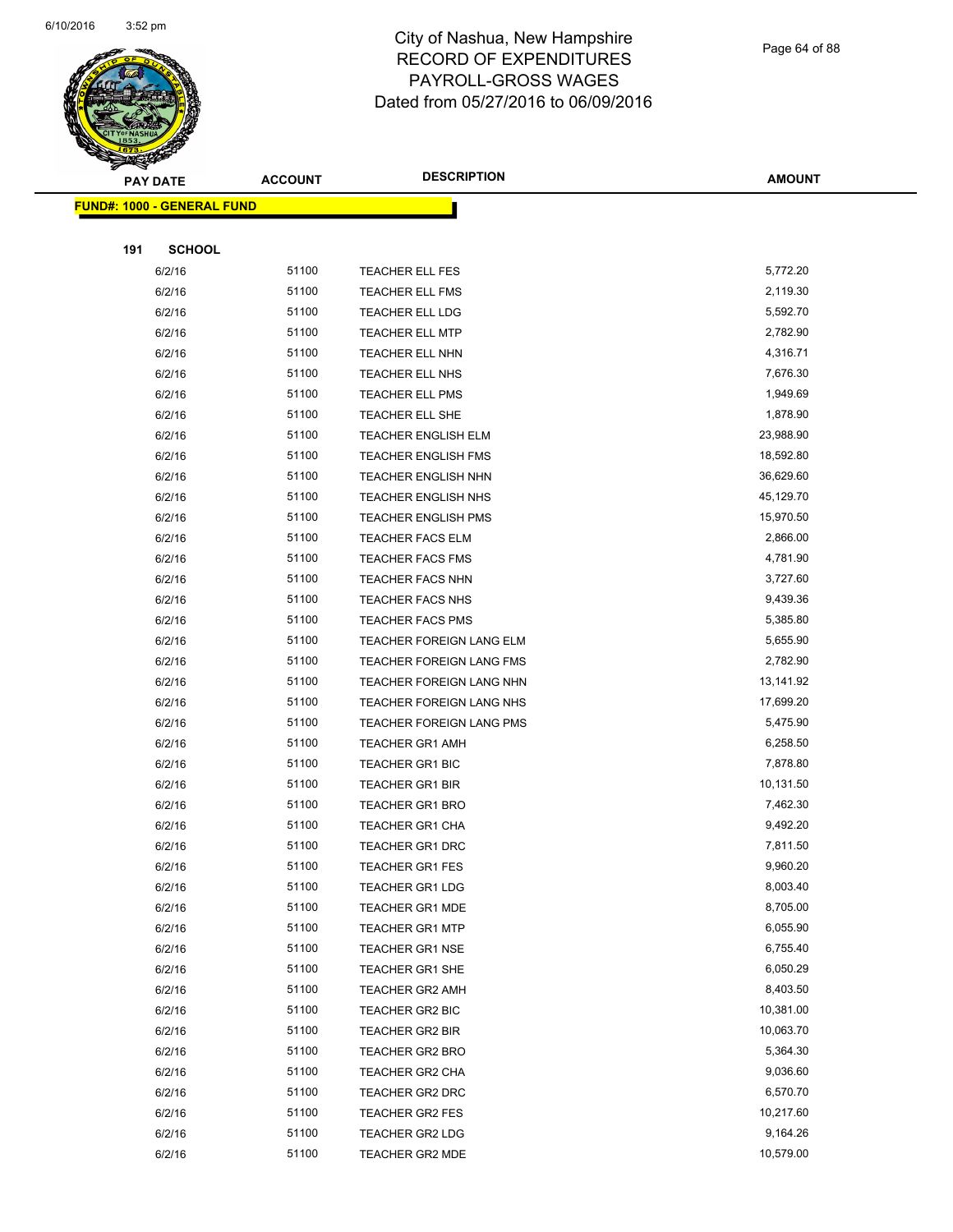

Page 65 of 88

| ॼ   | <b>PAY DATE</b>                   | <b>ACCOUNT</b> | <b>DESCRIPTION</b>          | <b>AMOUNT</b> |
|-----|-----------------------------------|----------------|-----------------------------|---------------|
|     | <b>FUND#: 1000 - GENERAL FUND</b> |                |                             |               |
|     |                                   |                |                             |               |
| 191 | <b>SCHOOL</b>                     |                |                             |               |
|     | 6/2/16                            | 51100          | TEACHER GR2 MTP             | 6,617.60      |
|     | 6/2/16                            | 51100          | <b>TEACHER GR2 NSE</b>      | 6,848.50      |
|     | 6/2/16                            | 51100          | <b>TEACHER GR2 SHE</b>      | 6,311.00      |
|     | 6/2/16                            | 51100          | <b>TEACHER GR3 AMH</b>      | 7,299.00      |
|     | 6/2/16                            | 51100          | <b>TEACHER GR3 BIC</b>      | 7,240.80      |
|     | 6/2/16                            | 51100          | <b>TEACHER GR3 BIR</b>      | 8,964.30      |
|     | 6/2/16                            | 51100          | <b>TEACHER GR3 BRO</b>      | 7,519.80      |
|     | 6/2/16                            | 51100          | <b>TEACHER GR3 CHA</b>      | 8,168.20      |
|     | 6/2/16                            | 51100          | <b>TEACHER GR3 DRC</b>      | 7,089.70      |
|     | 6/2/16                            | 51100          | <b>TEACHER GR3 FES</b>      | 8,722.40      |
|     | 6/2/16                            | 51100          | <b>TEACHER GR3 LDG</b>      | 7,208.90      |
|     | 6/2/16                            | 51100          | <b>TEACHER GR3 MDE</b>      | 12,668.90     |
|     | 6/2/16                            | 51100          | <b>TEACHER GR3 MTP</b>      | 6,209.90      |
|     | 6/2/16                            | 51100          | <b>TEACHER GR3 NSE</b>      | 6,456.60      |
|     | 6/2/16                            | 51100          | TEACHER GR3 SHE             | 7,360.90      |
|     | 6/2/16                            | 51100          | <b>TEACHER GR4 AMH</b>      | 4,104.20      |
|     | 6/2/16                            | 51100          | <b>TEACHER GR4 BIC</b>      | 8,122.30      |
|     | 6/2/16                            | 51100          | TEACHER GR4 BIR             | 6,989.60      |
|     | 6/2/16                            | 51100          | <b>TEACHER GR4 BRO</b>      | 6,828.70      |
|     | 6/2/16                            | 51100          | <b>TEACHER GR4 CHA</b>      | 7,389.00      |
|     | 6/2/16                            | 51100          | <b>TEACHER GR4 DRC</b>      | 5,259.89      |
|     | 6/2/16                            | 51100          | <b>TEACHER GR4 FES</b>      | 5,316.70      |
|     | 6/2/16                            | 51100          | <b>TEACHER GR4 LDG</b>      | 9,434.90      |
|     | 6/2/16                            | 51100          | <b>TEACHER GR4 MDE</b>      | 7,430.55      |
|     | 6/2/16                            | 51100          | <b>TEACHER GR4 MTP</b>      | 5,889.70      |
|     | 6/2/16                            | 51100          | <b>TEACHER GR4 NSE</b>      | 6,987.00      |
|     | 6/2/16                            | 51100          | <b>TEACHER GR4 SHE</b>      | 5,438.90      |
|     | 6/2/16                            | 51100          | <b>TEACHER GR5 AMH</b>      | 5,385.80      |
|     | 6/2/16                            | 51100          | <b>TEACHER GR5 BIC</b>      | 9,298.60      |
|     | 6/2/16                            | 51100          | TEACHER GR5 BIR             | 9,218.30      |
|     | 6/2/16                            | 51100          | <b>TEACHER GR5 BRO</b>      | 8,471.90      |
|     | 6/2/16                            | 51100          | <b>TEACHER GR5 CHA</b>      | 8,941.00      |
|     | 6/2/16                            | 51100          | <b>TEACHER GR5 DRC</b>      | 5,553.90      |
|     | 6/2/16                            | 51100          | <b>TEACHER GR5 FES</b>      | 8,864.30      |
|     | 6/2/16                            | 51100          | <b>TEACHER GR5 LDG</b>      | 12,170.10     |
|     | 6/2/16                            | 51100          | <b>TEACHER GR5 MDE</b>      | 9,852.70      |
|     | 6/2/16                            | 51100          | <b>TEACHER GR5 MTP</b>      | 7,630.50      |
|     | 6/2/16                            | 51100          | <b>TEACHER GR5 NSE</b>      | 8,150.60      |
|     | 6/2/16                            | 51100          | <b>TEACHER GR5 SHE</b>      | 9,436.90      |
|     | 6/2/16                            | 51100          | <b>TEACHER GR6 ELM</b>      | 33,001.90     |
|     | 6/2/16                            | 51100          | <b>TEACHER GR6 FMS</b>      | 22,475.80     |
|     | 6/2/16                            | 51100          | <b>TEACHER GR6 PMS</b>      | 23,807.80     |
|     | 6/2/16                            | 51100          | <b>TEACHER GRAPH NHS</b>    | 2,134.00      |
|     | 6/2/16                            | 51100          | <b>TEACHER GRAPHICS NHN</b> | 2,602.90      |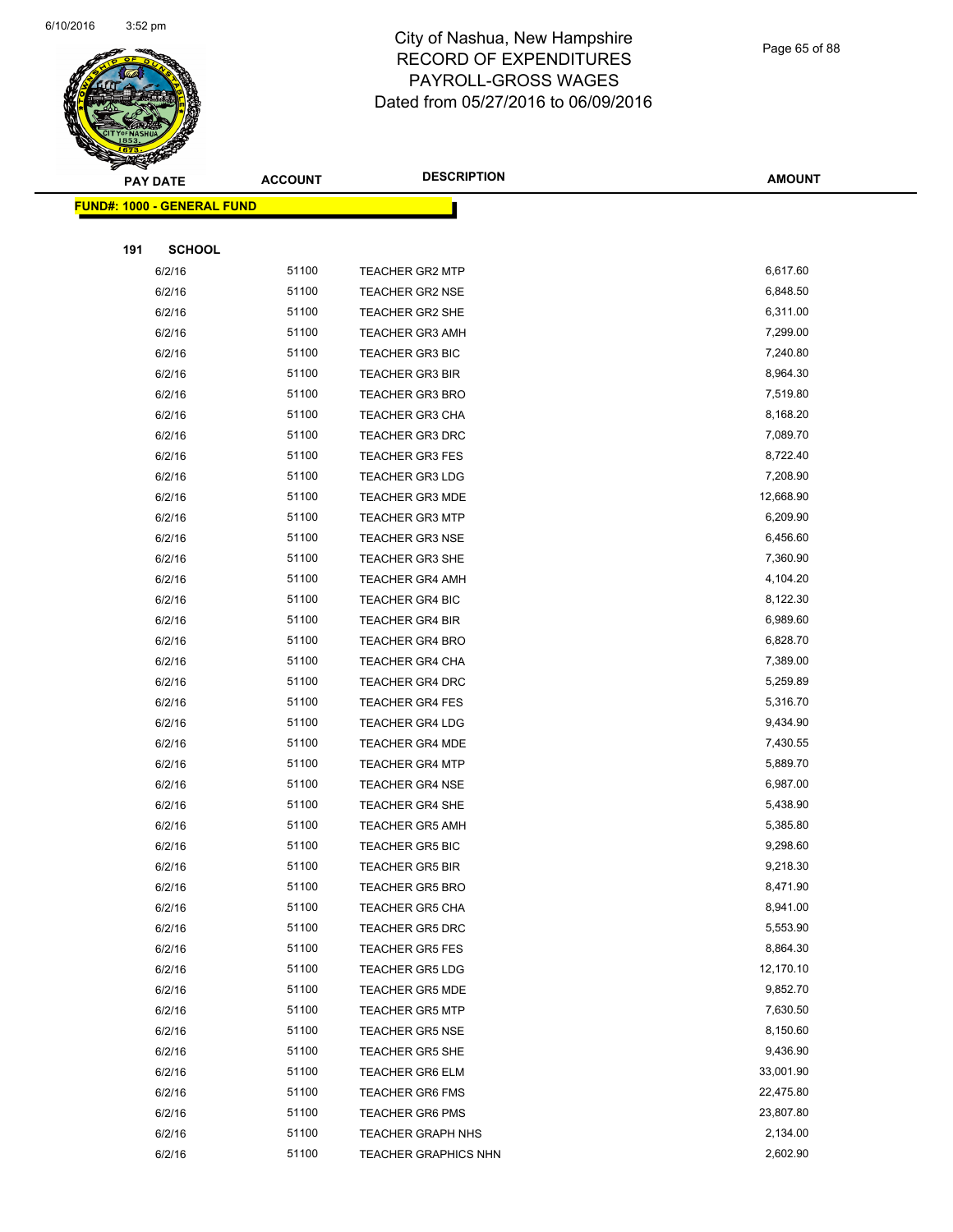

Page 66 of 88

| <b>PAY DATE</b>                   | <b>ACCOUNT</b> | <b>DESCRIPTION</b>                                   | <b>AMOUNT</b>        |
|-----------------------------------|----------------|------------------------------------------------------|----------------------|
| <b>FUND#: 1000 - GENERAL FUND</b> |                |                                                      |                      |
|                                   |                |                                                      |                      |
| 191<br><b>SCHOOL</b>              |                |                                                      |                      |
| 6/2/16                            | 51100          | <b>TEACHER HEALTH ELM</b>                            | 2,588.30             |
| 6/2/16                            | 51100          | TEACHER HEALTH NHN                                   | 5,025.60             |
| 6/2/16                            | 51100          | <b>TEACHER HEALTH NHS</b>                            | 2,602.90             |
| 6/2/16                            | 51100          | TEACHER HEALTHOC NHS                                 | 6,235.10             |
| 6/2/16                            | 51100          | TEACHER HVAC NHS                                     | 1,683.50             |
| 6/2/16                            | 51100          | TEACHER IN SCH SUSPENSION ELM                        | 2,782.90             |
| 6/2/16                            | 51100          | TEACHER IN SCH SUSPENSION NHN                        | 2,674.80             |
| 6/2/16                            | 51100          | TEACHER IN SCH SUSPENSION NHS                        | 2,674.80             |
| 6/2/16                            | 51100          | <b>TEACHER KIND AMH</b>                              | 5,133.40             |
| 6/2/16                            | 51100          | TEACHER KIND BIC                                     | 3,571.50             |
| 6/2/16                            | 51100          | <b>TEACHER KIND BIR</b>                              | 2,674.80             |
| 6/2/16                            | 51100          | <b>TEACHER KIND BRO</b>                              | 2,602.90             |
| 6/2/16                            | 51100          | <b>TEACHER KIND CHA</b>                              | 3,694.40             |
| 6/2/16                            | 51100          | <b>TEACHER KIND DRC</b>                              | 8,281.73             |
| 6/2/16                            | 51100          | <b>TEACHER KIND FES</b>                              | 9,785.70             |
| 6/2/16                            | 51100          | <b>TEACHER KIND LDG</b>                              | 8,789.50             |
| 6/2/16                            | 51100          | <b>TEACHER KIND MDE</b>                              | 4,829.20             |
| 6/2/16                            | 51100          | <b>TEACHER KIND MTP</b>                              | 3,919.50             |
| 6/2/16                            | 51100          | <b>TEACHER KIND NSE</b>                              | 982.40               |
| 6/2/16                            | 51100          | TEACHER KIND SHE                                     | 2,119.30             |
| 6/2/16                            | 51100          | <b>TEACHER MATH ELM</b>                              | 20,984.48            |
| 6/2/16                            | 51100          | <b>TEACHER MATH FMS</b>                              | 11,687.90            |
| 6/2/16                            | 51100          | <b>TEACHER MATH NHN</b>                              | 33,245.50            |
| 6/2/16                            | 51100          | <b>TEACHER MATH NHS</b>                              | 41,150.06            |
| 6/2/16                            | 51100          | <b>TEACHER MATH PMS</b>                              | 10,891.50            |
| 6/2/16                            | 51100          | <b>TEACHER MUSIC AMH</b>                             | 1,683.50             |
| 6/2/16                            | 51100          | <b>TEACHER MUSIC BIC</b>                             | 2,602.90             |
| 6/2/16                            | 51100          | <b>TEACHER MUSIC BIR</b>                             | 1,554.80             |
| 6/2/16                            | 51100          | <b>TEACHER MUSIC BRO</b>                             | 2,782.90             |
| 6/2/16                            | 51100          | TEACHER MUSIC CHA                                    | 2,782.90<br>2,692.90 |
| 6/2/16<br>6/2/16                  | 51100<br>51100 | <b>TEACHER MUSIC DRC</b><br><b>TEACHER MUSIC ELM</b> | 4,817.41             |
| 6/2/16                            | 51100          | <b>TEACHER MUSIC FES</b>                             | 2,602.90             |
| 6/2/16                            | 51100          | <b>TEACHER MUSIC FMS</b>                             | 5,205.40             |
| 6/2/16                            | 51100          | <b>TEACHER MUSIC MDE</b>                             | 1,949.70             |
| 6/2/16                            | 51100          | <b>TEACHER MUSIC NHN</b>                             | 4,413.07             |
| 6/2/16                            | 51100          | TEACHER MUSIC NHS                                    | 5,104.70             |
| 6/2/16                            | 51100          | <b>TEACHER MUSIC NSE</b>                             | 2,044.90             |
| 6/2/16                            | 51100          | <b>TEACHER MUSIC PMS</b>                             | 4,355.20             |
| 6/2/16                            | 51100          | <b>TEACHER MUSIC SHE</b>                             | 2,501.80             |
| 6/2/16                            | 51100          | TEACHER PE BIC                                       | 2,034.50             |
| 6/2/16                            | 51100          | TEACHER PE BIR                                       | 2,761.40             |
| 6/2/16                            | 51100          | TEACHER PE BRO                                       | 2,692.90             |
| 6/2/16                            | 51100          | <b>TEACHER PE CHA</b>                                | 2,602.90             |
|                                   |                |                                                      |                      |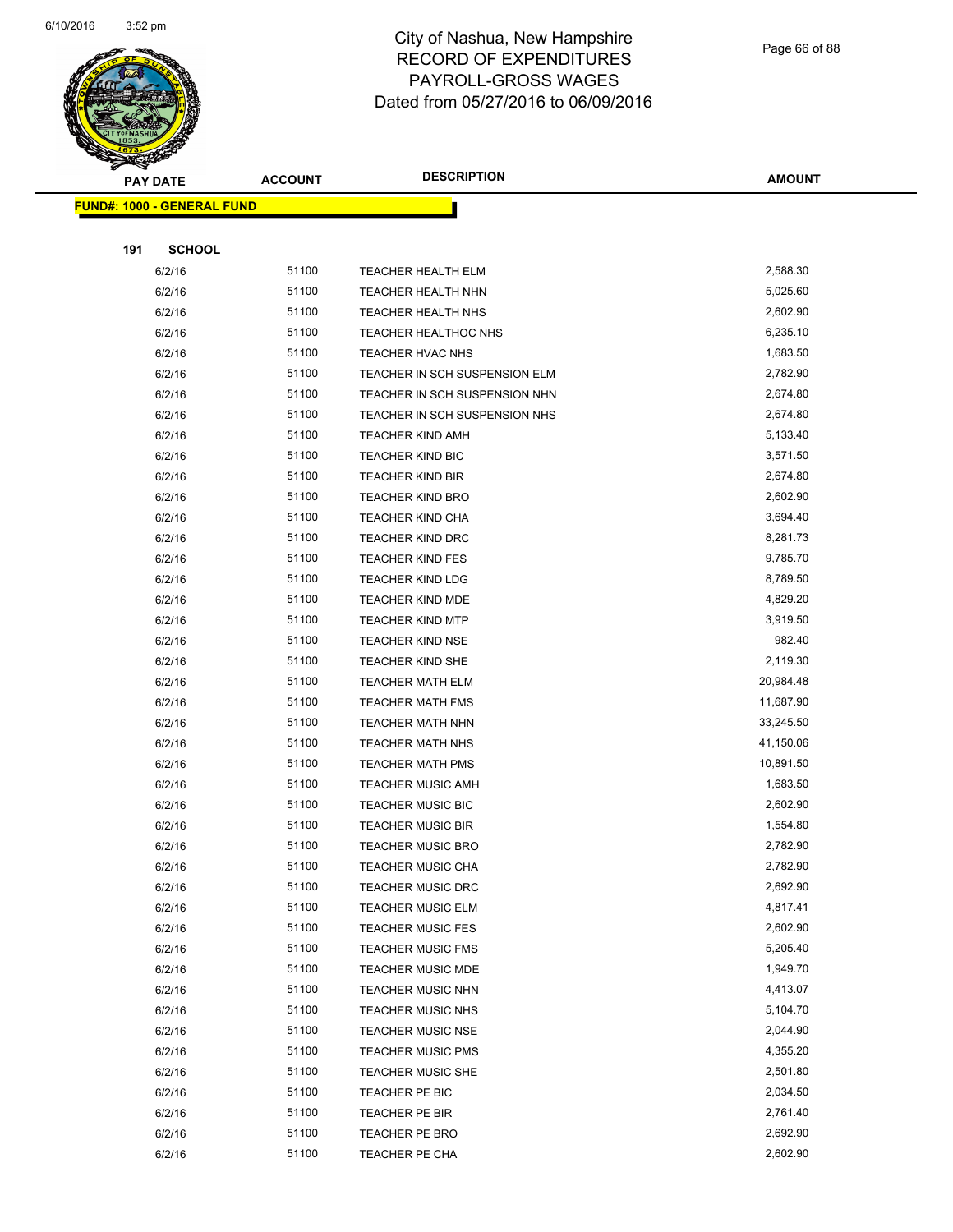

Page 67 of 88

|     | <b>PAY DATE</b>                   | <b>ACCOUNT</b> | <b>DESCRIPTION</b>                | <b>AMOUNT</b> |
|-----|-----------------------------------|----------------|-----------------------------------|---------------|
|     | <b>FUND#: 1000 - GENERAL FUND</b> |                |                                   |               |
|     |                                   |                |                                   |               |
| 191 | <b>SCHOOL</b>                     |                |                                   |               |
|     | 6/2/16                            | 51100          | TEACHER PE DRC                    | 2,782.90      |
|     | 6/2/16                            | 51100          | <b>TEACHER PE ELM</b>             | 5,511.90      |
|     | 6/2/16                            | 51100          | <b>TEACHER PE FES</b>             | 1,885.00      |
|     | 6/2/16                            | 51100          | <b>TEACHER PE FMS</b>             | 5,205.80      |
|     | 6/2/16                            | 51100          | <b>TEACHER PE LDG</b>             | 2,089.58      |
|     | 6/2/16                            | 51100          | TEACHER PE MDE                    | 2,674.80      |
|     | 6/2/16                            | 51100          | <b>TEACHER PE MTP</b>             | 2,119.30      |
|     | 6/2/16                            | 51100          | <b>TEACHER PE NHN</b>             | 8,467.20      |
|     | 6/2/16                            | 51100          | TEACHER PE NHS                    | 10,017.30     |
|     | 6/2/16                            | 51100          | <b>TEACHER PE NSE</b>             | 2,504.60      |
|     | 6/2/16                            | 51100          | TEACHER PE PMS                    | 4,494.10      |
|     | 6/2/16                            | 51100          | <b>TEACHER PE SHE</b>             | 2,674.80      |
|     | 6/2/16                            | 51100          | <b>TEACHER PRESCHOOL BIC</b>      | 12,296.40     |
|     | 6/2/16                            | 51100          | <b>TEACHER PRESCHOOL BRO</b>      | 7,678.40      |
|     | 6/2/16                            | 51100          | TEACHER PRESCHOOL DRC             | 1,801.00      |
|     | 6/2/16                            | 51100          | <b>TEACHER PRESCHOOL MTP</b>      | 1,554.80      |
|     | 6/2/16                            | 51100          | <b>TEACHER PRESCHOOL NHS</b>      | 1,292.80      |
|     | 6/2/16                            | 51100          | <b>TEACHER PRESCHOOL NSE</b>      | 5,853.50      |
|     | 6/2/16                            | 51100          | <b>TEACHER READ AMH</b>           | 2,873.00      |
|     | 6/2/16                            | 51100          | TEACHER READ BIC                  | 5,331.60      |
|     | 6/2/16                            | 51100          | <b>TEACHER READ BIR</b>           | 2,782.90      |
|     | 6/2/16                            | 51100          | TEACHER READ BRO                  | 1,949.70      |
|     | 6/2/16                            | 51100          | TEACHER READ DRC                  | 2,873.00      |
|     | 6/2/16                            | 51100          | <b>TEACHER READ ELM</b>           | 5,222.50      |
|     | 6/2/16                            | 51100          | <b>TEACHER READ FES</b>           | 2,782.90      |
|     | 6/2/16                            | 51100          | <b>TEACHER READ FMS</b>           | 2,782.90      |
|     | 6/2/16                            | 51100          | <b>TEACHER READ LDG</b>           | 5,682.95      |
|     | 6/2/16                            | 51100          | <b>TEACHER READ MDE</b>           | 2,782.90      |
|     | 6/2/16                            | 51100          | <b>TEACHER READ MTP</b>           | 2,020.40      |
|     | 6/2/16                            | 51100          | <b>TEACHER READ NHN</b>           | 1,823.10      |
|     | 6/2/16                            | 51100          | TEACHER READ NHS                  | 3,288.90      |
|     | 6/2/16                            | 51100          | <b>TEACHER READ NSE</b>           | 2,782.90      |
|     | 6/2/16                            | 51100          | <b>TEACHER READ PMS</b>           | 4,631.80      |
|     | 6/2/16                            | 51100          | TEACHER READ SHE                  | 2,674.80      |
|     | 6/2/16                            | 51100          | <b>TEACHER ROTC NHN</b>           | 2,728.30      |
|     | 6/2/16                            | 51100          | <b>TEACHER SCIENCE ELM</b>        | 16,662.80     |
|     | 6/2/16                            | 51100          | <b>TEACHER SCIENCE FMS</b>        | 12,113.20     |
|     | 6/2/16                            | 51100          | <b>TEACHER SCIENCE NHN</b>        | 31,813.91     |
|     | 6/2/16                            | 51100          | <b>TEACHER SCIENCE NHS</b>        | 37,851.30     |
|     | 6/2/16                            | 51100          | <b>TEACHER SCIENCE PMS</b>        | 10,442.50     |
|     | 6/2/16                            | 51100          | TEACHER SOCIAL STUDIES ELM        | 15,614.90     |
|     | 6/2/16                            | 51100          | <b>TEACHER SOCIAL STUDIES FMS</b> | 12,526.30     |
|     | 6/2/16                            | 51100          | TEACHER SOCIAL STUDIES NHN        | 35,297.81     |
|     | 6/2/16                            | 51100          | TEACHER SOCIAL STUDIES NHS        | 36,667.60     |
|     |                                   |                |                                   |               |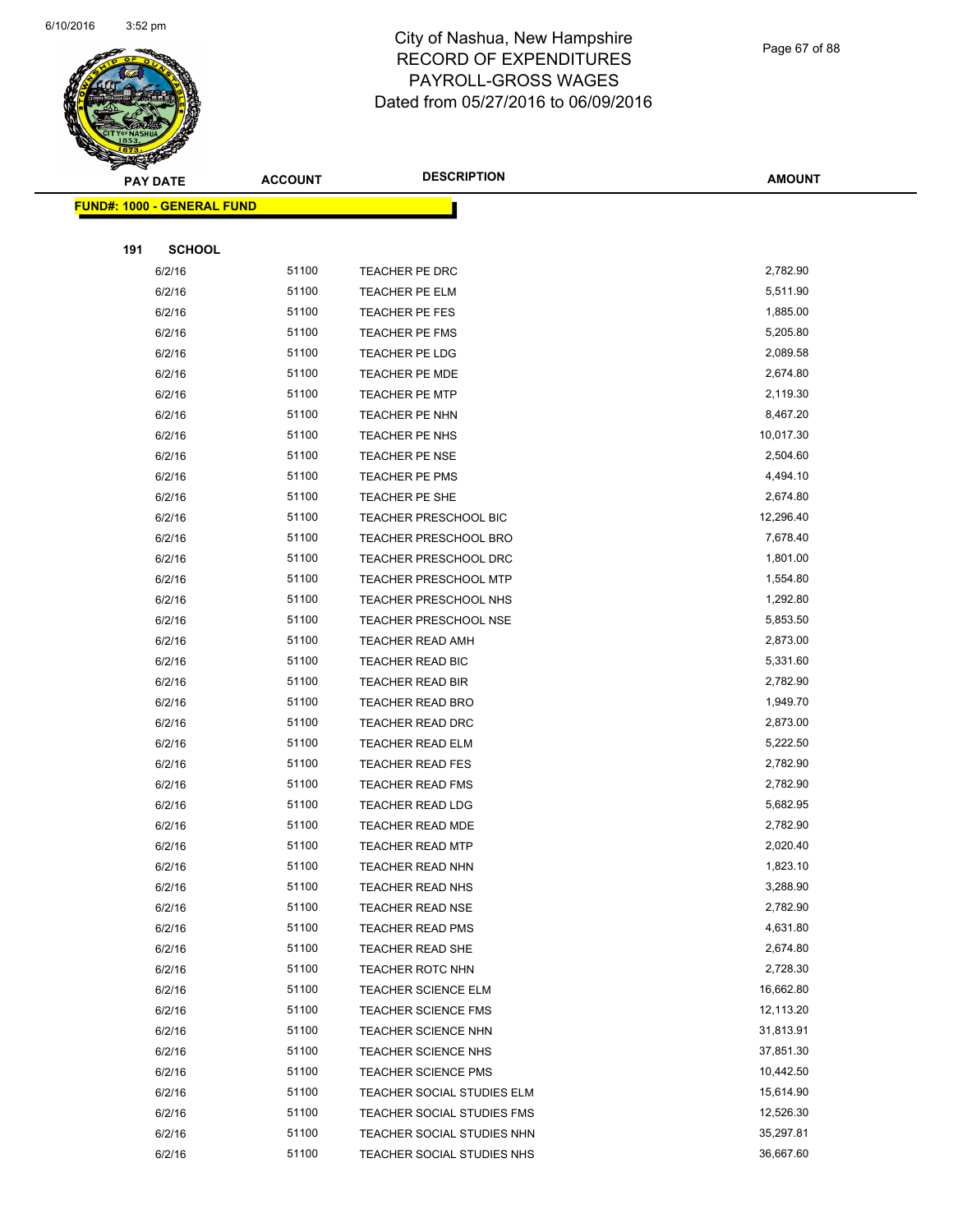

Page 68 of 88

|     | <b>PAY DATE</b>                    | <b>ACCOUNT</b> | <b>DESCRIPTION</b>                | <b>AMOUNT</b>    |
|-----|------------------------------------|----------------|-----------------------------------|------------------|
|     | <u> FUND#: 1000 - GENERAL FUND</u> |                |                                   |                  |
|     |                                    |                |                                   |                  |
| 191 | <b>SCHOOL</b>                      |                |                                   |                  |
|     | 6/2/16                             | 51100          | <b>TEACHER SOCIAL STUDIES PMS</b> | 12,047.60        |
|     | 6/2/16                             | 51100          | <b>TEACHER SPED AMH</b>           | 3,969.50         |
|     | 6/2/16                             | 51100          | TEACHER SPED BIC                  | 4,503.50         |
|     | 6/2/16                             | 51100          | TEACHER SPED BIR                  | 5,284.70         |
|     | 6/2/16                             | 51100          | <b>TEACHER SPED BRO</b>           | 4,801.50         |
|     | 6/2/16                             | 51100          | <b>TEACHER SPED CHA</b>           | 9,729.50         |
|     | 6/2/16                             | 51100          | <b>TEACHER SPED DRC</b>           | 5,105.90         |
|     | 6/2/16                             | 51100          | <b>TEACHER SPED ELM</b>           | 14,858.21        |
|     | 6/2/16                             | 51100          | <b>TEACHER SPED FES</b>           | 1,622.40         |
|     | 6/2/16                             | 51100          | <b>TEACHER SPED FMS</b>           | 12,222.11        |
|     | 6/2/16                             | 51100          | <b>TEACHER SPED LDG</b>           | 5,562.10         |
|     | 6/2/16                             | 51100          | <b>TEACHER SPED MDE</b>           | 4,191.30         |
|     | 6/2/16                             | 51100          | <b>TEACHER SPED MTP</b>           | 5,385.80         |
|     | 6/2/16                             | 51100          | TEACHER SPED NHN                  | 20,346.01        |
|     | 6/9/16                             | 51100          | <b>TEACHER SPED NHN</b>           | 1,839.00         |
|     | 5/26/16                            | 51100          | TEACHER SPED NHS                  | 1,108.91         |
|     | 6/2/16                             | 51100          | TEACHER SPED NHS                  | 32,357.30        |
|     | 6/2/16                             | 51100          | <b>TEACHER SPED NSE</b>           | 1,510.90         |
|     | 6/2/16                             | 51100          | <b>TEACHER SPED PMS</b>           | 10,450.00        |
|     | 6/2/16                             | 51100          | <b>TEACHER SPED SHE</b>           | 5,385.80         |
|     | 6/2/16                             | 51100          | <b>TEACHER TECHED ELM</b>         | 8,564.30         |
|     | 6/2/16                             | 51100          | <b>TEACHER TECHED FMS</b>         | 5,547.80         |
|     | 6/2/16                             | 51100          | <b>TEACHER TECHED NHN</b>         | 7,172.80         |
|     | 6/2/16                             | 51100          | <b>TEACHER TECHED NHS</b>         | 9,949.01         |
|     | 6/2/16                             | 51100          | TEACHER TECHED PMS                | 5,565.80         |
|     | 6/2/16                             | 51100          | TEACHER TV PROD NHS               | 2,674.80         |
|     | 6/2/16                             | 51100          | <b>TEACHER VISION WID</b>         | 5,289.20         |
|     | 6/2/16                             | 51100          | TECH INTERGRATION ASST AMH        | 609.60           |
|     | 6/9/16                             | 51100          | <b>TECH INTERGRATION ASST AMH</b> | 487.68           |
|     | 6/2/16                             | 51100          | TECH INTERGRATION ASST BIC        | 637.06           |
|     | 6/9/16                             | 51100          | TECH INTERGRATION ASST BIC        | 529.18           |
|     | 6/2/16                             | 51100          | TECH INTERGRATION ASST CHA        | 552.37           |
|     | 6/9/16                             | 51100          | TECH INTERGRATION ASST CHA        | 442.81           |
|     | 6/2/16                             | 51100          | TECH INTERGRATION ASST FES        | 547.80           |
|     | 6/9/16                             | 51100          | TECH INTERGRATION ASST FES        | 219.12           |
|     | 6/2/16                             | 51100          | TECH INTERGRATION ASST LDG        | 574.35           |
|     | 6/9/16                             | 51100          | TECH INTERGRATION ASST LDG        | 460.43           |
|     | 6/2/16                             | 51100          | TECH INTERGRATION ASST MDE        | 644.54           |
|     | 6/9/16                             | 51100          | TECH INTERGRATION ASST MDE        | 513.54           |
|     | 6/2/16                             | 51100<br>51100 | TECH INTERGRATION ASST NSE        | 607.77<br>479.29 |
|     | 6/9/16                             | 51100          | TECH INTERGRATION ASST NSE        | 561.51           |
|     | 6/2/16<br>6/9/16                   | 51100          | TECH INTERGRATION ASST SHE        | 438.24           |
|     | 6/2/16                             | 51200          | TECH INTERGRATION ASST SHE        | 1,954.00         |
|     |                                    |                | <b>BASEBALL ELM</b>               |                  |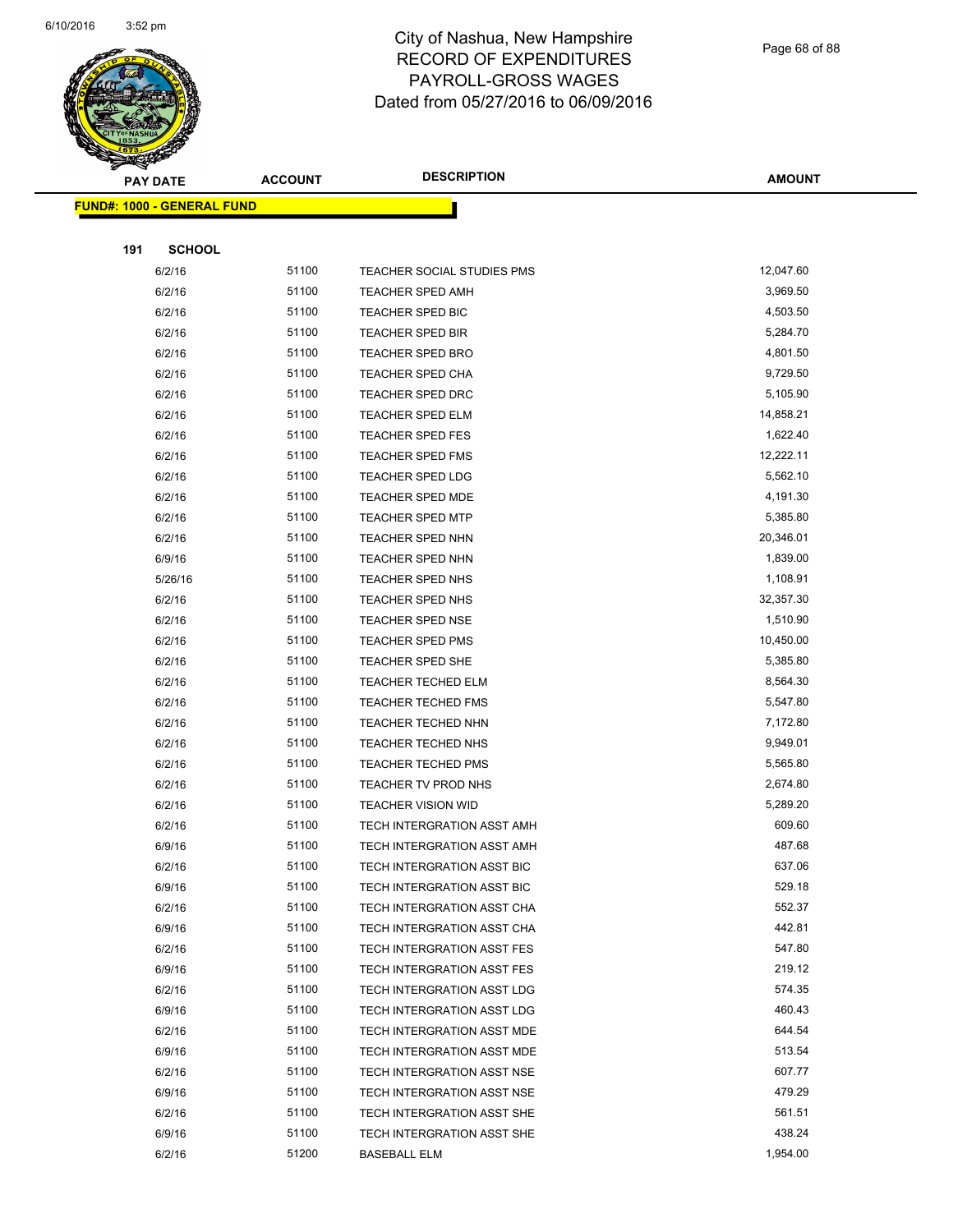

Page 69 of 88

| $\tilde{\phantom{a}}$<br><b>PAY DATE</b> | <b>ACCOUNT</b> | <b>DESCRIPTION</b>             | <b>AMOUNT</b> |
|------------------------------------------|----------------|--------------------------------|---------------|
| <b>FUND#: 1000 - GENERAL FUND</b>        |                |                                |               |
|                                          |                |                                |               |
| 191<br><b>SCHOOL</b>                     |                |                                |               |
| 6/2/16                                   | 51200          | <b>BASEBALL FMS</b>            | 1,698.00      |
| 6/2/16                                   | 51200          | CLERICAL BOARD OF ED SUP       | 676.91        |
| 6/9/16                                   | 51200          | CLERICAL BOARD OF ED SUP       | 655.25        |
| 6/2/16                                   | 51200          | <b>CROSS COUNTRY GIRLS FMS</b> | 1,387.00      |
| 6/2/16                                   | 51200          | <b>CROSSING GUARD WPO</b>      | 2,959.18      |
| 6/9/16                                   | 51200          | <b>CROSSING GUARD WPO</b>      | 2,350.21      |
| 6/9/16                                   | 51200          | <b>CUSTODIAN BRO</b>           | 31.18         |
| 6/2/16                                   | 51200          | <b>CUSTODIAN CHA</b>           | 351.75        |
| 6/9/16                                   | 51200          | <b>CUSTODIAN CHA</b>           | 277.92        |
| 6/2/16                                   | 51200          | <b>CUSTODIAN NHN</b>           | 347.40        |
| 6/9/16                                   | 51200          | <b>CUSTODIAN NHN</b>           | 347.40        |
| 6/2/16                                   | 51200          | DATA ANALYST                   | 2,647.23      |
| 6/2/16                                   | 51200          | <b>ENERGY OFFICER</b>          | 420.57        |
| 6/9/16                                   | 51200          | <b>ENERGY OFFICER</b>          | 395.83        |
| 6/2/16                                   | 51200          | FOOD SERVICE ASST PT AMH       | 36.40         |
| 6/9/16                                   | 51200          | FOOD SERVICE ASST PT AMH       | 36.40         |
| 6/2/16                                   | 51200          | FOOD SERVICE ASST PT CHA       | 36.40         |
| 6/9/16                                   | 51200          | FOOD SERVICE ASST PT CHA       | 36.40         |
| 6/2/16                                   | 51200          | FOOD SERVICE ASST PT FMS       | 31.18         |
| 6/9/16                                   | 51200          | FOOD SERVICE ASST PT FMS       | 15.59         |
| 6/2/16                                   | 51200          | FOOD SERVICE ASST PT MDE       | 11.38         |
| 6/9/16                                   | 51200          | FOOD SERVICE ASST PT MDE       | 9.10          |
| 6/2/16                                   | 51200          | FOOD SERVICE COOK LDG          | 52.23         |
| 6/9/16                                   | 51200          | FOOD SERVICE COOK LDG          | 41.78         |
| 6/2/16                                   | 51200          | <b>GUIDANCE COUNSELOR ELM</b>  | 168.75        |
| 6/2/16                                   | 51200          | GUIDANCE COUNSELOR NHS         | 1,644.50      |
| 6/2/16                                   | 51200          | LUNCH MONITOR AMH              | 561.18        |
| 6/9/16                                   | 51200          | LUNCH MONITOR AMH              | 433.50        |
| 6/2/16                                   | 51200          | <b>LUNCH MONITOR BIC</b>       | 786.50        |
| 6/9/16                                   | 51200          | LUNCH MONITOR BIC              | 597.74        |
| 6/2/16                                   | 51200          | LUNCH MONITOR BIR              | 446.98        |
| 6/9/16                                   | 51200          | LUNCH MONITOR BIR              | 381.20        |
| 6/2/16                                   | 51200          | LUNCH MONITOR BRO              | 457.60        |
| 6/9/16                                   | 51200          | LUNCH MONITOR BRO              | 343.20        |
| 6/2/16                                   | 51200          | LUNCH MONITOR CHA              | 692.64        |
| 6/9/16                                   | 51200          | LUNCH MONITOR CHA              | 572.00        |
| 6/2/16                                   | 51200          | LUNCH MONITOR DRC              | 490.70        |
| 6/9/16                                   | 51200          | LUNCH MONITOR DRC              | 435.44        |
| 6/2/16                                   | 51200          | LUNCH MONITOR ELM              | 314.60        |
| 6/9/16                                   | 51200          | LUNCH MONITOR ELM              | 234.52        |
| 6/2/16                                   | 51200          | LUNCH MONITOR FES              | 919.05        |
| 6/9/16                                   | 51200          | LUNCH MONITOR FES              | 656.21        |
| 6/2/16                                   | 51200          | LUNCH MONITOR FMS              | 254.84        |
| 6/9/16                                   | 51200          | LUNCH MONITOR FMS              | 173.74        |
|                                          |                |                                |               |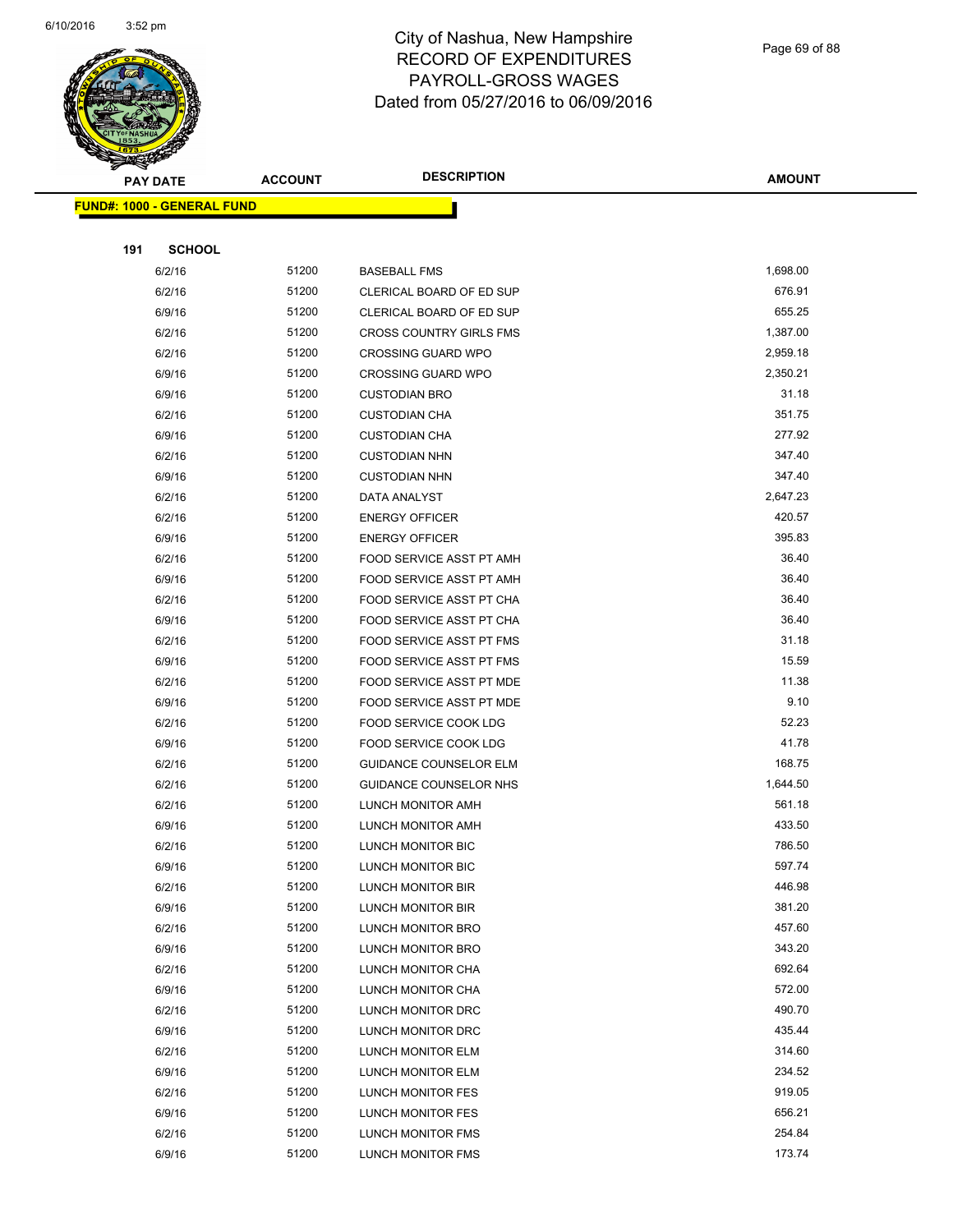

Page 70 of 88

|     | <b>PAY DATE</b>                   | <b>ACCOUNT</b> | <b>DESCRIPTION</b>       | <b>AMOUNT</b> |
|-----|-----------------------------------|----------------|--------------------------|---------------|
|     | <b>FUND#: 1000 - GENERAL FUND</b> |                |                          |               |
|     |                                   |                |                          |               |
| 191 | <b>SCHOOL</b>                     |                |                          |               |
|     | 6/2/16                            | 51200          | LUNCH MONITOR LDG        | 837.79        |
|     | 6/9/16                            | 51200          | LUNCH MONITOR LDG        | 564.98        |
|     | 6/2/16                            | 51200          | LUNCH MONITOR MDE        | 738.00        |
|     | 6/9/16                            | 51200          | LUNCH MONITOR MDE        | 558.02        |
|     | 6/2/16                            | 51200          | LUNCH MONITOR MTP        | 265.98        |
|     | 6/9/16                            | 51200          | <b>LUNCH MONITOR MTP</b> | 248.82        |
|     | 6/2/16                            | 51200          | LUNCH MONITOR NHN        | 308.88        |
|     | 6/9/16                            | 51200          | LUNCH MONITOR NHN        | 314.60        |
|     | 6/2/16                            | 51200          | LUNCH MONITOR NHS        | 408.98        |
|     | 6/9/16                            | 51200          | LUNCH MONITOR NHS        | 300.30        |
|     | 6/2/16                            | 51200          | LUNCH MONITOR NSE        | 387.84        |
|     | 6/9/16                            | 51200          | LUNCH MONITOR NSE        | 308.32        |
|     | 6/2/16                            | 51200          | LUNCH MONITOR PMS        | 286.00        |
|     | 6/9/16                            | 51200          | LUNCH MONITOR PMS        | 200.20        |
|     | 6/2/16                            | 51200          | LUNCH MONITOR SHE        | 632.25        |
|     | 6/9/16                            | 51200          | LUNCH MONITOR SHE        | 476.28        |
|     | 6/2/16                            | 51200          | PARA ALT PMS             | 80.85         |
|     | 6/9/16                            | 51200          | PARA ALT PMS             | 32.34         |
|     | 6/2/16                            | 51200          | PARA AMH ELL             | 56.88         |
|     | 6/9/16                            | 51200          | PARA AMH ELL             | 45.50         |
|     | 6/2/16                            | 51200          | PARA DW SPEC ED BIR      | 430.24        |
|     | 6/9/16                            | 51200          | PARA DW SPEC ED BIR      | 345.42        |
|     | 6/2/16                            | 51200          | PARA DW SPEC ED FMS      | 175.00        |
|     | 6/9/16                            | 51200          | PARA DW SPEC ED FMS      | 150.00        |
|     | 6/9/16                            | 51200          | PARA DW SPEC ED NHS      | 275.00        |
|     | 6/2/16                            | 51200          | PARA DW SPEC ED PMS      | 1,110.00      |
|     | 6/2/16                            | 51200          | PARA ELL FES             | 34.13         |
|     | 6/9/16                            | 51200          | PARA ELL FES             | 27.30         |
|     | 6/2/16                            | 51200          | PARA INST AMH            | 716.90        |
|     | 6/9/16                            | 51200          | PARA INST AMH            | 610.51        |
|     | 6/2/16                            | 51200          | PARA INST BIC            | 562.47        |
|     | 6/9/16                            | 51200          | PARA INST BIC            | 607.13        |
|     | 6/2/16                            | 51200          | PARA INST BIR            | 45.50         |
|     | 6/9/16                            | 51200          | PARA INST BIR            | 36.40         |
|     | 6/2/16                            | 51200          | PARA INST DRC            | 57.33         |
|     | 6/9/16                            | 51200          | PARA INST DRC            | 50.96         |
|     | 6/2/16                            | 51200          | PARA INST FES            | 34.13         |
|     | 6/9/16                            | 51200          | PARA INST FES            | 27.30         |
|     | 6/2/16                            | 51200          | PARA INST FMS            | 13.65         |
|     | 6/9/16                            | 51200          | PARA INST FMS            | 18.20         |
|     | 6/2/16                            | 51200          | PARA INST LDG            | 68.26         |
|     | 6/9/16                            | 51200          | PARA INST LDG            | 54.60         |
|     | 6/2/16                            | 51200          | PARA INST MTP            | 348.74        |
|     | 6/9/16                            | 51200          | PARA INST MTP            | 271.60        |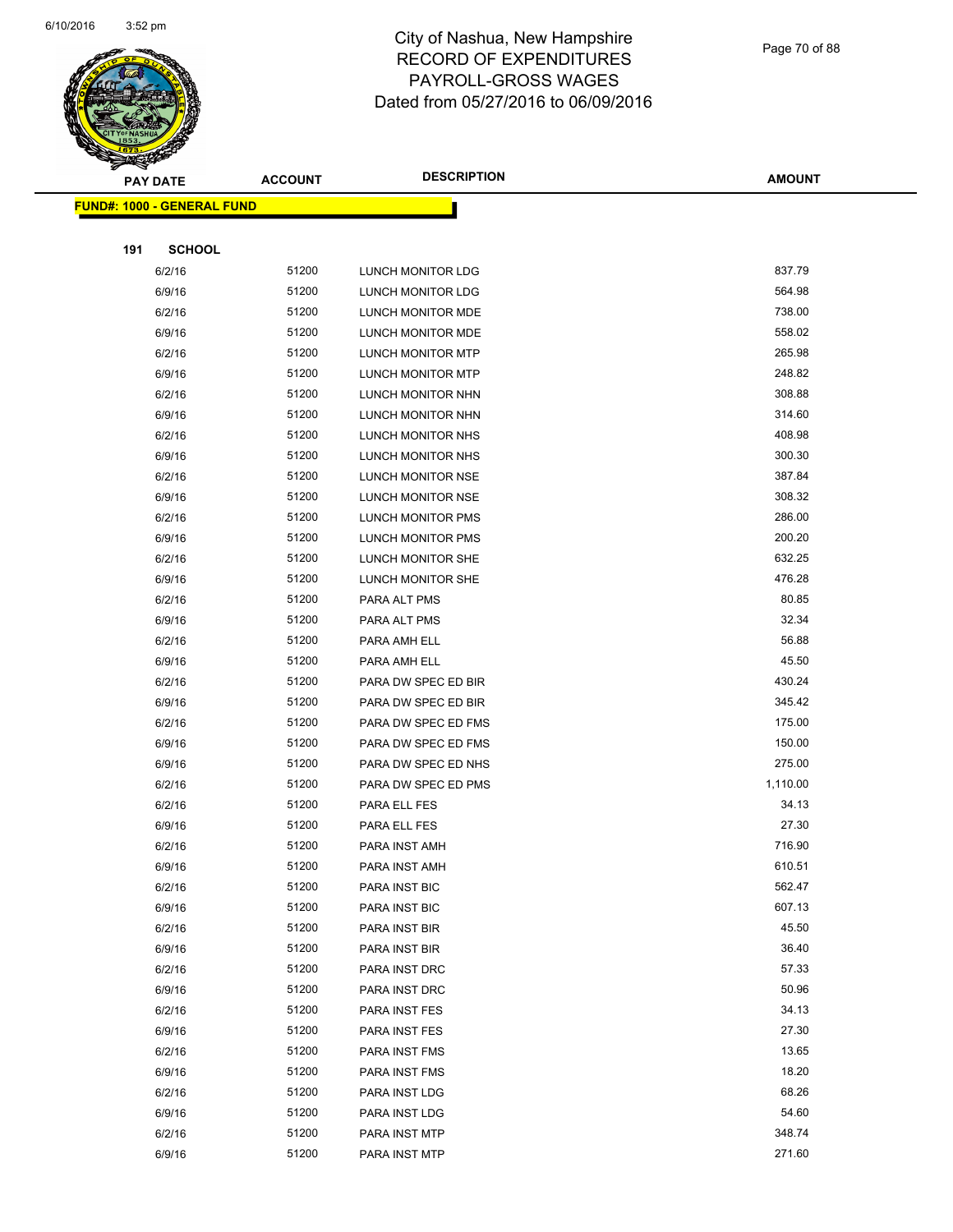

| $\tilde{\phantom{a}}$ | <b>PAY DATE</b>                   | <b>ACCOUNT</b> | <b>DESCRIPTION</b>                    | <b>AMOUNT</b>    |
|-----------------------|-----------------------------------|----------------|---------------------------------------|------------------|
|                       | <b>FUND#: 1000 - GENERAL FUND</b> |                |                                       |                  |
|                       |                                   |                |                                       |                  |
| 191                   | <b>SCHOOL</b>                     |                |                                       |                  |
|                       | 6/2/16                            | 51200          | PARA INST NHN                         | 286.72           |
|                       | 6/9/16                            | 51200          | PARA INST NHN                         | 192.64           |
|                       | 6/2/16                            | 51200          | PARA INST PMS                         | 1,862.40         |
|                       | 6/9/16                            | 51200          | PARA INST PMS                         | 36.40            |
|                       | 6/2/16                            | 51200          | PARA INST SHE                         | 356.89           |
|                       | 6/9/16                            | 51200          | PARA INST SHE                         | 226.41           |
|                       | 6/2/16                            | 51200          | PARA LIB NHN                          | 277.50           |
|                       | 6/9/16                            | 51200          | PARA LIB NHN                          | 189.63           |
|                       | 6/2/16                            | 51200          | PARA LIB PMS                          | 261.83           |
|                       | 6/9/16                            | 51200          | PARA LIB PMS                          | 254.94           |
|                       | 6/9/16                            | 51200          | PARA MEDIA NHS                        | 33.28            |
|                       | 6/2/16                            | 51200          | PARA PRE SCH BIC                      | 1,550.95         |
|                       | 6/9/16                            | 51200          | PARA PRE SCH BIC                      | 1,180.19         |
|                       | 6/2/16                            | 51200          | PARA PRE SCH BRO                      | 1,277.47         |
|                       | 6/9/16                            | 51200          | PARA PRE SCH BRO                      | 877.16           |
|                       | 6/2/16                            | 51200          | PARA PRE SCH DRC                      | 1,207.89         |
|                       | 6/9/16                            | 51200          | PARA PRE SCH DRC                      | 811.68           |
|                       | 6/2/16                            | 51200          | PARA PRE SCH MTP                      | 712.48           |
|                       | 6/9/16                            | 51200          | PARA PRE SCH MTP                      | 538.00           |
|                       | 6/2/16                            | 51200          | PARA PRE SCH NSE                      | 2,730.80         |
|                       | 6/9/16                            | 51200          | PARA PRE SCH NSE                      | 2,037.52         |
|                       | 6/2/16                            | 51200          | PARA SCI NHS                          | 66.00            |
|                       | 6/2/16                            | 51200          | PARA TTI LDG                          | 77.95            |
|                       | 6/9/16                            | 51200          | PARA TTI LDG                          | 62.36            |
|                       | 6/2/16                            | 51200          | SCHOOL PSYCHOLOGIST WID               | 3,713.30         |
|                       | 6/2/16                            | 51200          | SPECIAL EDUCATION TUTOR               | 212.50           |
|                       | 6/9/16                            | 51200          | SPECIAL EDUCATION TUTOR               | 212.50           |
|                       | 6/2/16                            | 51200          | SPEECH LANG PATHOLOGIST WID           | 11,547.83        |
|                       | 6/2/16                            | 51200          | STUDENT ACTIVITY COORD NHN            | 1,058.50         |
|                       | 6/2/16                            | 51200          | <b>SUB CLERICAL</b>                   | 356.41           |
|                       | 6/9/16                            | 51200          | <b>SUB CLERICAL</b>                   | 353.41           |
|                       | 6/2/16                            | 51200          | <b>SUB CROSSING GUARD</b>             | 18.25            |
|                       | 6/9/16                            | 51200          | SUB CROSSING GUARD                    | 15.59            |
|                       | 6/2/16                            | 51200          | SUB FOOD SERVICE                      | 77.95            |
|                       | 6/9/16                            | 51200<br>51200 | SUB FOOD SERVICE                      | 77.95<br>34.13   |
|                       | 6/2/16                            | 51200          | <b>SUB LUNCH MONITOR</b>              | 27.30            |
|                       | 6/9/16                            |                | <b>SUB LUNCH MONITOR</b>              |                  |
|                       | 6/2/16                            | 51200<br>51200 | SUB PARA PROFESSIONAL                 | 160.25<br>143.20 |
|                       | 6/9/16                            | 51200          | SUB PARA PROFESSIONAL                 | 1,152.00         |
|                       | 6/2/16                            | 51200          | <b>SUB TEACHER</b>                    | 66.00            |
|                       | 6/9/16<br>6/2/16                  | 51200          | <b>SUB TEACHER</b><br>TEACHER ART NHS | 787.00           |
|                       | 6/2/16                            | 51200          | TEACHER BIO TEC NHN                   | 538.60           |
|                       | 6/2/16                            | 51200          | <b>TEACHER ENGLISH NHN</b>            | 550.00           |
|                       |                                   |                |                                       |                  |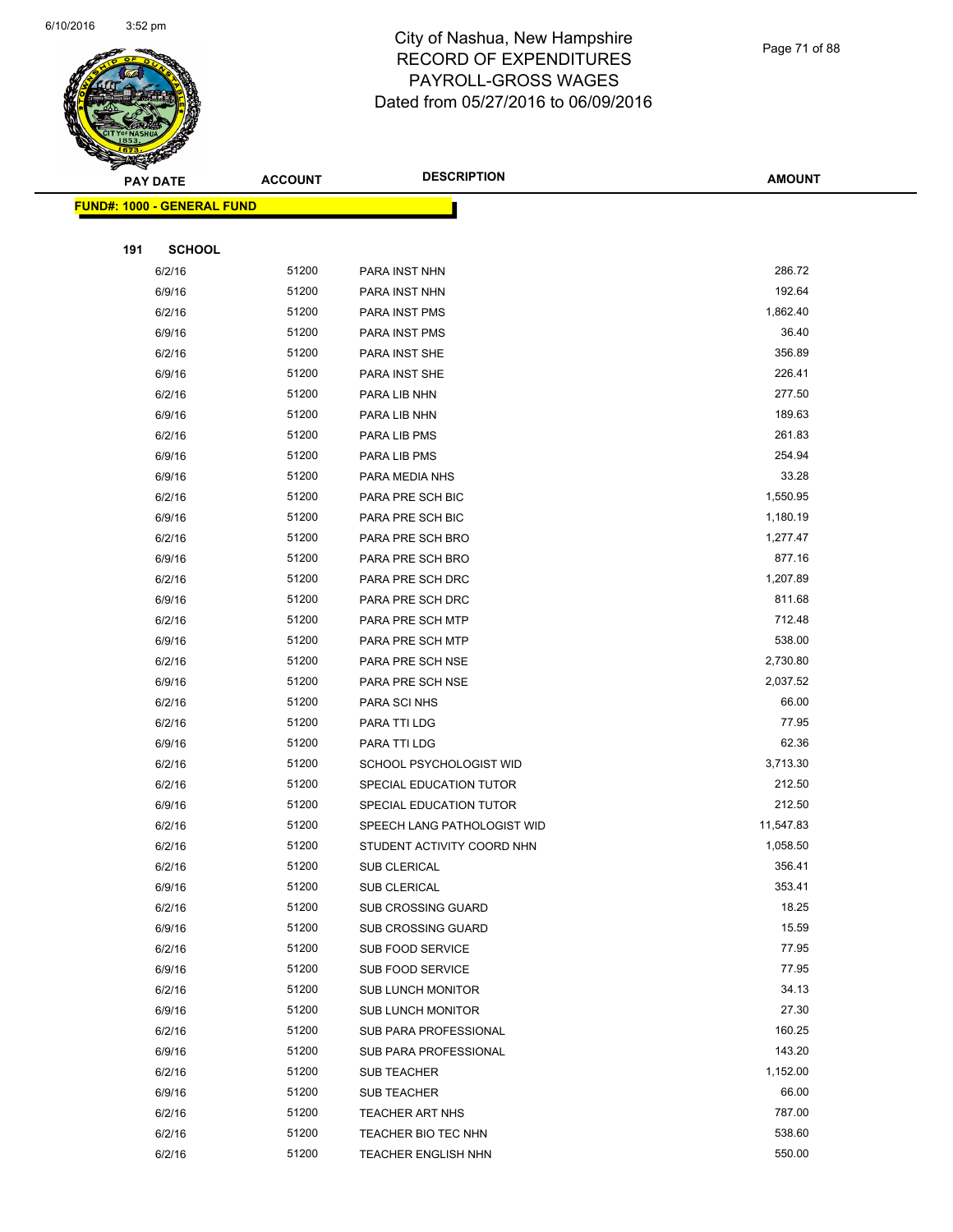

Page 72 of 88

| <b>PAY DATE</b>                   | <b>ACCOUNT</b> | <b>DESCRIPTION</b>                | <b>AMOUNT</b> |
|-----------------------------------|----------------|-----------------------------------|---------------|
| <b>FUND#: 1000 - GENERAL FUND</b> |                |                                   |               |
| 191                               | <b>SCHOOL</b>  |                                   |               |
| 6/2/16                            | 51200          | TEACHER ENGLISH NHS               | 1,242.91      |
| 6/2/16                            | 51200          | <b>TEACHER FOREIGN LANG FMS</b>   | 1,000.70      |
| 6/2/16                            | 51200          | <b>TEACHER GR5 CHA</b>            | 172.00        |
| 6/2/16                            | 51200          | <b>TEACHER GR6 ELM</b>            | 2,872.00      |
| 6/2/16                            | 51200          | TEACHER INST SPED WID             | 1,966.89      |
| 6/2/16                            | 51200          | <b>TEACHER KIND BIC</b>           | 1,391.50      |
| 6/2/16                            | 51200          | <b>TEACHER KIND BIR</b>           | 911.50        |
| 6/2/16                            | 51200          | TEACHER MATH NHS                  | 1,305.50      |
| 6/2/16                            | 51200          | <b>TEACHER MUSIC ELM</b>          | 847.27        |
| 6/2/16                            | 51200          | <b>TEACHER MUSIC MTP</b>          | 1,250.91      |
| 6/2/16                            | 51200          | TEACHER PE MDE                    | 86.00         |
| 6/2/16                            | 51200          | TEACHER PE NHS                    | 864.00        |
| 6/2/16                            | 51200          | TEACHER PE PMS                    | 1,634.00      |
| 6/2/16                            | 51200          | TEACHER READ ELM                  | 1,644.49      |
| 6/2/16                            | 51200          | TEACHER SOCIAL STUDIES ELM        | 1,216.00      |
| 6/2/16                            | 51200          | <b>TEACHER SOCIAL STUDIES NHN</b> | 1,156.25      |
| 6/2/16                            | 51200          | <b>TEACHER SPED MDE</b>           | 550.00        |
| 6/2/16                            | 51200          | TEACHER SPED NHN                  | 1,861.30      |
| 6/2/16                            | 51200          | TEACHER SPED NHS                  | 3,493.94      |
| 6/2/16                            | 51200          | <b>TEACHER VISION WIDE</b>        | 1,113.18      |
| 6/2/16                            | 51300          | <b>OVERTIME-REGULAR</b>           | 12,872.68     |
| 6/9/16                            | 51300          | <b>OVERTIME-REGULAR</b>           | 9,452.09      |
| 5/26/16                           | 51400          | WAGES TEMP-SEASONAL               | (88.00)       |
| 6/2/16                            | 51400          | WAGES TEMP-SEASONAL               | 2,571.80      |
| 6/9/16                            | 51400          | WAGES TEMP-SEASONAL               | 2,029.50      |
| 5/26/16                           | 51412          | WAGES PER DIEM                    | (2,080.00)    |
| 6/2/16                            | 51412          | WAGES PER DIEM                    | 52,356.64     |
| 6/9/16                            | 51412          | WAGES PER DIEM                    | 43,561.25     |
| 6/2/16                            | 51600          | LONGEVITY                         | 3,121.50      |
| 6/9/16                            | 51600          | <b>LONGEVITY</b>                  | 3,121.50      |
| 6/2/16                            | 51650          | ADDITIONAL HOURS                  | 3,921.70      |
| 6/9/16                            | 51650          | ADDITIONAL HOURS                  | 572.66        |
| 6/2/16                            | 51750          | RETIREMENT & SEPARATION PAY       | 46,915.12     |

#### **TOTAL 191 - SCHOOL \$3,297,962.35**

#### **TOTAL FUND 1000 - GENERAL FUND \$5,269,224.40**

#### **FUND#: 2100 - FOOD SERVICES FUND**

6/2/16 51100 CLERICAL FOOD SERVICE NHS 720.40 6/9/16 51100 CLERICAL FOOD SERVICE NHS 720.40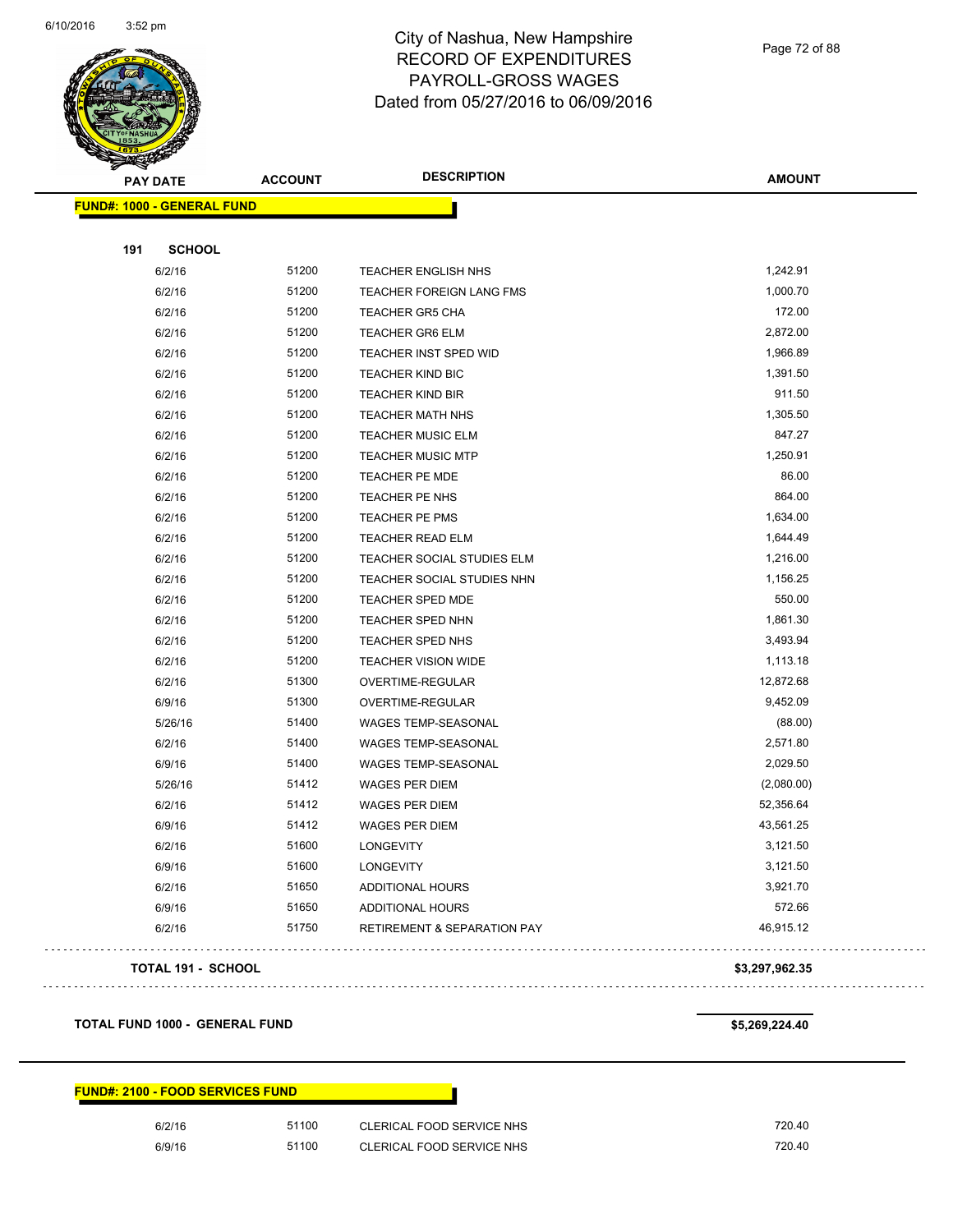

| <b>PAY DATE</b>                          | <b>ACCOUNT</b> | <b>DESCRIPTION</b>                   | <b>AMOUNT</b>      |
|------------------------------------------|----------------|--------------------------------------|--------------------|
| <u> FUND#: 2100 - FOOD SERVICES FUND</u> |                |                                      |                    |
| 6/2/16                                   | 51100          | DELIVERY DRIVER FOOD SERVICE         | 776.59             |
| 6/9/16                                   | 51100          | DELIVERY DRIVER FOOD SERVICE         | 637.20             |
| 6/2/16                                   | 51100          | DIRECTOR FOOD SERVICE                | 2,967.50           |
| 6/2/16                                   | 51100          | <b>FOOD SERVICE BUSINESS MANAGER</b> | 2,111.40           |
| 6/2/16                                   | 51100          | FOOD SERVICE COOK AMH                | 496.30             |
| 6/9/16                                   | 51100          | FOOD SERVICE COOK AMH                | 496.30             |
| 6/2/16                                   | 51100          | FOOD SERVICE COOK BIC                | 496.30             |
| 6/9/16                                   | 51100          | FOOD SERVICE COOK BIC                | 496.30             |
| 6/2/16                                   | 51100          |                                      | 496.30             |
|                                          | 51100          | FOOD SERVICE COOK BIR                | 496.30             |
| 6/9/16<br>6/2/16                         | 51100          | FOOD SERVICE COOK BIR                | 496.30             |
|                                          |                | FOOD SERVICE COOK BRO                |                    |
| 6/9/16                                   | 51100          | FOOD SERVICE COOK BRO                | 496.30<br>496.30   |
| 6/2/16                                   | 51100<br>51100 | FOOD SERVICE COOK CHA                | 496.30             |
| 6/9/16                                   | 51100          | FOOD SERVICE COOK CHA                | 496.31             |
| 6/2/16                                   |                | FOOD SERVICE COOK DRC                |                    |
| 6/9/16                                   | 51100          | FOOD SERVICE COOK DRC                | 496.30             |
| 6/2/16                                   | 51100          | FOOD SERVICE COOK ELM                | 1,013.60           |
| 6/9/16                                   | 51100          | FOOD SERVICE COOK ELM                | 1,002.74<br>436.45 |
| 6/2/16                                   | 51100          | <b>FOOD SERVICE COOK FES</b>         |                    |
| 6/9/16                                   | 51100          | <b>FOOD SERVICE COOK FES</b>         | 436.45             |
| 6/2/16                                   | 51100          | FOOD SERVICE COOK FMS                | 506.80             |
| 6/9/16                                   | 51100          | FOOD SERVICE COOK FMS                | 492.32             |
| 6/2/16                                   | 51100          | FOOD SERVICE COOK LDG                | 478.80             |
| 6/9/16                                   | 51100          | <b>FOOD SERVICE COOK LDG</b>         | 478.80             |
| 6/2/16                                   | 51100          | FOOD SERVICE COOK MDE                | 475.38             |
| 6/9/16                                   | 51100          | FOOD SERVICE COOK MDE                | 478.80             |
| 6/2/16                                   | 51100          | FOOD SERVICE COOK NHN                | 1,066.80           |
| 6/9/16                                   | 51100          | FOOD SERVICE COOK NHN                | 1,059.56           |
| 6/2/16                                   | 51100          | FOOD SERVICE COOK NHS                | 1,045.80           |
| 6/9/16                                   | 51100          | FOOD SERVICE COOK NHS                | 1,045.80           |
| 6/2/16                                   | 51100          | <b>FOOD SERVICE COOK NSE</b>         | 464.78             |
| 6/9/16                                   | 51100          | FOOD SERVICE COOK NSE                | 461.39             |
| 6/2/16                                   | 51100          | FOOD SERVICE COOK PMS                | 506.80             |
| 6/9/16                                   | 51100          | FOOD SERVICE COOK PMS                | 506.80             |
| 6/2/16                                   | 51100          | FOOD SERVICE COOK SHE                | 478.80             |
| 6/9/16                                   | 51100          | FOOD SERVICE COOK SHE                | 478.80             |
| 6/2/16                                   | 51100          | FOOD SERVICE SITE CORD               | 11,582.20          |
| 6/2/16                                   | 51100          | <b>FOOD SERVICECOOK MTP</b>          | 457.45             |
| 6/9/16                                   | 51100          | <b>FOOD SERVICECOOK MTP</b>          | 457.45             |
| 6/2/16                                   | 51200          | FOOD SERVICE ASST PT AMH             | 552.84             |
| 6/9/16                                   | 51200          | FOOD SERVICE ASST PT AMH             | 549.74             |
| 6/2/16                                   | 51200          | FOOD SERVICE ASST PT BIC             | 564.00             |
| 6/9/16                                   | 51200          | FOOD SERVICE ASST PT BIC             | 569.72             |
| 6/2/16                                   | 51200          | FOOD SERVICE ASST PT BIR             | 498.52             |
| 6/9/16                                   | 51200          | FOOD SERVICE ASST PT BIR             | 446.94             |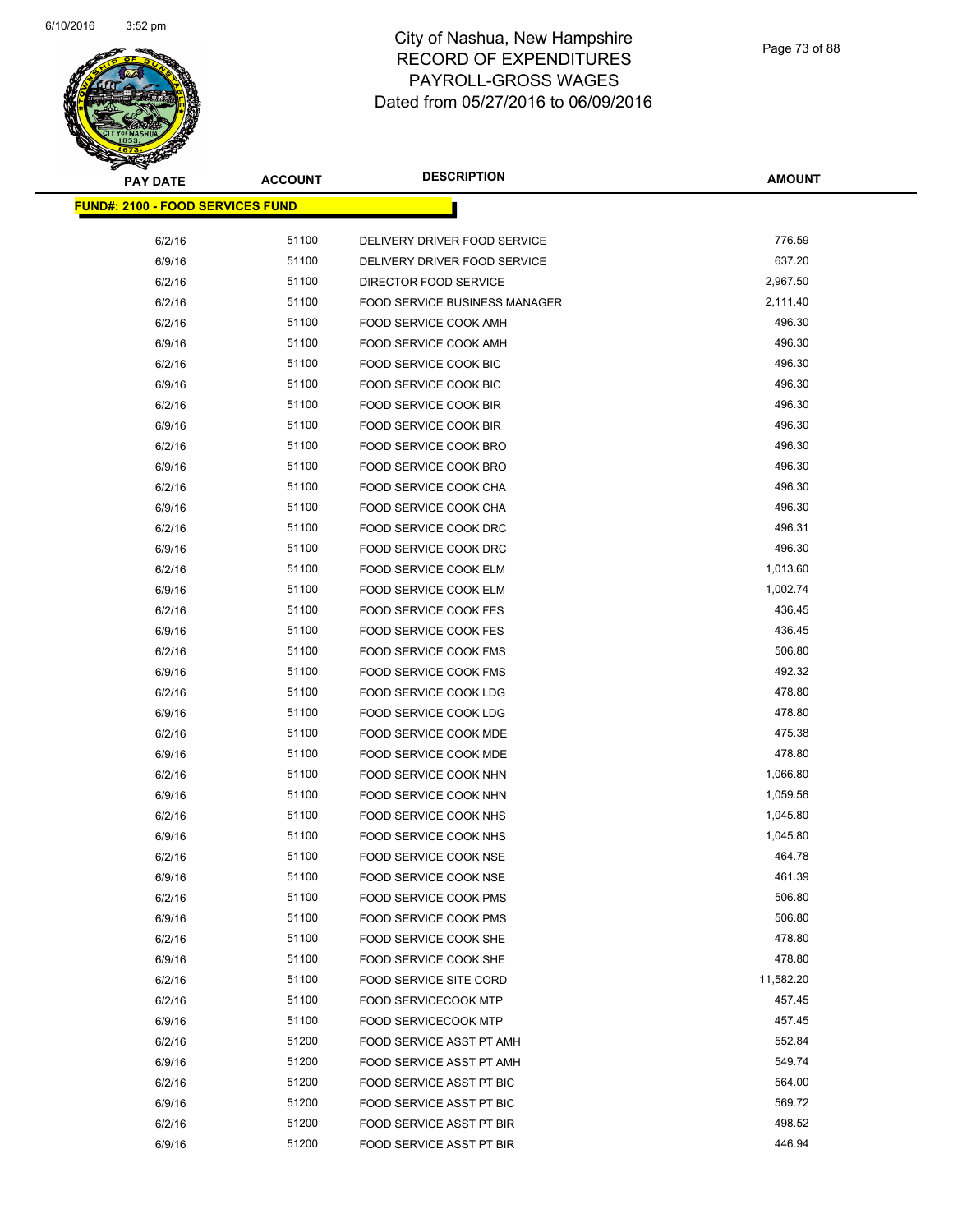

| <b>PAY DATE</b>                          | <b>ACCOUNT</b> | <b>DESCRIPTION</b>              | <b>AMOUNT</b> |
|------------------------------------------|----------------|---------------------------------|---------------|
| <u> FUND#: 2100 - FOOD SERVICES FUND</u> |                |                                 |               |
| 6/2/16                                   | 51200          | FOOD SERVICE ASST PT BRO        | 358.50        |
| 6/9/16                                   | 51200          | FOOD SERVICE ASST PT BRO        | 358.50        |
| 6/2/16                                   | 51200          | FOOD SERVICE ASST PT CHA        | 578.44        |
| 6/9/16                                   | 51200          | FOOD SERVICE ASST PT CHA        | 537.60        |
| 6/2/16                                   | 51200          | FOOD SERVICE ASST PT DRC        | 958.30        |
| 6/9/16                                   | 51200          | FOOD SERVICE ASST PT DRC        | 871.96        |
| 6/2/16                                   | 51200          | FOOD SERVICE ASST PT ELM        | 1,584.22      |
| 6/9/16                                   | 51200          | FOOD SERVICE ASST PT ELM        | 1,589.34      |
| 6/2/16                                   | 51200          | <b>FOOD SERVICE ASST PT FES</b> | 876.92        |
| 6/9/16                                   | 51200          | FOOD SERVICE ASST PT FES        | 917.14        |
| 6/2/16                                   | 51200          | FOOD SERVICE ASST PT FMS        | 2,051.28      |
| 6/9/16                                   | 51200          | FOOD SERVICE ASST PT FMS        | 2,053.76      |
| 6/2/16                                   | 51200          | <b>FOOD SERVICE ASST PT LDG</b> | 936.65        |
| 6/9/16                                   | 51200          | FOOD SERVICE ASST PT LDG        | 948.35        |
| 6/2/16                                   | 51200          | FOOD SERVICE ASST PT MDE        | 548.96        |
| 6/9/16                                   | 51200          | FOOD SERVICE ASST PT MDE        | 548.95        |
| 6/2/16                                   | 51200          | FOOD SERVICE ASST PT MTP        | 497.55        |
| 6/9/16                                   | 51200          | <b>FOOD SERVICE ASST PT MTP</b> | 404.08        |
| 6/2/16                                   | 51200          | FOOD SERVICE ASST PT NHN        | 4,114.38      |
| 6/9/16                                   | 51200          | FOOD SERVICE ASST PT NHN        | 4,378.92      |
| 6/2/16                                   | 51200          | FOOD SERVICE ASST PT NHS        | 4,265.01      |
| 6/9/16                                   | 51200          | FOOD SERVICE ASST PT NHS        | 3,995.40      |
| 6/2/16                                   | 51200          | FOOD SERVICE ASST PT PMS        | 2,348.24      |
| 6/9/16                                   | 51200          | FOOD SERVICE ASST PT PMS        | 2,239.35      |
| 6/2/16                                   | 51200          | FOOD SERVICE ASST PT SHE        | 532.55        |
| 6/9/16                                   | 51200          | FOOD SERVICE ASST PT SHE        | 538.40        |
| 6/2/16                                   | 51300          | <b>OVERTIME-REGULAR</b>         | 490.79        |
| 6/9/16                                   | 51300          | OVERTIME-REGULAR                | 156.91        |
| 6/2/16                                   | 51412          | <b>WAGES PER DIEM</b>           | 4,154.29      |
| 6/9/16                                   | 51412          | <b>WAGES PER DIEM</b>           | 3,154.39      |
|                                          |                |                                 |               |

#### TOTAL FUND 2100 - FOOD SERVICES FUND<br>
\$89,472.56

| <u> FUND#: 2201 - DRIVERS EDUCATION FUND</u> |       |                           |        |
|----------------------------------------------|-------|---------------------------|--------|
| 6/2/16                                       | 51200 | ADULT ED DIPOLMA INST     | 850.00 |
| 6/2/16                                       | 51200 | DRIVER INSTRUCTOR         | 700.00 |
| 6/9/16                                       | 51200 | DRIVER INSTRUCTOR         | 175.00 |
| 6/2/16                                       | 51200 | <b>TEACHER ELL FES</b>    | 425.00 |
| 6/2/16                                       | 51200 | TEACHER TECHED ELM        | 400.00 |
| 6/2/16                                       | 51200 | <b>TEACHER TECHED PMS</b> | 300.00 |
| 6/9/16                                       | 51300 | OVERTIME-REGULAR          | 30.26  |
|                                              |       |                           |        |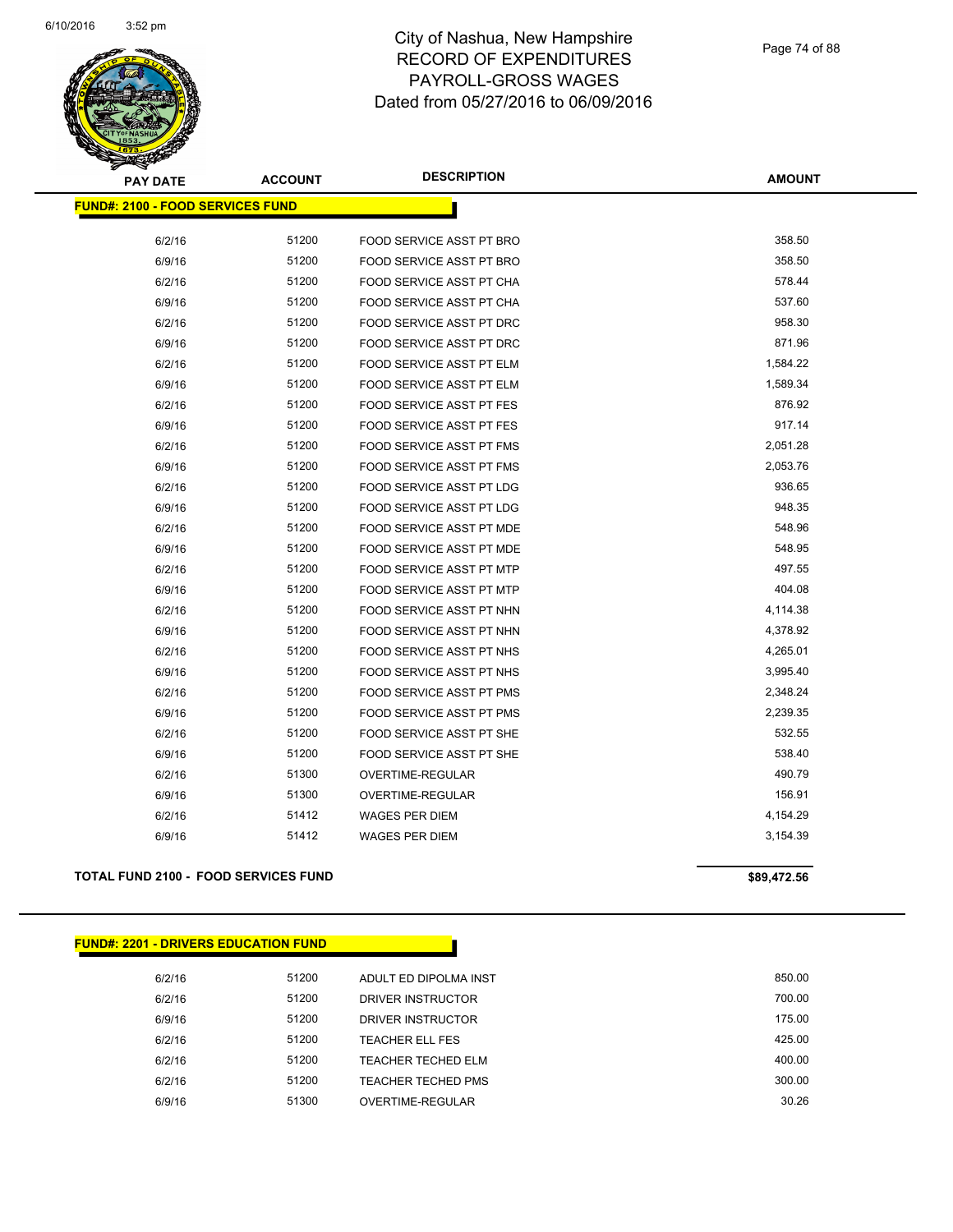

**TOTAL FUND 2201 - DRIVERS EDUCATION FUND \$2,880.26** 

|          |                               |       | <b>FUND#: 2207 - ADULT ED/CONTINUING ED</b> |
|----------|-------------------------------|-------|---------------------------------------------|
|          |                               |       |                                             |
| 375.00   | ADULT ED DIPOLMA TEACHER      | 51200 | 6/2/16                                      |
| 75.00    | ADULT ED ENRICHMENT INST      | 51200 | 6/2/16                                      |
| 75.00    | ADULT ED ENRICHMENT INST      | 51200 | 6/9/16                                      |
| 1,162.50 | ADULT ED ENRICHMENT TEACHER   | 51200 | 6/2/16                                      |
| 37.50    | ADULT ED ENRICHMENT TEACHER   | 51200 | 6/9/16                                      |
| 825.00   | ADULT ED INSTRUCTOR           | 51200 | 6/2/16                                      |
| 506.25   | <b>GUIDANCE COUNSELOR NHN</b> | 51200 | 6/2/16                                      |
| 1,125.00 | <b>GUIDANCE COUNSELOR NHS</b> | 51200 | 6/2/16                                      |
| 100.00   | <b>LIBRARIAN NHN</b>          | 51200 | 6/2/16                                      |
| 100.00   | <b>LIBRARIAN NHS</b>          | 51200 | 6/2/16                                      |
| 650.00   | <b>SUB TEACHER</b>            | 51200 | 6/2/16                                      |
| 275.00   | <b>SUB TEACHER</b>            | 51200 | 6/9/16                                      |
| 150.00   | <b>TEACHER ART NHN</b>        | 51200 | 6/2/16                                      |
| 550.00   | <b>TEACHER BUSINESS NHN</b>   | 51200 | 6/2/16                                      |
| 375.00   | <b>TEACHER ELL NHN</b>        | 51200 | 6/2/16                                      |
| 1,050.00 | <b>TEACHER ENGLISH NHN</b>    | 51200 | 6/2/16                                      |
| 975.00   | <b>TEACHER MATH FMS</b>       | 51200 | 6/2/16                                      |
| 1,150.00 | <b>TEACHER MATH NHN</b>       | 51200 | 6/2/16                                      |
| 600.00   | <b>TEACHER MATH NHS</b>       | 51200 | 6/2/16                                      |
| 450.00   | <b>TEACHER SCIENCE NHN</b>    | 51200 | 6/2/16                                      |
| 200.00   | <b>TEACHER SCIENCE NHS</b>    | 51200 | 6/2/16                                      |
| 2,800.00 | TEACHER SOCIAL STUDIES NHN    | 51200 | 6/2/16                                      |
| 750.00   | <b>TEACHER SPED NHS</b>       | 51200 | 6/2/16                                      |

#### TOTAL FUND 2207 - ADULT ED/CONTINUING ED **\$14,356.25**

#### **FUND#: 2222 - AFTER SCHOOL PROGRAM**

| 6/2/16 | 51100 | DIRECTOR 21 CENTURY            | 2,730.80 |
|--------|-------|--------------------------------|----------|
| 6/2/16 | 51200 | 21 CENTURY ELEM MFAM RES COORD | 144.38   |
| 6/2/16 | 51200 | 21ST CENTURY INSTRUCTOR        | 2.283.13 |
| 6/9/16 | 51200 | 21ST CENTURY INSTRUCTOR        | 1,942.51 |
| 6/2/16 | 51200 | LIBRARIAN AMH                  | 226.26   |
| 6/2/16 | 51200 | LIBRARIAN LDG                  | 17.50    |
| 6/2/16 | 51200 | LUNCH MONITOR AMH              | 144.38   |
| 6/9/16 | 51200 | LUNCH MONITOR AMH              | 96.25    |
| 6/2/16 | 51200 | LUNCH MONITOR DRC              | 258.13   |
| 6/9/16 | 51200 | LUNCH MONITOR DRC              | 153.13   |
| 6/2/16 | 51200 | LUNCH MONITOR SHE              | 284.38   |
| 6/9/16 | 51200 | LUNCH MONITOR SHE              | 227.50   |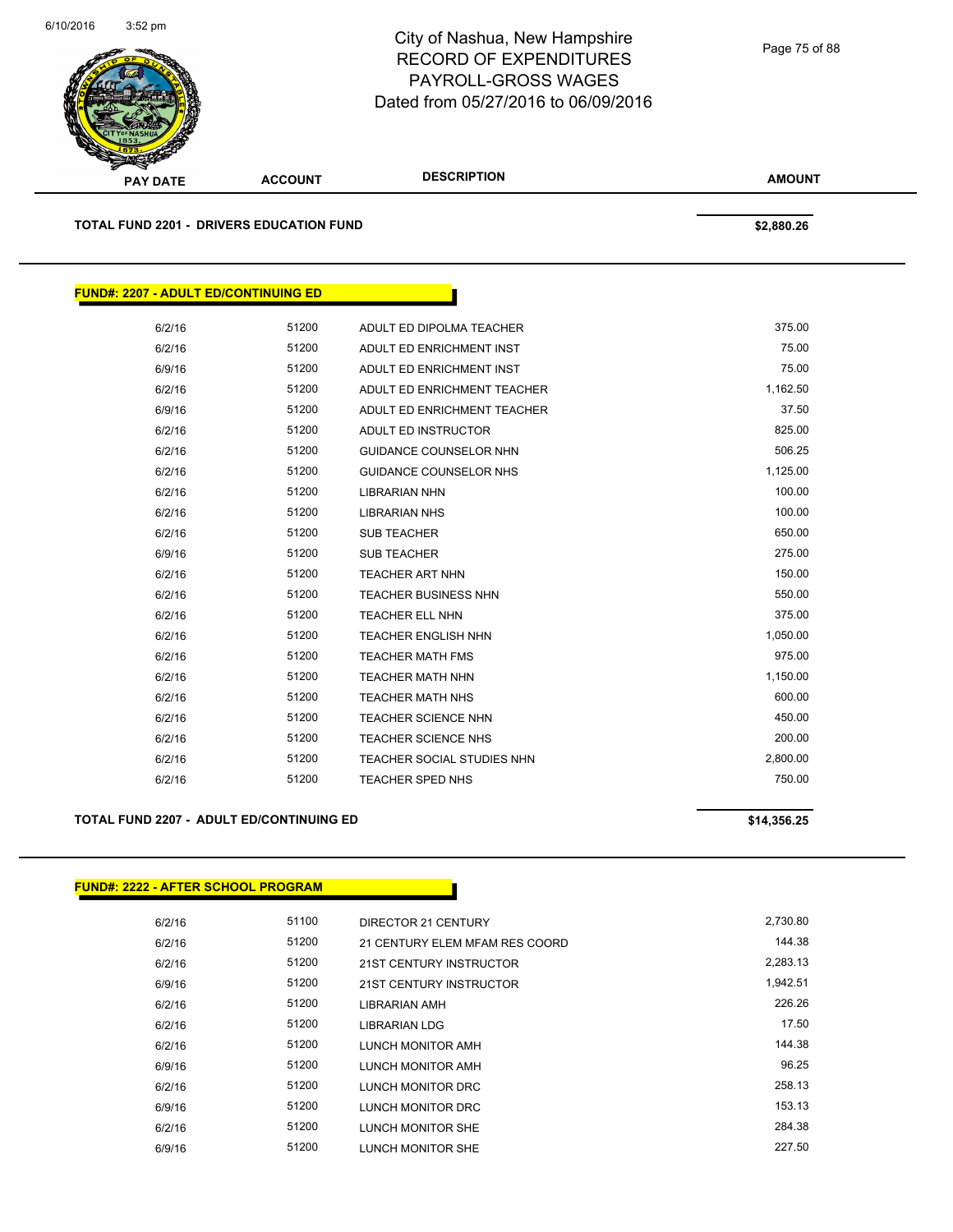

Page 76 of 88

| <b>PAY DATE</b>                           | <b>ACCOUNT</b> | <b>DESCRIPTION</b>                | <b>AMOUNT</b> |
|-------------------------------------------|----------------|-----------------------------------|---------------|
| <b>FUND#: 2222 - AFTER SCHOOL PROGRAM</b> |                |                                   |               |
| 6/2/16                                    | 51200          | PARA DW SPEC ED NHS               | 140.00        |
| 6/9/16                                    | 51200          | PARA DW SPEC ED NHS               | 105.00        |
| 6/2/16                                    | 51200          | PARA ELL MTP                      | 157.50        |
| 6/9/16                                    | 51200          | PARA ELL MTP                      | 157.50        |
| 6/2/16                                    | 51200          | PARA INST DRC                     | 144.38        |
| 6/9/16                                    | 51200          | PARA INST DRC                     | 96.25         |
| 6/2/16                                    | 51200          | PARA INST FES                     | 140.00        |
| 6/9/16                                    | 51200          | PARA INST FES                     | 166.25        |
| 6/2/16                                    | 51200          | PARA INST LDG                     | 498.75        |
| 6/9/16                                    | 51200          | PARA INST LDG                     | 476.88        |
| 6/2/16                                    | 51200          | PARA INST NHN                     | 78.75         |
| 6/9/16                                    | 51200          | PARA INST NHN                     | 78.75         |
| 6/2/16                                    | 51200          | PARA INST PMS                     | 131.25        |
| 6/9/16                                    | 51200          | <b>PARA INST PMS</b>              | 87.50         |
| 6/2/16                                    | 51200          | PARA KIND AMH                     | 87.50         |
| 6/9/16                                    | 51200          | PARA KIND AMH                     | 43.75         |
| 6/2/16                                    | 51200          | PARA SPED FES                     | 131.25        |
| 6/9/16                                    | 51200          | PARA SPED FES                     | 87.50         |
| 6/2/16                                    | 51200          | SUMMER SCHOOL SCIENCE             | 145.00        |
| 6/9/16                                    | 51200          | SUMMER SCHOOL SCIENCE             | 60.00         |
| 6/2/16                                    | 51200          | <b>TEACHER FACS ELM</b>           | 131.25        |
| 6/2/16                                    | 51200          | <b>TEACHER GR1 AMH</b>            | 250.00        |
| 6/2/16                                    | 51200          | <b>TEACHER GR1 FES</b>            | 105.00        |
| 6/2/16                                    | 51200          | <b>TEACHER GR3 DRC</b>            | 125.00        |
| 6/2/16                                    | 51200          | <b>TEACHER GR4 LDG</b>            | 230.00        |
| 6/2/16                                    | 51200          | <b>TEACHER GR6 ELM</b>            | 100.00        |
| 6/2/16                                    | 51200          | <b>TEACHER KIND LDG</b>           | 200.63        |
| 6/2/16                                    | 51200          | <b>TEACHER SPED FES</b>           | 185.00        |
| 6/2/16                                    | 51200          | <b>TEACHER SPED LDG</b>           | 205.00        |
| 6/2/16                                    | 51200          | TECH INTERGRATION ASST FES        | 35.00         |
| 6/9/16                                    | 51200          | <b>TECH INTERGRATION ASST FES</b> | 17.50         |
| TOTAL FUND 2222 - AFTER SCHOOL PROGRAM    |                |                                   | \$13,106.49   |
| <u> FUND#: 2252 - DAY CARE</u>            |                |                                   |               |
| 6/2/16                                    | 51100          | PANTHER PRESCHOOL DIRECTOR        | 879.90        |
| <b>TOTAL FUND 2252 - DAY CARE</b>         |                |                                   | \$879.90      |

#### **FUND#: 2257 - SPECIAL ED LOCAL**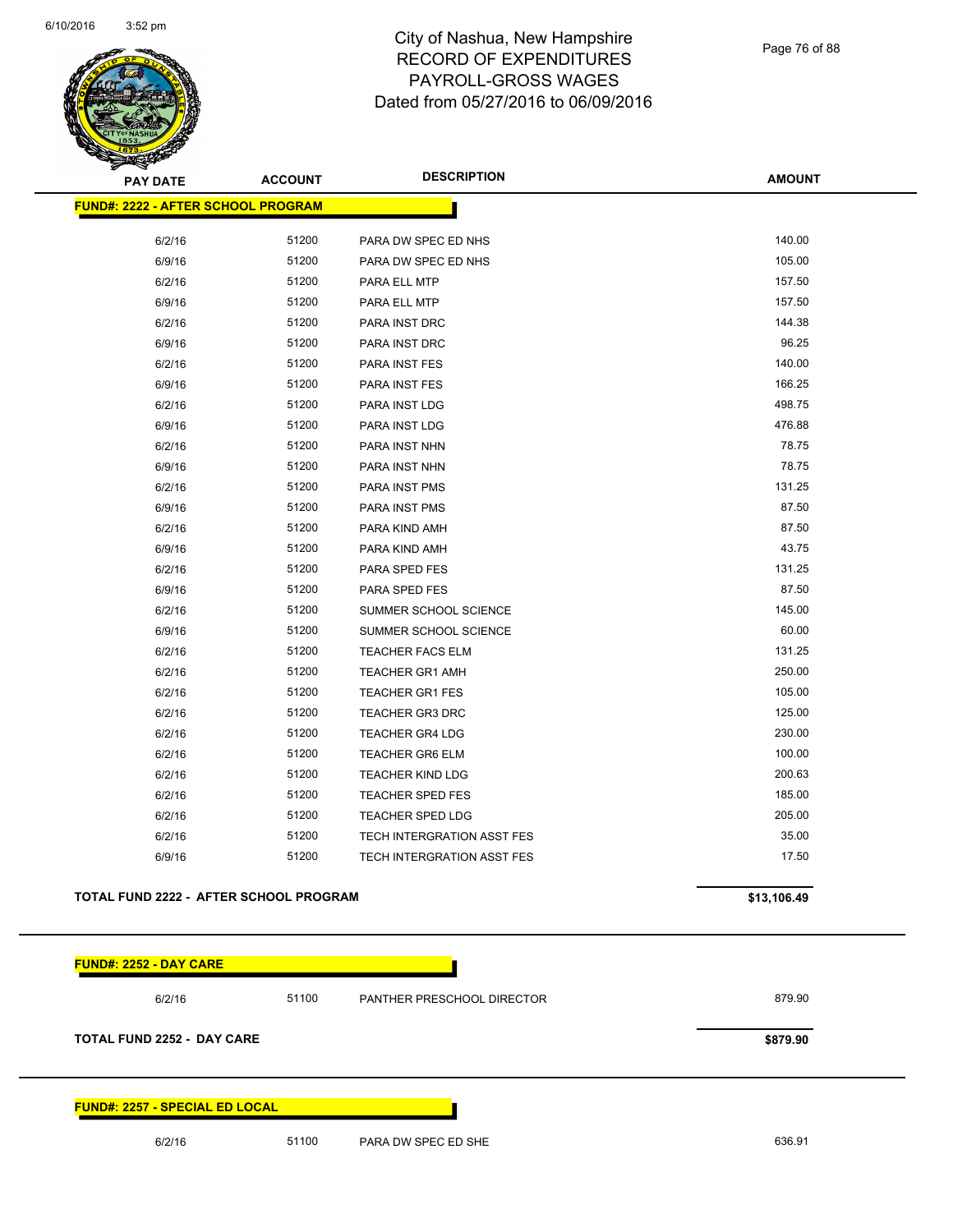and the contract of the contract of the contract of the contract of the contract of the contract of the contract of the contract of the contract of the contract of the contract of the contract of the contract of the contra



### City of Nashua, New Hampshire RECORD OF EXPENDITURES PAYROLL-GROSS WAGES Dated from 05/27/2016 to 06/09/2016

Page 77 of 88

| <b>PAY DATE</b>                                        | <b>ACCOUNT</b> | <b>DESCRIPTION</b>             | <b>AMOUNT</b> |
|--------------------------------------------------------|----------------|--------------------------------|---------------|
| <b>FUND#: 2257 - SPECIAL ED LOCAL</b>                  |                |                                |               |
| 6/9/16                                                 | 51100          | PARA DW SPEC ED SHE            | 636.90        |
| 6/2/16                                                 | 51412          | <b>WAGES PER DIEM</b>          | 16.00         |
| 6/9/16                                                 | 51412          | <b>WAGES PER DIEM</b>          | 35.00         |
| <b>TOTAL FUND 2257 - SPECIAL ED LOCAL</b>              |                |                                | \$1,324.81    |
| <b>FUND#: 2503 - PARKS &amp; REC PROGRAMS FUND</b>     |                |                                |               |
| 6/2/16                                                 | 51100          | PROGRAM COORDINATOR            | 365.15        |
| 6/9/16                                                 | 51100          | PROGRAM COORDINATOR            | 365.15        |
| <b>TOTAL FUND 2503 - PARKS &amp; REC PROGRAMS FUND</b> |                |                                | \$730.30      |
| <b>FUND#: 2505 - PEG ACCESS CHANNELS FUND</b>          |                |                                |               |
| 6/2/16                                                 | 51100          | ECHANNEL ACCESS ADMINISTRATOR  | 1,075.60      |
| 6/9/16                                                 | 51100          | ECHANNEL ACCESS ADMINISTRATOR  | 1,075.60      |
| 6/2/16                                                 | 51100          | PEG PROGRAM MANAGER            | 1,192.40      |
| 6/9/16                                                 | 51100          | PEG PROGRAM MANAGER            | 1,192.40      |
| <b>TOTAL FUND 2505 - PEG ACCESS CHANNELS FUND</b>      |                |                                | \$4,536.00    |
| <b>FUND#: 3030 - EMERGENCY MGMT GRANTS FUND</b>        |                |                                |               |
| 6/2/16                                                 | 51200          | EMERGENCY MANAGEMENT COORDINAT | 563.82        |
| 6/9/16                                                 | 51200          | EMERGENCY MANAGEMENT COORDINAT | 577.39        |
| <b>TOTAL FUND 3030 - EMERGENCY MGMT GRANTS FUND</b>    |                |                                | \$1,141.21    |
| <b>FUND#: 3050 - POLICE GRANTS FUND</b>                |                |                                |               |
| 6/2/16                                                 | 51100          | DOMESTIC VIOLENCE ADVOCATE     | 825.60        |
| 6/9/16                                                 | 51100          | DOMESTIC VIOLENCE ADVOCATE     | 825.60        |
| 6/2/16                                                 | 51100          | PATROLMAN ALL RANKS            | 1,292.35      |
| 6/9/16                                                 | 51100          | PATROLMAN ALL RANKS            | 1,292.35      |
| 5/26/16                                                | 51300          | OVERTIME-REGULAR               | 306.83        |
| 6/2/16                                                 | 51300          | OVERTIME-REGULAR               | 1,033.53      |
| 6/9/16                                                 | 51300          | OVERTIME-REGULAR               | 773.83        |
| 6/9/16                                                 | 51628          | <b>EXTRA HOLIDAY</b>           | 258.47        |
|                                                        |                |                                |               |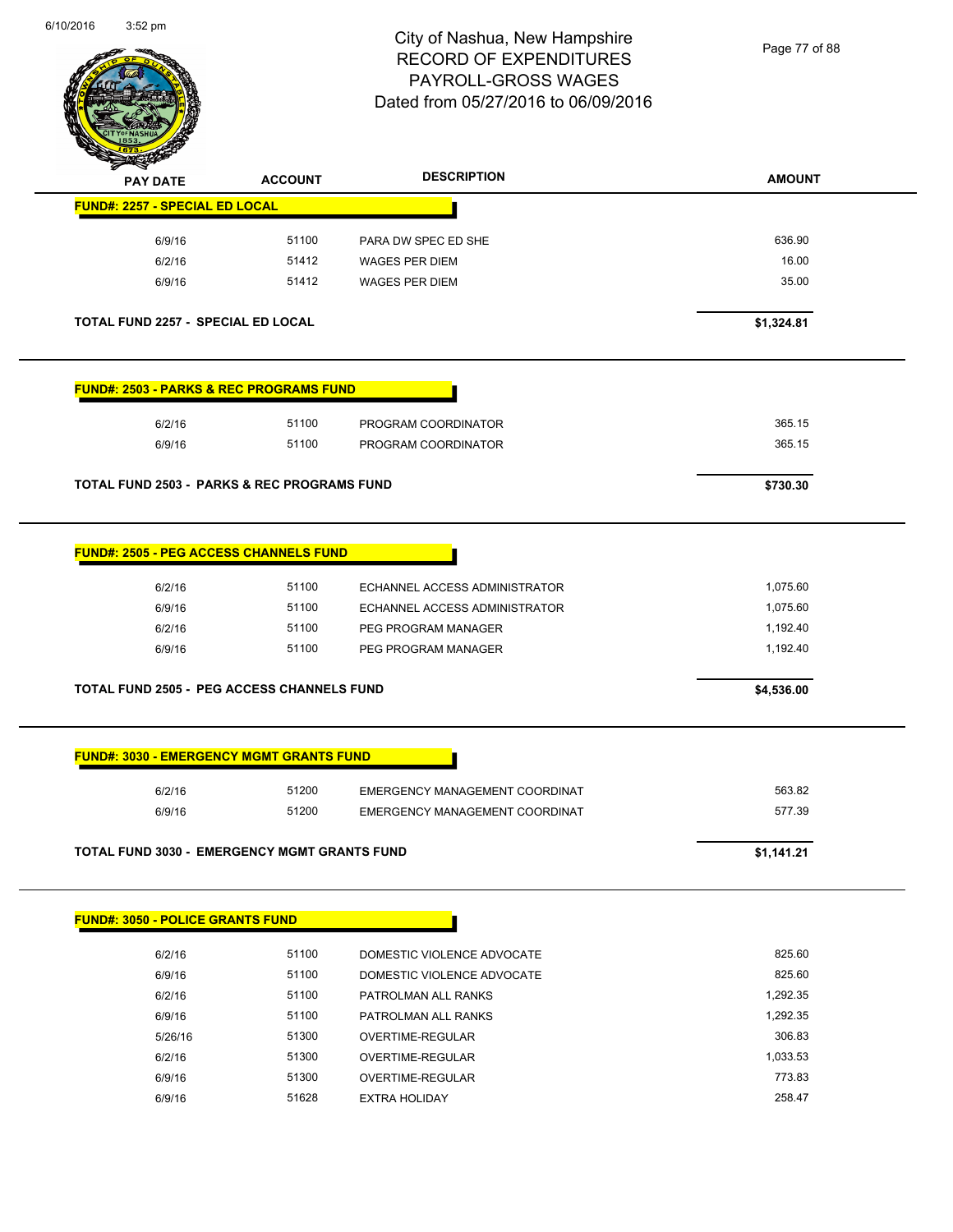

**TOTAL FUND 3050 - POLICE GRANTS FUND \$6,608.56** 

 $FUND<sup>2</sup>$ 

| #: 3068 - COMMUNITY SERVICES GRANTS FUND |       |                                       |          |
|------------------------------------------|-------|---------------------------------------|----------|
| 6/2/16                                   | 51100 | CONTINUUM OF CARE FACILITATOR         | 827.75   |
| 6/9/16                                   | 51100 | CONTINUUM OF CARE FACILITATOR         | 827.74   |
| 6/2/16                                   | 51100 | <b>INTAKE SPECIALIST PROGRAM ASST</b> | 192.10   |
| 6/9/16                                   | 51100 | INTAKE SPECIALIST PROGRAM ASST        | 192.10   |
| 6/2/16                                   | 51100 | PROGRAM ASSISTANT                     | 323.90   |
| 6/9/16                                   | 51100 | PROGRAM ASSISTANT                     | 323.90   |
| 6/2/16                                   | 51100 | PUB HEALTH NURSE                      | 158.12   |
| 6/9/16                                   | 51100 | PUB HEALTH NURSE                      | 197.65   |
| 6/2/16                                   | 51100 | PUB HEALTH PREPAREDNESS COORD         | 1,184.60 |
| 6/9/16                                   | 51100 | PUB HEALTH PREPAREDNESS COORD         | 1,184.60 |
| 6/2/16                                   | 51100 | SMP PROGRAM COORDINATOR               | 877.25   |
| 6/9/16                                   | 51100 | SMP PROGRAM COORDINATOR               | 877.25   |

**TOTAL FUND 3068 - COMMUNITY SERVICES GRANTS FUND \$7,166.96** 

| 6/2/16                                                                                                     | 51100 | NURSE PER DIEM (PRACTIONER)   | 133.25               |
|------------------------------------------------------------------------------------------------------------|-------|-------------------------------|----------------------|
| 6/9/16                                                                                                     | 51100 | NURSE PER DIEM (PRACTIONER)   | 133.25               |
| 6/2/16                                                                                                     | 51100 | PROGRAM ASSISTANT             | 485.85               |
| 6/9/16                                                                                                     | 51100 | PROGRAM ASSISTANT             | 485.85               |
| 6/2/16                                                                                                     | 51100 | PUB HEALTH NURSE              | 632.44               |
|                                                                                                            |       |                               |                      |
| 6/9/16                                                                                                     | 51100 | PUB HEALTH NURSE              | 790.55<br>\$2,661.19 |
| <b>TOTAL FUND 3070 - COMMUNITY HEALTH GRANTS FUND</b><br><b>FUND#: 3080 - COMMUNITY DEVELOPMENT GRANTS</b> |       |                               |                      |
| 6/9/16                                                                                                     | 51100 | DWNTWN SPCLST & OED PGRM COOR | 133.25               |

| 6/2/16 | 51100 | CODE ENFORCEMENT OFFICER II  | 739.85   |
|--------|-------|------------------------------|----------|
| 6/9/16 | 51100 | CODE ENFORCEMENT OFFICER II  | 739.85   |
| 6/2/16 | 51100 | <b>GRANT MGMT SPECIALIST</b> | 1,007.95 |
| 6/9/16 | 51100 | <b>GRANT MGMT SPECIALIST</b> | 1,007.95 |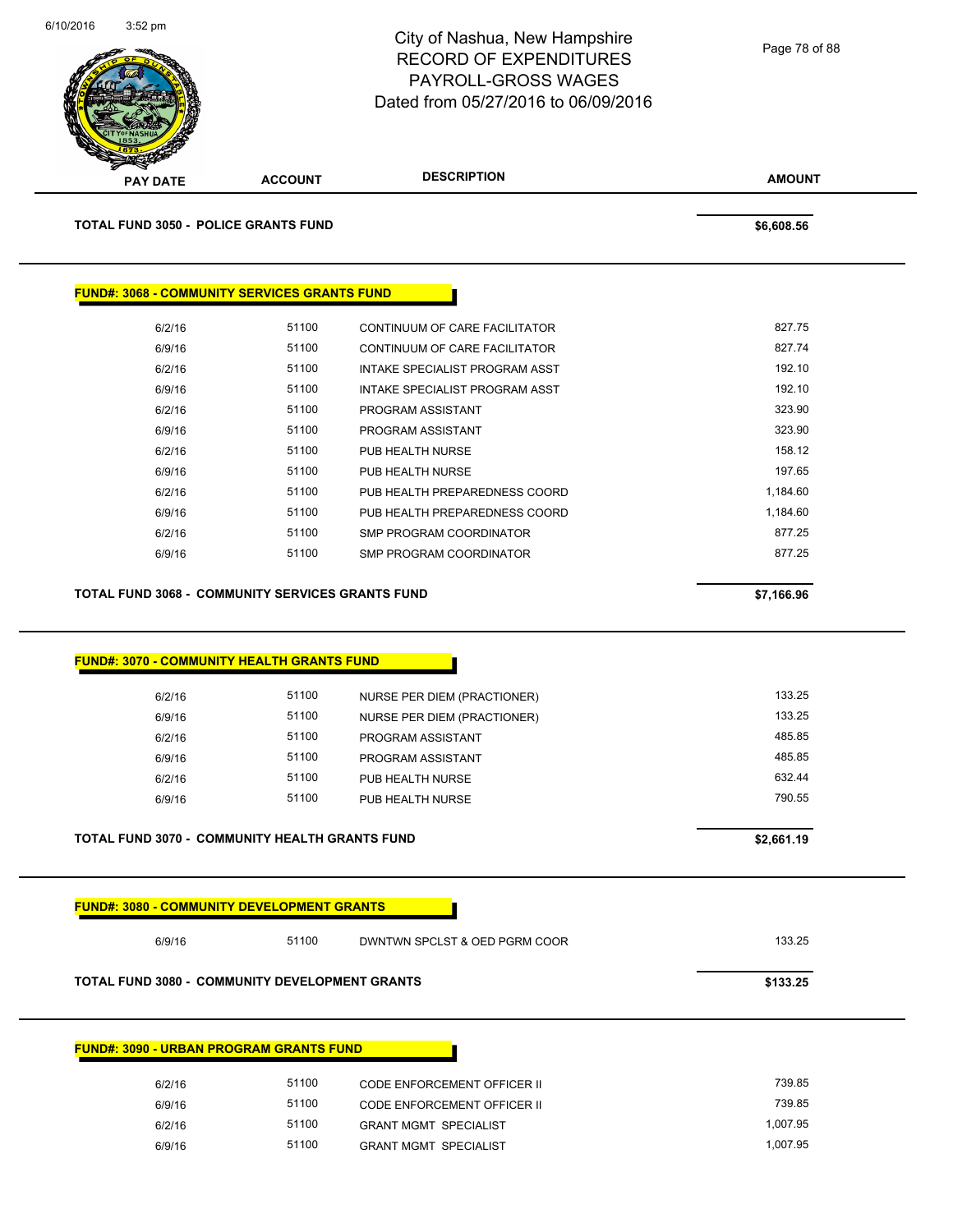

| <b>PAY DATE</b>                                | <b>ACCOUNT</b> | <b>DESCRIPTION</b>             | <b>AMOUNT</b> |
|------------------------------------------------|----------------|--------------------------------|---------------|
| <b>FUND#: 3090 - URBAN PROGRAM GRANTS FUND</b> |                |                                |               |
| 6/2/16                                         | 51100          | INTAKE SPECIALIST PROGRAM ASST | 768.30        |
| 6/9/16                                         | 51100          | INTAKE SPECIALIST PROGRAM ASST | 768.30        |
| 6/2/16                                         | 51100          | <b>MANAGER URBAN PROGRAMS</b>  | 1,493.05      |
| 6/9/16                                         | 51100          | <b>MANAGER URBAN PROGRAMS</b>  | 1,493.05      |
| 6/2/16                                         | 51100          | PROGRAM COORDINATOR LP&HH      | 1,171.15      |
| 6/9/16                                         | 51100          | PROGRAM COORDINATOR LP&HH      | 1,171.15      |
| 6/2/16                                         | 51100          | PROJECT ADMINISTRATOR          | 1,218.50      |
| 6/9/16                                         | 51100          | PROJECT ADMINISTRATOR          | 1,218.50      |
| 6/2/16                                         | 51100          | PROJECT ADMINISTRATOR LP&HH    | 1,148.20      |
| 6/9/16                                         | 51100          | PROJECT ADMINISTRATOR LP&HH    | 1,148.20      |
|                                                |                |                                |               |
|                                                |                |                                |               |

**TOTAL FUND 3090 - URBAN PROGRAM GRANTS FUND \$15,094.00** 

#### **FUND#: 3120 - TRANSIT GRANTS FUND**

| 6/2/16 | 51100 | <b>TRANSIT FINANCE COORDINATOR</b>    | 1,194.60 |
|--------|-------|---------------------------------------|----------|
| 6/9/16 | 51100 | <b>TRANSIT FINANCE COORDINATOR</b>    | 1,194.59 |
| 6/2/16 | 51100 | <b>TRANSIT FLEET FACILITIES SUPV</b>  | 1,007.95 |
| 6/9/16 | 51100 | <b>TRANSIT FLEET FACILITIES SUPV</b>  | 1,007.95 |
| 6/2/16 | 51100 | <b>TRANSIT MECHANICS</b>              | 1,845.06 |
| 6/9/16 | 51100 | <b>TRANSIT MECHANICS</b>              | 1,828.10 |
| 6/2/16 | 51100 | <b>TRANSIT OPER MKTG SUPV</b>         | 1,044.25 |
| 6/9/16 | 51100 | <b>TRANSIT OPER MKTG SUPV</b>         | 1,044.25 |
| 6/2/16 | 51100 | <b>TRANSIT OPERATIONS COORDINATOR</b> | 905.00   |
| 6/9/16 | 51100 | <b>TRANSIT OPERATIONS COORDINATOR</b> | 905.00   |
| 6/2/16 | 51100 | <b>TRANSIT UTILITY SERVICE WORKER</b> | 676.95   |
| 6/9/16 | 51100 | <b>TRANSIT UTILITY SERVICE WORKER</b> | 676.95   |
| 6/2/16 | 51200 | <b>TRANSIT UTILITY SERVICE WORKER</b> | 156.77   |
| 6/9/16 | 51200 | <b>TRANSIT UTILITY SERVICE WORKER</b> | 156.77   |
| 6/2/16 | 51300 | <b>OVERTIME-REGULAR</b>               | 33.93    |
| 6/9/16 | 51300 | <b>OVERTIME-REGULAR</b>               | 262.92   |

#### **TOTAL FUND 3120 - TRANSIT GRANTS FUND \$13,941.04**

#### **FUND#: 3800 - SCHOOL GRANTS FUND**

| 6/2/16 | 51100 | 21 CENTURY ELEM MFAM RES COORD | 6.039.90 |
|--------|-------|--------------------------------|----------|
| 6/2/16 | 51100 | ASSISTANT PRINCIPAL AMH        | 1.403.90 |
| 6/2/16 | 51100 | ASSISTANT PRINCIPAL BIR        | 1.427.90 |
| 6/2/16 | 51100 | ASSISTANT PRINCIPAL BRO        | 1.476.00 |
| 6/2/16 | 51100 | ASSISTANT PRINCIPAL DR CRSP    | 1.500.00 |
| 6/2/16 | 51100 | ASSISTANT PRINCIPAL SHE        | 1.476.00 |
| 6/2/16 | 51100 | AYP FACILITATOR FES            | 2.873.00 |
|        |       |                                |          |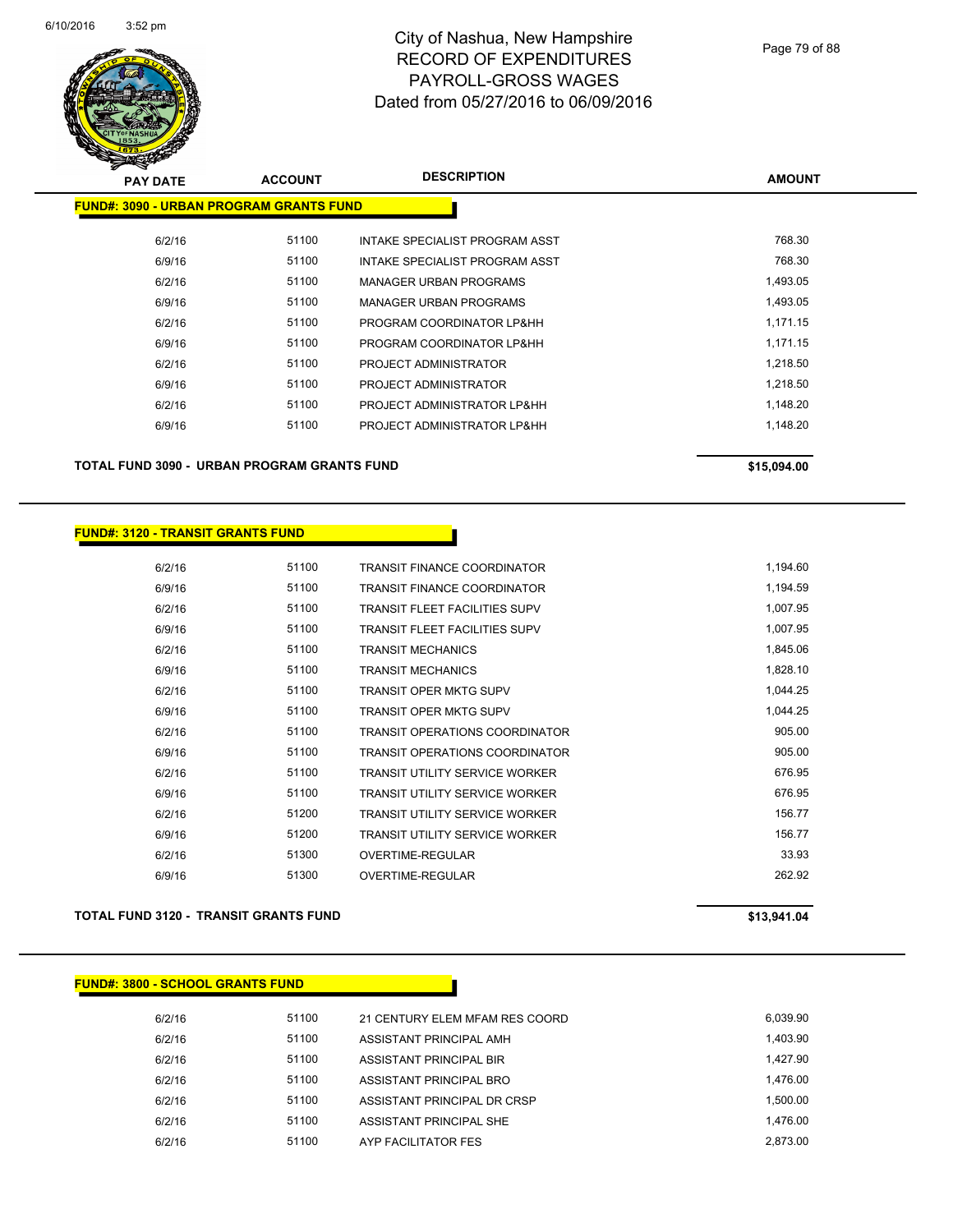

| <b>PAY DATE</b>                          | <b>ACCOUNT</b> | <b>DESCRIPTION</b>             | <b>AMOUNT</b>        |
|------------------------------------------|----------------|--------------------------------|----------------------|
| <u> FUND#: 3800 - SCHOOL GRANTS FUND</u> |                |                                |                      |
|                                          |                |                                |                      |
| 6/2/16<br>6/9/16                         | 51100<br>51100 | CLERICAL 21 CENTURY            | 731.17<br>756.40     |
|                                          | 51100          | <b>CLERICAL 21 CENTURY</b>     |                      |
| 6/2/16                                   |                | <b>DIRECTOR TITLE 1</b>        | 3,279.50<br>2,960.00 |
| 6/2/16                                   | 51100          | DW TECHNOLOGY PEER COACH       |                      |
| 6/2/16                                   | 51100          | ELL OUTREACH WORKER HOURLY     | 606.25               |
| 6/9/16                                   | 51100          | ELL OUTREACH WORKER HOURLY     | 506.25               |
| 6/2/16                                   | 51100          | <b>GUIDANCE COUNSELOR FES</b>  | 2,626.20             |
| 6/2/16                                   | 51100          | GUIDANCE COUNSELOR NHN         | 1,017.30             |
| 6/2/16                                   | 51100          | GUIDANCE COUNSELOR NHS         | 1,715.10             |
| 6/2/16                                   | 51100          | <b>INTRUCTIONAL LEADER FES</b> | 2,609.10             |
| 6/2/16                                   | 51100          | LICENSED PRACTICAL NURSE NHS   | 1,426.70             |
| 6/2/16                                   | 51100          | OFFICE MANAGER TITLE 1         | 1,499.90             |
| 6/2/16                                   | 51100          | PARA INST LDG                  | 537.60               |
| 6/9/16                                   | 51100          | PARA INST LDG                  | 537.60               |
| 6/2/16                                   | 51100          | PARA INST MTP                  | 407.29               |
| 6/9/16                                   | 51100          | PARA INST MTP                  | 391.13               |
| 6/2/16                                   | 51100          | PARA SPED FES                  | 507.78               |
| 6/9/16                                   | 51100          | PARA SPED FES                  | 507.78               |
| 6/2/16                                   | 51100          | PARA TTI AMH                   | 568.88               |
| 6/9/16                                   | 51100          | PARA TTI AMH                   | 573.52               |
| 6/2/16                                   | 51100          | PARA TTI DRC                   | 1,292.41             |
| 6/9/16                                   | 51100          | PARA TTI DRC                   | 1,191.10             |
| 6/2/16                                   | 51100          | PARA TTI LDG                   | 1,670.15             |
| 6/9/16                                   | 51100          | PARA TTI LDG                   | 1,665.67             |
| 6/2/16                                   | 51100          | PARA TTI NURSERY               | 1,048.76             |
| 6/9/16                                   | 51100          | PARA TTI NURSERY               | 921.44               |
| 6/2/16                                   | 51100          | PARA VOC NHS                   | 421.25               |
| 6/9/16                                   | 51100          | PARA VOC NHS                   | 414.59               |
| 6/2/16                                   | 51100          | PEER COACH                     | 4,177.50             |
| 6/2/16                                   | 51100          | SIGN LANGUAGE INTERPRETER      | 735.57               |
| 6/9/16                                   | 51100          | SIGN LANGUAGE INTERPRETER      | 750.43               |
| 6/2/16                                   | 51100          | <b>TEACHER DWSE BRO</b>        | 3,639.30             |
| 6/2/16                                   | 51100          | TEACHER DWSE CHA               | 3,633.19             |
| 6/2/16                                   | 51100          | TEACHER DWSE ELM               | 1,683.50             |
| 6/2/16                                   | 51100          | <b>TEACHER DWSE NSE</b>        | 1,625.80             |
| 6/2/16                                   | 51100          | <b>TEACHER GR1 AMH</b>         | 1,622.40             |
| 6/2/16                                   | 51100          | <b>TEACHER GR5 BRO</b>         | 1,270.10             |
| 6/2/16                                   | 51100          | <b>TEACHER KIND MTP</b>        | 1,622.40             |
| 6/2/16                                   | 51100          | <b>TEACHER MATH FMS</b>        | 1,878.90             |
| 6/2/16                                   | 51100          | TEACHER PRESCHOOL NHS          | 1,580.20             |
| 6/2/16                                   | 51100          | TEACHER SPED AMH               | 1,949.70             |
| 6/9/16                                   | 51100          | TEACHER SPED BIC               | 1,810.19             |
| 6/2/16                                   | 51100          | TEACHER SPED DRC               | 1,810.20             |
| 6/2/16                                   | 51100          | TEACHER SPED ELM               | 1,683.50             |
| 6/2/16                                   | 51100          | <b>TEACHER SPED FES</b>        | 6,421.30             |
|                                          |                |                                |                      |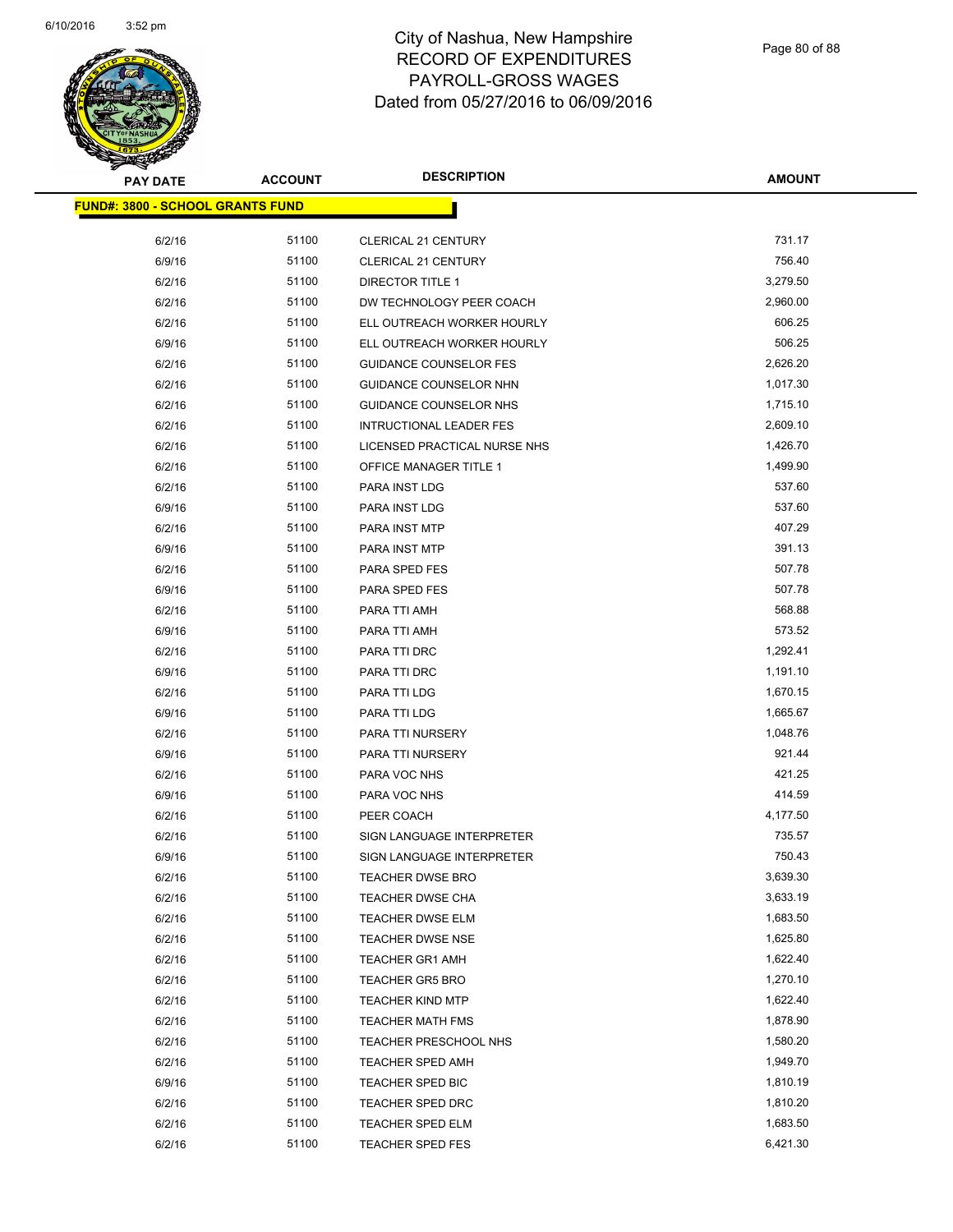

| <b>PAY DATE</b>                          | <b>ACCOUNT</b> | <b>DESCRIPTION</b>                  | <b>AMOUNT</b> |
|------------------------------------------|----------------|-------------------------------------|---------------|
| <u> FUND#: 3800 - SCHOOL GRANTS FUND</u> |                |                                     |               |
|                                          | 51100          |                                     | 1,694.50      |
| 6/2/16<br>6/2/16                         | 51100          | TEACHER SPED FMS                    | 1,949.70      |
|                                          | 51100          | <b>TEACHER SPED LDG</b>             | 3,979.40      |
| 6/2/16                                   |                | TEACHER SPED MDE                    | 7,284.40      |
| 6/2/16                                   | 51100          | TEACHER SPED NHN                    |               |
| 5/26/16                                  | 51100          | TEACHER SPED NHS                    | (1,961.92)    |
| 6/2/16                                   | 51100          | TEACHER SPED NHS                    | 8,167.70      |
| 6/2/16                                   | 51100          | <b>TEACHER SPED NSE</b>             | 4,004.30      |
| 6/2/16                                   | 51100          | <b>TEACHER SPED PMS</b>             | 3,577.30      |
| 6/2/16                                   | 51100          | <b>TEACHER TEAM FACILITATOR MTP</b> | 1,048.98      |
| 6/2/16                                   | 51100          | TITLE ONE PARA FES                  | 2,134.18      |
| 6/9/16                                   | 51100          | TITLE ONE PARA FES                  | 2,136.13      |
| 6/2/16                                   | 51200          | 21ST CENTURY INSTRUCTOR             | 250.00        |
| 6/9/16                                   | 51200          | 21ST CENTURY INSTRUCTOR             | 200.00        |
| 6/2/16                                   | 51200          | <b>CLERICAL PRINCIPAL AMH</b>       | 25.00         |
| 6/2/16                                   | 51200          | ELL OUTREACH WORKER HOURLY          | 50.00         |
| 6/9/16                                   | 51200          | ELL OUTREACH WORKER HOURLY          | 256.25        |
| 6/2/16                                   | 51200          | <b>ELL TUTOR</b>                    | 500.00        |
| 6/9/16                                   | 51200          | <b>ELL TUTOR</b>                    | 200.00        |
| 6/2/16                                   | 51200          | <b>FAMILY LIAISON</b>               | 418.75        |
| 6/9/16                                   | 51200          | <b>FAMILY LIAISON</b>               | 462.50        |
| 6/2/16                                   | 51200          | FOCUS MONITORING DATA ANALYST       | 1,789.90      |
| 6/2/16                                   | 51200          | HOME SCHOOL CORD TTI                | 3,093.02      |
| 6/9/16                                   | 51200          | HOME SCHOOL CORD TTI                | 2,483.15      |
| 6/2/16                                   | 51200          | PARA DW SPEC ED BIR                 | 85.00         |
| 6/9/16                                   | 51200          | PARA DW SPEC ED BIR                 | 25.00         |
| 6/9/16                                   | 51200          | PARA DW SPEC ED WID                 | 141.05        |
| 6/2/16                                   | 51200          | PARA ELL ELM                        | 35.00         |
| 6/2/16                                   | 51200          | PARA ELL PMS                        | 105.00        |
| 6/2/16                                   | 51200          | PARA INST BIR                       | 87.50         |
| 6/9/16                                   | 51200          | PARA INST BIR                       | 35.00         |
| 6/2/16                                   | 51200          | PARA INST CHA                       | 105.00        |
| 6/9/16                                   | 51200          | PARA INST CHA                       | 35.00         |
| 6/2/16                                   | 51200          | PARA INST FES                       | 61.25         |
| 6/9/16                                   | 51200          | PARA INST LDG                       | 245.00        |
| 6/2/16                                   | 51200          | PARA INST SHE                       | 315.00        |
| 6/9/16                                   | 51200          | PARA INST SHE                       | 245.00        |
| 6/2/16                                   | 51200          | PARA KIND FES                       | 17.50         |
| 6/9/16                                   | 51200          | PARA KIND FES                       | 17.23         |
| 6/2/16                                   | 51200          | PARA TTI DRC                        | 52.50         |
| 6/9/16                                   | 51200          | PARA TTI DRC                        | 70.00         |
| 6/2/16                                   | 51200          | SUB FOOD SERVICE                    | 100.00        |
| 6/2/16                                   | 51200          | <b>SUB TEACHER</b>                  | 78.75         |
| 6/9/16                                   | 51200          | <b>SUB TEACHER</b>                  | 125.00        |
| 6/2/16                                   | 51200          | TEACHER ELL BIR                     | 50.00         |
| 6/2/16                                   | 51200          | TEACHER ELL ELM                     | 125.00        |
|                                          |                |                                     |               |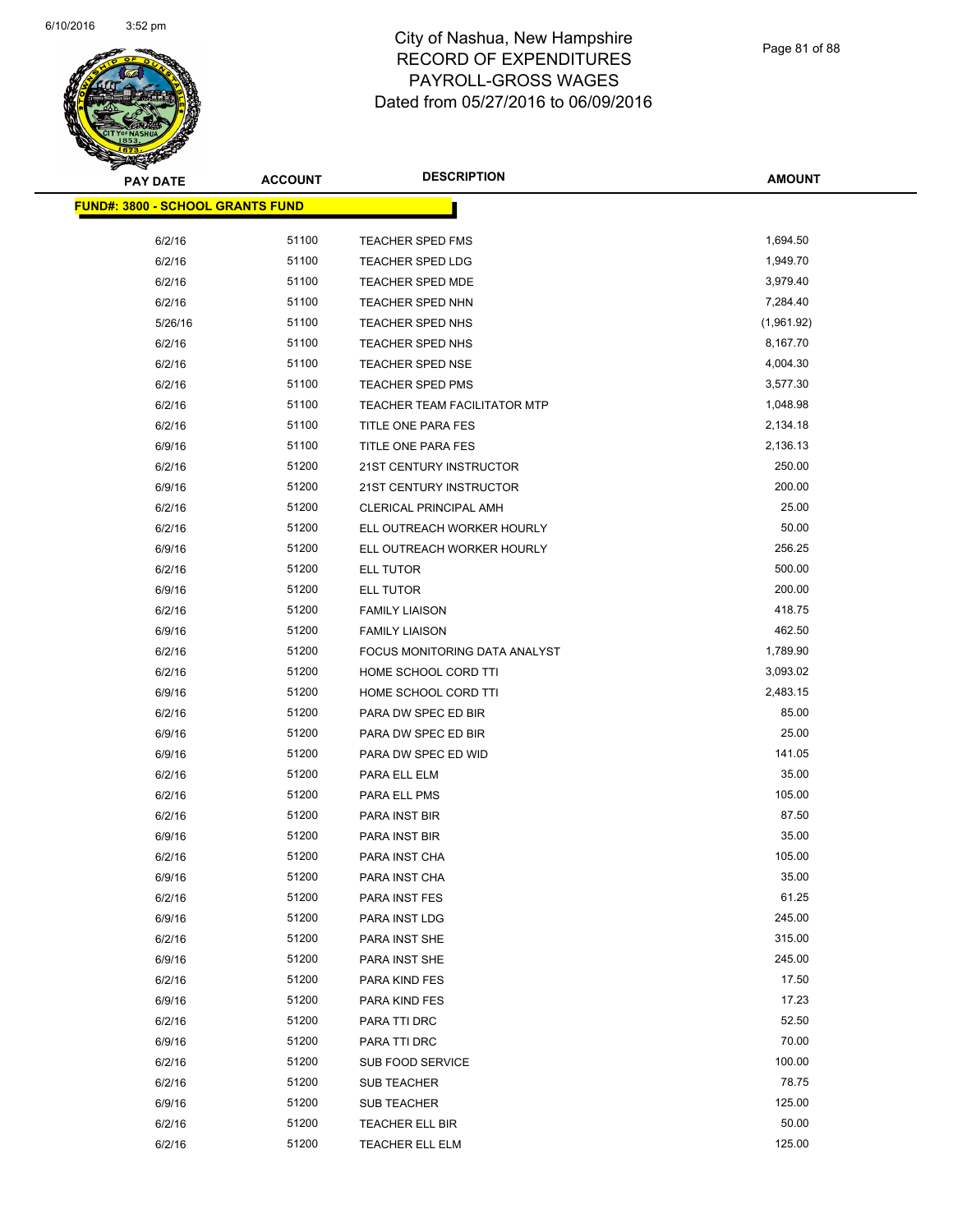

Page 82 of 88

| <b>PAY DATE</b>                         | <b>DESCRIPTION</b><br><b>ACCOUNT</b> |                            | <b>AMOUNT</b> |
|-----------------------------------------|--------------------------------------|----------------------------|---------------|
| <b>FUND#: 3800 - SCHOOL GRANTS FUND</b> |                                      |                            |               |
|                                         |                                      |                            |               |
| 6/2/16                                  | 51200                                | <b>TEACHER ELL FES</b>     | 250.00        |
| 6/2/16                                  | 51200                                | TEACHER ELL FMS            | 25.00         |
| 6/2/16                                  | 51200                                | <b>TEACHER ELL MTP</b>     | 50.00         |
| 6/2/16                                  | 51200                                | TEACHER ELL PMS            | 150.00        |
| 6/2/16                                  | 51200                                | TEACHER ELL SHE            | 150.00        |
| 6/2/16                                  | 51200                                | TEACHER FOREIGN LANG NHN   | 25.00         |
| 6/2/16                                  | 51200                                | <b>TEACHER GR1 DRC</b>     | 25.00         |
| 6/2/16                                  | 51200                                | <b>TEACHER GR1 FES</b>     | 350.00        |
| 6/2/16                                  | 51200                                | <b>TEACHER GR2 AMH</b>     | 600.00        |
| 6/2/16                                  | 51200                                | <b>TEACHER GR2 FES</b>     | 125.00        |
| 6/2/16                                  | 51200                                | <b>TEACHER GR2 SHE</b>     | 112.50        |
| 6/2/16                                  | 51200                                | <b>TEACHER GR3 AMH</b>     | 200.00        |
| 6/2/16                                  | 51200                                | TEACHER GR3 BIC            | 75.00         |
| 6/2/16                                  | 51200                                | TEACHER GR3 CHA            | 150.00        |
| 6/2/16                                  | 51200                                | <b>TEACHER GR3 FES</b>     | 125.00        |
| 6/2/16                                  | 51200                                | <b>TEACHER GR4 BIC</b>     | 75.00         |
| 6/2/16                                  | 51200                                | <b>TEACHER GR4 BIR</b>     | 50.00         |
| 6/2/16                                  | 51200                                | <b>TEACHER GR4 DRC</b>     | 100.00        |
| 6/2/16                                  | 51200                                | <b>TEACHER GR6 ELM</b>     | 25.00         |
| 6/2/16                                  | 51200                                | <b>TEACHER GR6 FMS</b>     | 50.00         |
| 6/2/16                                  | 51200                                | <b>TEACHER KIND FES</b>    | 175.00        |
| 6/2/16                                  | 51200                                | <b>TEACHER MATH ELM</b>    | 50.00         |
| 6/2/16                                  | 51200                                | TEACHER MATH FMS           | 75.00         |
| 6/2/16                                  | 51200                                | TEACHER SCIENCE ELM        | 12.50         |
| 6/2/16                                  | 51200                                | TEACHER SPED BIC           | 25.00         |
| 6/2/16                                  | 51200                                | <b>TEACHER TTI AMH</b>     | 8,149.19      |
| 6/2/16                                  | 51200                                | <b>TEACHER TTI FES</b>     | 6,612.70      |
| 6/2/16                                  | 51200                                | TEACHER TTI LDG            | 9,661.24      |
| 6/2/16                                  | 51200                                | <b>TEACHER TTI MTP</b>     | 5,136.70      |
| 6/2/16                                  | 51200                                | <b>TEACHER TTI NURSERY</b> | 4,770.49      |
| 6/2/16                                  | 51200                                | <b>TEACHER TTIDRC</b>      | 8,696.30      |
| 6/2/16                                  | 51412                                | WAGES PER DIEM             | 91.16         |
| 6/9/16                                  | 51412                                | <b>WAGES PER DIEM</b>      | 24.00         |
| 6/9/16                                  | 51650                                | <b>ADDITIONAL HOURS</b>    | 1,200.00      |
| 6/2/16                                  | 51700                                | <b>STIPENDS</b>            | 600.00        |
|                                         |                                      |                            |               |

#### **TOTAL FUND 3800 - SCHOOL GRANTS FUND \$180,372.50**

| <b>FUND#: 3810 - FOOD SERVICE GRANTS FUND</b> |       |                  |          |
|-----------------------------------------------|-------|------------------|----------|
| 6/2/16                                        | 51300 | OVERTIME-REGULAR | 1.220.42 |
| 6/9/16                                        | 51300 | OVERTIME-REGULAR | 593.02   |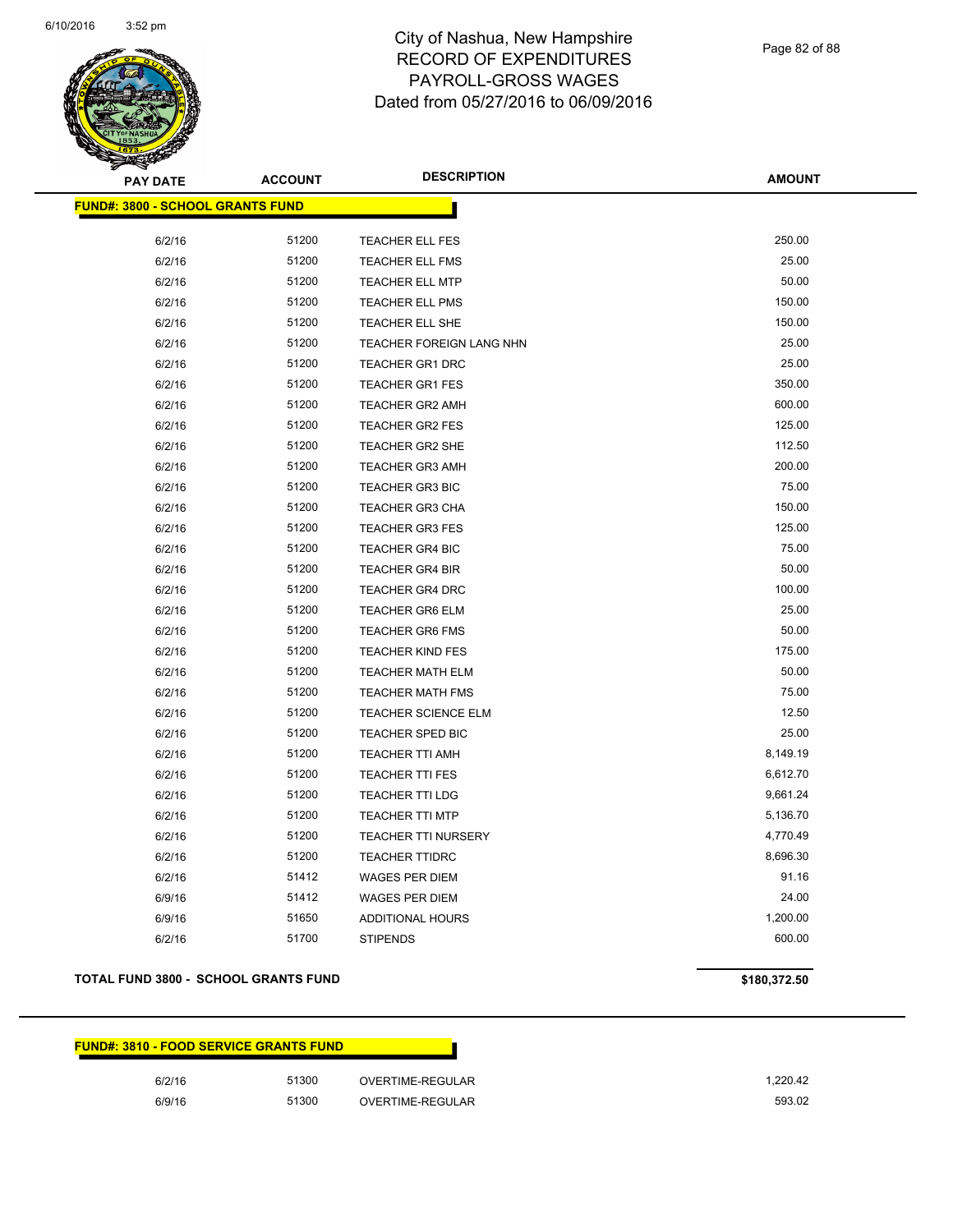

| 618.04    | <b>OUTSIDE DETAIL SPEC PT</b> | 51200 | 6/2/16 |
|-----------|-------------------------------|-------|--------|
| 618.04    | <b>OUTSIDE DETAIL SPEC PT</b> | 51200 | 6/9/16 |
| 10,365.56 | <b>SPECIAL DETAIL</b>         | 51712 | 6/2/16 |
| 9.420.76  | <b>SPECIAL DETAIL</b>         | 51712 | 6/9/16 |
|           |                               |       |        |

#### **TOTAL FUND 4030 - POLICE SPECIAL DETAILS FUND \$21,022.40**

| <u> FUND#: 4035 - POLICE OVERTIME BILLING FUND</u> |       |                  |
|----------------------------------------------------|-------|------------------|
| 6/2/16                                             | 51300 | OVERTIME-REGULAR |
| 6/9/16                                             | 51300 | OVERTIME-REGULAR |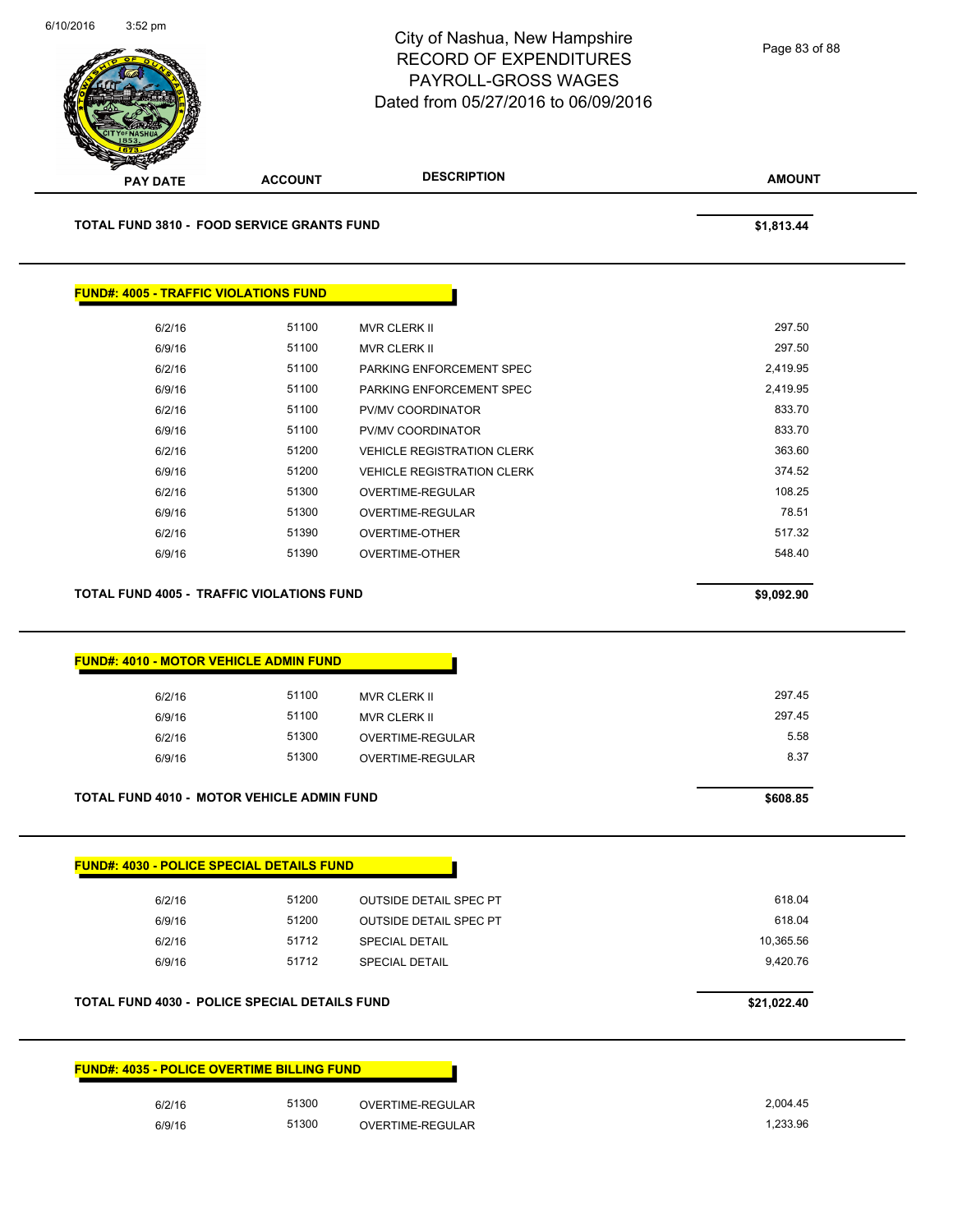Page 84 of 88

City of Nashua, New Hampshire RECORD OF EXPENDITURES PAYROLL-GROSS WAGES Dated from 05/27/2016 to 06/09/2016

6/10/2016 3:52 pm

# **AMOUNT PAY DATE ACCOUNT DESCRIPTION TOTAL FUND 4035 - POLICE OVERTIME BILLING FUND \$3,238.41 FUND#: 4065 - FIRE WATCHGUARDS FUND** 6/2/16 51712 SPECIAL DETAIL 6/10.02 **TOTAL FUND 4065 - FIRE WATCHGUARDS FUND \$10.02 FUND#: 4068 - ENGINEERING SERVICES FUND** 6/2/16 51300 OVERTIME-REGULAR 51300 51300 51300 512.14 **TOTAL FUND 4068 - ENGINEERING SERVICES FUND \$72.14 FUND#: 4600 - ECON DEV-GREATER NASHUA RLF** 6/9/16 51100 DWNTWN SPCLST & OED PGRM COOR 122.15 **TOTAL FUND 4600 - ECON DEV-GREATER NASHUA RLF \$122.15 FUND#: 6000 - SOLID WASTE FUND** 6/2/16 51100 ACCOUNTING COMPLIANCE MGR 162.65 6/9/16 51100 ACCOUNTING COMPLIANCE MGR 162.64 6/2/16 51100 ADMINISTRATIVE ASSISTANT I 666.90 6/9/16 51100 ADMINISTRATIVE ASSISTANT I 666.90 6/2/16 51100 AUTOMATED TRASH COLLECTION OPR 4,802.00 6/9/16 51100 AUTOMATED TRASH COLLECTION OPR 4,802.03 6/2/16 51100 CITY ENGINEER 309.10 6/9/16 51100 CITY ENGINEER 309.10 6/2/16 51100 COLLECTION EQUIP OPR 6/206.80 6/9/16 51100 COLLECTION EQUIP OPR 6/9/16 8,175.60 6/2/16 51100 COLLECTION EQUIP OPR LANDFILL 951.20 6/9/16 51100 COLLECTION EQUIP OPR LANDFILL 951.20 6/2/16 51100 DEP TREASURER TAX COLLECTOR 239.20 6/9/16 51100 DEP TREASURER TAX COLLECTOR 239.20

6/2/16 51100 DEPUTY MANAGER OF ENGINEERING 56/2/16 6/9/16 51100 DEPUTY MANAGER OF ENGINEERING 78.95 6/2/16 51100 DIRECTOR PUBLIC WORKS 218.30 6/9/16 51100 DIRECTOR PUBLIC WORKS 218.30 6/2/16 51100 DIVISION OPERATIONS MANAGER 181.95 6/9/16 51100 DIVISION OPERATIONS MANAGER 181.95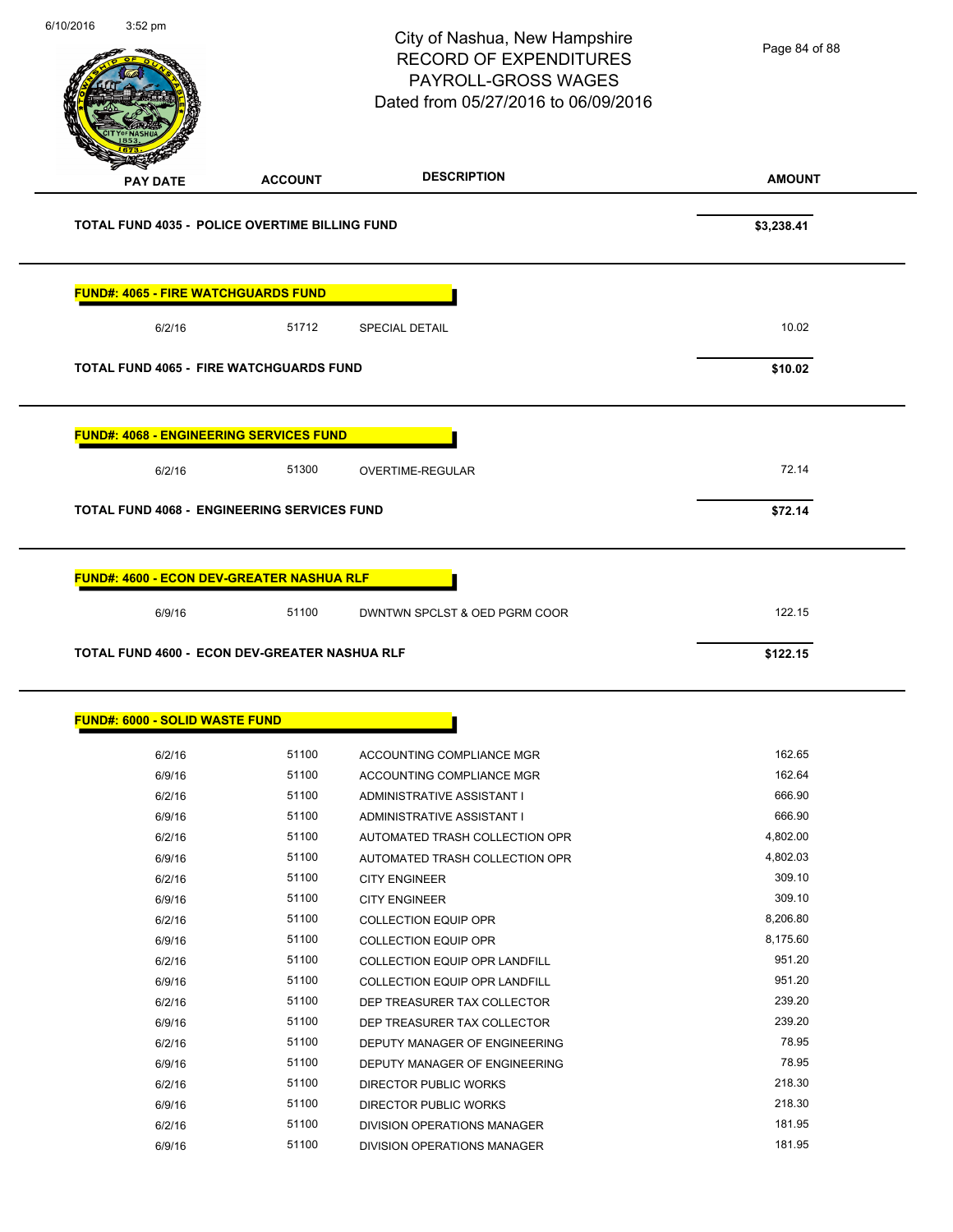

| <b>ACCOUNT</b><br><b>PAY DATE</b>     |       | <b>DESCRIPTION</b>                | <b>AMOUNT</b> |
|---------------------------------------|-------|-----------------------------------|---------------|
| <b>FUND#: 6000 - SOLID WASTE FUND</b> |       |                                   |               |
|                                       |       |                                   |               |
| 6/2/16                                | 51100 | DPW BILLING ACCOUNTANT            | 463.55        |
| 6/9/16                                | 51100 | DPW BILLING ACCOUNTANT            | 463.55        |
| 6/2/16                                | 51100 | DPW COLLECTIONS SPEC III          | 378.85        |
| 6/9/16                                | 51100 | DPW COLLECTIONS SPEC III          | 378.85        |
| 6/2/16                                | 51100 | DPW CONTRACT ADMINISTRATOR        | 113.45        |
| 6/9/16                                | 51100 | DPW CONTRACT ADMINISTRATOR        | 113.45        |
| 6/2/16                                | 51100 | <b>ENVIRONMENTAL ENGINEER</b>     | 1,331.45      |
| 6/9/16                                | 51100 | <b>ENVIRONMENTAL ENGINEER</b>     | 1,331.45      |
| 6/2/16                                | 51100 | EQUIPMENT OPR LANDFILL            | 6,745.87      |
| 6/9/16                                | 51100 | <b>EQUIPMENT OPR LANDFILL</b>     | 6,773.66      |
| 6/2/16                                | 51100 | <b>EXECUTIVE ASSISTANT</b>        | 147.80        |
| 6/9/16                                | 51100 | <b>EXECUTIVE ASSISTANT</b>        | 147.80        |
| 6/2/16                                | 51100 | FINANCE AND ADMIN MANAGER         | 394.80        |
| 6/9/16                                | 51100 | FINANCE AND ADMIN MANAGER         | 394.80        |
| 6/2/16                                | 51100 | FLEET MANAGER STREET DEPT         | 313.55        |
| 6/9/16                                | 51100 | FLEET MANAGER STREET DEPT         | 313.55        |
| 6/2/16                                | 51100 | LICENSED SCALE OPERATOR           | 712.90        |
| 6/9/16                                | 51100 | LICENSED SCALE OPERATOR           | 712.90        |
| 6/2/16                                | 51100 | OPERATIONS SUPERVISOR             | 704.60        |
| 6/2/16                                | 51100 | RECYCLING COORDINATOR             | 1,112.85      |
| 6/9/16                                | 51100 | RECYCLING COORDINATOR             | 1,112.85      |
| 6/2/16                                | 51100 | SOLID WASTE FOREMAN               | 2,419.54      |
| 6/9/16                                | 51100 | SOLID WASTE FOREMAN               | 2,419.60      |
| 6/2/16                                | 51100 | SOLID WASTE TECHNICIAN            | 1,014.70      |
| 6/9/16                                | 51100 | SOLID WASTE TECHNICIAN            | 1,014.70      |
| 6/2/16                                | 51100 | <b>STAFF ENGINEER</b>             | 133.15        |
| 6/9/16                                | 51100 | <b>STAFF ENGINEER</b>             | 133.15        |
| 6/2/16                                | 51100 | SUPERINTENDENT OF SOLID WASTE     | 1,622.10      |
| 6/9/16                                | 51100 | SUPERINTENDENT OF SOLID WASTE     | 1,622.10      |
| 6/9/16                                | 51100 | <b>TRUCK DRIVER STREET REPAIR</b> | 22.71         |
| 6/2/16                                | 51300 | OVERTIME-REGULAR                  | 2,771.77      |
| 6/9/16                                | 51300 | OVERTIME-REGULAR                  | 10,636.71     |
| 6/2/16                                | 51400 | <b>WAGES TEMP-SEASONAL</b>        | 3,591.25      |
| 6/9/16                                | 51400 | WAGES TEMP-SEASONAL               | 3,409.25      |
|                                       |       |                                   |               |

#### **TOTAL FUND 6000 - SOLID WASTE FUND \$86,576.18 \$86,576.18**

#### **FUND#: 6200 - WASTEWATER FUND**

| 6/2/16 | 51100 | ACCOUNTING COMPLIANCE MGR   | 325.20 |
|--------|-------|-----------------------------|--------|
| 6/9/16 | 51100 | ACCOUNTING COMPLIANCE MGR   | 325.20 |
| 6/2/16 | 51100 | ADMINISTRATIVE ASSISTANT II | 850.35 |
| 6/9/16 | 51100 | ADMINISTRATIVE ASSISTANT II | 850.35 |
| 6/2/16 | 51100 | CITY ENGINEER               | 721.30 |
|        |       |                             |        |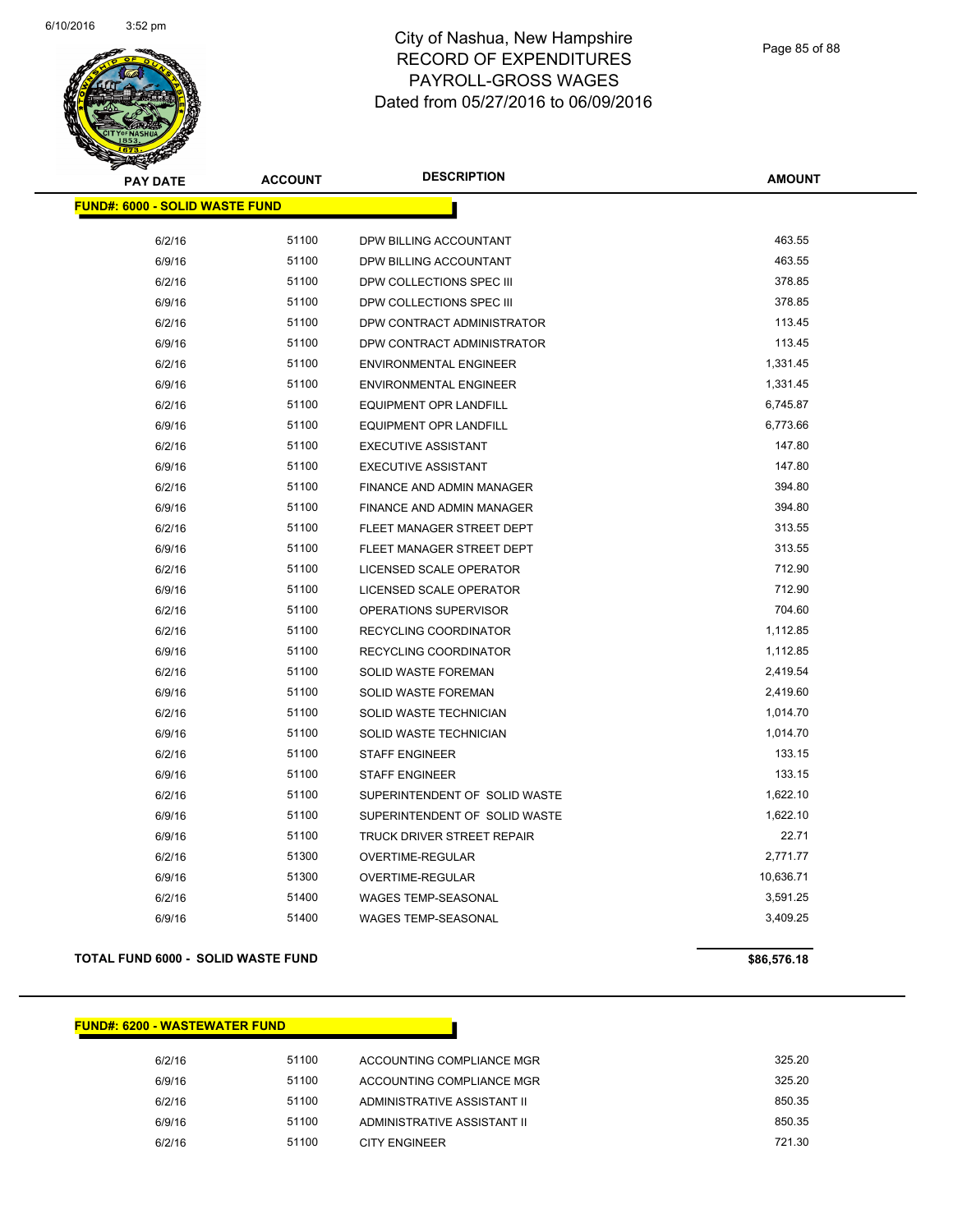

| <b>PAY DATE</b>                       | <b>ACCOUNT</b> | <b>DESCRIPTION</b>                 | <b>AMOUNT</b> |
|---------------------------------------|----------------|------------------------------------|---------------|
| <u> FUND#: 6200 - WASTEWATER FUND</u> |                |                                    |               |
|                                       |                |                                    |               |
| 6/9/16                                | 51100          | <b>CITY ENGINEER</b>               | 721.30        |
| 6/2/16                                | 51100          | <b>COLLECTION SYSTEMS OPERATOR</b> | 960.40        |
| 6/9/16                                | 51100          | <b>COLLECTION SYSTEMS OPERATOR</b> | 960.40        |
| 6/2/16                                | 51100          | COLLECTION SYSTEMS TECHNICIAN      | 2,061.60      |
| 6/9/16                                | 51100          | COLLECTION SYSTEMS TECHNICIAN      | 2,061.61      |
| 6/2/16                                | 51100          | <b>COLLECTIONS SPEC II</b>         | 833.69        |
| 6/9/16                                | 51100          | <b>COLLECTIONS SPEC II</b>         | 833.70        |
| 6/2/16                                | 51100          | CONST INSP ENGINEERING ASST        | 236.90        |
| 6/9/16                                | 51100          | CONST INSP ENGINEERING ASST        | 236.90        |
| 6/2/16                                | 51100          | CSO TECHNICIAN INSPECTOR           | 1,041.60      |
| 6/9/16                                | 51100          | CSO TECHNICIAN INSPECTOR           | 1,041.60      |
| 6/2/16                                | 51100          | DEP TREASURER TAX COLLECTOR        | 239.20        |
| 6/9/16                                | 51100          | DEP TREASURER TAX COLLECTOR        | 239.20        |
| 6/2/16                                | 51100          | DEPUTY MANAGER OF ENGINEERING      | 789.60        |
| 6/9/16                                | 51100          | DEPUTY MANAGER OF ENGINEERING      | 789.60        |
| 6/2/16                                | 51100          | <b>DIRECTOR PUBLIC WORKS</b>       | 436.80        |
| 6/9/16                                | 51100          | <b>DIRECTOR PUBLIC WORKS</b>       | 436.80        |
| 6/2/16                                | 51100          | DIVISION OPERATIONS MANAGER        | 181.90        |
| 6/9/16                                | 51100          | DIVISION OPERATIONS MANAGER        | 181.90        |
| 6/2/16                                | 51100          | DPW BILLING ACCOUNTANT             | 463.50        |
| 6/9/16                                | 51100          | DPW BILLING ACCOUNTANT             | 463.50        |
| 6/2/16                                | 51100          | DPW COLLECTIONS SPEC III           | 378.90        |
| 6/9/16                                | 51100          | DPW COLLECTIONS SPEC III           | 378.90        |
| 6/2/16                                | 51100          | DPW CONTRACT ADMINISTRATOR         | 681.10        |
| 6/9/16                                | 51100          | DPW CONTRACT ADMINISTRATOR         | 681.10        |
| 6/2/16                                | 51100          | ELECTRICAL DIAGNOSTIC TECH I       | 2,196.01      |
| 6/9/16                                | 51100          | ELECTRICAL DIAGNOSTIC TECH I       | 2,196.00      |
| 6/2/16                                | 51100          | <b>EXECUTIVE ASSISTANT</b>         | 147.85        |
| 6/9/16                                | 51100          | <b>EXECUTIVE ASSISTANT</b>         | 147.85        |
| 6/2/16                                | 51100          | FINANCE AND ADMIN MANAGER          | 394.80        |
| 6/9/16                                | 51100          | FINANCE AND ADMIN MANAGER          | 394.80        |
| 6/2/16                                | 51100          | FLEET MANAGER STREET DEPT          | 104.50        |
| 6/9/16                                | 51100          | FLEET MANAGER STREET DEPT          | 104.50        |
| 6/2/16                                | 51100          | FOREMAN MAINTENANCE                | 1,162.80      |
| 6/9/16                                | 51100          | <b>FOREMAN MAINTENANCE</b>         | 1,162.80      |
| 6/2/16                                | 51100          | INDUSTRIAL PRETREATMENT COORD      | 1,209.55      |
| 6/9/16                                | 51100          | INDUSTRIAL PRETREATMENT COORD      | 1,209.55      |
| 6/2/16                                | 51100          | MECHANIC WWTP 1ST CLASS            | 1,057.60      |
| 6/9/16                                | 51100          | MECHANIC WWTP 1ST CLASS            | 1,057.60      |
| 6/2/16                                | 51100          | OPERATOR II WWTP 1st               | 3,159.60      |
| 6/9/16                                | 51100          | OPERATOR II WWTP 1st               | 3,159.60      |
| 6/2/16                                | 51100          | OPERATOR II WWTP 2nd               | 2,130.40      |
| 6/9/16                                | 51100          | OPERATOR II WWTP 2nd               | 2,125.60      |
| 6/2/16                                | 51100          | OPERATOR II WWTP 3rd               | 1,065.30      |
| 6/9/16                                | 51100          | OPERATOR II WWTP 3rd               | 1,065.20      |
|                                       |                |                                    |               |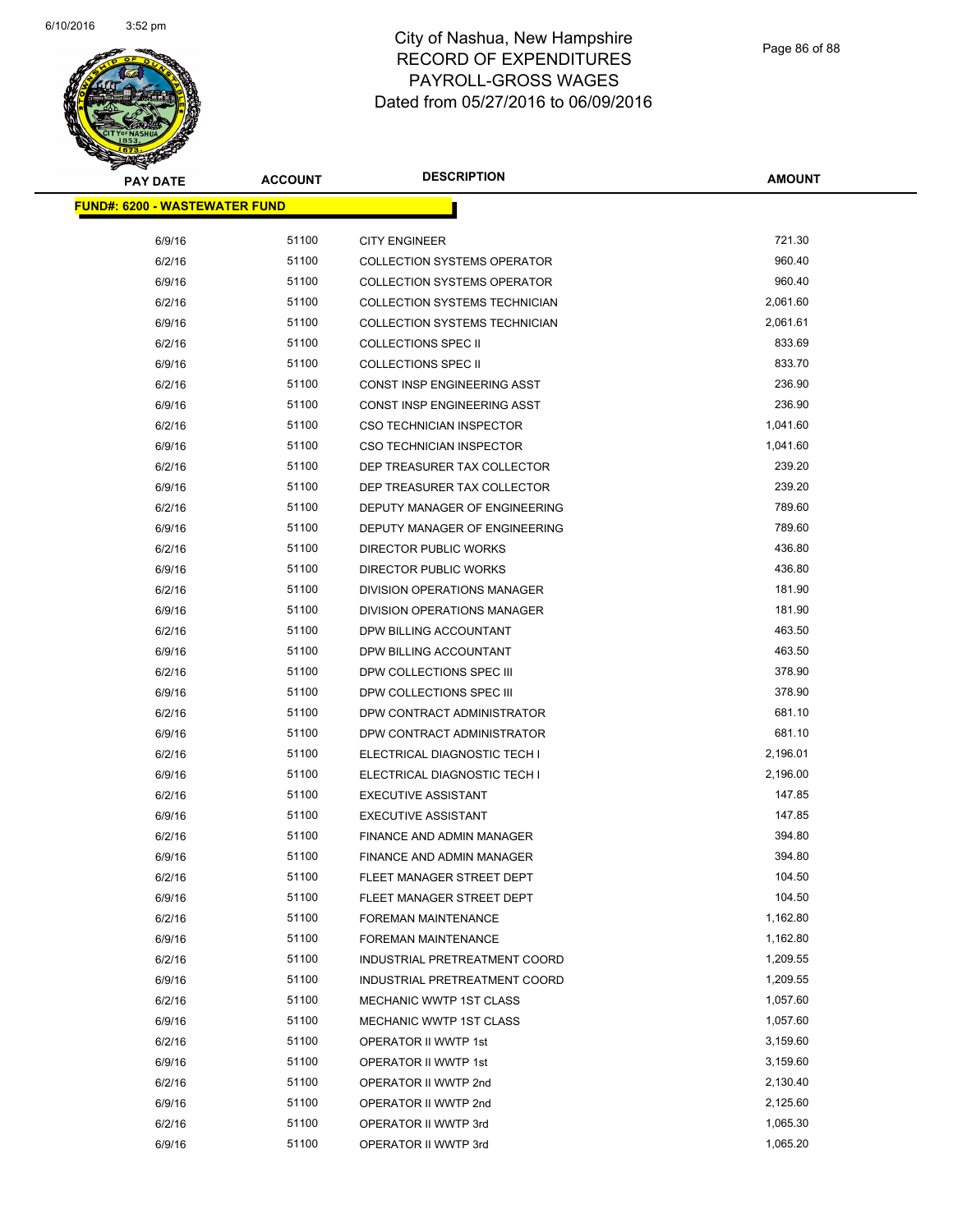

| <b>PAY DATE</b>                      | <b>DESCRIPTION</b><br><b>ACCOUNT</b> |                                    | <b>AMOUNT</b> |
|--------------------------------------|--------------------------------------|------------------------------------|---------------|
| <b>FUND#: 6200 - WASTEWATER FUND</b> |                                      |                                    |               |
|                                      |                                      |                                    |               |
| 6/2/16                               | 51100                                | <b>OPERATOR III WWTP 1st</b>       | 3,323.60      |
| 6/9/16                               | 51100                                | <b>OPERATOR III WWTP 1st</b>       | 3,323.60      |
| 6/2/16                               | 51100                                | PLANT OPERATIONS SUPERVISOR        | 1,416.00      |
| 6/9/16                               | 51100                                | PLANT OPERATIONS SUPERVISOR        | 1,416.00      |
| 6/2/16                               | 51100                                | PROCESS CHEMIST                    | 836.65        |
| 6/9/16                               | 51100                                | PROCESS CHEMIST                    | 991.10        |
| 6/2/16                               | 51100                                | <b>RETIREE DPW</b>                 | 211.52        |
| 6/2/16                               | 51100                                | <b>STAFF ENGINEER</b>              | 732.30        |
| 6/9/16                               | 51100                                | <b>STAFF ENGINEER</b>              | 732.30        |
| 6/2/16                               | 51100                                | <b>STREET FOREMAN</b>              | 1,209.78      |
| 6/9/16                               | 51100                                | <b>STREET FOREMAN</b>              | 1,209.80      |
| 6/2/16                               | 51100                                | SUPERINTENDENT OF WASTEWATER       | 1,771.20      |
| 6/9/16                               | 51100                                | SUPERINTENDENT OF WASTEWATER       | 1,771.20      |
| 6/2/16                               | 51100                                | <b>SUPV LABORATORY</b>             | 1,209.55      |
| 6/9/16                               | 51100                                | <b>SUPV LABORATORY</b>             | 1,209.55      |
| 6/2/16                               | 51100                                | <b>TRUCK DRIVER STREET REPAIR</b>  | 898.40        |
| 6/9/16                               | 51100                                | <b>TRUCK DRIVER STREET REPAIR</b>  | 899.60        |
| 6/2/16                               | 51100                                | <b>WASTEWATER PROJECT ENGINEER</b> | 1,370.99      |
| 6/9/16                               | 51100                                | <b>WASTEWATER PROJECT ENGINEER</b> | 1,371.00      |
| 6/2/16                               | 51100                                | <b>WELDER FIRST CLASS</b>          | 1,057.60      |
| 6/9/16                               | 51100                                | <b>WELDER FIRST CLASS</b>          | 425.44        |
| 6/2/16                               | 51300                                | OVERTIME-REGULAR                   | 3,880.77      |
| 6/9/16                               | 51300                                | OVERTIME-REGULAR                   | 6,442.59      |
| 6/2/16                               | 51400                                | <b>WAGES TEMP-SEASONAL</b>         | 3,216.00      |
| 6/9/16                               | 51400                                | <b>WAGES TEMP-SEASONAL</b>         | 2,602.00      |
| 6/9/16                               | 61107                                | <b>CLOTHING &amp; UNIFORMS</b>     | 99.99         |

# **TOTAL FUND 6200 - WASTEWATER FUND \$89,284.54 \$89,284.54**

### **FUND#: 6500 - PROPERTY & CASUALTY FUND**

|  | 89,284.54 |  |  |
|--|-----------|--|--|
|  |           |  |  |

| 6/2/16 | 51100 | <b>PROGRAM SUPV</b>                | 1.212.05 |
|--------|-------|------------------------------------|----------|
| 6/9/16 | 51100 | <b>PROGRAM SUPV</b>                | 1,212.05 |
| 6/2/16 | 51100 | PROPERTY AND CASUALTY ADJUSTER     | 2.059.90 |
| 6/9/16 | 51100 | PROPERTY AND CASUALTY ADJUSTER     | 2.059.90 |
| 6/2/16 | 51100 | <b>RISK MANAGER</b>                | 1,626.10 |
| 6/9/16 | 51100 | <b>RISK MANAGER</b>                | 1,626.10 |
| 6/2/16 | 51100 | SAFETY LOSS PREVENTION SPEC        | 1,060.80 |
| 6/9/16 | 51100 | SAFETY LOSS PREVENTION SPEC        | 1.060.80 |
| 6/2/16 | 59207 | <b>WORKERS COMPENSATION CLAIMS</b> | 5.469.92 |
| 6/9/16 | 59207 | WORKERS COMPENSATION CLAIMS        | 4,874.95 |
| 6/2/16 | 59290 | LONG TERM DISABILITY CLAIMS        | 3.461.55 |
| 6/9/16 | 59290 | LONG TERM DISABILITY CLAIMS        | 3.461.55 |